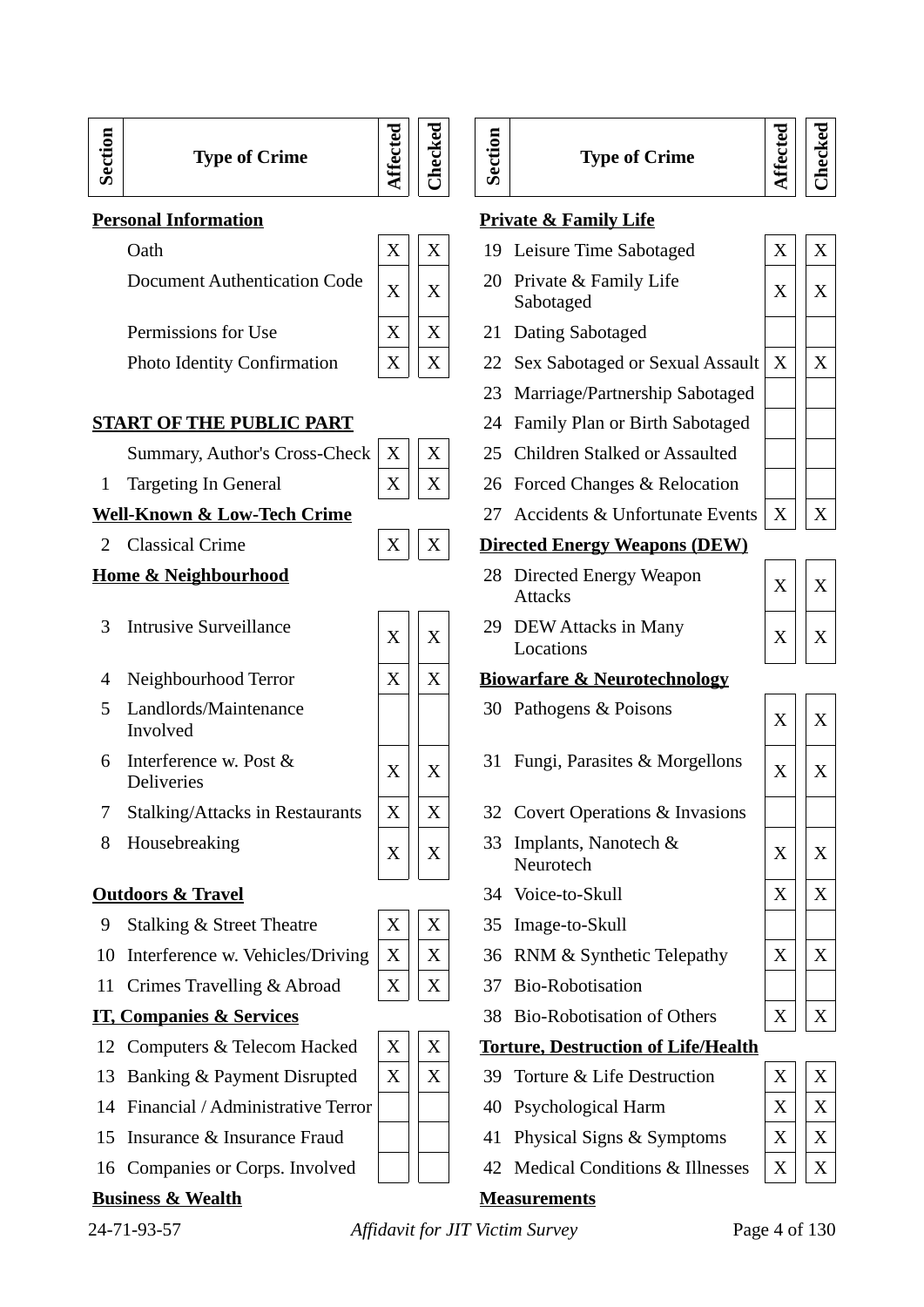

67 Charities Involved

| <u>vernment &amp; Judiciary</u>           |               |               |
|-------------------------------------------|---------------|---------------|
| <b>Official Dishonesty</b>                |               |               |
| Government & Legislature                  |               |               |
| Lawyers & Courts Involved                 |               |               |
| <u>ıer Issues</u>                         |               |               |
| Other Issues Chosen by Author             |               |               |
| <u>aliation &amp; Warfare</u>             |               |               |
| <b>Retaliation for Writing Affidavit</b>  |               |               |
| <b>Warfare Operations</b>                 |               |               |
| <u>lation of Rights</u>                   |               |               |
| Violation of Human Rights                 |               |               |
| <b>Violation of Geneva</b><br>Conventions |               |               |
| Viol. of European Human Rights            | X             | X             |
| <b>Violation of Other Rights</b>          |               |               |
| p                                         |               |               |
| Denial of Help                            | X             | X             |
| Self-Help                                 | X             | X             |
| <u>sts</u>                                |               |               |
| Costs & Damages Incurred                  | Χ             | X             |
| <u>ly Diagrams</u>                        |               |               |
| <b>Male Body Diagram of Attacks</b>       | X             | X             |
| Female Body Diagram of<br><b>Attacks</b>  |               |               |
| <b>Male Body Diagram of Implants</b>      | X             | X             |
| <b>Female Body Diagram Implants</b>       |               |               |
| <u>petrators</u>                          |               |               |
| Perpetrators (Anonymous)                  | $\mid X \mid$ | $\mid X \mid$ |
| <u>D OF THE PUBLIC PART</u>               |               |               |
| <u>tement of Truth, Witnessing</u>        |               |               |
| Statement of Truth, Witnessed             | $\mathbf X$   |               |
|                                           |               |               |

**Type of Crime**

**Affe**

**cte d**

**Checked**

24-71-93-57 *Affidavit for JIT Victim Survey* Page 5 of 130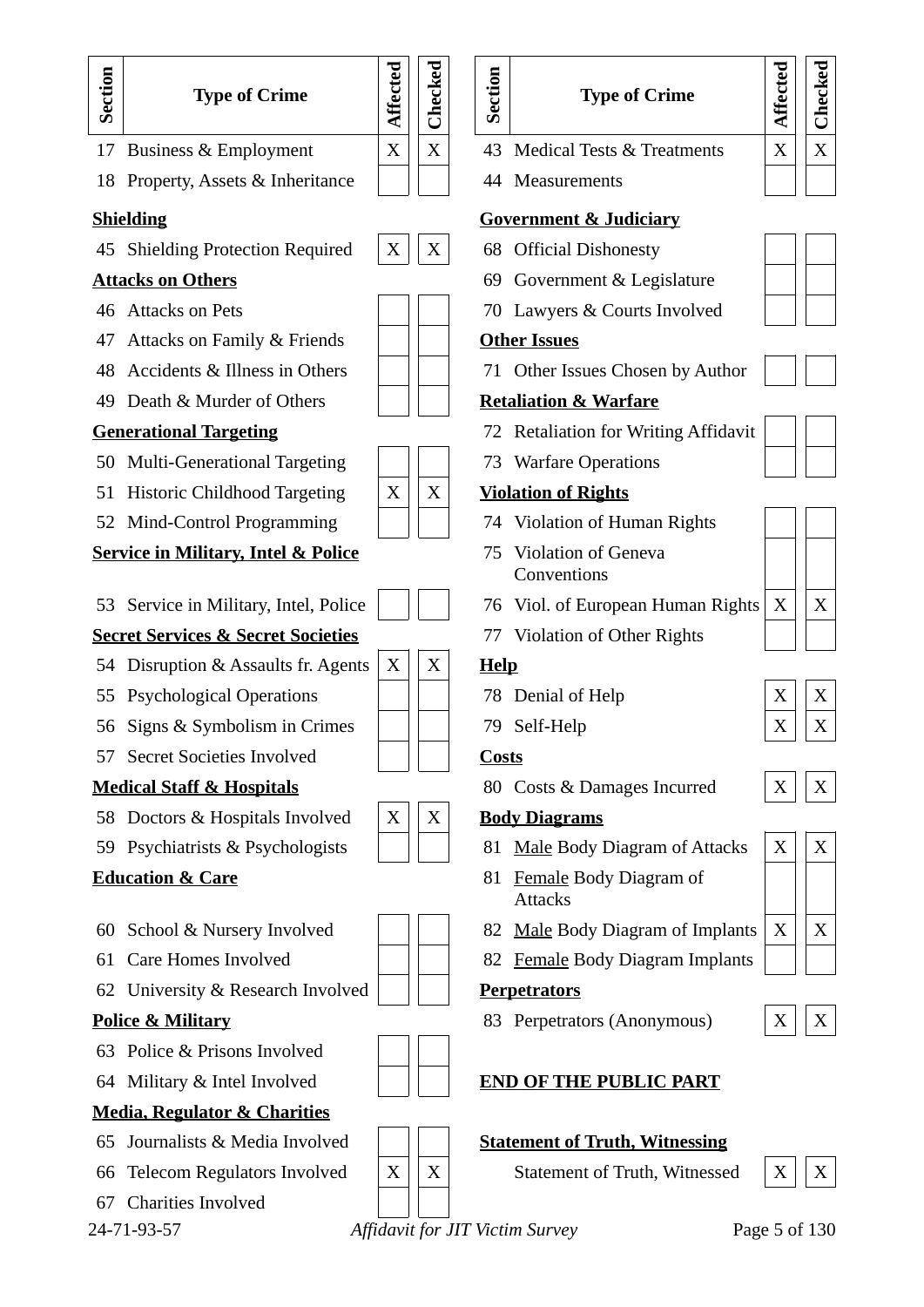## **Public and Anonymous Information (For Publication)**

## **1 Targeting in General**

#### **Personal Details**

- 1.1 **Age Bracket (20s, 30s, 40s etc.)** 30's
- 
- 
- 
- 
- 
- 
- 1.8 **Nationality** BRITISH

#### **Targeting**

- 1.9 **Year Targeting Started**
- 1.10 **Targeting Stopped Since It Started**
- 1.11 **Targeted in Several Countries**
- 1.12 **Country The Targeting Started In**
- 1.13 **Targeted in These Countries (List)** PERU, HOLLAND, FRANCE

#### **Victims**

- 1.14 **Spouse or Partner is a Victim**  $|$  | Yes
- 1.15 **Child or Children are Victims**  $|$  | Yes
- 1.16 **Parents or Siblings are Victims** | Yes
- 1.17 **Other Relatives are Victims**  $|$  | Yes
- 1.18 **Friends are Victims** X 7 Yes
- 1.19 **Community Members are Victims** | X | Yes
- 1.20 **Pets or Livestock are Victims**  $|$  | Yes

## **2 Classical Crime (Excluding Implants, Nanotech, Directed Energy Weapons)**

- 2.1 **Theft of Valuables or Money** Yes
- 2.2 **Burglary with Theft of Valuables** | Yes
- 2.3 **Vandalism (excluding by Intel)** Yes
- 2.4 **Violence or Physical Attacks**  $|$  | Yes







| 2008                         |                |
|------------------------------|----------------|
| Yes                          | $X \mid No$    |
| $X \vert Y$ es               | N <sub>0</sub> |
| <b>UNITED KINGDOM</b>        |                |
| <b>DEDIL HOLL AND FRANCE</b> |                |

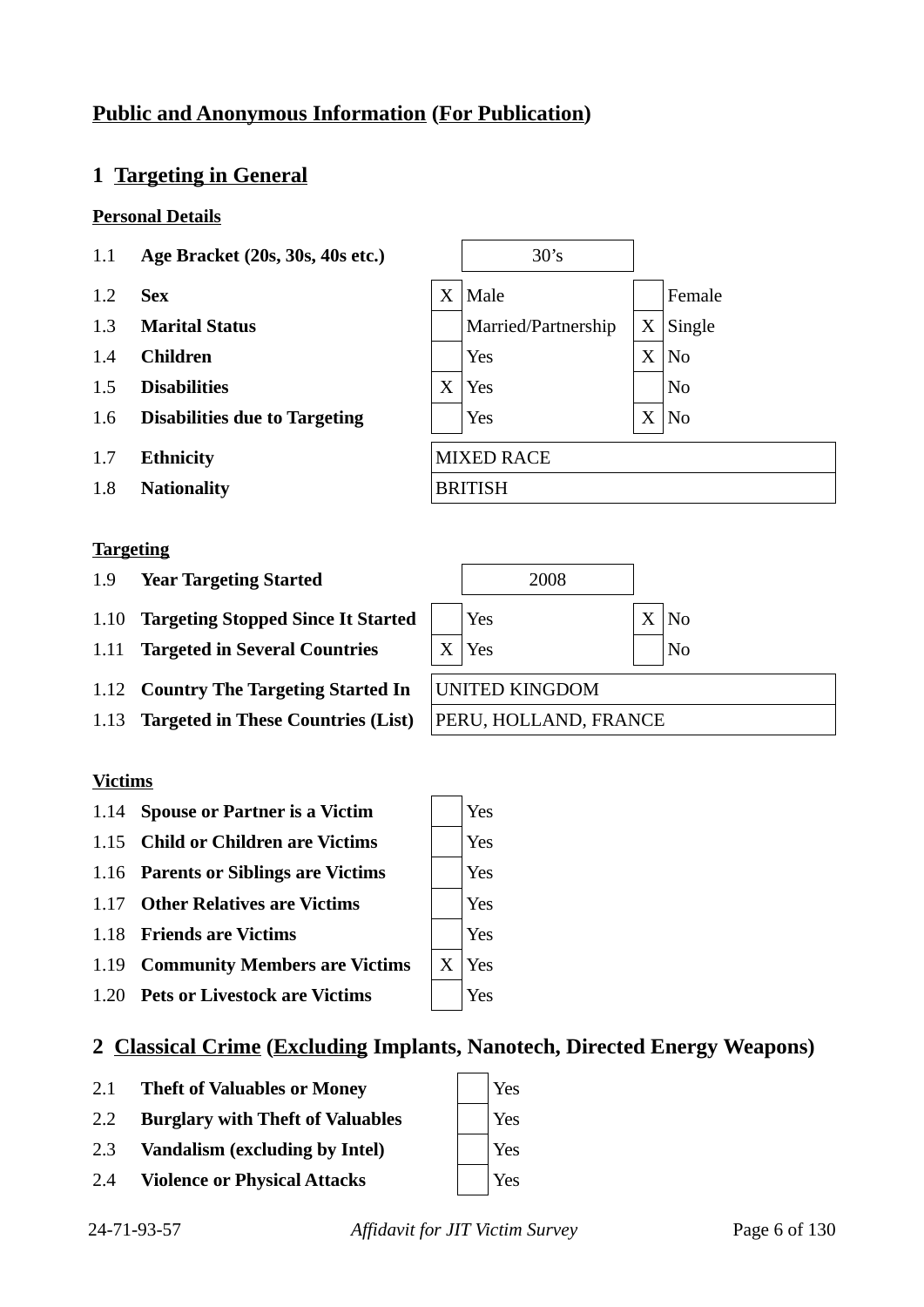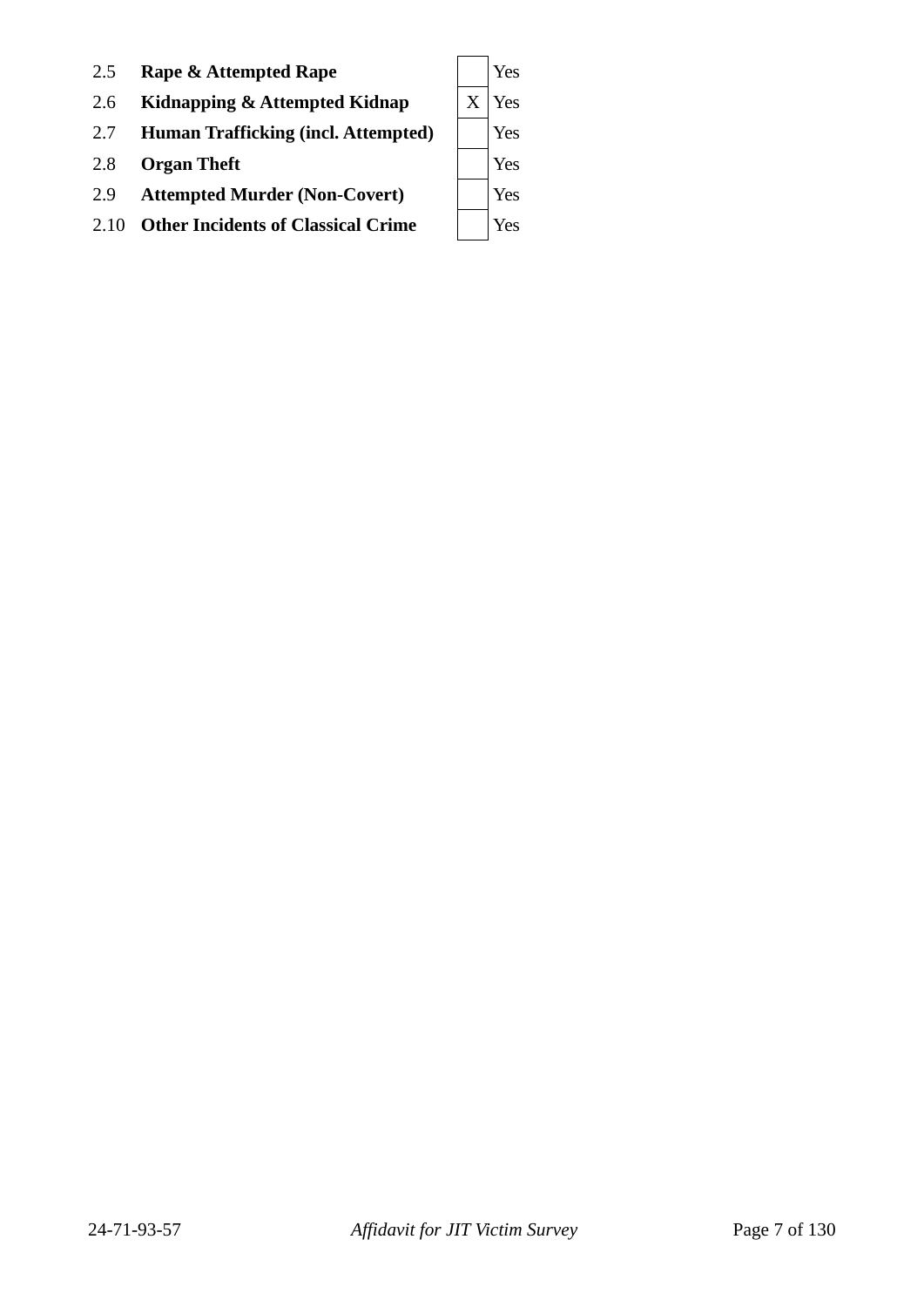| Index | <b>Offence</b>                                                                                 | Ù. | S<br>$\overline{5}$<br>$\tilde{a}$<br>Ē | ┯<br>═<br>▀<br>c<br>E | 福<br>τ | ⋗<br>⊽<br>$\overline{\bullet}$<br>௳ | $\mathbf{d}\mathbf{h}$<br>Ē<br>$\blacksquare$<br>உ | ×<br>⇁<br>⊷<br>ᇰ<br>تە<br>┶<br>≒<br>◡<br>ں | ڡ<br>5<br>с<br>$\cdot$ $\,$<br>ш |
|-------|------------------------------------------------------------------------------------------------|----|-----------------------------------------|-----------------------|--------|-------------------------------------|----------------------------------------------------|--------------------------------------------|----------------------------------|
|       | $\mathbf{P}$ . The state of the state $\mathbf{P}$ and $\mathbf{P}$ are stated in $\mathbf{P}$ |    |                                         |                       |        |                                     |                                                    |                                            |                                  |

#### **3 Intrusive Surveillance**

- 3.1 **Covert Surveillance (discovered by chance etc.)**
- 3.2 **Overt Surveillance (Demonstrative Show)**
- 3.3 **Bugging & Surveillance of Home** 09/2016 X
- 3.4 **Bugging & Surveillance of Office, Work Place**
- 3.5 **Bugging & Surveillance of Car**
- 3.6 **Bugging & Surveillance of Telecommunication**<br> **Telecommunication**
- 3.7 **Bugging & Surveillance of Medical Care**
- 3.8 **Bugging & Surveillance of Legal Advice**
- 3.9 **Bugging & Surveillance of Sex Life**
- 3.10 **Video or Radar Surveillance of Inside of Home**
- 3.11 **X-Ray Surveillance of Inside of Home**
- 3.12 **Public Distribution of Private Documents**
- 3.13 **Public Distribution of Emails**  $\vert$  09/2008  $\vert$  X
- 3.14 **Public Broadcast of Phone/Video Call Content**
- 3.15 **Public Broadcast of Surveillance Footage**
- 3.16 **Public Broadcast of Private Life**
- 3.17 **Public Broadcast of Medical/Therapy Sessions**
- 3.18 **Public Broadcast of Footage from Bathroom**
- 3.19 **Public Broadcast of Intimate Life and Sex Life**
- 3.20 **Commentary by Strangers on Private Info**  $\begin{array}{|c|c|c|c|c|c|} \hline 05/2009 & 1 & 1 & 10 \ \hline \end{array}$
- 3.21 **Commentary by Strangers on Sex Life**
- 3.22 **Surveillance Activity Starts When Leave**  $\begin{array}{|c|c|c|c|c|c|c|c|c|} \hline 05/2015 & & & 10 \ \hline \end{array}$
- 3.23 **Timed or Staged Events, Odd Coincidences** | 01/2015 | | | | | | | | | 10
- 3.24 **Surveillance & Monitoring of Bodily Functions**
- 3.25 **Surveillance & Monitoring of Brain Function** | 01/2015 | | X
- 3.26 **Interference with or Sabotage of Private Life**
- 3.27 **Interference with or Sabotage of Work Life**

| 4-71-93-57 |  |
|------------|--|
|            |  |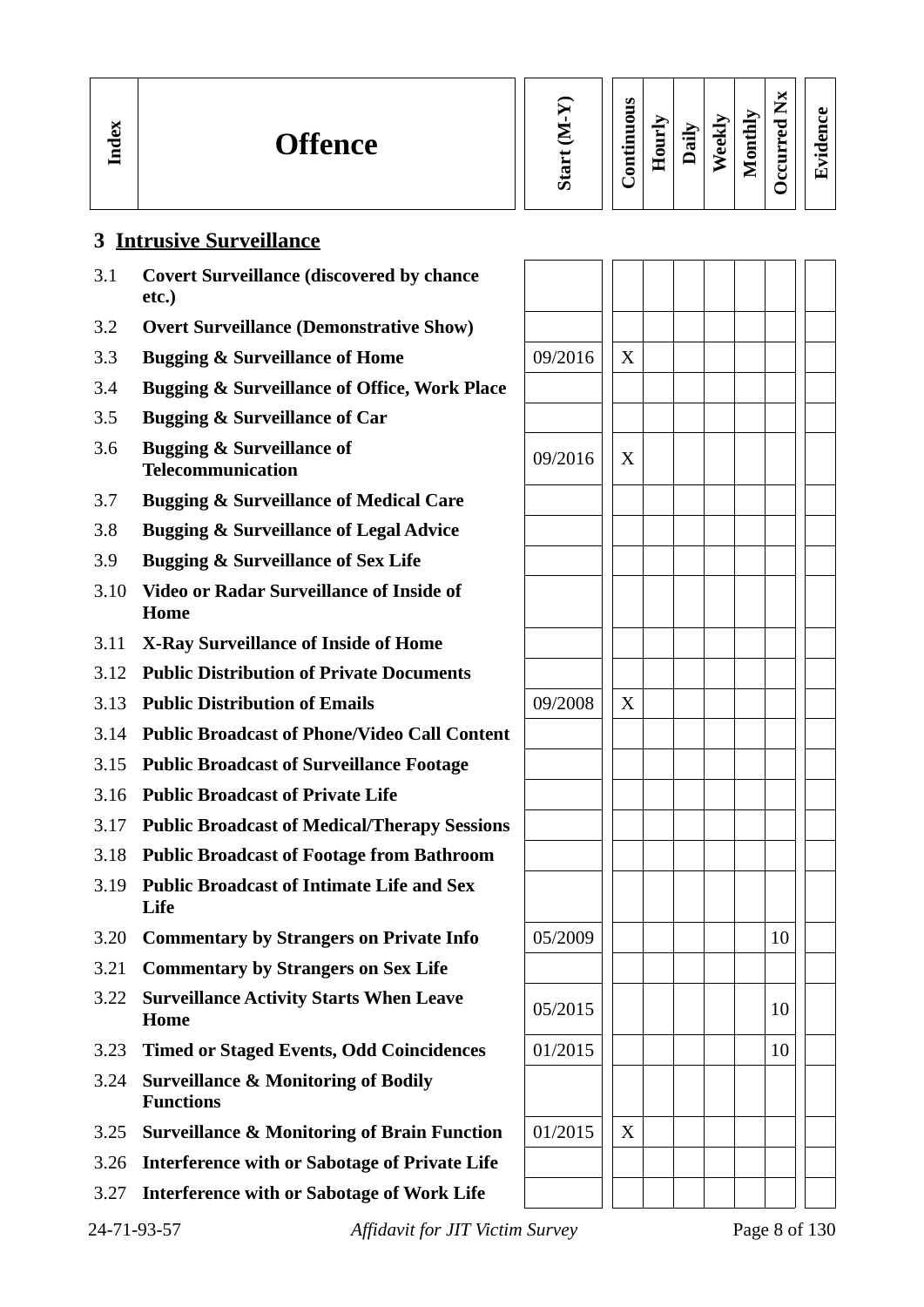| Index | <b>Offence</b>                                                  | ନ<br>Σ<br><b>Start</b> | ontinuous |  |  | ž |  |
|-------|-----------------------------------------------------------------|------------------------|-----------|--|--|---|--|
|       | 3.28 Interference with or Sabotage of Sex Life                  |                        |           |  |  |   |  |
|       | 3.29 Interference with / Sabotage of Body Function              |                        |           |  |  |   |  |
| 3.30  | <b>Interference with / Sabotage of Brain</b><br><b>Function</b> | 01/2015                | X         |  |  |   |  |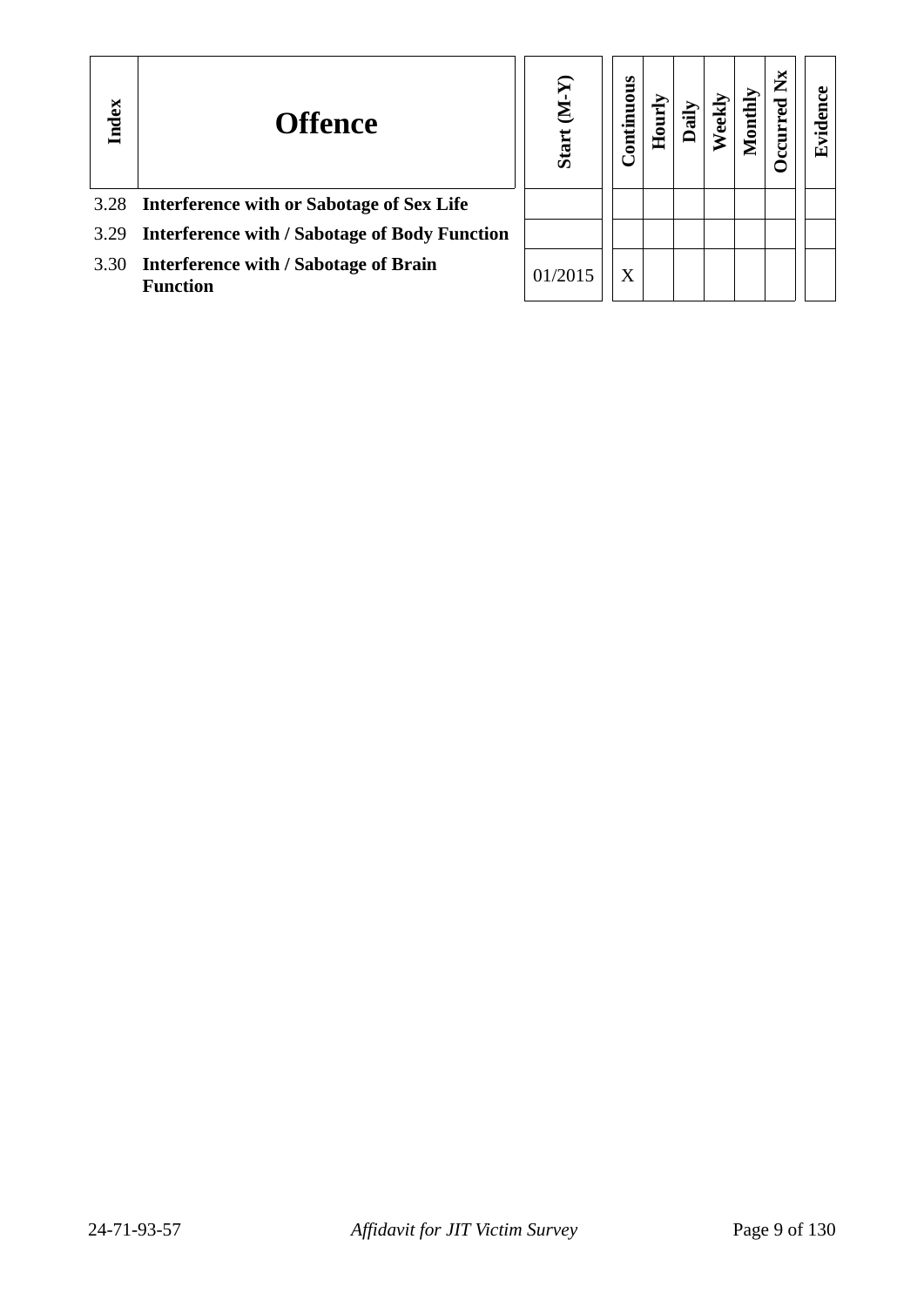| к.<br>ω<br><b>Offence</b><br>╼<br>ę | m<br>۰,<br>-<br>∼<br>_<br>Ξ<br>∼<br>0<br><u>та</u><br>5<br>$\overline{\mathbf{v}}$<br>O)<br>≻<br>⋍<br>$\mathbf{r}$<br>੶ਫ਼<br>5<br>نه<br>$\cdot$ $-$<br>ω<br>c<br>0<br>−<br>=<br>-<br>ā<br>ᅩ<br>_<br>ທ |
|-------------------------------------|-------------------------------------------------------------------------------------------------------------------------------------------------------------------------------------------------------|
|-------------------------------------|-------------------------------------------------------------------------------------------------------------------------------------------------------------------------------------------------------|

## **4 Neighbours & Neighbourhood**

| 4.1  | <b>Odd Commentary/Questions from</b><br><b>Neighbours</b>     | 01/2017 |  | $\overline{\mathcal{A}}$ |
|------|---------------------------------------------------------------|---------|--|--------------------------|
| 4.2  | <b>Odd Behaviour/Timed Meetings w.</b><br><b>Neighbours</b>   | 10/2015 |  | 7                        |
| 4.3  | <b>Blocking Entrance/Exit/Passage w. Stuff/Cars</b>           |         |  |                          |
| 4.4  | Surveillance/Noise/Harassment by<br><b>Neighbours</b>         | 06/2018 |  | 1                        |
| 4.5  | <b>Aggressive Behaviour, Threats fr. Neighbours</b>           |         |  |                          |
| 4.6  | <b>Damage to Property by Neighbours</b>                       |         |  |                          |
| 4.7  | <b>Neighbours Trespassing or Housebreaking</b>                |         |  |                          |
| 4.8  | <b>Neighbours Using Children/Youngsters f</b><br><b>Abuse</b> |         |  |                          |
| 4.9  | <b>Overt Admission/Show of Abuse by</b><br><b>Neighbour</b>   |         |  |                          |
| 4.10 | <b>Neighbours' Military/Police/Intel Background</b>           |         |  |                          |
| 4.11 | <b>Directed Energy Attacks from Neighbours</b>                | 06/2012 |  | 10                       |
| 4.12 | <b>DEW Attacks from Vehicles or Passers-By</b>                |         |  |                          |
| 4.13 | <b>Abuse Scripts Repeated in the Community</b>                |         |  |                          |
| 4.14 | <b>Neighbourhood Slander Campaigns</b>                        |         |  |                          |
| 4.15 | <b>False Allegations to Landlords/Police/Council</b>          |         |  |                          |
| 4.16 | <b>Neighbours Suddenly Getting Odd/New Cars</b>               |         |  |                          |
| 4.17 | <b>Neighbourhood Cars Without Licence Plates</b>              |         |  |                          |
| 4.18 | <b>Other Cars Parked at Neighbours' Property</b>              |         |  |                          |
| 4.19 | <b>Congregations of People at Neighbours'</b><br><b>Homes</b> |         |  |                          |
| 4.20 | <b>Coordinated Action/Swarming by Neighbours</b>              |         |  |                          |
| 4.21 | <b>Unusual Traffic/Passers-By in Neighbourhood</b>            | 10/2017 |  | 12                       |
| 4.22 | <b>Unusual Use-Pattern/Shifts in Homes Nearby</b>             |         |  |                          |
| 4.23 | <b>Empty/Unused Homes/Flats/Properties</b><br><b>Nearby</b>   |         |  |                          |
| 4.24 | <b>Windows Permanently</b><br>Shuttered/"Tempested"           |         |  |                          |
| 4.25 | <b>Timed/Odd/Many Cold-Callers Visiting Home</b>              |         |  |                          |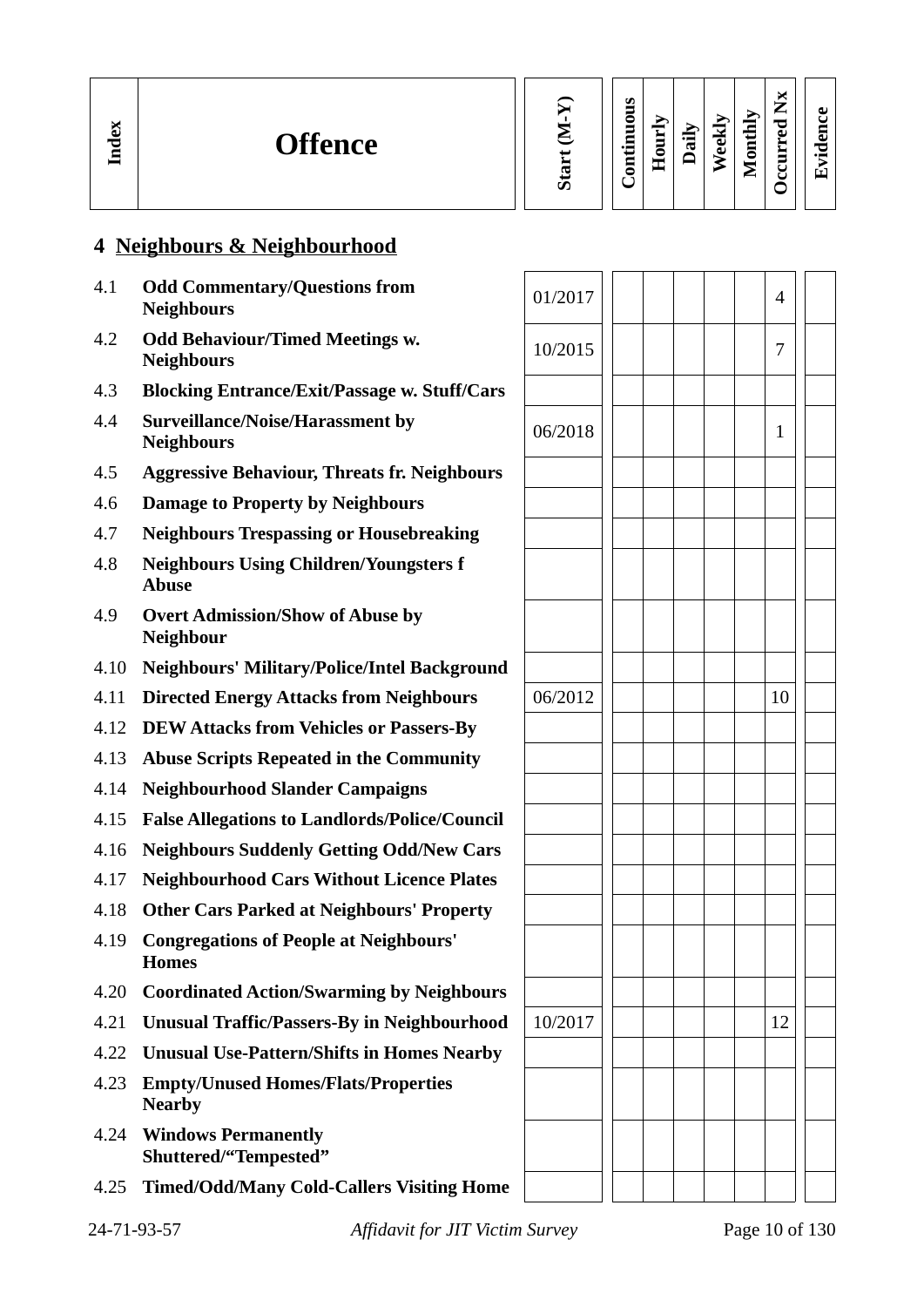| Index | <b>Offence</b>                                                | $(N-N)$<br><b>Start</b> | Continuous | Hourly | Dail | $_{\rm eekl}$ | 10nth | $\mathbf{X}$<br>c<br>ccurr | ں<br>viden<br>ш |
|-------|---------------------------------------------------------------|-------------------------|------------|--------|------|---------------|-------|----------------------------|-----------------|
| 4.26  | <b>Street Lighting Turning On/Off as</b><br><b>Harassment</b> |                         |            |        |      |               |       |                            |                 |
| 4.27  | <b>Neighbourhood Weaponisation &amp; War Action</b>           |                         |            |        |      |               |       |                            |                 |
| 4.28  | <b>Neighbours Moving &amp; Perpetrators Moving</b><br>In      | 01/2012                 |            |        |      |               |       | З                          |                 |
| 4.29  | <b>Neighbours Dying and Perpetrators Moving</b><br>In         |                         |            |        |      |               |       |                            |                 |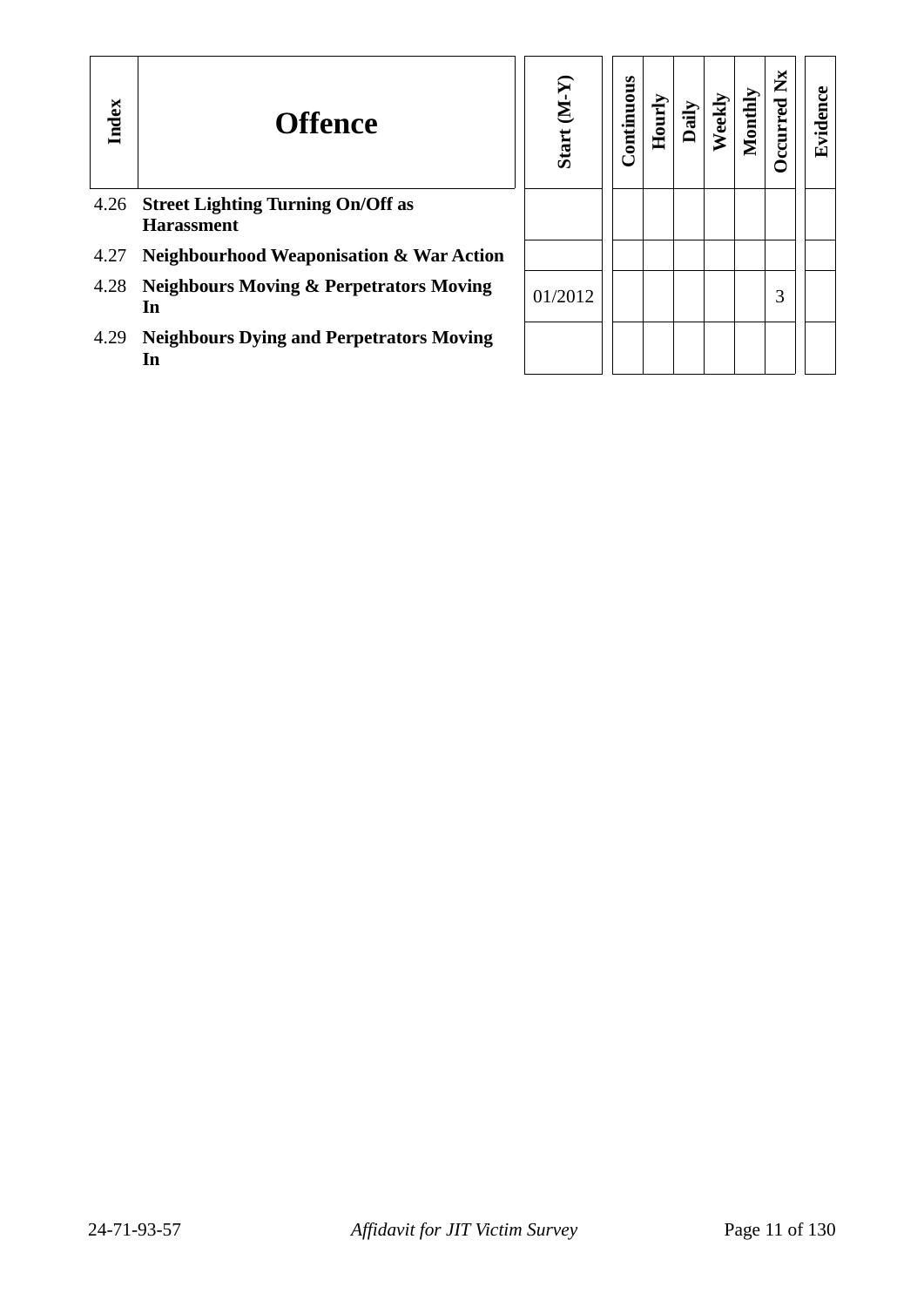#### **5 Landlords, Street or Building Works, Property Maintenance**

- 5.1 **Unusual, Timed or Frequent Building Works**
- 5.2 **Unusual DIY or Home Works at Neighbours'**
- 5.3 **Unusual Tree-Cutting / Replacement of Lights**
- 5.4 **Burdened with Cost of Neighbours' Utilities**
- 5.5 **Malicious Alterations to Utility Supplies**
- 5.6 **Negligence or Damage in Maintenance Works**
- 5.7 **Extreme Charges for Maintenance or Repairs**
- 5.8 **Harassment / Undue Complaints by Landlords**
- 5.9 **Unjustified Termination of Rental Agreements**
- 5.10 **Damage or Misdemeanours by Tenants**
- 5.11 **Non-Payment of Rent by Tenants**

#### **6 Post & Deliveries**

**In dex**

- 6.1 **Opened Mail or Packages**
- 6.2 **Harassment or Threat Mail or Packages**
- 6.3 **Delay or Cancellation of Mail or Packages**
- 6.4 **Damage, Theft, Sabotage of Mail or Packages**
- 6.5 **Delay, Damage or Theft of Other Deliveries**

## **7 Restaurants, Cafés, Bars & Other Gastronomy**

- 7.1 **Stalking/Harassment in Restaurants, Cafés etc.**
- 7.2 **Guests Monitoring or Harassing**
- 7.3 **Guests Staging Theatre Events**
- 7.4 **Guests Stealing from Bags or Coats**
- 7.5 **Waiters or Staff Monitoring or Harassing**
- 7.6 **Waiters or Staff Staging Theatre Events**
- 7.7 **Waiters or Staff Stealing from Bags or Coats**
- 7.8 **Poisoning/Contamination of Food or Drink**
- 7.9 **Directed Energy Weapon Attacks Inside**

**Occurred**

**Evid ence**

**Nx**

| 08/2010 |  |  |   |  |
|---------|--|--|---|--|
|         |  |  |   |  |
|         |  |  |   |  |
| 08/2010 |  |  | 8 |  |
| 01/2016 |  |  |   |  |

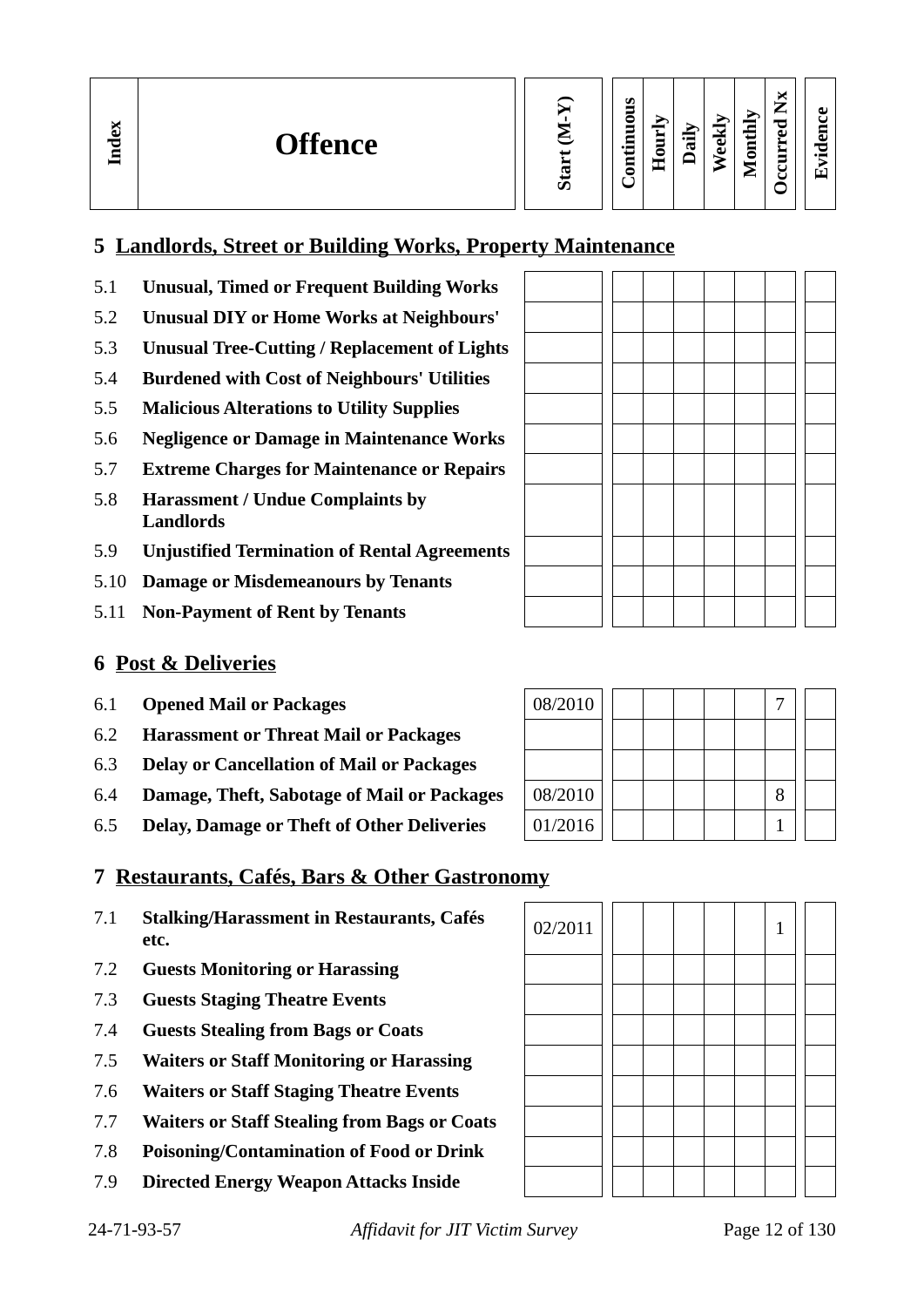| Index | <b>Offence</b> |  | s<br>0<br>0 | -<br>$\blacksquare$<br>-<br>−<br>— | ⊶<br>œ | نه<br>ω | Ξ<br>٥<br>∼ | ∼<br>−<br>⊷<br>P<br>ω<br>_ | മ<br>α.<br>P<br>$\bullet$ $\blacksquare$<br>Гт, |  |
|-------|----------------|--|-------------|------------------------------------|--------|---------|-------------|----------------------------|-------------------------------------------------|--|
|-------|----------------|--|-------------|------------------------------------|--------|---------|-------------|----------------------------|-------------------------------------------------|--|

#### **8 Housebreaking**

#### **With or Without Property Damage**

- 8.1 **Housebreaking for Harassment Only**
- 8.2 **Housebreaking with Leaving Foreign Objects**
- 8.3 **Housebreaking with Leaving Dead Animals**
- 8.4 **Housebreaking with Theft**
- 8.5 **Housebreaking with Vandalism or Sabotage**
- 8.6 **Theft/Alteration/Damage of Clothes or Shoes**
- 8.7 **Housebreaking with Alteration of Fittings**
- 8.8 **Housebreaking with Harm to Pets**
- 8.9 **Housebreaking Into Garages or Cars at Home**
- 8.10 **Damage/Alteration/Sabotage of Outdoor Area**
- 8.11 **Tunnelling or Burrowing Under Property**
- 8.12 **Intrusions into Other Personal/Private Areas**
- 8.13 **Remote-Control of Heating for Abuse / Torture**
- 8.14 **Remote-Control of Lighting/Electricity/Water**
- 8.15 **Planting of False Incriminating Evidence**

#### **With Human Harm**

- 8.16 **Noise Campaigns from the Street for Stress**
- 8.17 **Sleep Deprivation due to Noise or Harassment**
- 8.18 **Housebreaking for Terror/Psychological Harm**
- 8.19 **Targeted Sabotage to Cause Harm to People**
- 8.20 **Pumping of Noxious Smells / Gasses into Home**
- 8.21 **Pumping of Anaesthetic Gases into Home**
- 8.22 **"Missing Time" Period Without Recollection**
- 8.23 **Waking Up Unusually Late Without Reason** | 05/2018 | | | | | | | | | 10
- 8.24 **Spreading / Smearing of Poisons or Pathogens**
- 8.25 **Implanting / Maiming during Housebreaking**
- 8.26 **Physical Attacks and Injury in Housebreaking**

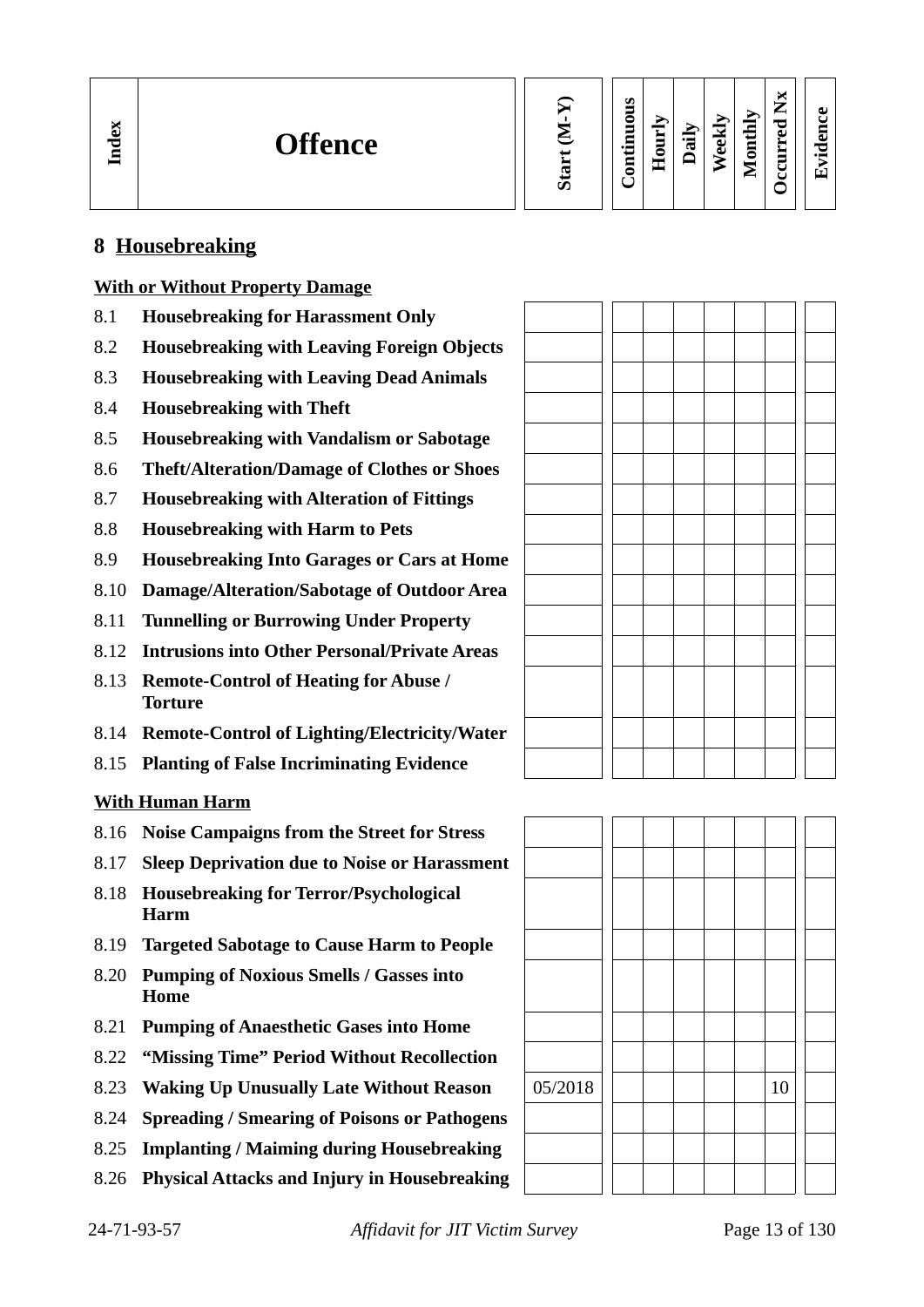| Index | <b>Offence</b>                   | ഗ | s<br>0<br>등 | ш | œ | မြ | ≻<br>∊<br>$_{\rm out}$<br>∼ | ×<br>۰,<br>ىە<br>ٮ | ച<br>6<br>$\bullet$ $\blacksquare$<br>Fт |  |
|-------|----------------------------------|---|-------------|---|---|----|-----------------------------|--------------------|------------------------------------------|--|
| 8.27  | <b>Rape during Housebreaking</b> |   |             |   |   |    |                             |                    |                                          |  |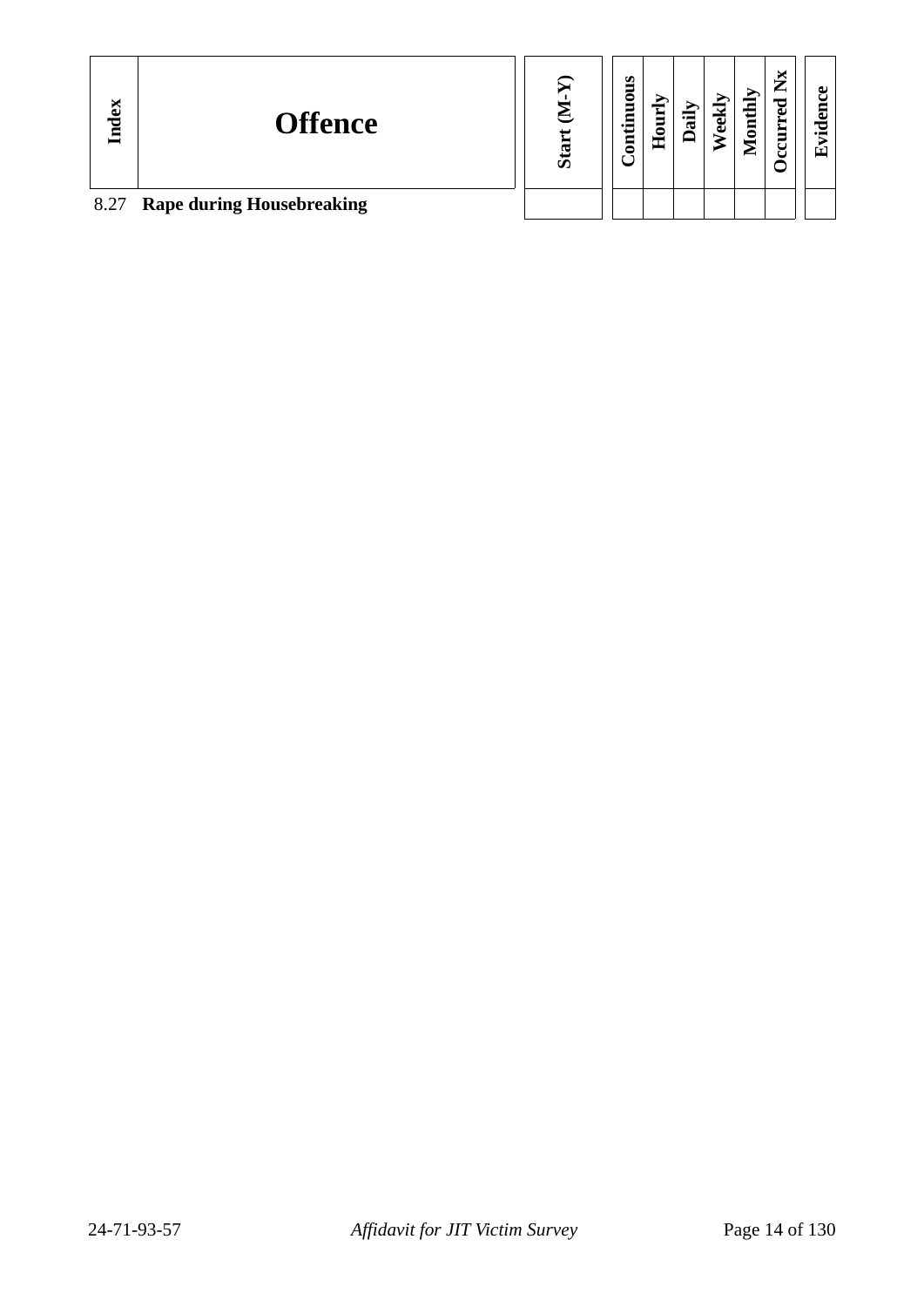| ×<br>௳<br>− | <b>Offence</b> |  | ω | ဖာ<br>õ<br>Ξ<br>Ξ<br>$\cdot$ $-$<br>$\overline{\mathbf{s}}$ | ÷<br>Ξ<br>ē<br>重 | ∽<br>⊶<br>τ | نه<br>ىق | 콤<br>۳<br>▀<br>c<br>⋍ | ×<br>—<br>⊷<br>P<br>്<br>−<br>− | А.<br>$\bullet$ $\blacksquare$ |  |
|-------------|----------------|--|---|-------------------------------------------------------------|------------------|-------------|----------|-----------------------|---------------------------------|--------------------------------|--|
|-------------|----------------|--|---|-------------------------------------------------------------|------------------|-------------|----------|-----------------------|---------------------------------|--------------------------------|--|

#### **9 Stalking & Street Theatre**

- 9.1 **Stalking, Gang-Stalking, Organised Stalking**
- 9.2 **Known or Recognised Stalkers**
- 9.3 **VIP Stalkers: Public Officials, Famous People** 1 **People** 1 **People** 1 **People** 1 **People** 1 **People** 1 **People** 1 **People** 1 **People** 1 **People** 1 **People** 1 **People** 1 **People** 1 **People** 1 **People** 1 **People** 1 **People** 1 **People** 1 **People** 1 **People** 1 **P**
- 9.4 **Stalking Patrol Outside Home or Property**
- 9.5 **Stalkers Appearing as Soon as Leave Home**
- 9.6 **Stalkers & Harassment in Shops and Offices**
- 9.7 **Stalkers & Harassment in Doctors' Practices**
- 9.8 **Stalkers Quoting/Recording Private Convers.**
- 9.9 **Stalkers Accessing or Interfering with Body**
- 9.10 **Stalkers Mimicking Private Life, Family etc.**
- 9.11 **Stalking Rituals and Harassment Routines**
- 9.12 **Elaborate Street Theatre Spectacles**
- **9.13 Stalkers Pointing Phones at Victim**
- 9.14 **Stalking/Street Theatre w Children/Youngsters**
- 9.15 **Stalking with Bikes or Mopeds**
- 9.16 **Stalking with Private or Unmarked Cars**
- 9.17 **Stalking w Public Service Vehicles (Police etc.)**
- 9.18 **Stalking with Company Vehicles**
- 9.19 **Stalking with Helicopters and Planes**
- 9.20 **Stalking with Drones**
- 9.21 **Physical Attacks / DEW Attacks from Stalkers**
- 9.22 **RFID Sniper-Shots / Poison-Darts fr. Stalkers**

- 10.1 **Stalkers Following in Cars**
- 10.2 **Swarming by Stalkers in Cars**
- 10.3 **Licence Plates / Stickers w. Targeted**

| 05/2018 |  |  | 10           |  |
|---------|--|--|--------------|--|
|         |  |  |              |  |
| 07/2012 |  |  | $\mathbf{1}$ |  |
|         |  |  |              |  |
|         |  |  |              |  |
|         |  |  |              |  |
|         |  |  |              |  |
|         |  |  |              |  |
|         |  |  |              |  |
|         |  |  |              |  |
|         |  |  |              |  |
|         |  |  |              |  |
| 01/2015 |  |  | $\mathbf{1}$ |  |
|         |  |  |              |  |
| 01/2015 |  |  | $\mathbf{1}$ |  |
|         |  |  |              |  |
|         |  |  |              |  |
|         |  |  |              |  |
|         |  |  |              |  |
|         |  |  |              |  |
|         |  |  |              |  |
|         |  |  |              |  |



24-71-93-57 *Affidavit for JIT Victim Survey* Page 15 of 130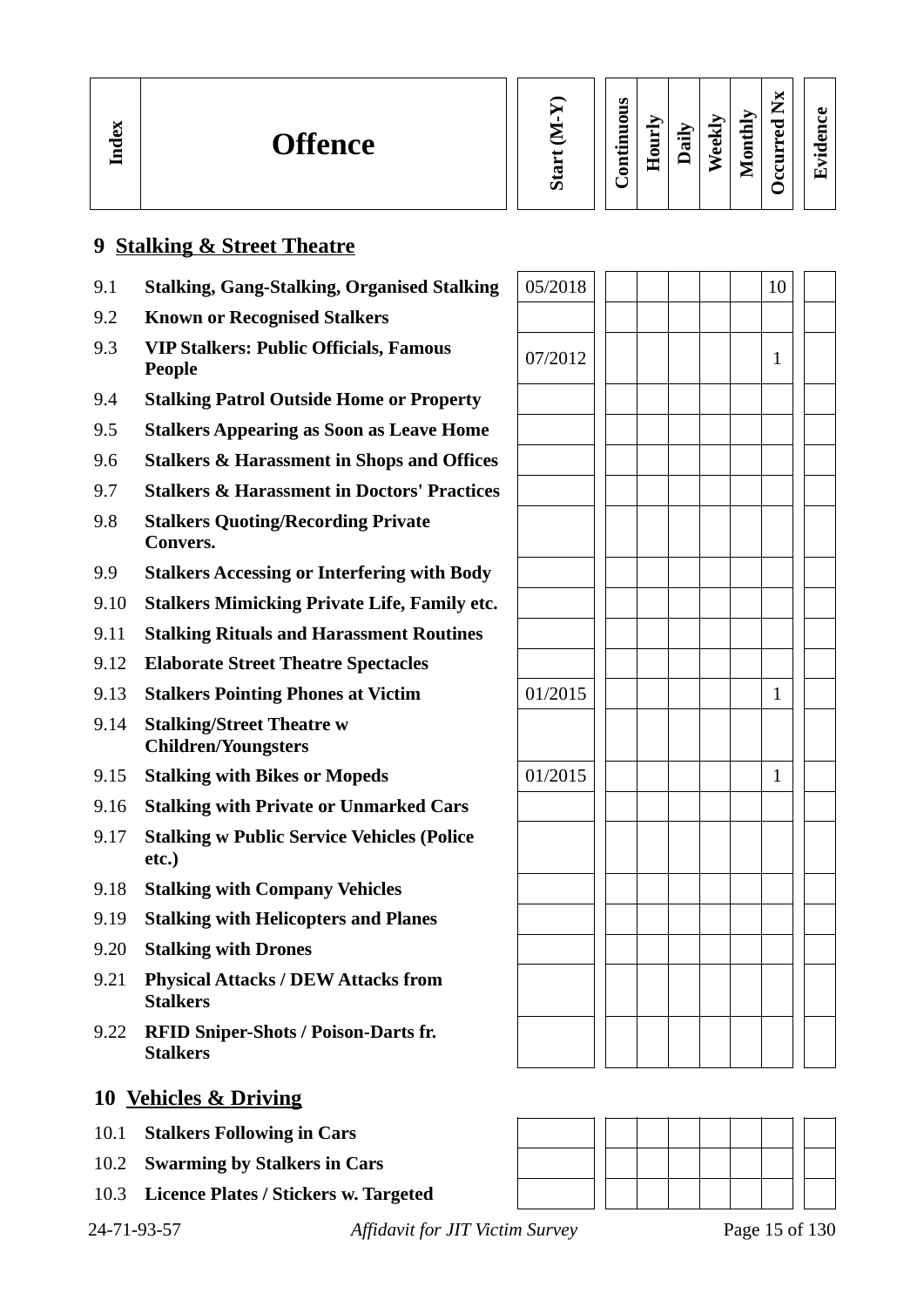| Index | <b>Offence</b>                                                 | Start (M-Y) | Continuous | Hourly | Daily | Weekly | Monthly | <b>Decurred Nx</b> | Evidence |
|-------|----------------------------------------------------------------|-------------|------------|--------|-------|--------|---------|--------------------|----------|
|       | <b>Messages</b>                                                |             |            |        |       |        |         |                    |          |
| 10.4  | <b>Dangerous Driving or Cutting-Up by</b><br><b>Stalkers</b>   |             |            |        |       |        |         |                    |          |
| 10.5  | <b>Odd Recurring Traffic Behaviour</b>                         |             |            |        |       |        |         |                    |          |
| 10.6  | <b>Odd or Vexatious Traffic Light Behaviour</b>                |             |            |        |       |        |         |                    |          |
| 10.7  | <b>Car Break-Ins &amp; Theft from Vehicles</b>                 |             |            |        |       |        |         |                    |          |
| 10.8  | <b>Modification, Vandalism, Sabotage of</b><br><b>Vehicle</b>  |             |            |        |       |        |         |                    |          |
| 10.9  | <b>Hacking/Rem. Control of Sat Navs/Dash</b><br>Cams           | 05/2019     |            |        |       |        |         | 1                  | X        |
|       | 10.10 Hacking / Remote Control of Vehicle                      |             |            |        |       |        |         |                    |          |
|       | 10.11 Attacks Knocking Out or Stopping Vehicles                |             |            |        |       |        |         |                    |          |
|       | 10.12 Attacks with Visible Lasers while Driving                |             |            |        |       |        |         |                    |          |
|       | 10.13 Directed Energy Weapon Attack while<br><b>Driving</b>    |             |            |        |       |        |         |                    |          |
|       | 10.14 Fake Traffic Fines, Sudden Increase in Fines             |             |            |        |       |        |         |                    |          |
|       | 10.15 Neurotech-Induced Speeding/Danger.<br><b>Driving</b>     |             |            |        |       |        |         |                    |          |
|       | 10.16 Car Accidents in General                                 |             |            |        |       |        |         |                    |          |
|       | 10.17 Car Accidents Caused by Attacks or Stalkers              |             |            |        |       |        |         |                    |          |
|       | 10.18 Problems with Roadside Assistance or<br><b>Rescue</b>    |             |            |        |       |        |         |                    |          |
|       | 10.19 Repairs at Car Garages due to Vandalism<br>etc.          |             |            |        |       |        |         |                    |          |
|       | 10.20 Irregularities or Fraud at Car Repair<br><b>Garages</b>  |             |            |        |       |        |         |                    |          |
|       | 10.21 Car Damage/Sabotage at Car Repair<br><b>Garages</b>      |             |            |        |       |        |         |                    |          |
|       | 10.22 Fraudulent Bills by Car Repair Garages                   |             |            |        |       |        |         |                    |          |
|       | 11 Travel & Abroad                                             |             |            |        |       |        |         |                    |          |
| 11.1  | <b>Disruption/Sabotage of Travel</b><br><b>Plans/Itinerary</b> |             |            |        |       |        |         |                    |          |
| 11.2  | <b>Local Public Transport: Stalking,</b><br><b>Harassment</b>  |             |            |        |       |        |         |                    |          |
| 11.3  | <b>Local Public Transport: DEW / Other</b><br><b>Assaults</b>  |             |            |        |       |        |         |                    |          |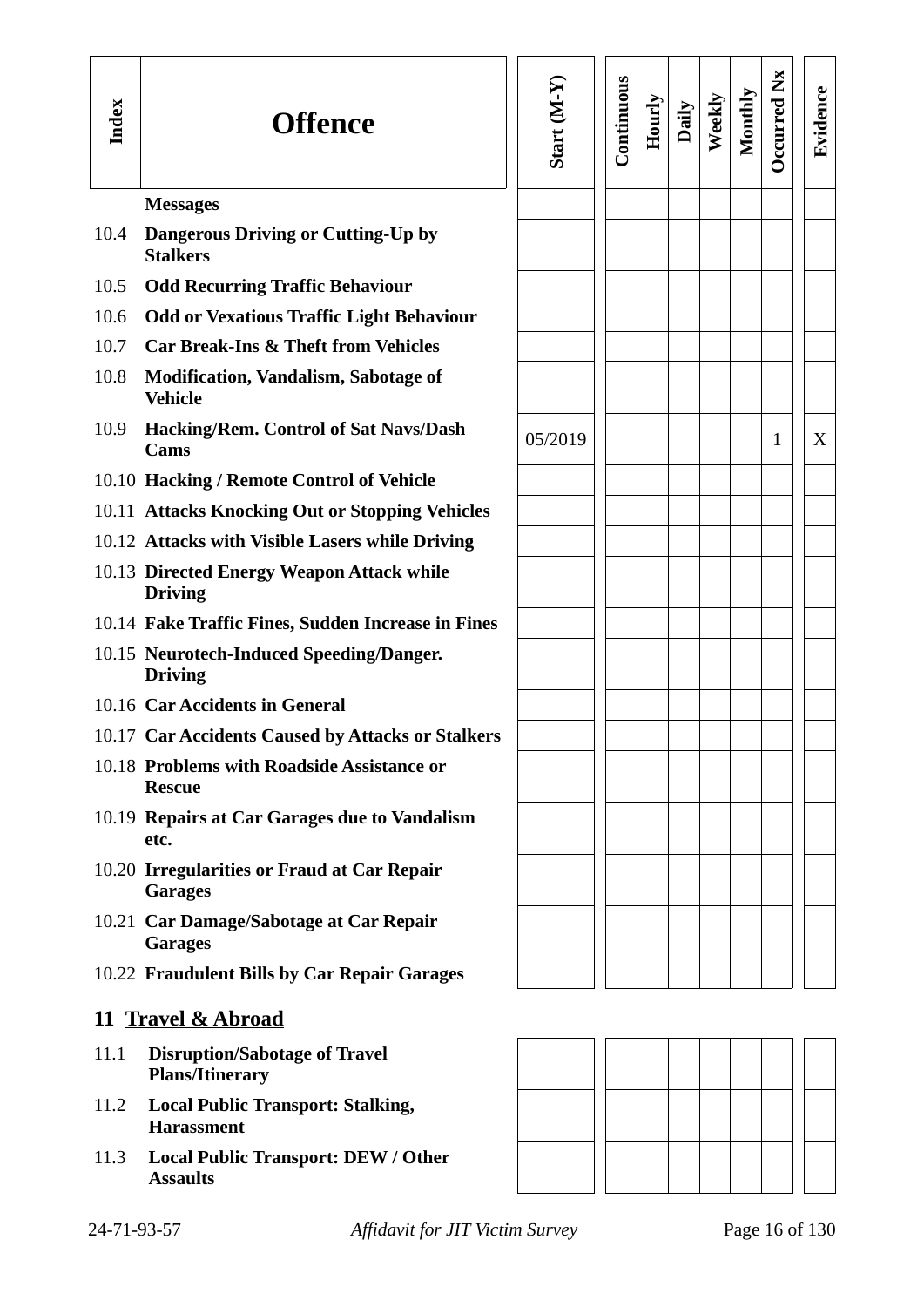| Index | <b>Offence</b>                                              | Start (M-Y | Continuous | Hourly | Daily | Weekly | Monthly | $\mathbf{X}$<br><b>D</b> ccurred | Evidence |
|-------|-------------------------------------------------------------|------------|------------|--------|-------|--------|---------|----------------------------------|----------|
| 11.4  | <b>Trains/Travel Bus: Stalking &amp; Harassment</b>         |            |            |        |       |        |         |                                  |          |
| 11.5  | <b>Trains/Travel Bus: DEW or Other Assaults</b>             |            |            |        |       |        |         |                                  |          |
| 11.6  | <b>Air Planes: Stalking and Harassment</b>                  |            |            |        |       |        |         |                                  |          |
| 11.7  | <b>Air Planes: DEW or Other Assaults</b>                    |            |            |        |       |        |         |                                  |          |
| 11.8  | <b>Ships &amp; Cruises: Stalking and Harassment</b>         |            |            |        |       |        |         |                                  |          |
| 11.9  | <b>Ships &amp; Cruises: DEW or Other Assaults</b>           |            |            |        |       |        |         |                                  |          |
| 11.10 | <b>Hotel Rooms: Harassment, Noise</b><br><b>Harassment</b>  |            |            |        |       |        |         |                                  |          |
|       | 11.11 Hotel Rooms: Intrusions, Break-Ins, Theft             |            |            |        |       |        |         |                                  |          |
|       | 11.12 Hotel Rooms: DEW or Other Assaults                    | 05/2018    |            |        |       |        |         | 4                                |          |
|       | 11.13 Hotel Rooms: Covert Implanting /<br><b>Operations</b> |            |            |        |       |        |         |                                  |          |
|       | 11.14 Stalking, Harassment & Assaults Abroad                | 05/2018    |            |        |       |        |         | 1                                | X        |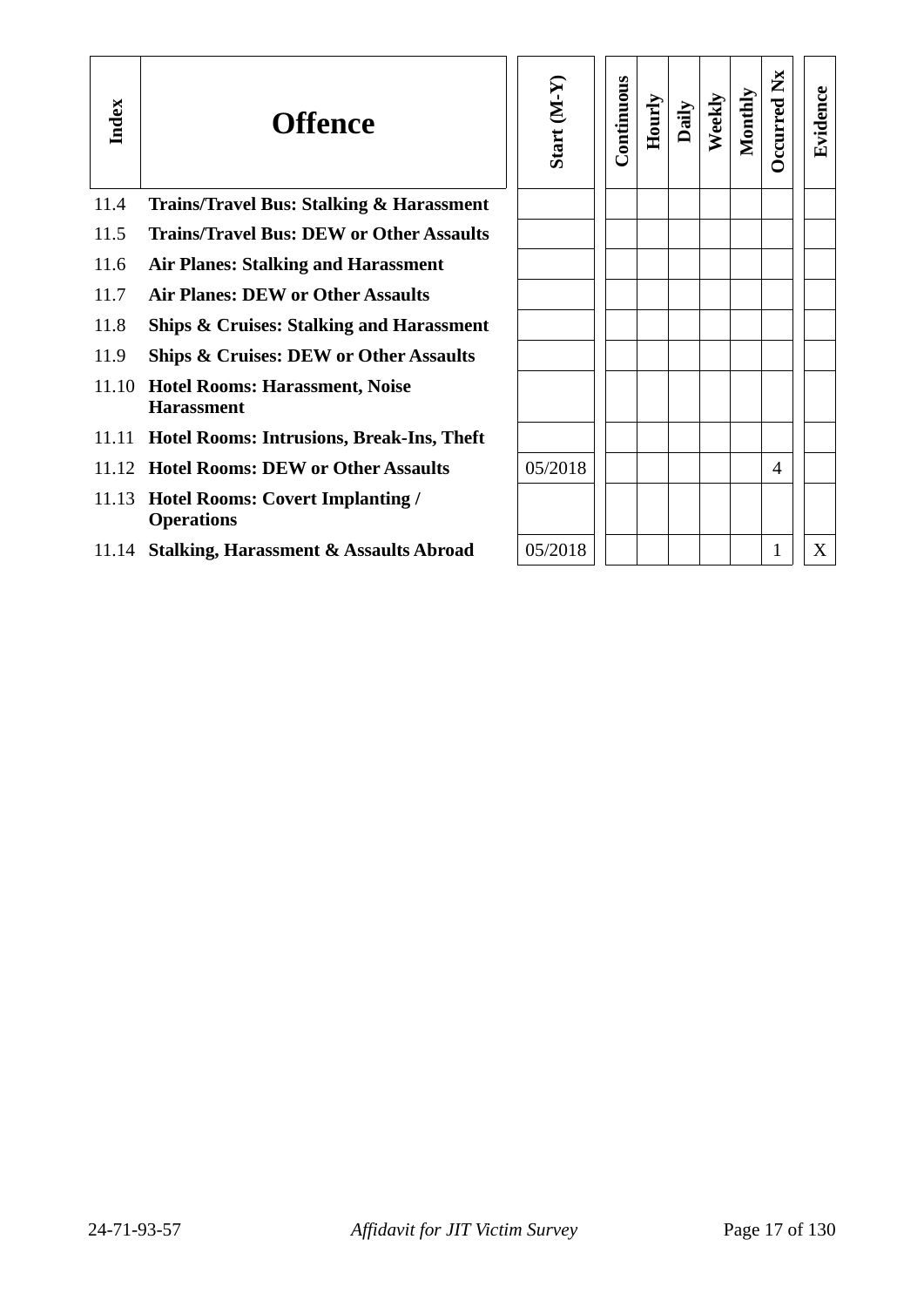| ă<br><b>Offence</b><br>≂<br>ᆯ | U. | Ø<br> | ⇁<br>Ē<br>— | ੌਰ | ළ | МL<br>┍<br>-<br>c<br>∼ | ×<br>–<br>P<br>ച<br>≻<br>$\overline{\phantom{0}}$ | w<br>a<br>᠊ᡄ<br>$\bullet$ $\blacksquare$<br>Гт` |
|-------------------------------|----|-------|-------------|----|---|------------------------|---------------------------------------------------|-------------------------------------------------|
|-------------------------------|----|-------|-------------|----|---|------------------------|---------------------------------------------------|-------------------------------------------------|

## 12.1 **Phone Harassment, Nuisance Calls & Threats**  $\begin{bmatrix} 01/2018 \end{bmatrix}$  | | | | 20 || X 12.2 **Sabotage of Phones, Answer Machines & Calls** 01/2016 <sup>1</sup> <sup>X</sup> 12.3 **Sabotage of Cell Phones, Apps, Cell Calls** 12.4 **Targeted Draining of Cell Phone Batteries**  $\begin{array}{|c|c|c|c|c|c|c|c|} \hline 05/2015 & 1 & 1 & 8 \ \hline \end{array}$ 12.5 **Remote-Ctrld Shutdown of Cell/Tablet/Comp.** 12.6 **Cell Text Messages: Delayed / Failed Delivery** 12.7 **Cell Txt Messages: Fake Messages, Threats etc** 12.8 **Hacking / Modification of WLAN Routers** 12.9 **Fake WLAN Networks / Network Spoofing** 12.10 **Disruption of Internet Service or Video Calls** 12.11 **Computers & Accessories: Damage, Sabotage** 12.12 **Computer Hacking & Forced Remote Access** 12.13 **Remote Recording Web Cam/Microphone/TV** 12.14 **Deletion of Data, Files, Emails, Evidence etc.** 12.15 **Phishing Emails Trying to Gain**

**12 Computers & Telecommunication** 

- 12.16 **Emails: Targeted Spam, Threats**
- 12.17 **Emails: Delayed/Failed Delivery**
- 12.18 **Email Accounts: Hacking/Disruption/Blocking**
- 12.19 **Online Accounts: Hacking/Disruption/B**
- **12.20 Stolen Email Accounts or Onlin**
- **12.21 Monitoring of Online Accounts Use**
- 12.22 **Social Media: Trolling, Harassn**
- 12.23 **Social Media Account Blocked by**
- 12.24 Online Slander Campaigns/Libe **Websites**
- 12.25 **Imitation Website Mimicking O Prop.**

|             | 12.15 Phishing Emails Trying to Gain Access<br><b>Details</b>       | 01/2018 |  |  | 5 |                |
|-------------|---------------------------------------------------------------------|---------|--|--|---|----------------|
|             | 12.16 Emails: Targeted Spam, Threats, Fake Emails                   |         |  |  |   |                |
|             | 12.17 Emails: Delayed/Failed Delivery, Interference                 |         |  |  |   |                |
|             | 12.18 Email Accounts:<br><b>Hacking/Disruption/Blocking</b>         |         |  |  |   |                |
|             | 12.19 <b>Online</b><br><b>Accounts: Hacking/Disruption/Blocking</b> |         |  |  |   |                |
|             | 12.20 Stolen Email Accounts or Online Accounts                      |         |  |  |   |                |
|             | 12.21 Monitoring of Online Accounts & Theatre<br><b>Use</b>         |         |  |  |   |                |
|             | 12.22 Social Media: Trolling, Harassment, Threats                   |         |  |  |   |                |
|             | 12.23 Social Media Account Blocked by Provider                      |         |  |  |   |                |
|             | 12.24 Online Slander Campaigns/Libellous<br><b>Websites</b>         |         |  |  |   |                |
|             | 12.25 Imitation Website Mimicking Own Intel.<br>Prop.               |         |  |  |   |                |
| 24-71-93-57 | <b>Affidavit for JIT Victim Survey</b>                              |         |  |  |   | Page 18 of 130 |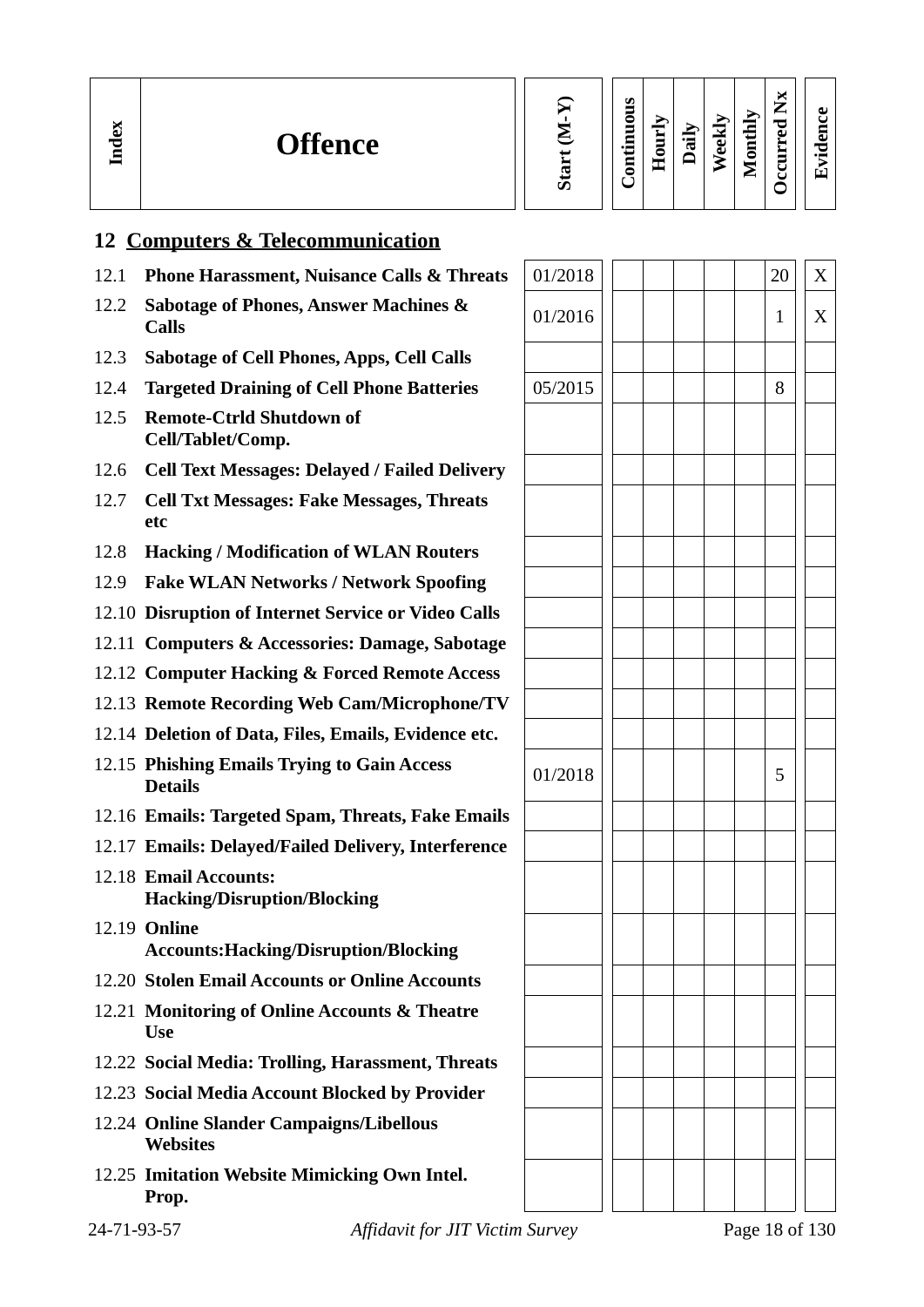## **Offence**

- 12.26 **Public Distribution Online of Private Details**
- 12.27 **Profile Featured on Trafficking/Abuse Website**

**In dex**

- 12.28 **Fake / Targeted Online Headlines and Adverts**
- 12.29 **Fake / Targeted Messages via Radio or TV**
- 12.30 **TV Hacking to Show Private Footage / Threats**

## **13 Banking & Online Banking**

- 13.1 **Online Banking: Hacking, Sabotage, Blocking**
- 13.2 **Banking Access Codes: Access, Modification**
- 13.3 **Bank Accounts: Illegal Access, Theft of Money**
- 13.4 **Bank Accounts: Closing & Denial of Service**
- 13.5 **Bank/Credit Cards: Theft/Illegal Use/Fraud**
- 13.6 **Bank /Credit Cards: Blocking, Access Denial**
- 13.7 **Loans & Credit: Loan / Repayment Fraud**
- 13.8 **Payment Service Providers Blocking Accounts**
- 13.9 **Payment Service Providers: Theft or Fraud**

#### **14 Finance & Administration**

- 14.1 **Fake Bills or Fake Charges**
- 14.2 **Trick Contracts, Fraud (excl. Banking above)**
- 14.3 **Fake Accusations or Fake Fines**
- 14.4 **Fake or Targeted Administrative Procedures**
- 14.5 **Fake or Targeted Retrospective/Dated Actions**
- 14.6 **Fake or Targeted Threats of Court Actions**
- 14.7 **Fake or Targeted Court Actions**

#### **15 Insurance & Insurance Fraud**

- 15.1 **Insurance Refusal, Cancellation, Fee Increases**
- 15.2 **Fraudulent Life or Other Insurances**

| Start (M-Y) | Continuous | Hourly | Daily | Weekly | Monthly | Occurred Nx | Evidence |
|-------------|------------|--------|-------|--------|---------|-------------|----------|
|             |            |        |       |        |         |             |          |
|             |            |        |       |        |         |             |          |
|             |            |        |       |        |         |             |          |
|             |            |        |       |        |         |             |          |
|             |            |        |       |        |         |             |          |

| 01/2013 |  |  |  | $\mathbf{1}$ |  |
|---------|--|--|--|--------------|--|
|         |  |  |  |              |  |
|         |  |  |  |              |  |
|         |  |  |  |              |  |
|         |  |  |  |              |  |
|         |  |  |  |              |  |
|         |  |  |  |              |  |
|         |  |  |  |              |  |
|         |  |  |  |              |  |



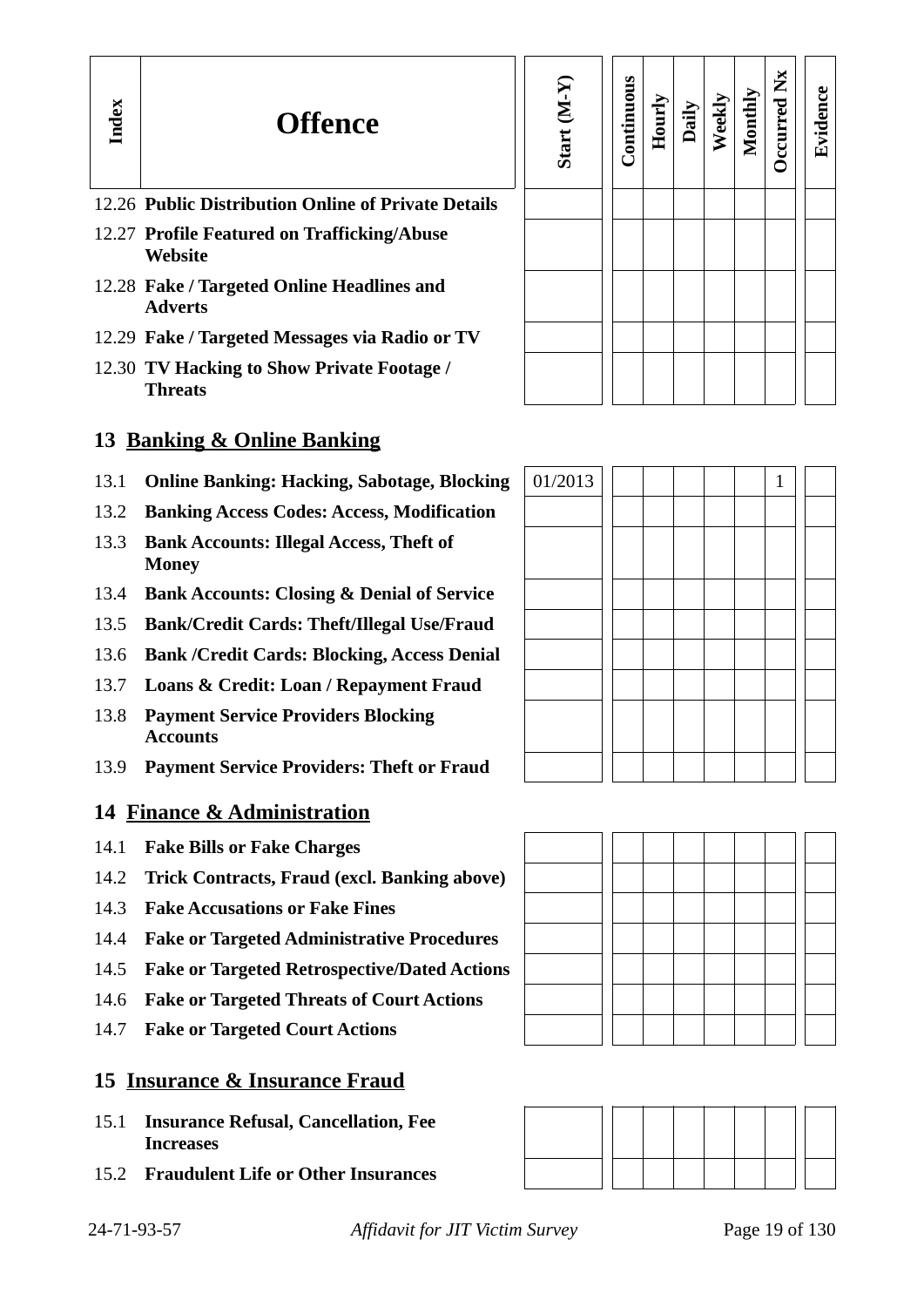| Start (M-Y)<br>Continuous<br>Hourly | Weekly<br>Daily | <b>Dccurred Nx</b><br>Monthly |  |
|-------------------------------------|-----------------|-------------------------------|--|
|-------------------------------------|-----------------|-------------------------------|--|

**Evid ence**

## **16 Companies & Corporations**

- 16.1 **Overcharging & Fraud by Companies**
- 16.2 **Suspension or Termination of Services**
- 16.3 **Breach of Contract**
- 16.4 **Threatening Behaviour**
- 16.5 **Fake, Fraudulent & Non-Existent Companies**
- 16.6 **Fake Comps./Directorships i. Name of Victims**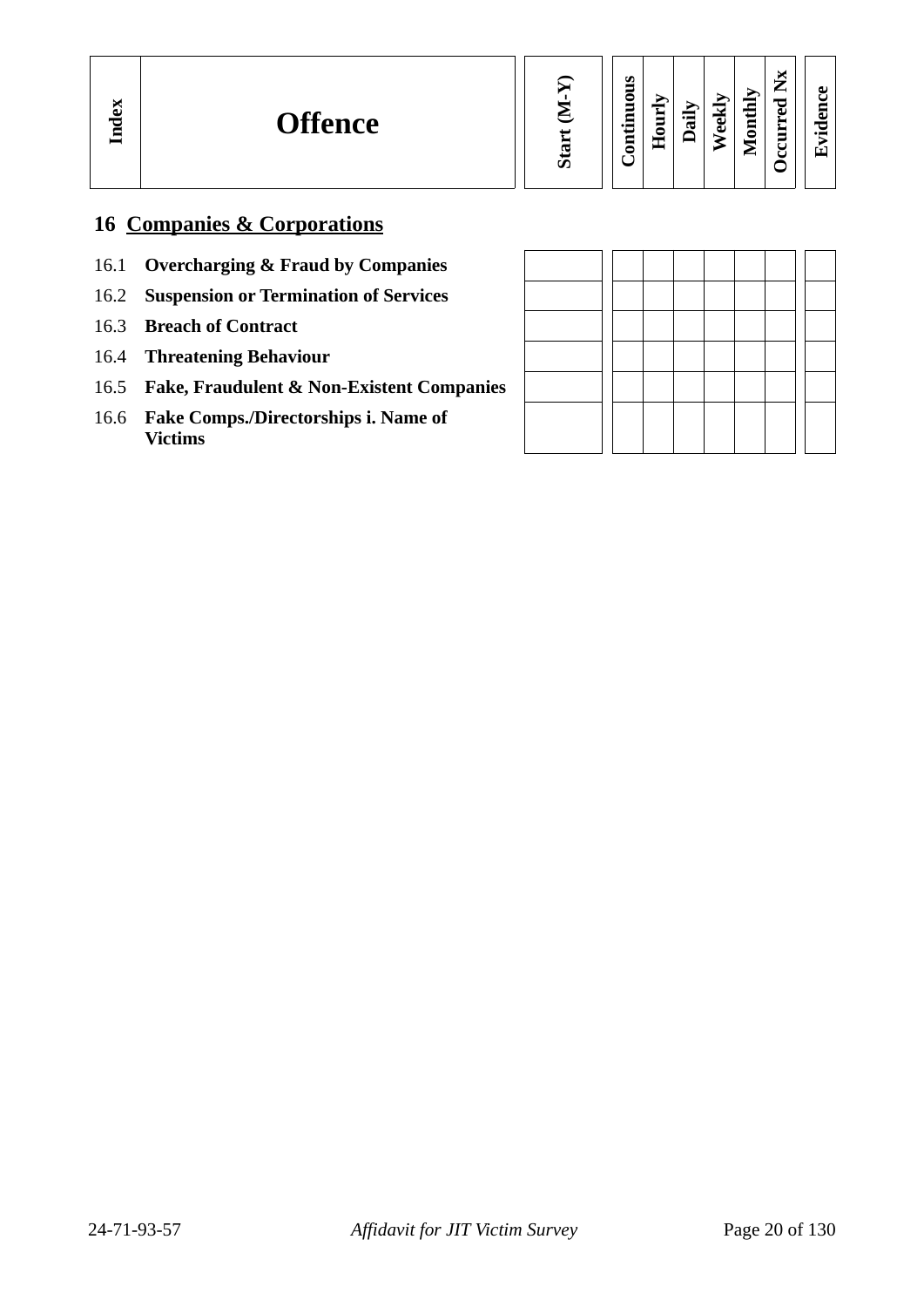#### **17 Business & Employment**

#### **At Work**

- 17.1 **Mobbing or Slander at Work**
- 17.2 **Surveillance or Harassment at Work** 08/2012 5 X
- 17.3 **Colleagues/Bosses Involved in Harassment** 02/2012 2
- 17.4 **Harassment by Customers/Clients/Suppliers**  $\begin{array}{|c|c|c|c|c|c|} \hline 1 & 1 & 8 \ \hline \end{array}$
- 17.5 **Neighbour/Perpetrator Planted at Workplace** 06/2016 <sup>1</sup>
- 17.6 **Isolation or Bypassing of Victim at Work**
- 17.7 **Denigrating Work Achievement or Authority**
- 17.8 **Overburdening with Work, Extreme Demands**
- 17.9 **Fabricated Customer & Other Complaints**
- 17.10 **Sabotage of Projects, Employment, Promotion**
- 17.11 **Leap-Frogging by Colleagues for Promotions**
- 17.12 **Bad Work Condition, Health & Safety Breach**
- 17.13 **Intimidation or Threats at Work**
- 17.14 **Covert Recordings of Victim at Work**
- 17.15 **Colleagues/Boss Access to Private Victim Info**
- 17.16 **Colleagues/Boss Access to Nude Victim Photos**
- 17.17 **Colleagues/Boss Access to Synthetic Telepathy** 1 **Telepathy** 1 **1**
- 17.18 **Poisoning/Contaminat. of Food/Drink at Work**
- 17.19 **DEW / Neurotech / Implant Torture at**  $\begin{array}{|c|c|c|c|c|} \hline 01/2017 & & & 2 \ \hline \end{array}$
- 17.20 **Colleagues or Bosses Involved in Torture**
- 17.21 **Other Physical Attacks at Work**
- **Income, Salary & Holidays**

|  |  | $\mathbf{1}$   |                |  |
|--|--|----------------|----------------|--|
|  |  |                |                |  |
|  |  |                |                |  |
|  |  | $\overline{c}$ |                |  |
|  |  |                |                |  |
|  |  |                |                |  |
|  |  |                | Page 21 of 130 |  |
|  |  |                |                |  |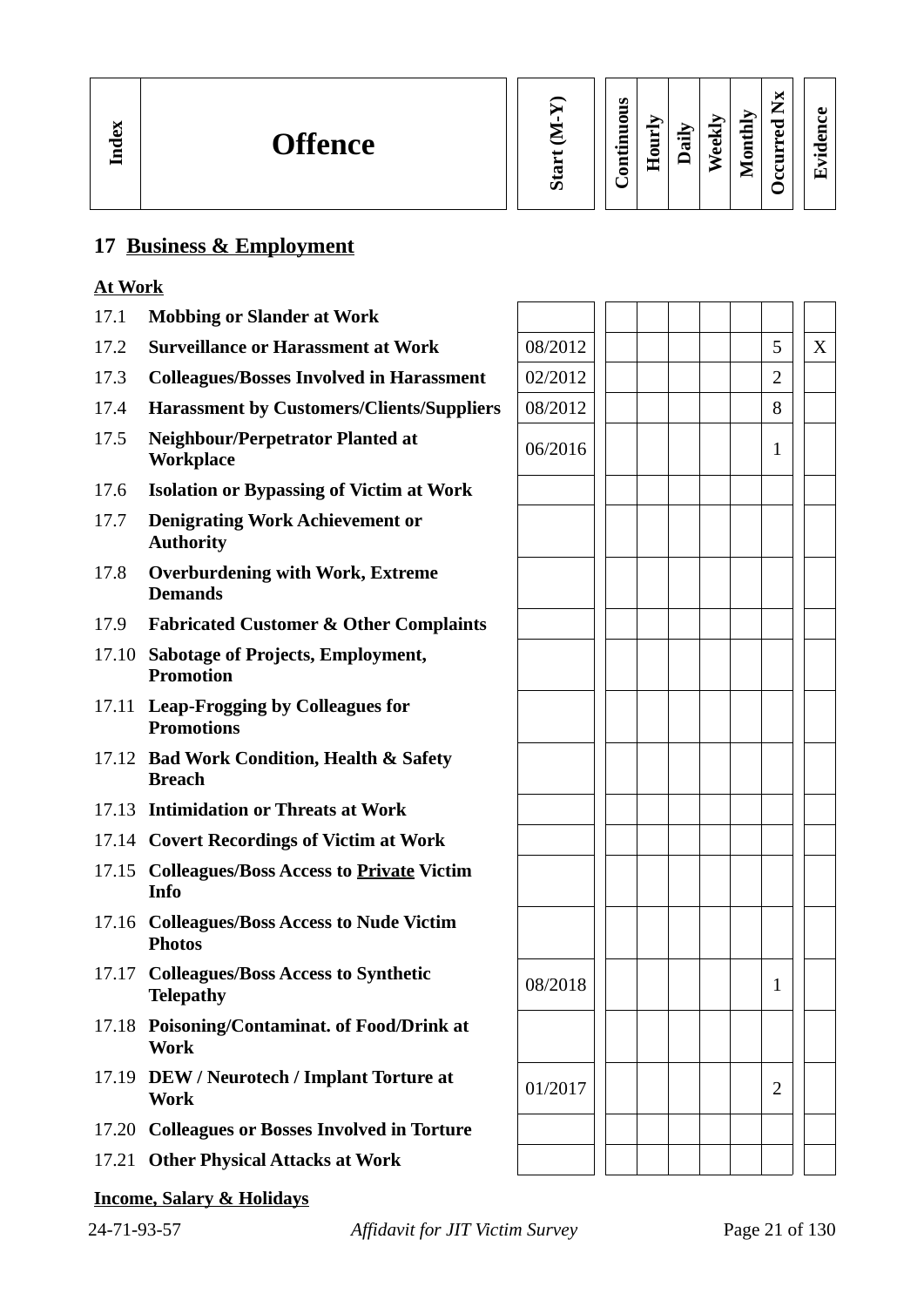| Index | <b>Offence</b>                                               | Start (M-Y) | Continuous | Hourly | Daily | Weekly | Monthl | ž<br>ccurred | Evidence |
|-------|--------------------------------------------------------------|-------------|------------|--------|-------|--------|--------|--------------|----------|
|       | 17.22 Discrimination in Pay Relative to<br><b>Colleagues</b> |             |            |        |       |        |        |              |          |
|       | 17.23 Withholding of Pay & False Pay Accounting              |             |            |        |       |        |        |              |          |
|       | 17.24 Refusal to Pay Out or Remunerate<br><b>Overtime</b>    |             |            |        |       |        |        |              |          |
| 17.25 | <b>Salary Money Used to Pay f. Others'</b><br><b>Damage</b>  |             |            |        |       |        |        |              |          |
|       | 17.26 Denial or Sabotage of Work Holidays                    | 08/2012     |            |        |       |        |        | 3            |          |
|       | 17.27 Damage to Career & Loss of Income                      |             |            |        |       |        |        |              |          |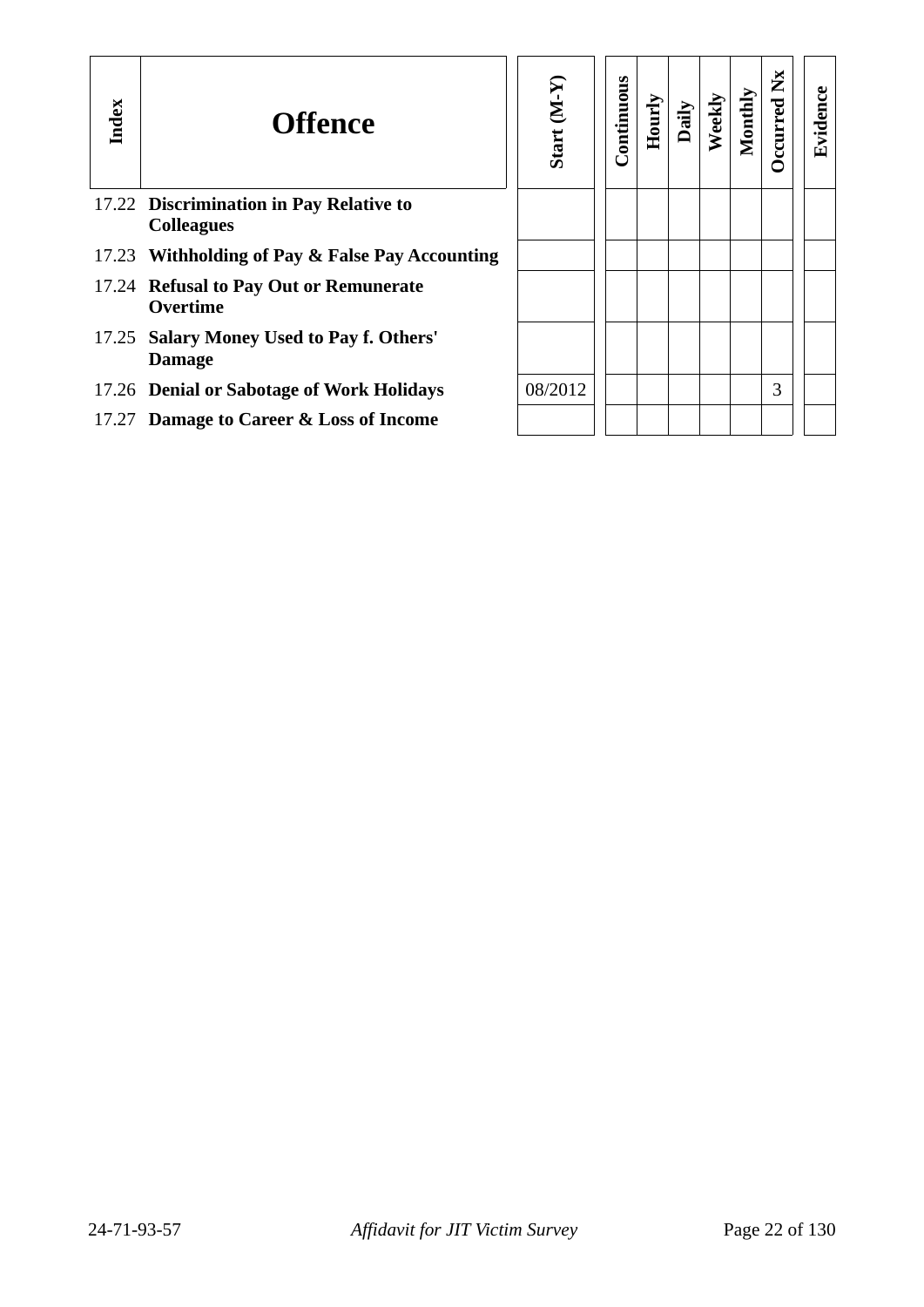| Index | <b>Offence</b>                                         | 邑<br>ဖြ | ous<br>Ξ<br>ontin | $_{\rm{Hout}}$ | äİ | $N$ eekl | Monthly | $\mathbf{X}$<br><b>D</b> ccurred | Evidence |
|-------|--------------------------------------------------------|---------|-------------------|----------------|----|----------|---------|----------------------------------|----------|
|       | <b>Complaints &amp; Complaint Handling</b>             |         |                   |                |    |          |         |                                  |          |
|       | 17.28 Withholding Records, CCTV, Other Evidence        | 06/2016 |                   |                |    |          |         | -1                               |          |
|       | 17.29 Forbidding of Meeting Recording for<br>Investig. |         |                   |                |    |          |         |                                  |          |

- 17.30 **False Allegations, Blow-Up Trivial Complaints**
- 17.31 **Fake Investigations, Set-Ups & Cover-Ups**
- 17.32 **Whistleblower Retaliation/Complainant Abuse**
- 17.33 **Delaying Employment Cases/Giving Evidence**
- 17.34 **Abusing Occupational Health f. Fraud/Smears**
- 17.35 **Union/Ombudsman Complicity in Set-Ups etc.**
- 17.36 **Union/Tribunal Sabotaging Employment Case**

#### **Leaving or Changing Employment**

- 17.37 Preventing Victim from Leaving Employment
- 17.38 **Promising of Non-Existent Jobs/Employment**
- 17.39 **Termination of Job or Business Contracts**
- 17.40 **Withholding / Falsifying Work References**
- 17.41 **Blacklisting, Sabotage of Getting Other Work**
- 17.42 **Termination of Subsequent Work Contracts**

#### **Self-Employment & Running a Business**

- 17.43 **Infiltration / Disruption of Business Relations**
- 17.44 **Fake or Sabotaged Business Events**
- 17.45 **Sabotage of Start-Up Endeavour**
- 17.46 **Sabotage of Advertising/Business Presentation**
- 17.47 **Sabotage and Destruction of Customer Base**
- 17.48 **Sabotage of Investment, Slander to Investors**
- 17.49 **Hiring of Employees by Competitors**
- 17.50 **Slander of Victim to Business Partners**
- 17.51 **Destruction of Business or Opportunities**

| 05/2015 |  |  |  | 1 | XX |  |
|---------|--|--|--|---|----|--|
|         |  |  |  |   |    |  |
|         |  |  |  |   |    |  |
|         |  |  |  |   |    |  |
|         |  |  |  |   |    |  |
|         |  |  |  |   |    |  |



24-71-93-57 *Affidavit for JIT Victim Survey* Page 23 of 130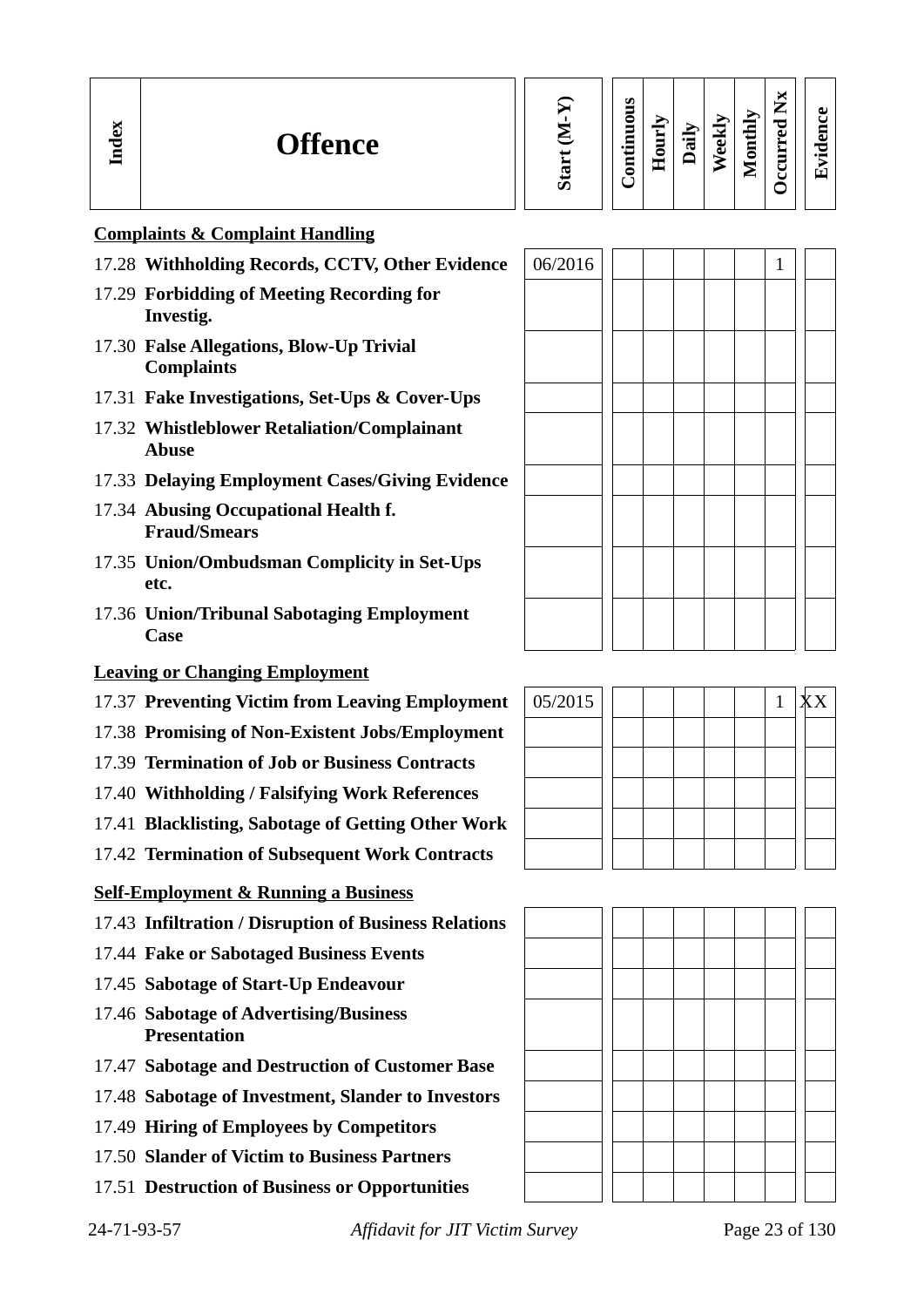#### 17.52 **Theft of Intellectual Property**

- 17.53 **Theft of Business Ideas & Business Plans**
- 17.54 **Industrial Espionage**
- 17.55 **Copyright Infringement**

#### **18 Property, Assets & Inheritance**

#### **Property & Assets**

**In dex**

- 18.1 **Theft/Fraud/Embezzlement of Property/Assets**
- 18.2 **Misappropriation of Property, Funds & Assets**
- 18.3 **Damaging Value of Property, Funds & Assets**
- 18.4 **Forced Sale of Property, Funds & Assets**
- 18.5 **Price Deflation during Sale of Property/Assets**
- 18.6 **Infiltration and Sabotage of Sale Process**

#### **Shares & Investment**

- 18.7 **Fraud Related to Shares and Investment**
- 18.8 **Misappropriation of Shares and Investment**
- 18.9 **Forced Sale of Shares**
- 18.10 **Issuance of Non-Existent Shares Off the Books**
- 18.11 **Fraudulent Companies Stealing Investment**
- 18.12 **Asset-Stripping of Companies Invested In**
- 18.13 **Loss of Investment via Company Destruction**

#### **Inheritance**

- 18.14 **Not Informed About Existence of Inheritance**
- 18.15 **Damage / Denial / Reduction of Inheritance**
- 18.16 **Damage/Misappropriation of Ancestors' Land**
- 18.17 **Damage/Misappropr. of Inheritance Property**

#### **Wills & Testaments**

| Start (M-Y) | Continuous | Hourly | Daily | Weekly | Monthly | Occurred Nx | Evidence |
|-------------|------------|--------|-------|--------|---------|-------------|----------|
|             |            |        |       |        |         |             |          |
|             |            |        |       |        |         |             |          |
|             |            |        |       |        |         |             |          |
|             |            |        |       |        |         |             |          |



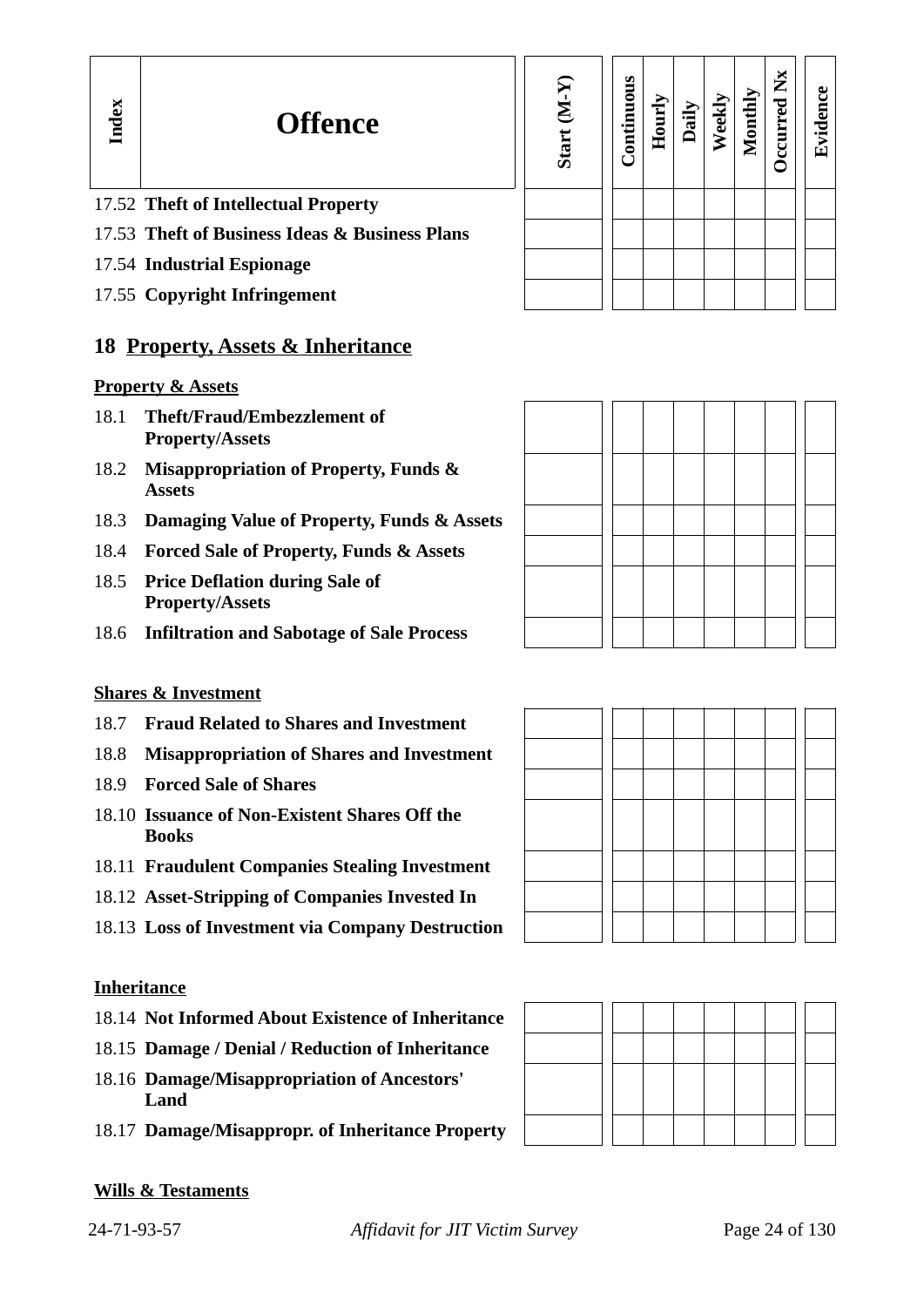| Index | <b>Offence</b>                                                | $(N-N)$<br><b>Start</b> | Continuous | Hourly | Dail | Weekl | Monthly | ž | ဗ<br>Eviden |
|-------|---------------------------------------------------------------|-------------------------|------------|--------|------|-------|---------|---|-------------|
|       | 18.18 Interference with a Will or Writing of a Will           |                         |            |        |      |       |         |   |             |
|       | 18.19 Theft or Disappearance of a Will / Testament            |                         |            |        |      |       |         |   |             |
|       | 18.20 Fraudulent Modification of a Will /<br><b>Testament</b> |                         |            |        |      |       |         |   |             |
|       | 18.21 Theft of Property or Assets Mentioned in Will           |                         |            |        |      |       |         |   |             |
|       | 18.22 Misinformation fr. Lawyer Administering<br>Will         |                         |            |        |      |       |         |   |             |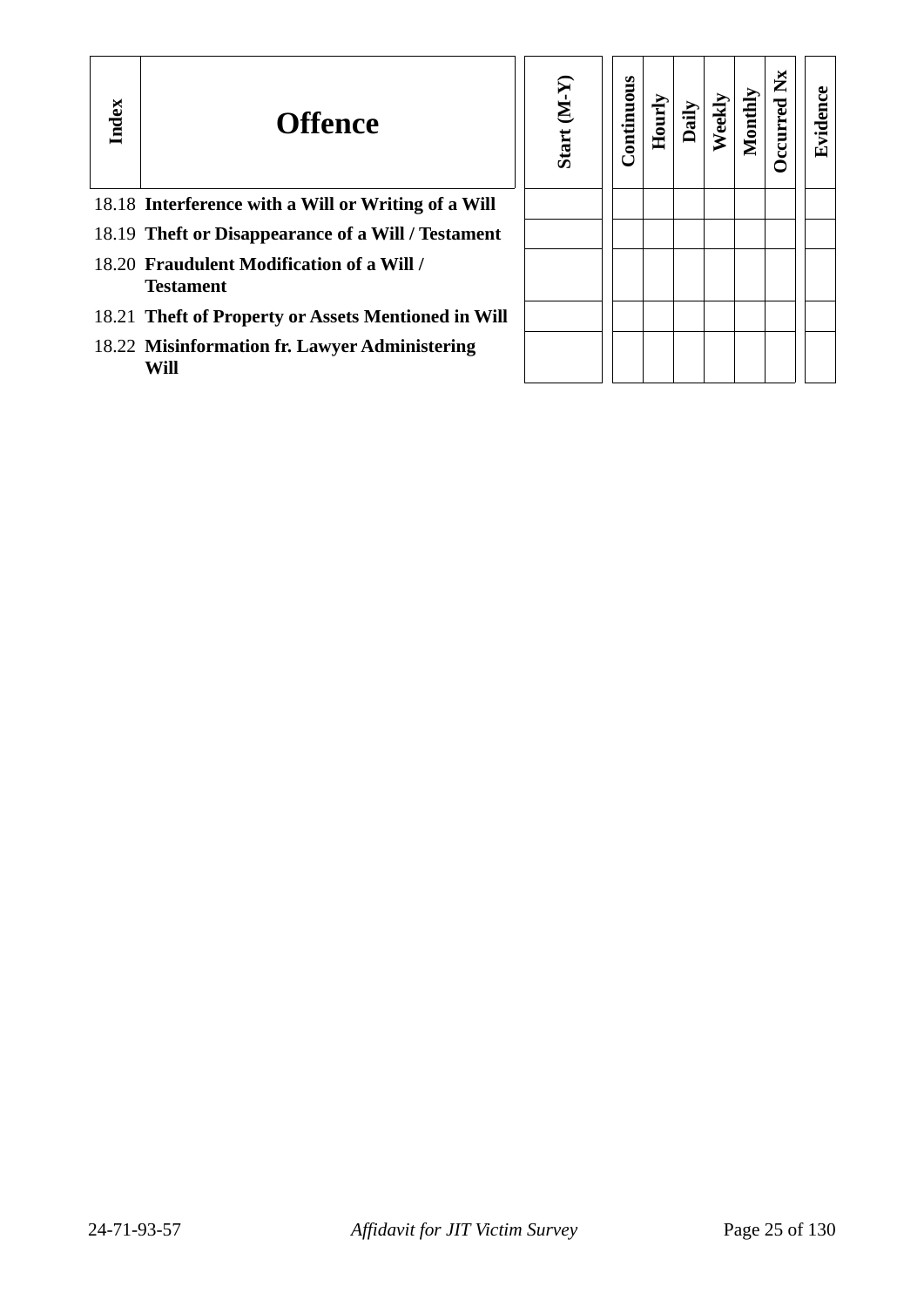| Start |
|-------|

#### **Contin uous Hourly D We ekly aily Monthly OccurredNx**

**Evid ence**

## **19 Leisure Time, Hobbies, Sport & Clubs**

- 19.1 **Destroying of Leisure & Recuperation**
- 19.2 **Timed / Staged Interruptions of Leisure Time**
- 19.3 **Frequency at Which Given Time to Recover**
- 19.4 **Suffering Trauma/Harm in Leisure**
- 19.5 **Avoid Activities & Sport Due to Harassment**
- 19.6 **Avoid Activities & Sport Due to Phys. Attacks**
- 19.7 **Avoid Activities/Sport Due to Implant Torture**

#### **Leisure Time & Hobbies**

**In dex**

- 19.8 **Leisure Time & Hobbies: Disruption/Sabotage**
- 19.9 **Leisure & Hobbies: Infiltration, Harassment**
- 19.10 **Leisure & Hobbies: Disrupted by V2K Terror**
- 19.11 **Leisure & Hobbies: DEW Assaults & Torture 1.000.es.** DEW Assaurs &  $\begin{array}{|c|c|c|c|c|c|} \hline 01/2018 & & & 5 \end{array}$
- 19.12 **Leisure & Hobbies: Physical Harm fr. Assaults**
- 19.13 **Leisure Time & Hobbies: Stopped by Assaults**

#### **Sport & Fitness**

- 19.14 **Fitness & Sport: Disruption, Sabotage**
- 19.15 **Fitness & Sport: Infiltration, Harassment**
- 19.16 **Fitness & Sport: Disrupted by V2K Terror**
- 19.17 **Fitness & Sport: DEW Assaults & Torture** | 01/2018 | | | | | | | 5
- 19.18 **Fitness & Sport: Assaults w. Bio-Robotisation**
- 19.19 **Fitness & Sport: Accident fr. Bio-Robotisation**
- 19.20 **Fitness & Sport: Physical Harm from**

24-71-93-57 *Affidavit for JIT Victim Survey* Page 26 of 130





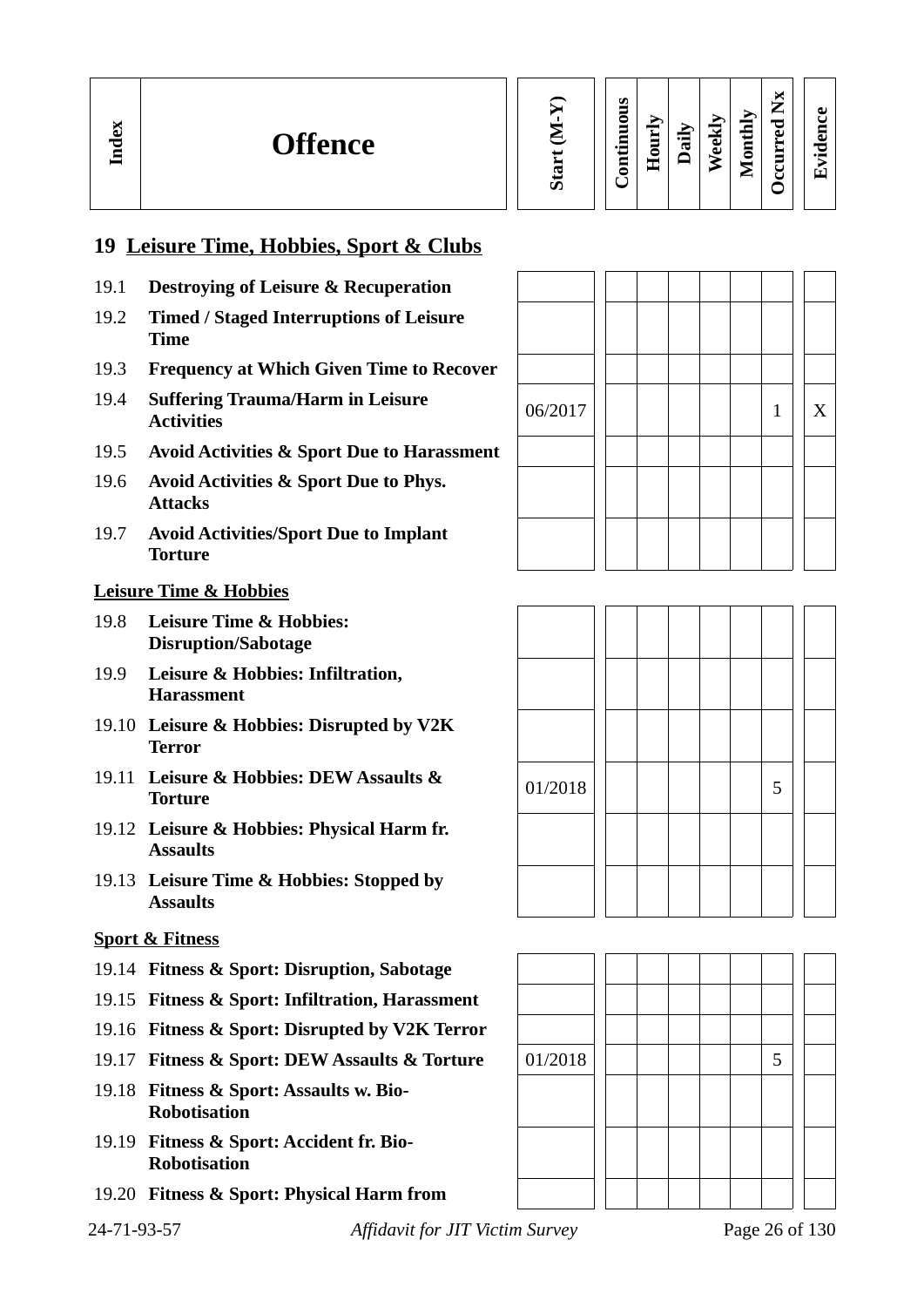## **Offence**

| Start (M-Y) | Continuous | Hourly | Daily | Weekly | Monthly | Occurred Nx | Evidence |
|-------------|------------|--------|-------|--------|---------|-------------|----------|
|             |            |        |       |        |         |             |          |
|             |            |        |       |        |         |             |          |

#### **Assaults**

19.21 **Fitness & Sport: Stopped by Assaults or Harm**

#### **Activities With Others & Clubs**

- 19.22 Activities & Clubs: Stalking & Infiltration
- 19.23 Activities & Clubs: Harassment by  $\begin{array}{|c|c|c|c|c|c|c|c|c|} \hline 01/2017 & & & 2 \ \hline \end{array}$
- 19.24 **Activities & Clubs: V2K Terror by Members**
- 19.25 Activities & Clubs: DEW/Torture by  $\begin{array}{|c|c|c|c|c|c|c|c|c|} \hline 01/2017 & 01/2017 & 01/2017 & 01/2017 & 01/2017 & 01/2017 & 01/2017 & 01/2017 & 01/2017 & 01/2017 & 01/2017 & 01/2017 & 01/2017 & 01/2017 & 01/2017 & 01/2017 & 01/2017$
- 19.26 **Activities & Clubs: Left Clubs Due to**  Assaults **CALUM** 2

| 08/2011 |  |  |                |  |
|---------|--|--|----------------|--|
| 01/2017 |  |  | $\overline{2}$ |  |
|         |  |  |                |  |
| 01/2017 |  |  | $\overline{2}$ |  |
| 01/2018 |  |  | $\overline{2}$ |  |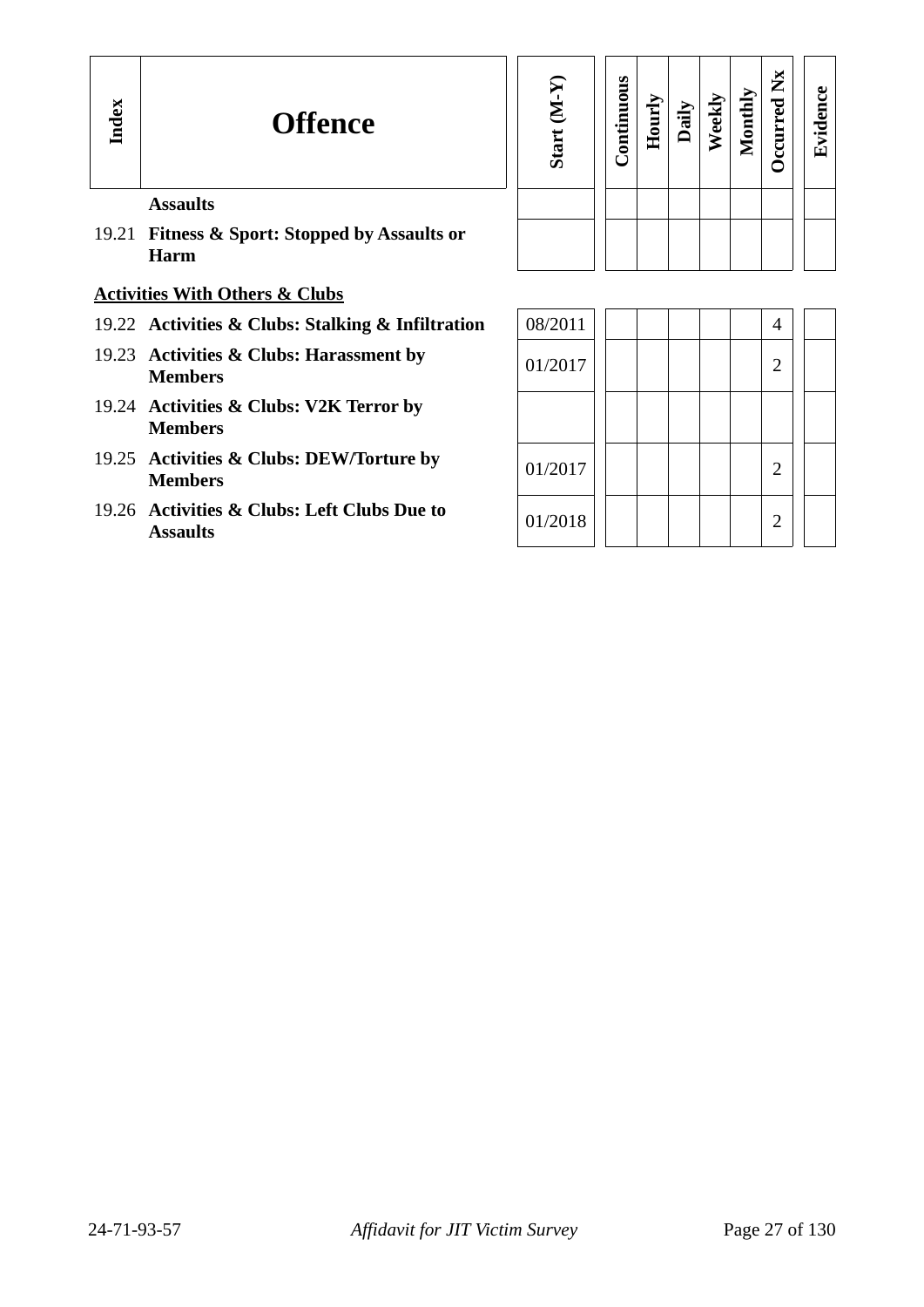| м<br>نە<br><b>Offence</b><br>τ<br>르. |  | Ø<br>∊<br>$\bullet$<br>− | -<br>-<br>-<br>Ξ | ⊶<br>℡ | мi<br>-<br>نه<br>Õ | Ыy<br>▬<br>Ē<br>-<br>− | м<br>—<br>⊷<br>ᇰ<br>ω<br>≻<br>−<br>ں<br>u | a.<br>$\bullet$<br>Ί |
|--------------------------------------|--|--------------------------|------------------|--------|--------------------|------------------------|-------------------------------------------|----------------------|
|--------------------------------------|--|--------------------------|------------------|--------|--------------------|------------------------|-------------------------------------------|----------------------|

#### **20 Private & Family Life**

- 20.1 **Disruption, Sabotage of Private & Family Life**
- 20.2 **Voice-to-Skull (V2K) Torture**
- 20.3 **Attacks/Torture Disrupting Private/Fam. Life**
- 20.4 **Family/Friends Taking Part in Harass./Abuse**
- 20.5 **Social Life: Harassment/Disruption/Sabotage**
- 20.6 **Social Life: Slander Campaigns**
- 20.7 **Odd or Altered Behaviour in Family / Friends**
- 20.8 **Personality Changes in Family / Friends**
- 20.9 **Harassment & Abuse by Family / Friends**
- 20.10 **Infiltration of Family, Friends or Community**
- 20.11 **Interference with or Damage to Relationships**
- **20.12 Isolation from Family and Friends**
- 20.13 **Social Network Destroyed, Isolation fr Society**

## **21 Romantic Interests & Dating**

- 21.1 **Disruption & Sabotage of Partner Search**
- 21.2 **Disruption & Sabotage of Dating**
- 21.3 **Attacks on Love Interests / Sexual Partners**
- 21.4 **Sex Partner/Love Interest Recruited for Abuse**
- 21.5 **Dating Site Infiltration by Agents / Operatives**
- 21.6 **Agents/Operatives Pretending a Love Interest**
- 21.7 **Honey Traps Planted in the Victim's Life**
- 21.8 **Harm/Damage by Honey Traps / Love Agents**
- 21.9 **Slander by Honey Traps / Love Agents**
- 21.10 **Entrapment by Honey Traps / Love Agents**
- 21.11 **Exploitation/Harm by Honey Trap/Love Agent**
- 21.12 **Sexual Abuse by Honey Traps / Love Agents**
- 21.13 **Physical Assault by Honey Traps/Love Agents**

| 08/2010 |             |  |  | $\overline{2}$ |  |
|---------|-------------|--|--|----------------|--|
|         |             |  |  |                |  |
|         |             |  |  |                |  |
| 08/2009 | $\mathbf X$ |  |  |                |  |
|         |             |  |  |                |  |
|         |             |  |  |                |  |

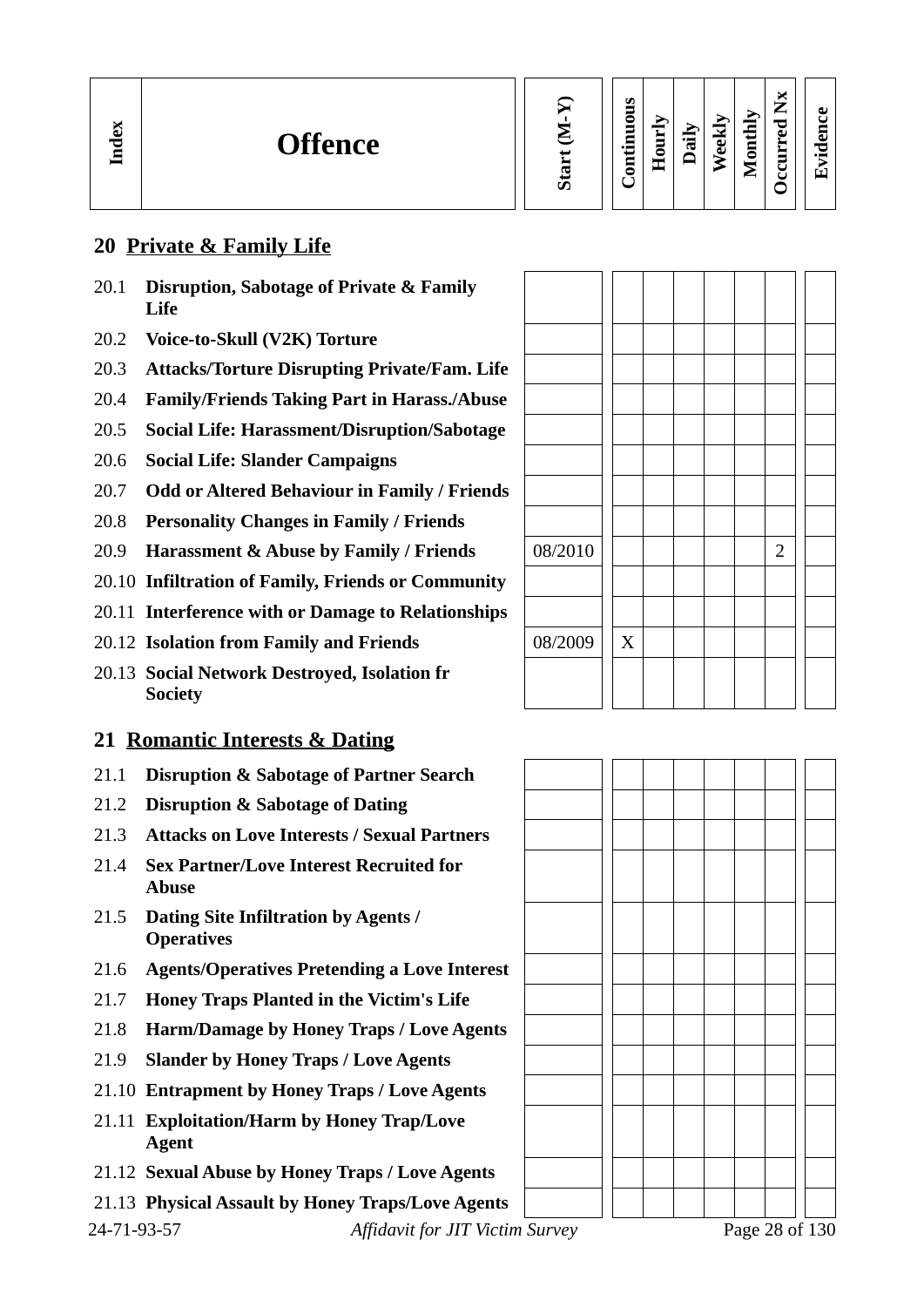| Index | <b>Offence</b>                                             | 로<br>ō | s<br>ontinuou | ourl<br>Ě | ۵ii | ≧ | Ž | ಕಿ<br>с<br>゚゙゙゙゙゙゙<br>囟 |
|-------|------------------------------------------------------------|--------|---------------|-----------|-----|---|---|-------------------------|
|       | 21.14 Covert Drugging by Honey Traps/Love<br><b>Agents</b> |        |               |           |     |   |   |                         |
|       | 21.15 Murder Attempt by Honey Traps/Love<br><b>Agents</b>  |        |               |           |     |   |   |                         |

## **22 Sex & Sexual Assault (incl. remote-controlled (RC) with biotech & DEW)**

- 22.1 **Sex. Harassm./Humil./Comments on Sex Life**
- 22.2 **Sexual Assault & Rape (classical)**
- 22.3 **Systematic Long-term Sexual Abuse (classical)**
- 22.4 **Sex Trafficking & Sexual Slavery (classical)**
- 22.5 **Genital Mutilation / Targeted Venereal**  $\left\vert 06/2017 \right\vert \left\vert \left\vert \right\vert \left\vert \right\vert \left\vert \right\vert \right\vert \left\vert 1 \right\vert$
- 22.6 **Interference with Sex Life by Covert Means**
- 22.7 **Sexual Harassment / Assaults / Rape (all RC)**
- 22.8 **Sex Trafficking & Sexual Slavery (RC)**
- 22.9 **Forced Orgasms, Erection, Ejaculation (RC)** 09/2017 | | | | | | 1
- 22.10 **Forced Urination or Defecation (RC)**
- 22.11 **MKUltra/Monarch Prog./Satanic Ritual Abuse**

#### **23 Marriage & Partnership**

- 23.1 **Interference with & Sabotage of Married Life**
- 23.2 **Stress on Marriage/Partnership by Targeting**
- 23.3 **Personality Changes in Partner**
- 23.4 **Targeted Break-Up / Destruction of Marriage**

#### **24 Family Planning, Reproduction, Pregnancy & Birth**

- 24.1 **Disruption or Sabotage of Family Planning**
- 24.2 **Targeted Attacks to Reproductive Organs**
- 24.3 **Forced Removal of Reproductive Organs**
- 24.4 **Reproductive Problems / Difficulty Conceiving**
- 24.5 **Attacks During Pregnancy and on the Foetus**
- 24.6 **Pregnancy: Unusual/Rare**



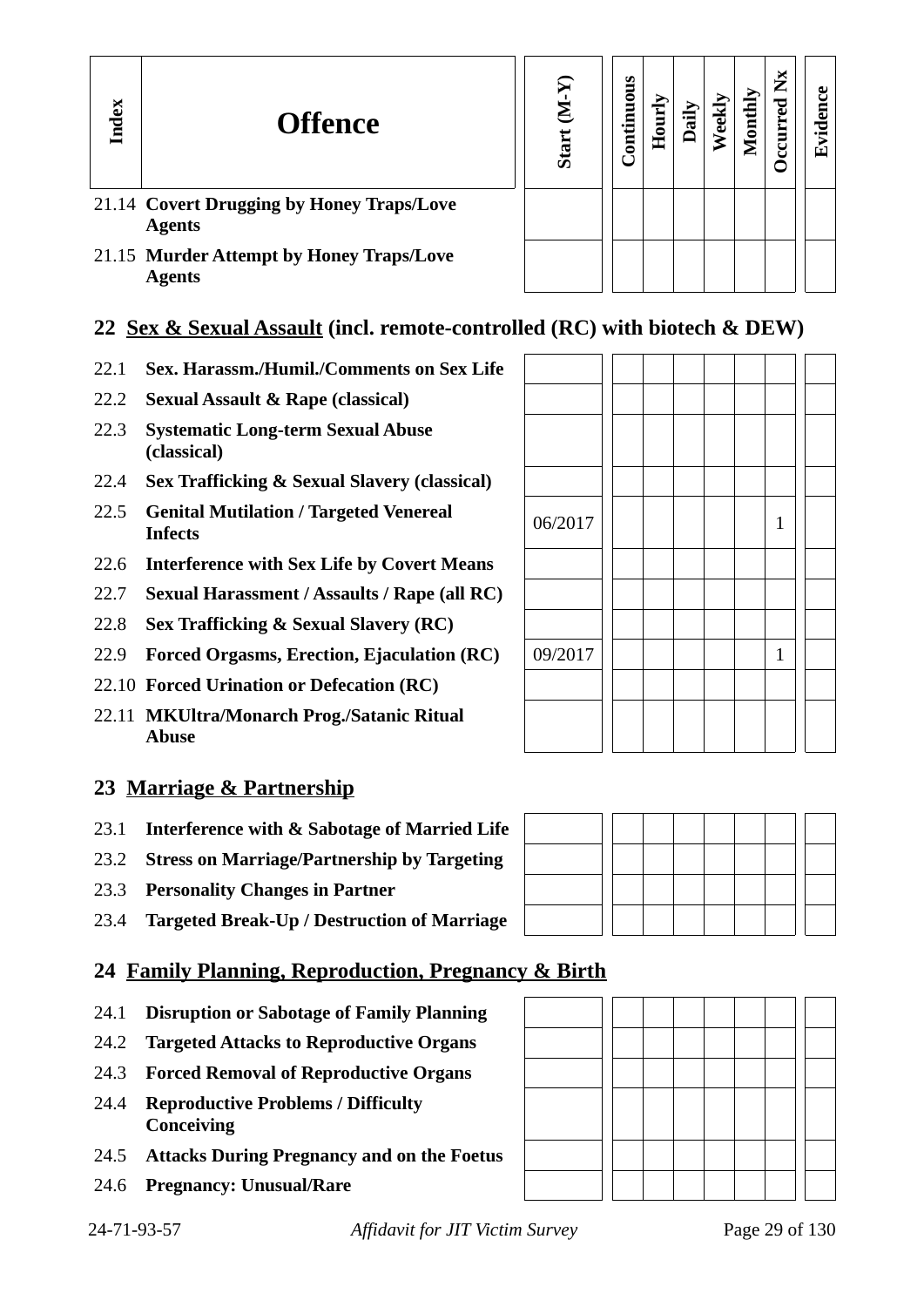

| Start (M-Y) | Continuous | Hourly | Daily | Weekly | Monthly | Occurred Nx | Evidence |
|-------------|------------|--------|-------|--------|---------|-------------|----------|
|             |            |        |       |        |         |             |          |
|             |            |        |       |        |         |             |          |
|             |            |        |       |        |         |             |          |
|             |            |        |       |        |         |             |          |
|             |            |        |       |        |         |             |          |

#### **Symptoms/Illnesses**

- 24.7 **Miscarriages**
- 24.8 **Difficult Births & Irregularities During Birth**
- 24.9 **Harm to Mother or Child During Birth**
- 24.10 **Birth Defects or Disabilities in Children**

#### **25 Children & Child Custody**

- 25.1 **Odd Behaviour of a Child**
- 25.2 **Personality Changes in a Child**
- 25.3 **Sleep-Walking of a Child**
- 25.4 **Timed/Severe/Devastating Child Illnesses**
- 25.5 **Disruption or Sabotage of a Child's Activities**
- 25.6 **Disruption / Sabotage of Child's Medical Care**
- 25.7 **Harassment, Stalking, Intimidation of a Child**
- 25.8 **Physical Violence Against a Child**
- 25.9 **Irradiation or Torture of a Child**
- 25.10 **Implanting of a Child**
- 25.11 **Sexual Harassment, Abuse, Rape of a Child**
- 25.12 **Physical Injury or Mutilation of a Child**
- 25.13 **Satanic Ritual Abuse of a Child**
- 25.14 **Death or Murder of a Child**
- 25.15 **Harassment or Abuse of Disabled Child**
- 25.16 **Removal of the Custody of a Child**
- 25.17 **Blocking of Access to a Child / Visitation Right**
- 25.18 **Taking of Child into Care, Forced Adoption**

#### **26 Forced Changes, Relocation & House Moves**

- 26.1 **Forced Personal Changes Due to Targeting**
- 26.2 **Parts of Home Unusable Due to Attacks**
- 26.3 **Forced Change of Employment**
- 26.4 **Forced Fleeing of Home**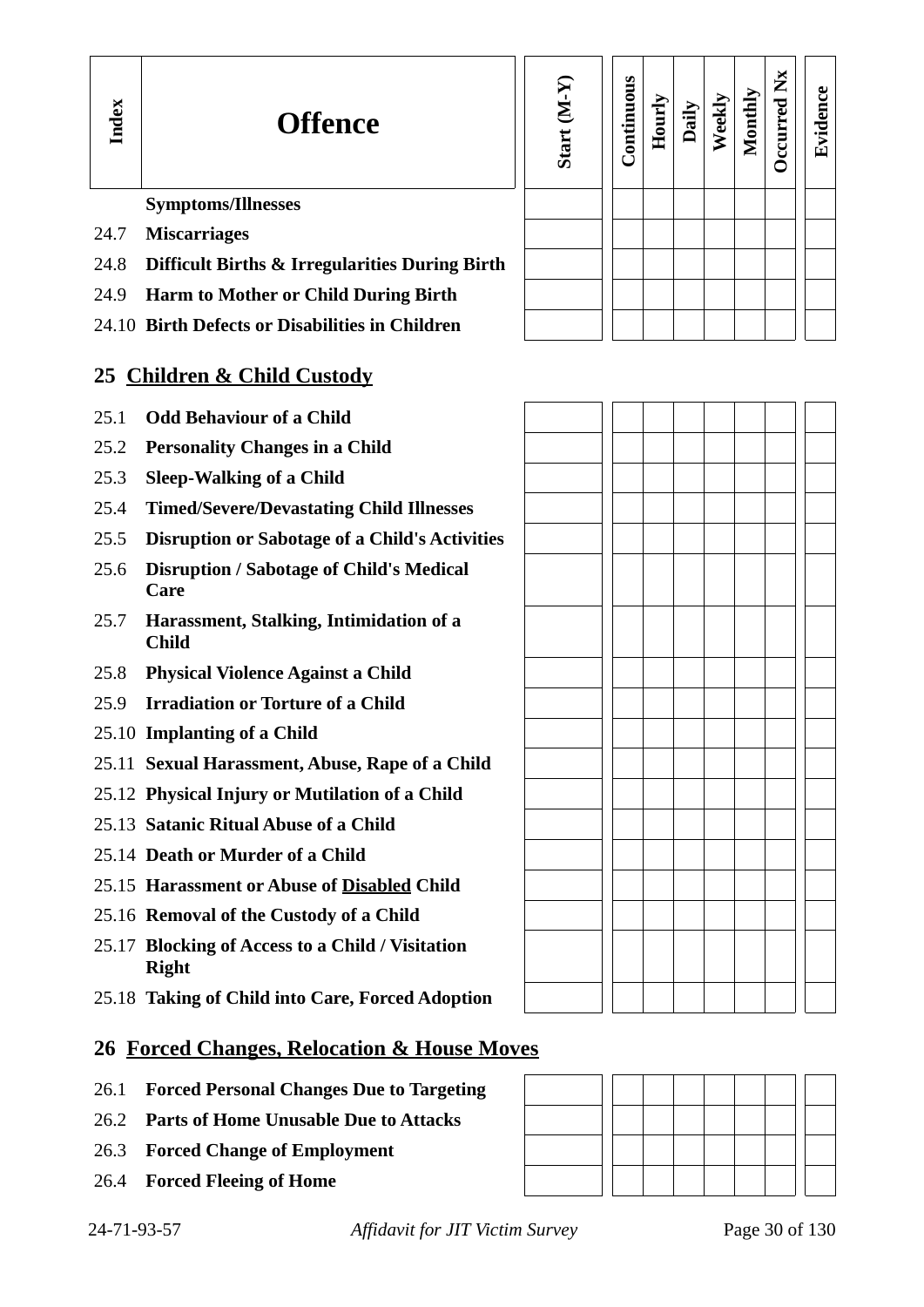| Start (M-Y) | Continuous | Hourly | Daily | Weekly | Monthly | Occurred Nx | Evidence |
|-------------|------------|--------|-------|--------|---------|-------------|----------|
|             |            |        |       |        |         |             |          |
|             |            |        |       |        |         |             |          |
|             |            |        |       |        |         |             |          |
|             |            |        |       |        |         |             |          |
|             |            |        |       |        |         |             |          |

#### 26.5 **Forced House Moves**

**In dex**

- 26.6 **Forced Change of Country or Emigration**
- 26.7 **Forced Separation from Spouse**
- 26.8 **Forced Separation from Children**
- 26.9 **Forced Separation from Support Network**

#### **27 Accidents & Unfortunate Events**

- 27.1 **Strange, Timed or Highly Unlikely Accidents**
- 27.2 **Bad or Catastrophic Damage from Accidents**
- 27.3 **Bad or Catastrophic Injury from Accidents**
- 27.4 **Death from Accidents**
- 27.5 **Strange/Timed Accidents fr. Broken Equipm.**
- 27.6 **Accidents Due to Sabotaged Equipment**
- 27.7 **Accidents that Affected Significant Events**
- 27.8 **Accidents Announced by V2K, Threats etc.**
- 27.9 **Strange/Unlikely Accidents of Family/Friends**
- 27.10 **Many Unusual or Highly Unlikely Events**
- 27.11 **Systematic Misfortune in Life**

#### **Tripping & Falling, Dropping Items**

- 27.12 **Timed or Unusual Tripping or Falling**
- 27.13 **Repeated Tripping or Falling**
- 27.14 **Timed/Unusual Dropping Items Unexpectedly**
- 27.15 **Repeated Dropping of Items Unexpectedly**
- 27.16 **Accidents Due to Sudden Muscle Failure**
- 27.17 **Muscle Failure in Specific Situations Only** 06/2017 1 X
- 27.18 **Falls Due to Broken or Sabotaged Equipment**
- 27.19 **Tripping/Falls/Dropping Announced by V2K**

#### **Car Accidents**

- 27.20 **Timed or Unusual Car Accidents**
- 27.21 **Car Accidents Due to Sabotage of Vehicle**
- 27.22 **Car Accidents Due to Stalkers or Attackers**

24-71-93-57 *Affidavit for JIT Victim Survey* Page 31 of 130



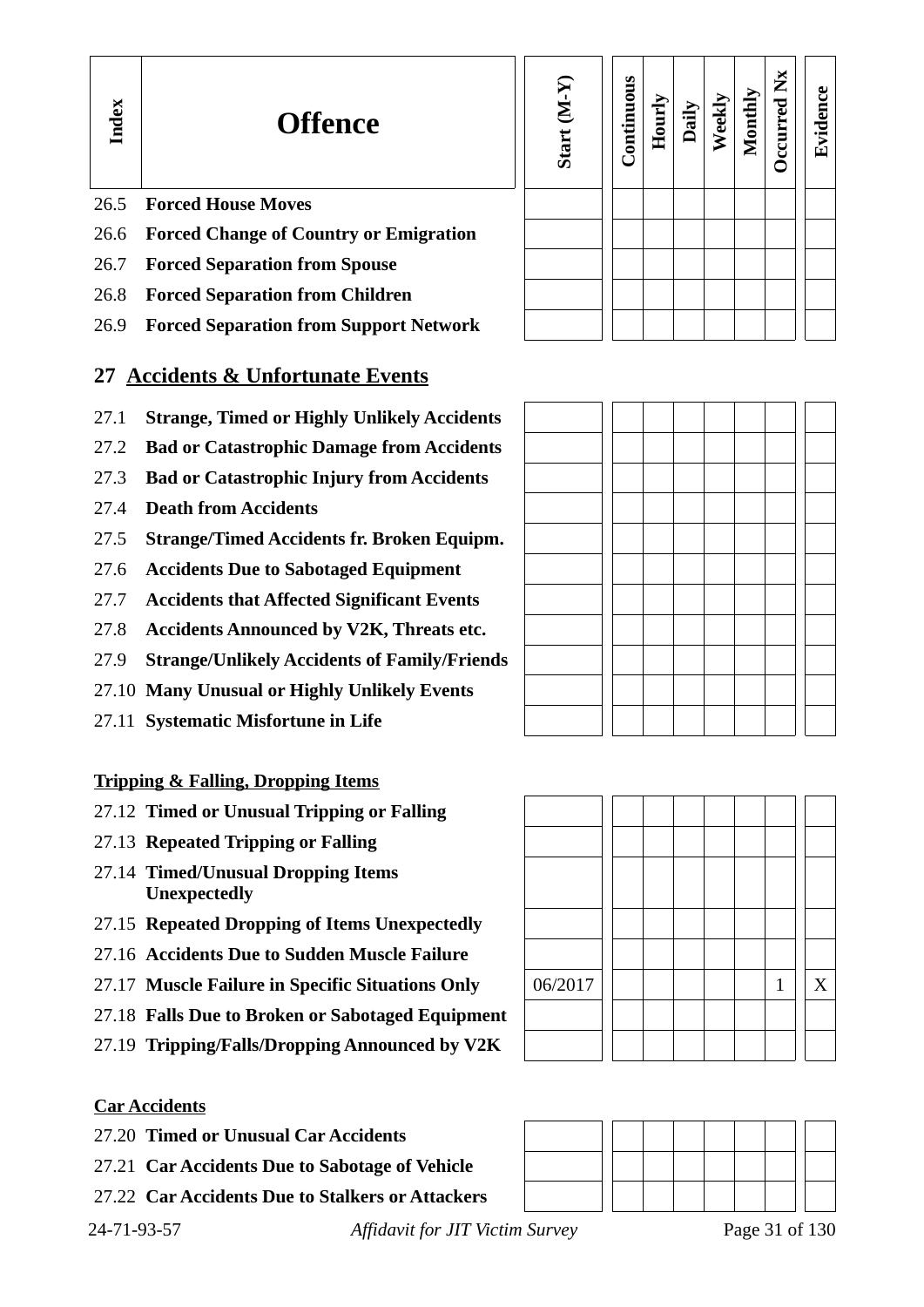| Index | <b>Offence</b>                                  | ନ<br>Σ<br>Start | tinuous<br>Ē |  |  | ×<br>► | L. |
|-------|-------------------------------------------------|-----------------|--------------|--|--|--------|----|
|       | 27.23 Staged Car Accidents for Entrapment       |                 |              |  |  |        |    |
|       | 27.24 Car Accidents Involving Family or Friends |                 |              |  |  |        |    |
|       | 27.25 Car Accidents Announced by V2K or Threats |                 |              |  |  |        |    |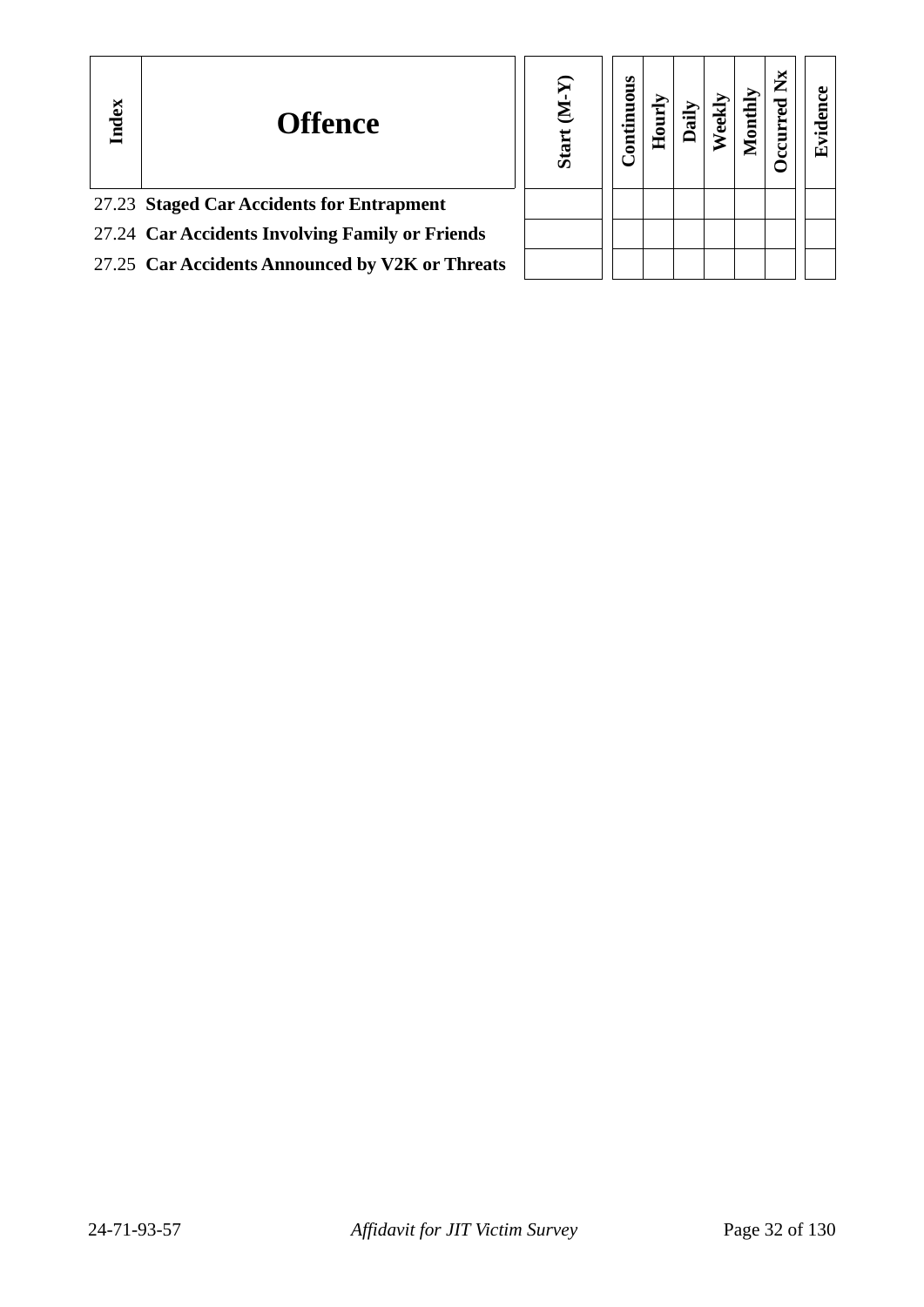#### **28 Directed Energy Weapons (DEW) & Radiation**

#### **Radioactivity (Ionising Radiation Measured by Geiger Counters)**

- 28.1 **Attacks with Radioactivity (Geiger Counter)**
- 28.2 **Radioactivity Increasing Significantly at**  $\begin{bmatrix} 05/2015 \end{bmatrix}$  X
- 28.3 **Flashes of High Radioactivity of Similar Value**
- 28.4 **High Radioactivity Lasting 5 Seconds or More**

#### **WLAN, Cell Phones, Cell Phone Towers**

- 28.5 **Weaponised WLAN & Unusual Signals**
- 28.6 **Weaponised Cell Phone Radiation & Signals**
- 28.7 **Weaponised Cell Towers, Increased Radiation**
- **Directed Energy Weapons (Non-Ionising Radiation Measured by Electromagnetic Detectors)**
- 28.8 **DEW Interference with Electronic Equipment**
- 28.9 **DEW Damage/Frying of Electronic Equipment**
- 28.1 **DEW Knocking Out Car or Bringing to a**   $\Omega$ **Halt**
- 28.11 **Fires Started by Directed Energy Weapons**
- 28.1 **Physical Attacks with DEW**  $\begin{array}{|c|c|c|c|}\hline \text{28.1} & \text{Physical Attacks with DEW} \ \hline \end{array}$
- 28.1 **DEW Attacks Inhibiting/Sabotaging Activities**  $\begin{array}{|l|l|} \hline 01/2015 & X \end{array}$ 3
- 28.1 4 "Herding" with DEW, Keeping From Areas
- 28.1 **Pain & Torture with DEW and Radiation** 01/2015 <sup>X</sup> 5
- 28.1 Visible Injuries from DEW Attacks (Burns  $\Bigg\vert 01/2014 \Bigg\vert \Bigg\vert$  X 6
- 28.1 7 **Systematic or Targeted Mutilation with DEW**
- 28.1 **DEW Attacks at Night & Sleep Deprivation** 01/2018 <sup>15</sup> 8

28.1 **DEW Attacks in Shower, on Toilet, During** 





| J       |                | --0 |  |    | 7 |
|---------|----------------|-----|--|----|---|
|         |                |     |  |    |   |
|         |                |     |  |    |   |
|         |                |     |  |    |   |
|         |                |     |  |    |   |
| 01/2015 | $\mathbf X$    |     |  |    |   |
| 01/2015 | $\overline{X}$ |     |  |    |   |
| 01/2014 | $\mathbf X$    |     |  |    |   |
| 01/2015 | $\mathbf X$    |     |  |    |   |
| 01/2014 | $\mathbf X$    |     |  |    |   |
| 01/2014 | X              |     |  |    |   |
| 01/2018 |                |     |  | 15 |   |
|         |                |     |  |    |   |

2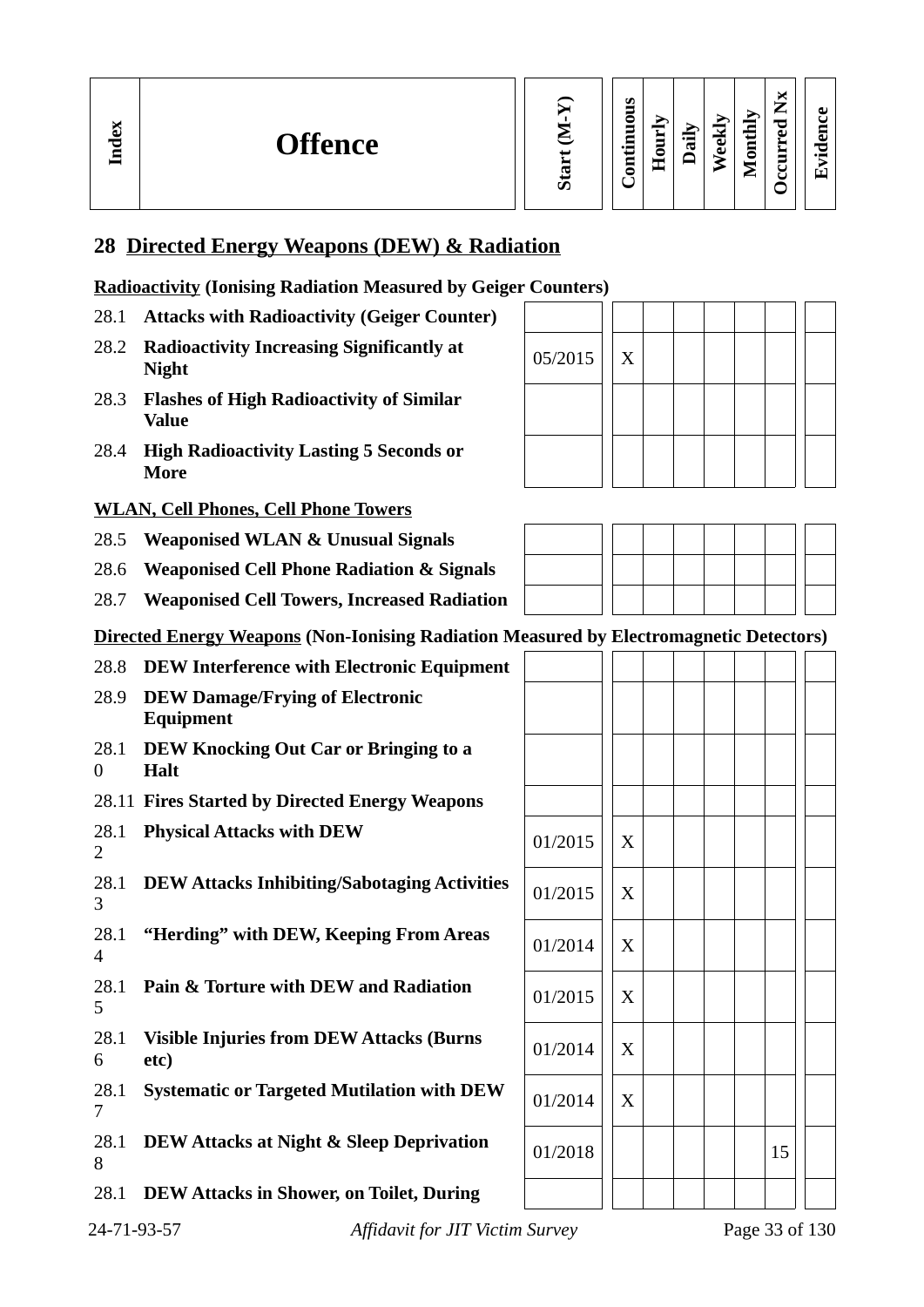| Index                  | <b>Offence</b>                                       | Start (M-Y) | Continuous | Hourly | Daily | Weekly | Monthly | $\mathbf{X}$<br><b>D</b> ccurred | Evidence |
|------------------------|------------------------------------------------------|-------------|------------|--------|-------|--------|---------|----------------------------------|----------|
| 9                      | <b>Sex</b>                                           |             |            |        |       |        |         |                                  |          |
| 28.2<br>$\overline{0}$ | <b>DEW Attacks of Family, Friends, Community</b>     |             |            |        |       |        |         |                                  |          |
| 28.2<br>$\mathbf{1}$   | <b>DEW Attacks Simultaneously On Others</b>          |             |            |        |       |        |         |                                  |          |
| $\overline{2}$         | 28.2 DEW Attacks on Pets or Animals                  |             |            |        |       |        |         |                                  |          |
| 28.2<br>3              | <b>DEW Damage to Plants Inside / Outside</b><br>Home |             |            |        |       |        |         |                                  |          |
| 28.2<br>4              | <b>DEW Damage to Objects, Home or Exterior</b>       |             |            |        |       |        |         |                                  |          |
| 28.2<br>5              | <b>DEW Injuries Requiring Medical Attention</b>      |             |            |        |       |        |         |                                  |          |
| 6                      | 28.2 DEW Attacks Resulting in Disabilities           |             |            |        |       |        |         |                                  |          |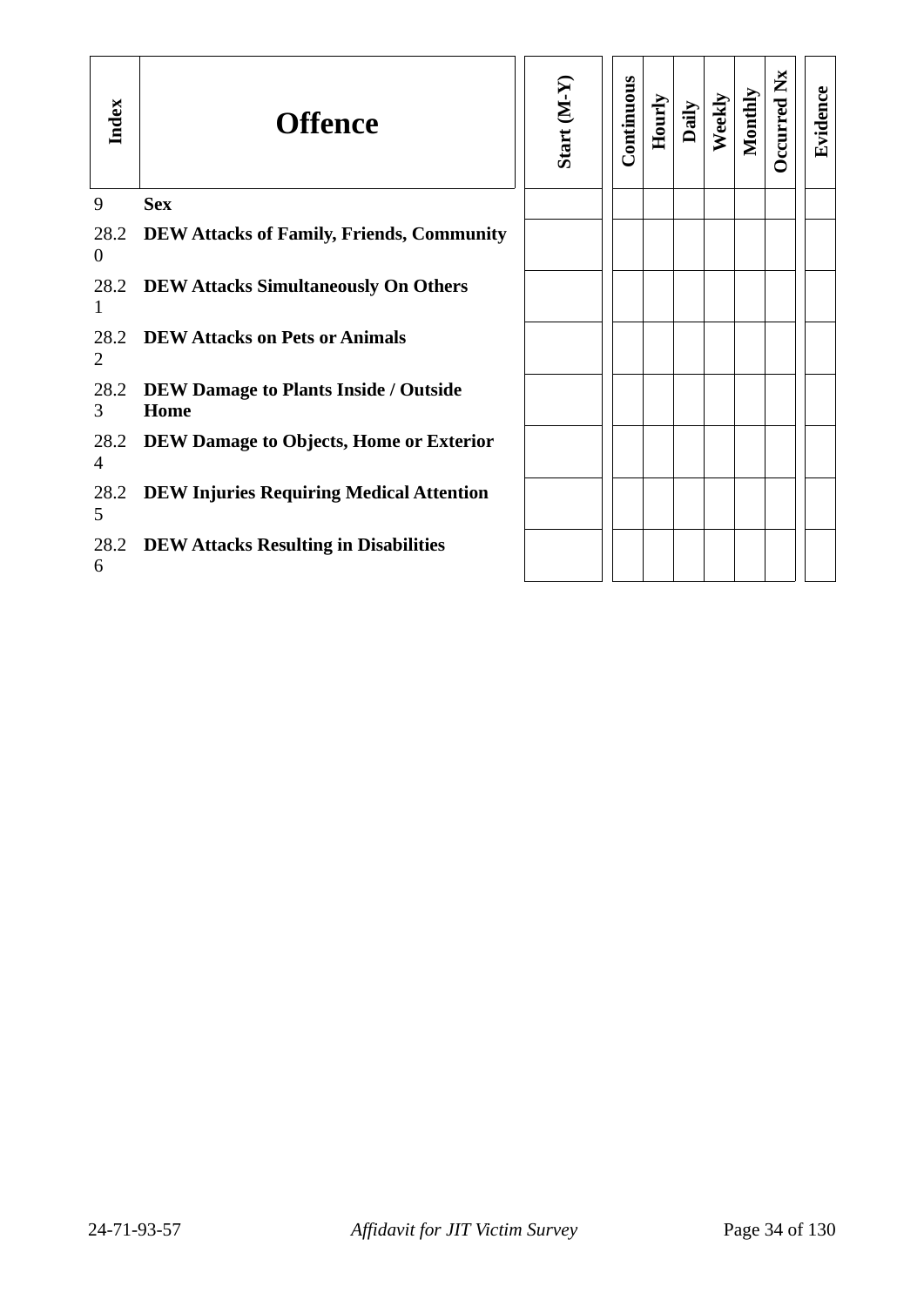| Continuous | Hourly | Daily | Weekly | Monthly | <b>Occurred Nx</b> | Evidence |
|------------|--------|-------|--------|---------|--------------------|----------|
|------------|--------|-------|--------|---------|--------------------|----------|

#### **Pulsed Energy Projectiles (PEP)**

**In dex**

- 28.27 **Shot to Body with Pulsed Energy Projectiles**
- 28.28 **Audible Impact of Pulsed Energy Projectiles**
- 28.29 **Rain-Like Patter of Pulsed Energy Projectiles**
- 28.30 **Light-Flashes Seen With Open or Closed Eyes**
- 28.31 **Loud PEP Bangs When Entering a Room**

#### **DEW Psychological Effects**

28.32 Anger Fits Due to DEW

- 28.33 Lethargy or Paralysis due to DEW
- 28.34 **Depression or Suicide Thoughts due to DEW**
- **DEW Physical Effects Skin & Tissue**
- 28.35 **Skin Tingling or Crawling due to DEW** 01/2013 | | | | | | | | 10
- 28.36 **Vibrations of Skin or Tissue due to DEW**
- 28.37 **Swelling of Tissue due to DEW** 06/2017 | | | | | | 1
- 28.38 **Dehydration of Tissue due to DEW**
- 28.39 **Burning due to DEW Attacks** 06/2017 1
- 28.40 **Tissue Visibly Cooked from DEW Attacks**  $\begin{array}{c|c} | & 06/2017 & | & | & | & | & | & | \end{array}$
- 28.41 **Skin Pigment Changes due to DEW Attacks** 06/2017 | | | | | | 4 || X
- 28.42 **Premature Ageing of Skin from DEW Attacks**
- 28.43 **DEW Causing Permanent Scars, Skin**

#### **DEW Physical Effects – Blood & Circulation**

- 28.44 **Bruising due to DEW Attacks**
- 28.45 **Burst Blood Vessels due to DEW Attacks**
- 28.46 **Circulation Cut Off by DEW Attacks**
- 28.47 **Blood Vessels Damaged / Altered due to DEW**



- 28.48 Muscle-Twitching or Spasms due to DEW
- 28.49 **Trips & Falls due to DEW or Pulsed Shots**
- 28.50 Muscle Changes / Atrophy due to DEW
- 28.51 **Muscle Tremors / Loss of Muscle Control**

24-71-93-57 *Affidavit for JIT Victim Survey* Page 35 of 130

| 01/2015 |  |  | 8  |  |
|---------|--|--|----|--|
| 01/2013 |  |  | 20 |  |
| 01/2015 |  |  | 10 |  |





| 01/2015 |  |  |  |  |  |
|---------|--|--|--|--|--|
|         |  |  |  |  |  |
| 09/2017 |  |  |  |  |  |
| 05/2018 |  |  |  |  |  |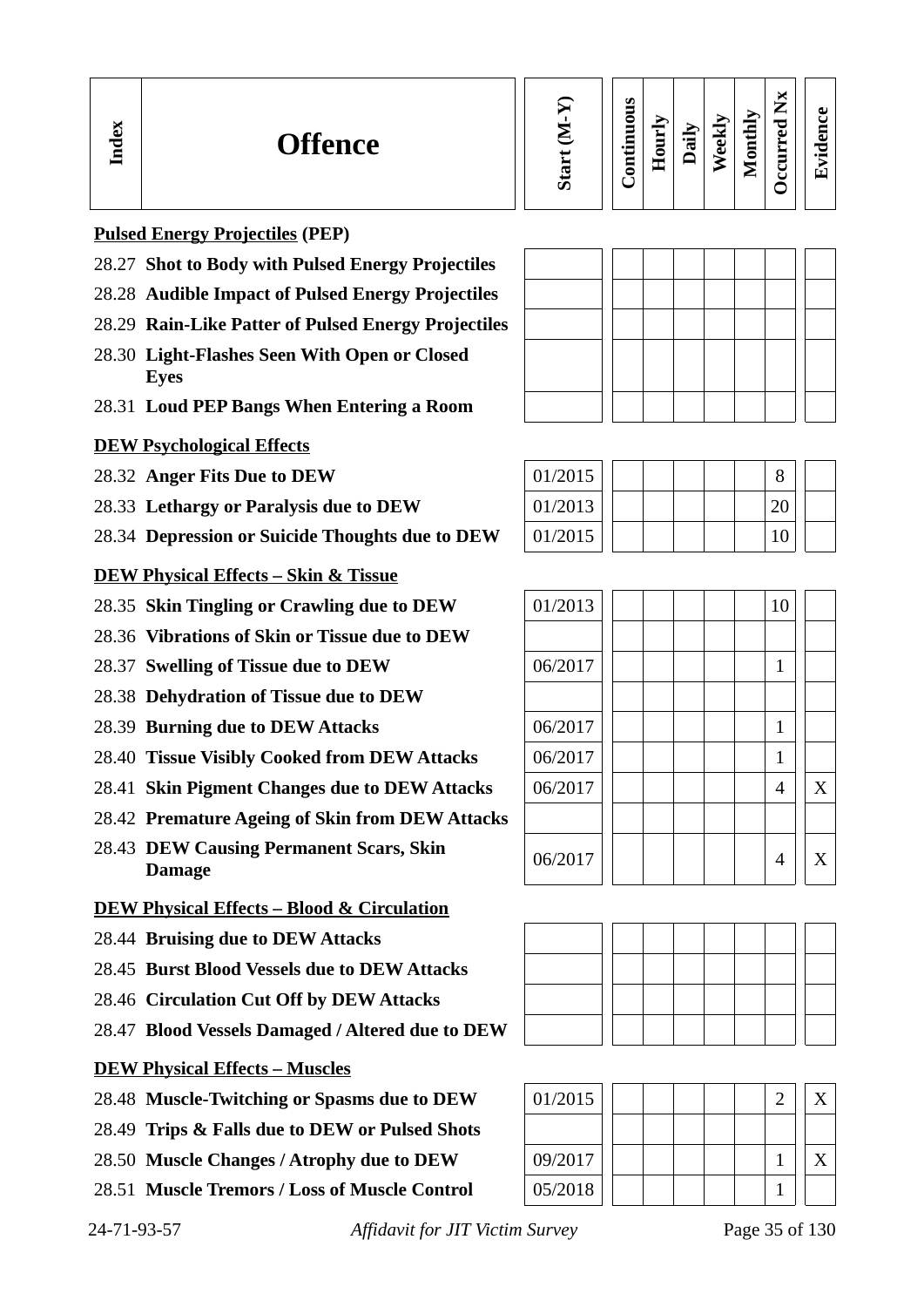| ដ<br>Ĕ<br>− | <b>Offence</b> | U) | Ø<br>۰<br>0<br>−<br>₹<br>0 | -<br>_<br>$\blacksquare$<br>≏<br>-- | $\overline{\phantom{0}}$<br>Φ | نه<br>ته | ⋗<br>Ξ<br>≖<br>5<br>╸<br>► | м<br>╺<br>⊷<br>╺<br>ω<br>_<br>►<br>▬<br>◡ | د ہ<br>_<br>п.<br>᠇<br>$\bullet$ $\blacksquare$<br>∼. |  |
|-------------|----------------|----|----------------------------|-------------------------------------|-------------------------------|----------|----------------------------|-------------------------------------------|-------------------------------------------------------|--|
|-------------|----------------|----|----------------------------|-------------------------------------|-------------------------------|----------|----------------------------|-------------------------------------------|-------------------------------------------------------|--|

## **DEW Physical Effects – Scalp & Hair**

| 2                      | 28.5 DEW Burning of Scalp                                    |         |  |  |   |
|------------------------|--------------------------------------------------------------|---------|--|--|---|
| 3                      | 28.5 DEW Targeted Burning Off Hair                           |         |  |  |   |
| 28.5<br>$\overline{4}$ | Hair Loss due to DEW, Baldness due to DEW                    |         |  |  |   |
| 28.5<br>5              | <b>Change of Hair Colour/White Patches fr.</b><br><b>DEW</b> |         |  |  |   |
|                        | <b>DEW Physical Effects - Ears &amp; Hearing</b>             |         |  |  |   |
| 6                      | 28.5 DEW Attacks to Ears                                     |         |  |  |   |
| 28.5<br>7              | <b>DEW Burning or Pain Torture of Ear</b>                    |         |  |  |   |
| 28.5<br>8              | <b>Pulsed Shots Into Ears or Onto Outer Ear</b>              | 01/2015 |  |  | 8 |
| 28.5<br>9              | <b>Tissue Damage on Ears from DEW Attacks</b>                |         |  |  |   |
| 28.6<br>$\overline{0}$ | <b>Popping/Impact Sounds Heard fr. DEW Shots</b>             |         |  |  |   |
| 28.6<br>1              | <b>Temporary Hearing Loss from DEW Attacks</b>               |         |  |  |   |
| 28.6<br>2              | <b>Hearing Loss / Deafness from DEW Attacks</b>              |         |  |  |   |
|                        | <b>DEW Physical Effects - Eyes &amp; Vision</b>              |         |  |  |   |
| 3                      | 28.6 DEW Attacks to Eyes                                     |         |  |  |   |
| 28.6<br>$\overline{4}$ | <b>Twitching/Tingling/Dryness of Eyes fr. DEW</b>            |         |  |  |   |
| 28.6<br>5              | <b>DEW Burning of Eyes / Pain Torture of Eyes</b>            |         |  |  |   |
| 28.6<br>6              | <b>Light-Flashes Seen From Pulsed DEW</b><br><b>Attacks</b>  |         |  |  |   |
| 28.6<br>7              | <b>Temporary Reduction/Loss in Vision fr. DEW</b>            |         |  |  |   |
| 28.6<br>8              | <b>Sight Issues / Eye Damage from DEW Attacks</b>            |         |  |  |   |

| 01/2015 |  |  |  | 8 |  |
|---------|--|--|--|---|--|
|         |  |  |  |   |  |
|         |  |  |  |   |  |
|         |  |  |  |   |  |
|         |  |  |  |   |  |

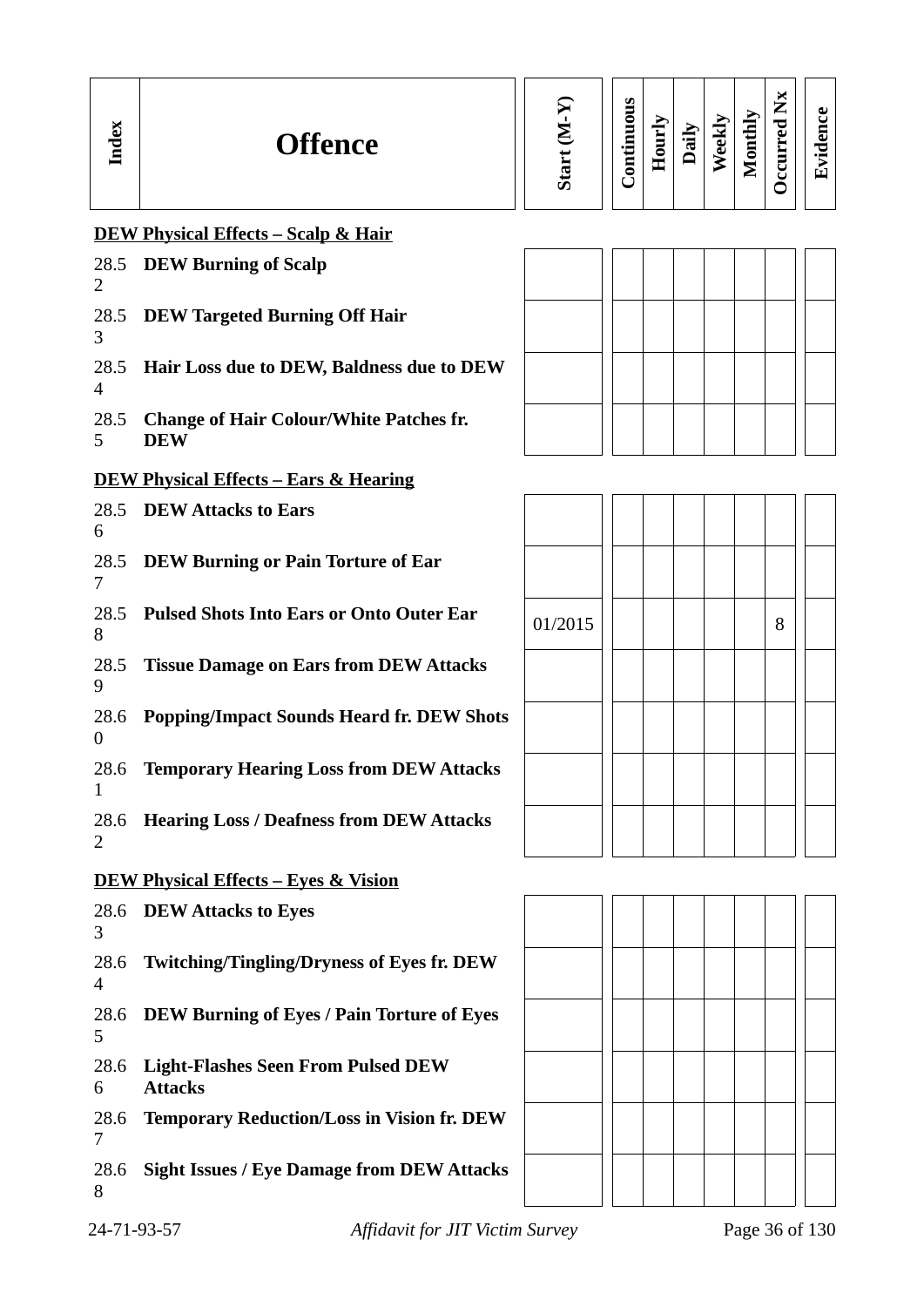| Index                  | <b>Offence</b>                                     | Start (M-Y) | Continuous | Hourly | Daily | Weekly | Monthly | Occurred Nx | Evidence |
|------------------------|----------------------------------------------------|-------------|------------|--------|-------|--------|---------|-------------|----------|
| 28.6<br>9              | <b>Loss of Sight / Blindness from DEW Attacks</b>  |             |            |        |       |        |         |             |          |
|                        | <b>DEW Physical Effects - Nose &amp; Smell</b>     |             |            |        |       |        |         |             |          |
| 28.7<br>$\theta$       | <b>DEW Attacks to Nose</b>                         |             |            |        |       |        |         |             |          |
| 28.7<br>1              | <b>Tingling or Twitching of Nose from DEW</b>      |             |            |        |       |        |         |             |          |
| 28.7<br>2              | <b>Running Nose or Forced Sneezing fr. DEW</b>     |             |            |        |       |        |         |             |          |
| 28.7<br>3              | <b>DEW Burning or Pain Torture of Nose</b>         |             |            |        |       |        |         |             |          |
| 28.7<br>$\overline{4}$ | <b>Pigment Changes on Nose from DEW Attacks</b>    |             |            |        |       |        |         |             |          |
| 28.7<br>5              | <b>Nosebleeds from DEW Attacks</b>                 |             |            |        |       |        |         |             |          |
| 28.7<br>6              | <b>Swelling of Nose / Sinuses from DEW Attacks</b> |             |            |        |       |        |         |             |          |
| 28.7<br>7              | <b>Loss of Sense of Smell due to DEW Attacks</b>   |             |            |        |       |        |         |             |          |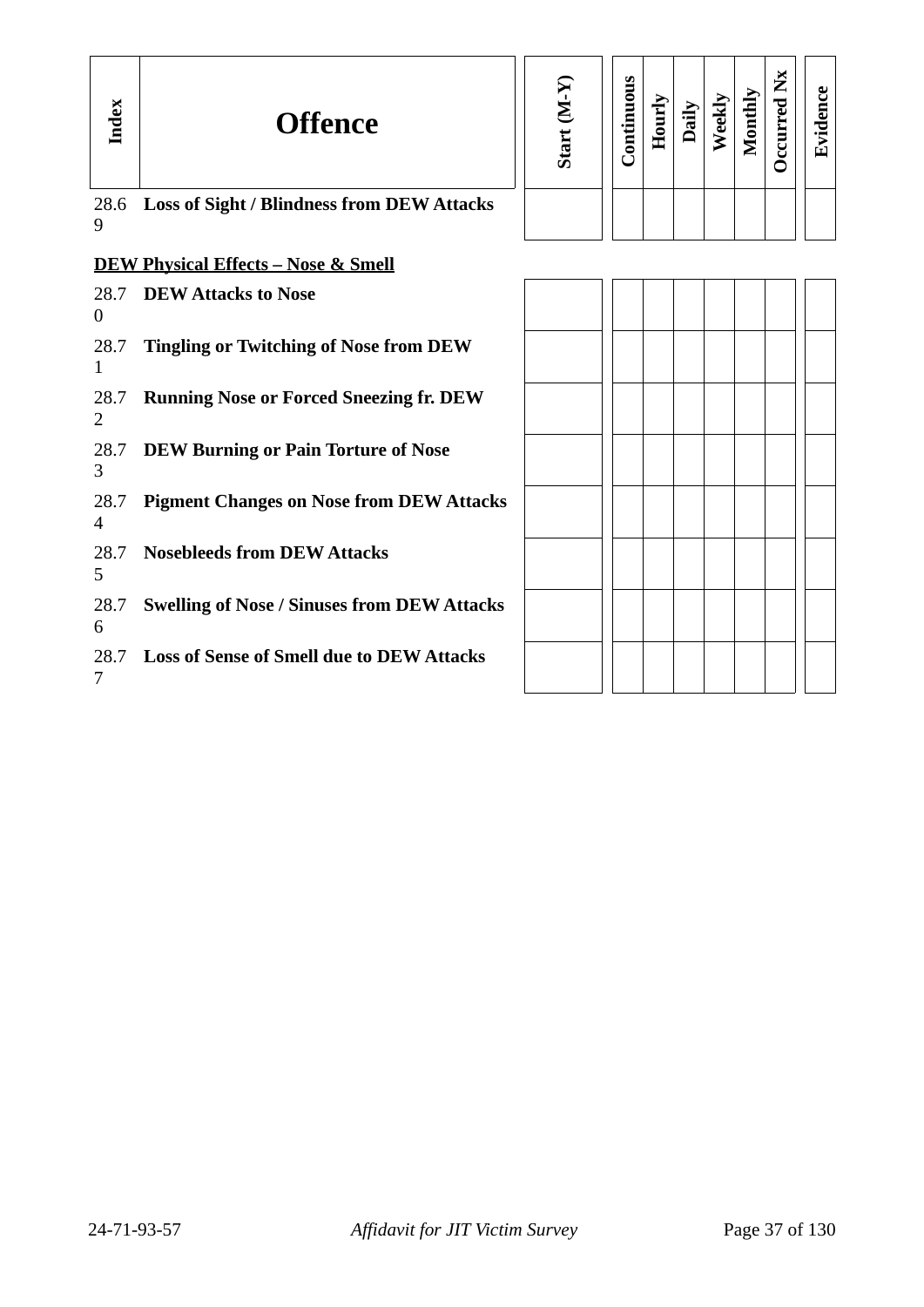| Index                                             | <b>Offence</b>                                             | Start (M-Y) | Continuous | Hourly | Daily | Weekly | Monthly | Occurred Nx | Evidence |
|---------------------------------------------------|------------------------------------------------------------|-------------|------------|--------|-------|--------|---------|-------------|----------|
|                                                   | <b>DEW Physical Effects - Mouth &amp; Taste</b>            |             |            |        |       |        |         |             |          |
| 28.78                                             | <b>DEW Attacks to Mouth</b>                                |             |            |        |       |        |         |             |          |
| 28.79                                             | <b>Tingling or Twitching of Tongue from DEW</b>            |             |            |        |       |        |         |             |          |
| 28.80                                             | <b>DEW Burning or Pain Torture of Mouth</b>                |             |            |        |       |        |         |             |          |
| 28.81                                             | <b>Holes Burned Into Gums from DEW Attacks</b>             |             |            |        |       |        |         |             |          |
| 28.82                                             | <b>Tongue Burned by DEW</b>                                |             |            |        |       |        |         |             |          |
| 28.83                                             | <b>Pulsed Shots to Tongue by DEW</b>                       |             |            |        |       |        |         |             |          |
| 28.84                                             | <b>Permanent Damage/Scars to Mouth by</b><br><b>DEW</b>    |             |            |        |       |        |         |             |          |
| 28.85                                             | <b>Paralysis of Tongue from DEW Attacks</b>                |             |            |        |       |        |         |             |          |
| 28.86                                             | <b>Sudden Odd Tastes in Mouth fr DEW</b><br><b>Attacks</b> |             |            |        |       |        |         |             |          |
|                                                   | 28.87 Loss of Sense of Taste from DEW                      |             |            |        |       |        |         |             |          |
|                                                   | <b>DEW Physical Effects - Teeth</b>                        |             |            |        |       |        |         |             |          |
| 28.88                                             | <b>DEW Attacks to Teeth</b>                                |             |            |        |       |        |         |             |          |
| 28.89                                             | <b>DEW Change Colour/Transparency of Teeth</b>             |             |            |        |       |        |         |             |          |
| 28.90                                             | <b>Teeth Cracked by DEW</b>                                |             |            |        |       |        |         |             |          |
| 28.91                                             | <b>Tooth Loss due to DEW</b>                               |             |            |        |       |        |         |             |          |
| <b>DEW Physical Effects - Throat &amp; Speech</b> |                                                            |             |            |        |       |        |         |             |          |
| 28.92                                             | <b>DEW Attacks to Throat or Vocal Cords</b>                |             |            |        |       |        |         |             |          |
| 28.93                                             | <b>DEW Burning or Pain Torture of Throat</b>               |             |            |        |       |        |         |             |          |
| 28.94                                             | <b>Hoarseness / Loss of Voice due to DEW</b>               |             |            |        |       |        |         |             |          |
| 28.95                                             | <b>Change or Damage to Voice / Singing Voice</b>           |             |            |        |       |        |         |             |          |
| 28.96                                             | <b>Permanent Damage Vocal Cords / Voice Loss</b>           |             |            |        |       |        |         |             |          |

#### **DEW Physical Effects – Neck & Spine**

- 28.97 **DEW Attacks to Neck or Spine** | 09/2008 | | X
- 28.98 **Vibrations of Entire Body via Spine**
- 28.99 **Pulsed Shots to Neck or Spine Jolting Body**
- 28.10 **DEW Burning or Pain Torture of**  0 **Neck/Spine**
- 28.10 **Blowing Out Vertebrae in DEW Attacks** 1
- 28.10 **Damage to Spine / Loss of Sensation in Limb**

24-71-93-57 *Affidavit for JIT Victim Survey* Page 38 of 130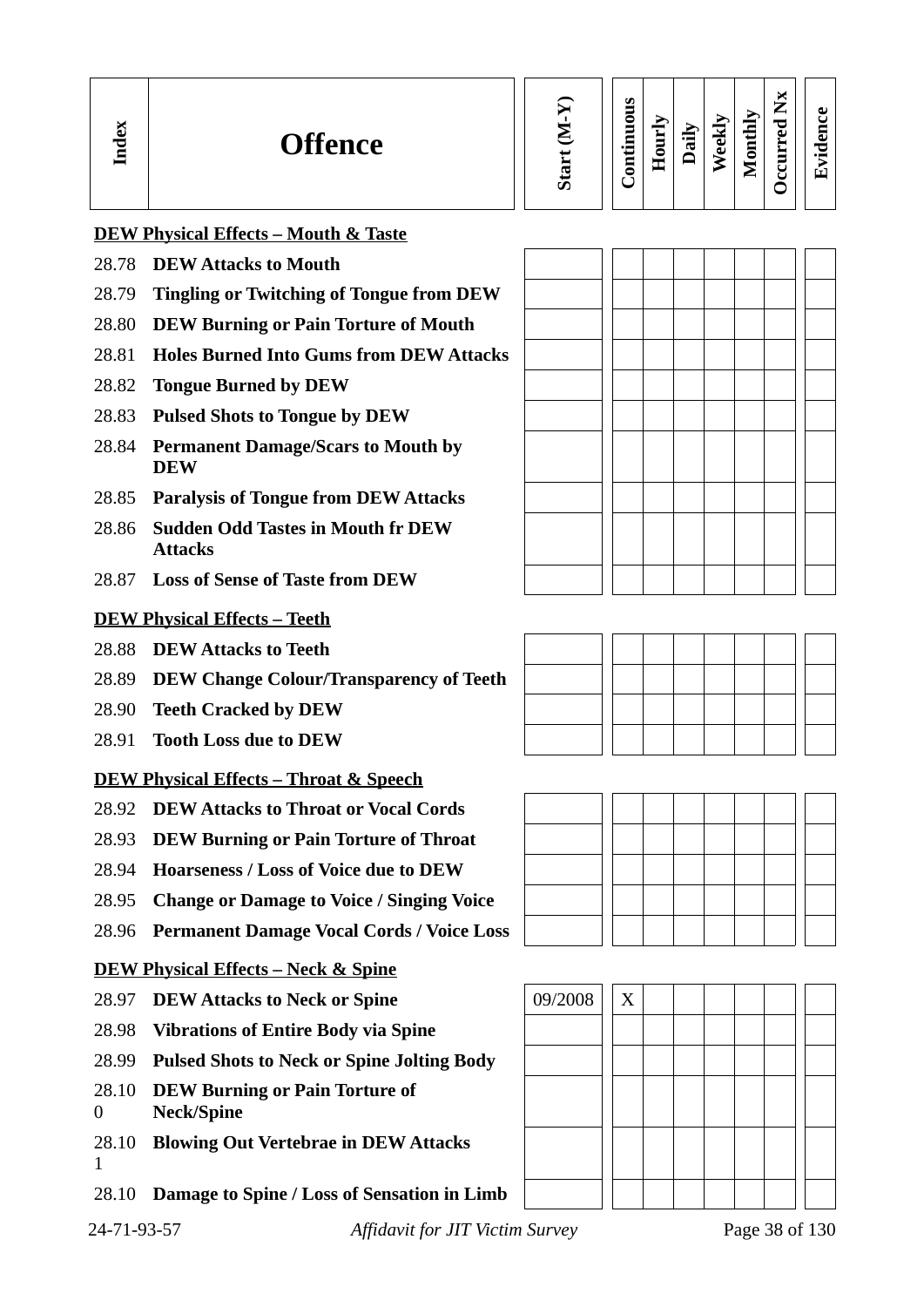| Lex<br>$\mathbf{F}$ | <b>Offence</b>                                               | $\boldsymbol{\mathsf{\Omega}}$<br>Star | uous<br>ontim | È<br>Е<br>По | 局<br>≏ | еk | onthly<br>ē | ×<br>► | $\mathbf{F}$ |
|---------------------|--------------------------------------------------------------|----------------------------------------|---------------|--------------|--------|----|-------------|--------|--------------|
|                     |                                                              |                                        |               |              |        |    |             |        |              |
|                     | 28.10 Loss of Ability to Walk / Paralysis from<br><b>DEW</b> |                                        |               |              |        |    |             |        |              |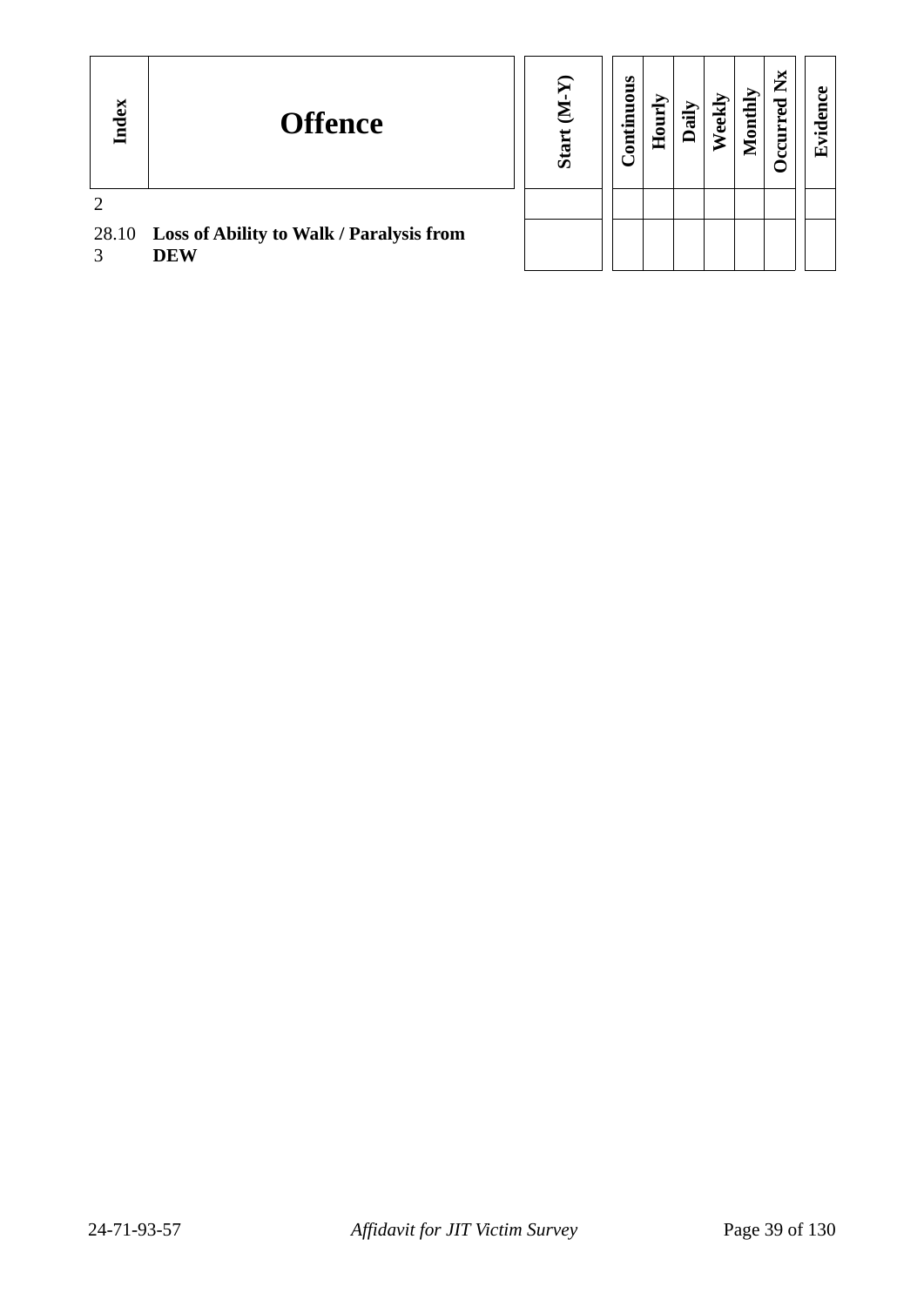| ╺ | <b>Offence</b> | ທ | S<br>⊏<br>ā<br>5<br>$\bullet$ $\blacksquare$<br>⊟<br>┍ | −<br>_<br>-<br>- | $\mathbf{H}$<br>, | ≂<br>نه<br>Ã) | $\mathbf{v}$<br>. .<br>5<br>-<br>∼ | $\sim$<br>∽<br>–<br>⊷<br>P<br>ω<br>➤<br>∼<br>-<br>ں | $\omega$<br>ω<br>ᆷ<br>$\bullet$ $\blacksquare$<br>T |
|---|----------------|---|--------------------------------------------------------|------------------|-------------------|---------------|------------------------------------|-----------------------------------------------------|-----------------------------------------------------|
|---|----------------|---|--------------------------------------------------------|------------------|-------------------|---------------|------------------------------------|-----------------------------------------------------|-----------------------------------------------------|

# **DEW Physical Effects – Head & Brain**

| 28.10<br>4       | <b>DEW Attacks to Head &amp; Brain</b>                      | 01/2015 | X |  |  |                |
|------------------|-------------------------------------------------------------|---------|---|--|--|----------------|
| 28.10<br>5       | <b>DEW Burning or Pain Torture of Head</b>                  |         |   |  |  |                |
| 28.10<br>6       | <b>Pulsed Shots to Head, Knocking on Skull</b>              |         |   |  |  |                |
| 28.10<br>7       | <b>Headaches due to DEW Attacks</b>                         |         |   |  |  |                |
| 28.10<br>8       | Head & Skull Shot Raw by DEW Attacks                        |         |   |  |  |                |
| 28.10<br>9       | <b>Cognitive/Memory/Attention Issues fr. DEW</b>            |         |   |  |  |                |
|                  | 28.110 Fainting and Collapses due to DEW Attacks            |         |   |  |  |                |
|                  | 28.111 Epileptic Fits due to DEW Attacks                    |         |   |  |  |                |
|                  | 28.112 Strokes due to DEW Attacks                           |         |   |  |  |                |
|                  | 28.113 Brain Lesions & Brain Damage due to DEW              |         |   |  |  |                |
|                  | 28.114 Parkinson's due to DEW Attacks                       |         |   |  |  |                |
|                  | 28.115 Alzheimer's due to DEW Attacks                       |         |   |  |  |                |
|                  | 28.116 Other Neurodegenerative Disease from<br><b>DEW</b>   |         |   |  |  |                |
|                  | 28.117 Change in Skull Shape due to DEW Assaults            |         |   |  |  |                |
|                  | <b>DEW Physical Effects - Heart</b>                         |         |   |  |  |                |
|                  | 28.118 DEW Attacks to Heart                                 |         |   |  |  |                |
|                  | 28.119 Heart Pains due to DEW                               |         |   |  |  |                |
| $\boldsymbol{0}$ | 28.12 Heart Arrhythmia due to DEW                           |         |   |  |  |                |
| 28.12<br>1       | <b>Heart Attacks due to DEW</b>                             |         |   |  |  |                |
| 28.12<br>2       | <b>Heart Damage due to DEW</b>                              |         |   |  |  |                |
| 28.12<br>3       | <b>Cooking of Heart Tissue due to DEW</b><br><b>Attacks</b> |         |   |  |  |                |
| 4                | 28.12 High / Low Blood Pressure due to DEW                  |         |   |  |  |                |
| 28.12            | <b>Circulation Problems due to DEW</b>                      |         |   |  |  |                |
| 24-71-93-57      | Affidavit for JIT Victim Survey                             |         |   |  |  | Page 40 of 130 |

| 01/2015 | $\overline{\text{X}}$ |  |  |  |  |
|---------|-----------------------|--|--|--|--|
|         |                       |  |  |  |  |
|         |                       |  |  |  |  |
|         |                       |  |  |  |  |
|         |                       |  |  |  |  |
|         |                       |  |  |  |  |
|         |                       |  |  |  |  |
|         |                       |  |  |  |  |
|         |                       |  |  |  |  |
|         |                       |  |  |  |  |
|         |                       |  |  |  |  |
|         |                       |  |  |  |  |
|         |                       |  |  |  |  |
|         |                       |  |  |  |  |

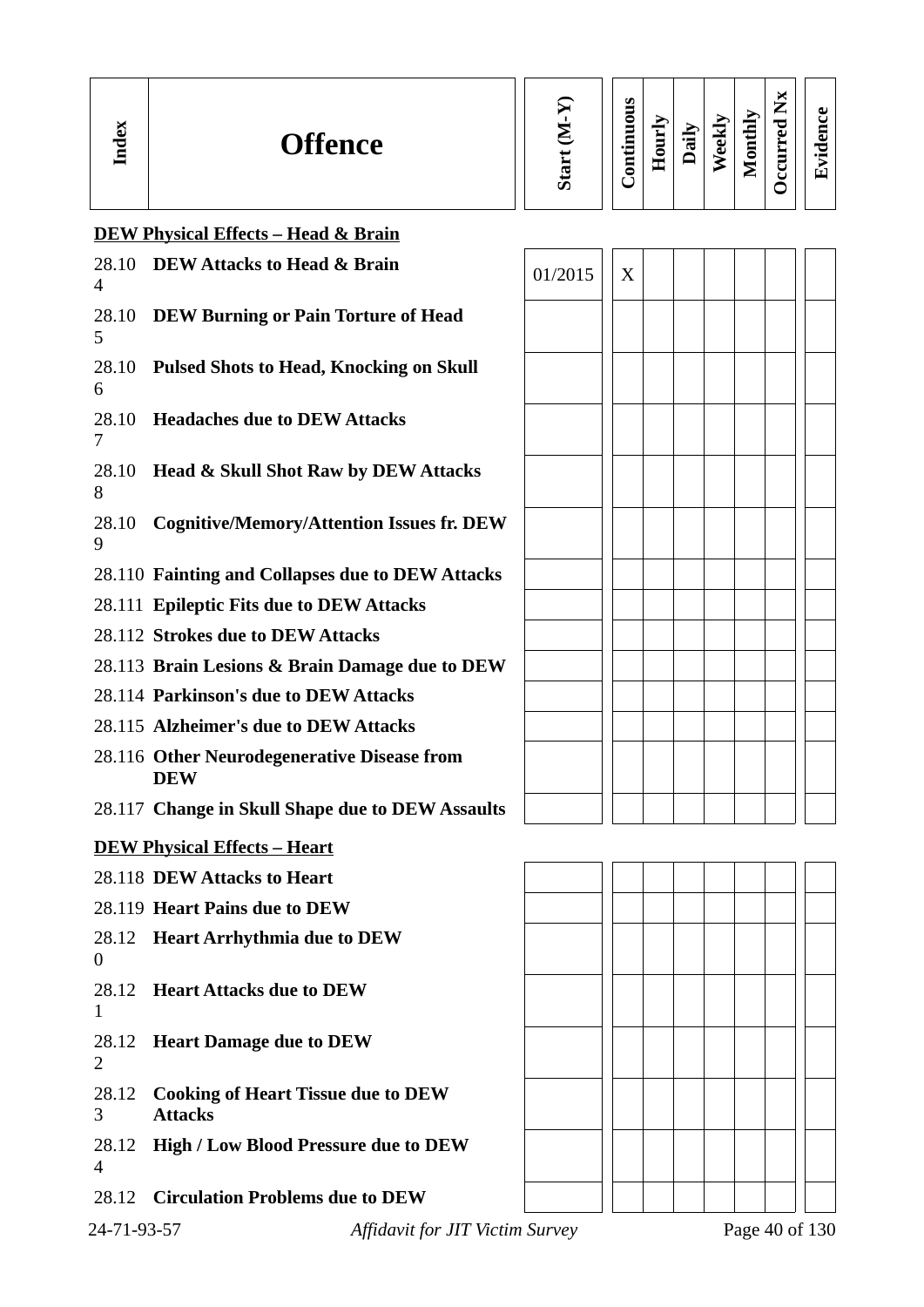| Index          | <b>Offence</b>                                             | Start (M-Y | Continuous | Hourly | Daily | Weekly | Monthly | ž<br><b>Decurred</b> | Evidence |
|----------------|------------------------------------------------------------|------------|------------|--------|-------|--------|---------|----------------------|----------|
| 5<br>6         | 28.12 Thrombosis due to DEW                                |            |            |        |       |        |         |                      |          |
|                | <b>DEW Physical Effects - Bones &amp; Joints</b>           |            |            |        |       |        |         |                      |          |
| 7              | 28.12 DEW Attacks to Joints or Bones                       |            |            |        |       |        |         |                      |          |
| 28.12<br>8     | Joint or Bone Pain due to DEW Attacks                      | 09/2008    | X          |        |       |        |         |                      |          |
| 9              | 28.12 Permanent Joint / Bone Damage due to<br><b>DEW</b>   |            |            |        |       |        |         |                      |          |
| $\overline{0}$ | 28.13 Porous / Soft / Weak Bones due to DEW                |            |            |        |       |        |         |                      |          |
| 28.13<br>1     | <b>Bone Fractures / Stress Weakness from</b><br><b>DEW</b> |            |            |        |       |        |         |                      |          |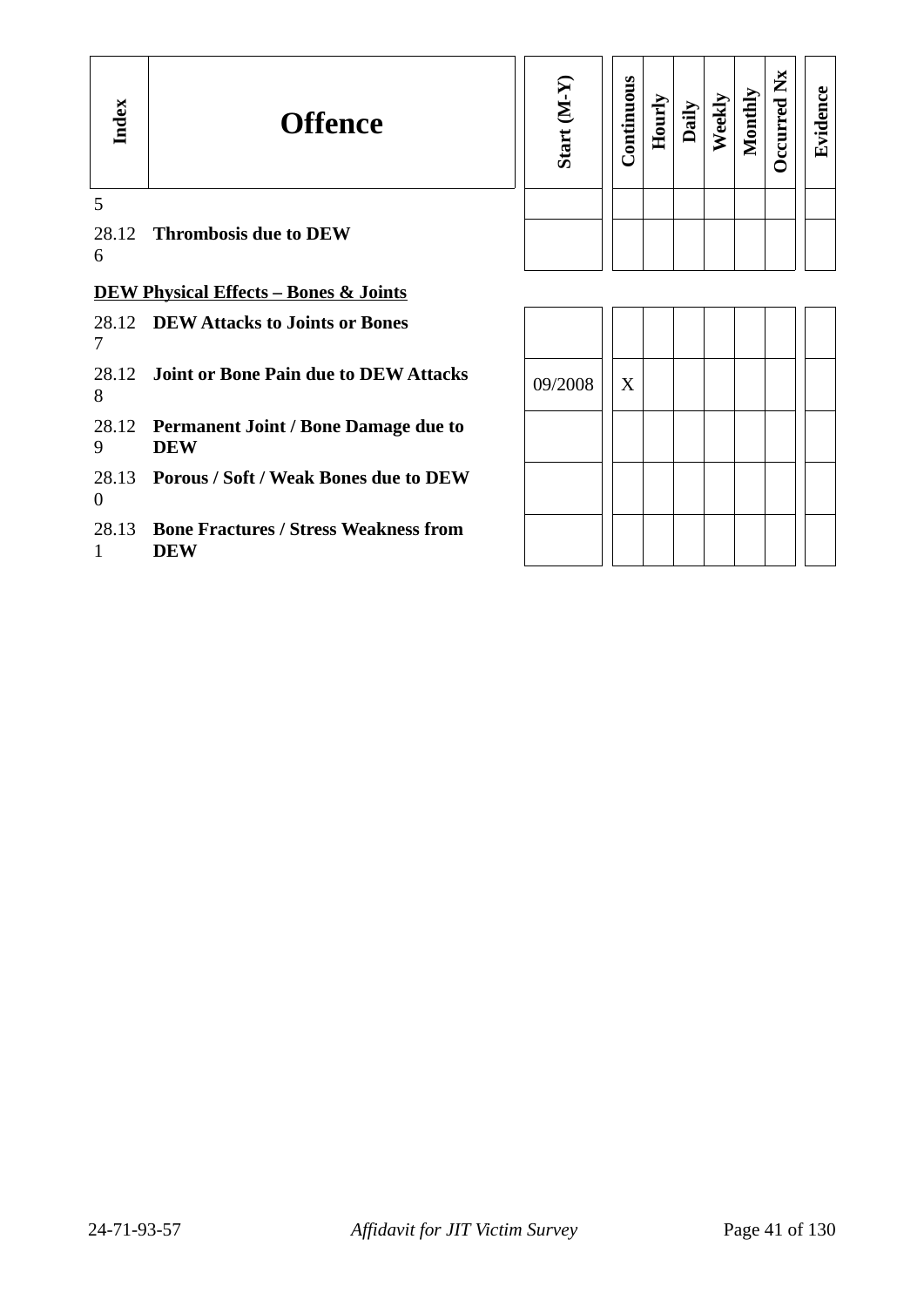| Index                   | <b>Offence</b>                                                   | Start (M-Y) | Continuous | Hourly | Daily | Weekly | Monthly | <b>Occurred Nx</b> | Evidence |
|-------------------------|------------------------------------------------------------------|-------------|------------|--------|-------|--------|---------|--------------------|----------|
|                         | <b>DEW Physical Effects - Lungs</b>                              |             |            |        |       |        |         |                    |          |
| 2                       | 28.13 DEW Attacks to Lungs                                       |             |            |        |       |        |         |                    |          |
| 3                       | 28.13 DEW Burning or Pain Torture of Lungs                       |             |            |        |       |        |         |                    |          |
| 28.13<br>$\overline{4}$ | <b>Shortness of Breath due to DEW</b>                            |             |            |        |       |        |         |                    |          |
| 5                       | 28.13 Permanent Damage to Lungs due to DEW                       |             |            |        |       |        |         |                    |          |
|                         | <b>DEW Physical Effects - Inner Organs</b>                       |             |            |        |       |        |         |                    |          |
| 6                       | 28.13 DEW Attacks to Liver/Kidneys/Pancreas etc.                 |             |            |        |       |        |         |                    |          |
| 28.13<br>$\overline{7}$ | <b>DEW Disruption of Function of Inner</b><br><b>Organs</b>      |             |            |        |       |        |         |                    |          |
| 28.13<br>8              | <b>Permanent Damage to Inner Organs fr.</b><br><b>DEW</b>        |             |            |        |       |        |         |                    |          |
|                         | <b>DEW Physical Effects - Digestive System</b>                   |             |            |        |       |        |         |                    |          |
| 28.13<br>9              | <b>DEW Attacks to Stomach or Guts</b>                            | 06/2017     | X          |        |       |        |         |                    |          |
| $\overline{0}$          | 28.14 Stomach Gargling Sounds due to DEW                         |             |            |        |       |        |         |                    |          |
| 28.14<br>1              | <b>Diarrhoea / Vomiting Induced by DEW</b>                       |             |            |        |       |        |         |                    |          |
|                         | <b>DEW Physical Effects – Genitals &amp; Reproductive Organs</b> |             |            |        |       |        |         |                    |          |
| 28.14<br>2              | <b>DEW Attacks to Genitals or Rectum</b>                         | 08/2010     | X          |        |       |        |         |                    | X        |
| 28.14<br>3              | <b>DEW Burning/Torture of Genitals or</b><br><b>Rectum</b>       | 08/2010     | X          |        |       |        |         |                    | X        |
| 4                       | 28.14 DEW Vibrating of Genitals or Rectum                        |             |            |        |       |        |         |                    |          |
| 28.14<br>5              | <b>Targeted Sexual Assault &amp; Rape with DEW</b>               |             |            |        |       |        |         |                    |          |
| 28.14<br>6              | <b>Forced Sexual Arousal/Inhibition with DEW</b>                 |             |            |        |       |        |         |                    |          |
| 7                       | 28.14 Genitals Shot Raw by DEW Attacks                           |             |            |        |       |        |         |                    |          |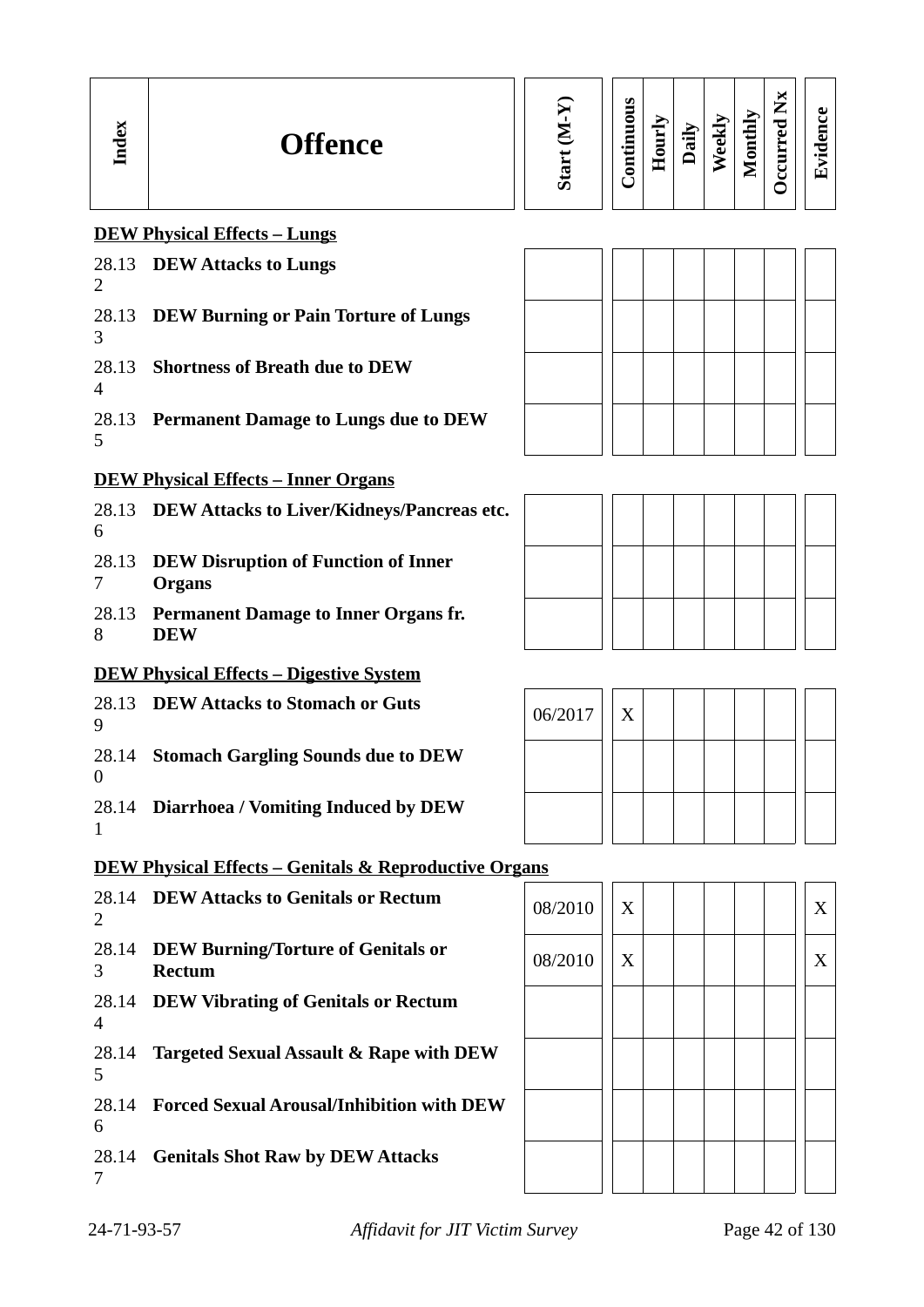| Index          | <b>Offence</b>                                               | Start (M-Y | Continuous | Hourly | Daily | Weekly | Monthly | <b>Dccurred Nx</b> | Evidence |
|----------------|--------------------------------------------------------------|------------|------------|--------|-------|--------|---------|--------------------|----------|
| 28.14<br>8     | <b>Genital Mutilation with DEW</b>                           |            |            |        |       |        |         |                    |          |
| 9              | 28.14 DEW Beam/Pulsed Shots Into<br><b>Womb/Ovaries</b>      |            |            |        |       |        |         |                    |          |
|                | <b>DEW Physical Effects - Hands &amp; Nails</b>              |            |            |        |       |        |         |                    |          |
| $\overline{0}$ | 28.15 DEW Attacks to Hands or Fingers                        |            |            |        |       |        |         |                    |          |
| 1              | 28.15 DEW Burning or Pain Torture of Hands                   |            |            |        |       |        |         |                    |          |
| $\overline{2}$ | 28.15 DEW Attack Splitting Nails                             |            |            |        |       |        |         |                    |          |
| 28.15<br>3     | Damage to Finger Joints due to DEW<br><b>Attacks</b>         |            |            |        |       |        |         |                    |          |
| $\overline{4}$ | 28.15 Deformation of Fingers / Joints due to DEW             |            |            |        |       |        |         |                    |          |
| 5              | 28.15 Loss of Ability to Play an Instrument fr<br><b>DEW</b> |            |            |        |       |        |         |                    |          |
| 6              | 28.15 Loss of Ability to Write due to DEW Attacks            |            |            |        |       |        |         |                    |          |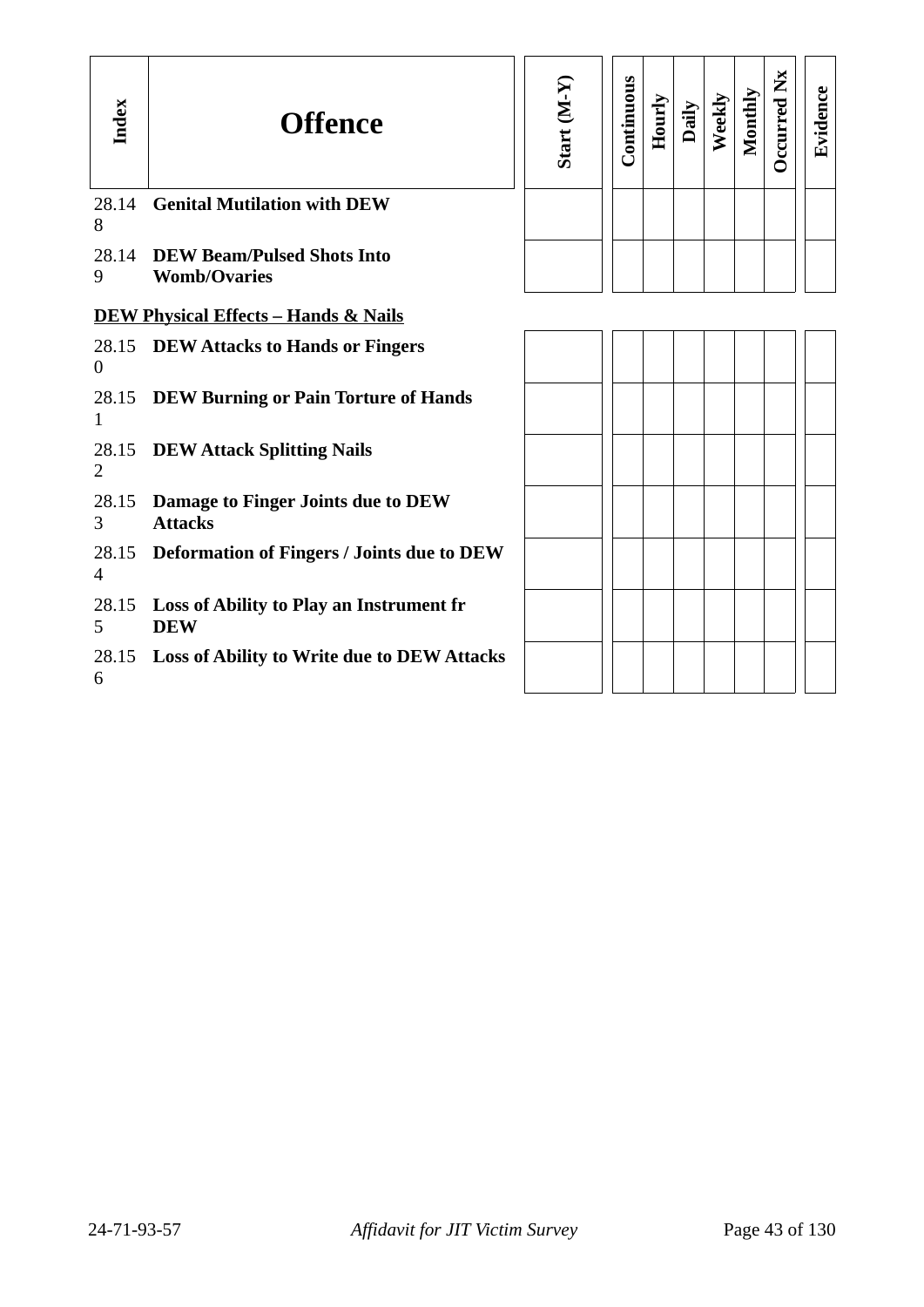| α.<br><b>Offence</b><br>⊟ | ပာ | S<br>▀<br>ō<br>5<br>Ξ<br>$\overline{\phantom{0}}$<br>د<br>Ē | ⋡<br>Ĕ<br>0<br>重 | $\oplus$<br>ᡦ<br>⊒ | Ð<br>ಕ<br>ω | ➤<br>÷<br>写<br>o<br>▀<br>_ | M<br>۰,<br>_<br>╺╺<br>A)<br>_ | συ<br>п.<br>$\overline{\phantom{0}}$ |
|---------------------------|----|-------------------------------------------------------------|------------------|--------------------|-------------|----------------------------|-------------------------------|--------------------------------------|
|---------------------------|----|-------------------------------------------------------------|------------------|--------------------|-------------|----------------------------|-------------------------------|--------------------------------------|

|                                                | <b>DEW Physical Effects - Legs &amp; Feet</b>     |         |  |  |  |  |  |              |  |
|------------------------------------------------|---------------------------------------------------|---------|--|--|--|--|--|--------------|--|
| 7                                              | 28.15 DEW Attacks to Legs or Feet                 | 01/2018 |  |  |  |  |  | $\mathbf{1}$ |  |
| 28.15<br>8                                     | <b>DEW Burning or Pain Torture of Legs / Feet</b> |         |  |  |  |  |  |              |  |
| 28.15<br>9                                     | <b>Trips or Falls due to DEW Attacks</b>          |         |  |  |  |  |  |              |  |
| 28.16<br>$\boldsymbol{0}$                      | <b>Collapsing of Legs due to DEW Attacks</b>      |         |  |  |  |  |  |              |  |
| 28.16<br>1                                     | <b>DEW Attacks to Hips</b>                        |         |  |  |  |  |  |              |  |
| 2                                              | 28.16 DEW Attacks to Knees                        |         |  |  |  |  |  |              |  |
| 3                                              | 28.16 DEW Attacks to Toes or Heels                |         |  |  |  |  |  |              |  |
| $\overline{4}$                                 | 28.16 DEW Attacks to Thighs                       |         |  |  |  |  |  |              |  |
| 28.16<br>5                                     | <b>Hot or Cold Spots on Legs Induced by DEW</b>   |         |  |  |  |  |  |              |  |
| 28.16<br>6                                     | Damage to Hip due to DEW Attacks                  |         |  |  |  |  |  |              |  |
| 28.16<br>7                                     | Damage to Knee due to DEW                         |         |  |  |  |  |  |              |  |
| 28.16<br>8                                     | Damage to Toes or Heels due to DEW                |         |  |  |  |  |  |              |  |
| 28.16<br>9                                     | <b>Deformation of Toes due to DEW</b>             |         |  |  |  |  |  |              |  |
| 28.17<br>$\boldsymbol{0}$                      | <b>Loss of Ability to Walk due to DEW Attacks</b> | 06/2017 |  |  |  |  |  | 1            |  |
| <b>DEW Physical Effects - General Assaults</b> |                                                   |         |  |  |  |  |  |              |  |
| 28.17<br>$\mathbf{1}$                          | <b>Timed DEW Shots to Pulse Awake</b>             |         |  |  |  |  |  |              |  |
| 28.17<br>2                                     | <b>Specific Body Parts Targeted with DEW</b>      | 01/2015 |  |  |  |  |  | 4            |  |

28.17 **Targeted Shots With Millimeter-Precision** 3

28.17 **Body Parts Being Shot Raw by DEW** 

24-71-93-57 *Affidavit for JIT Victim Survey* Page 44 of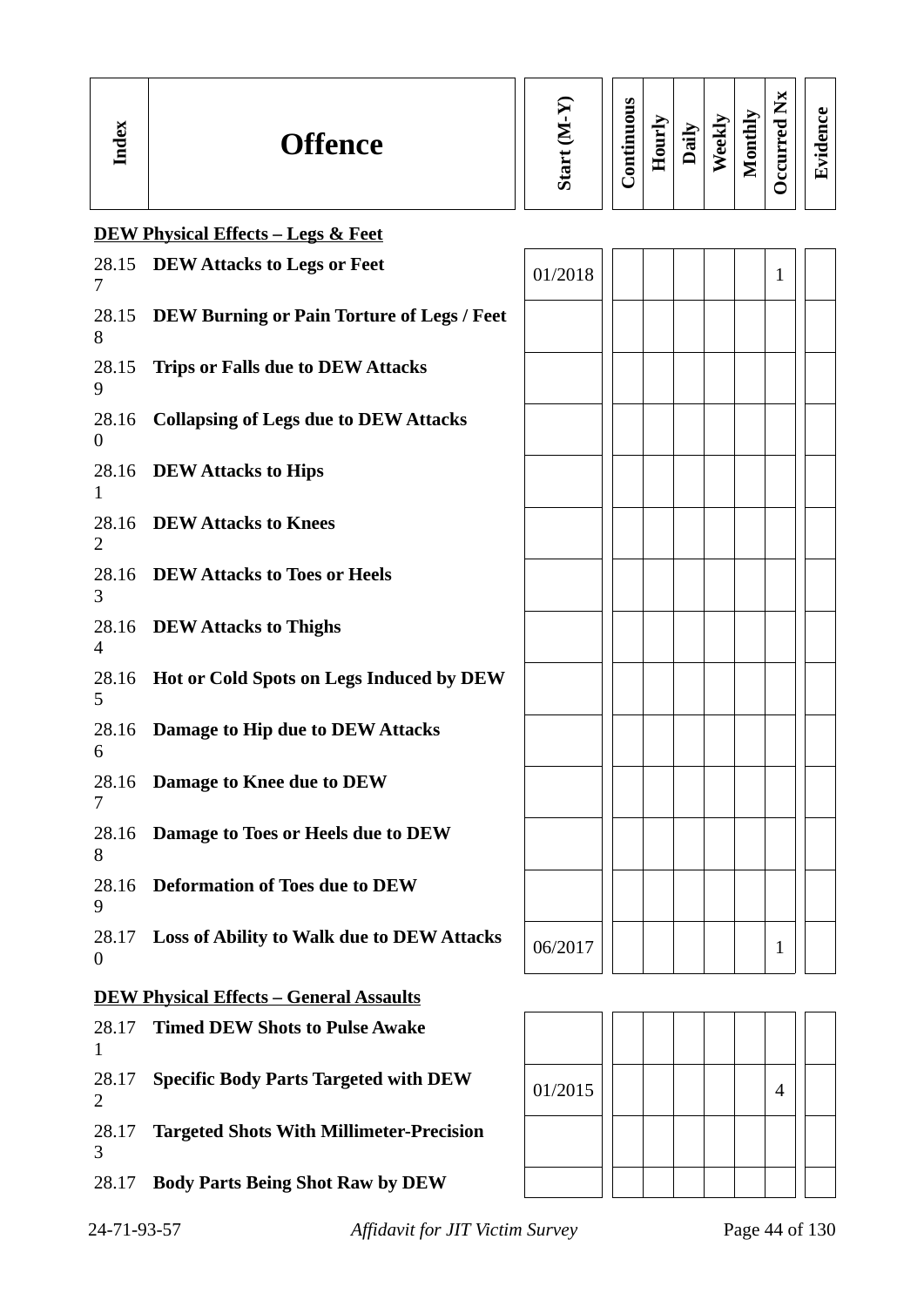| Index          | <b>Offence</b>                                              | Start (M-Y) | Continuous | Hourly | Daily | Weekly | Monthly | $\mathbf{X}$<br>ccurred | Evidence |
|----------------|-------------------------------------------------------------|-------------|------------|--------|-------|--------|---------|-------------------------|----------|
| $\overline{4}$ | <b>Attacks</b>                                              |             |            |        |       |        |         |                         |          |
| 5              | 28.17 Vomiting Due to Intensity of Pain Torture             |             |            |        |       |        |         |                         |          |
| 28.17<br>6     | <b>Coughing Up or Vomiting Blood After</b><br><b>Attack</b> |             |            |        |       |        |         |                         |          |
| 7              | 28.17 Cancer due to DEW Attacks                             | 04/2018     |            |        |       |        |         |                         | X        |
| 28.17<br>8     | <b>Miscarriages Induced by DEW Assaults</b>                 |             |            |        |       |        |         |                         |          |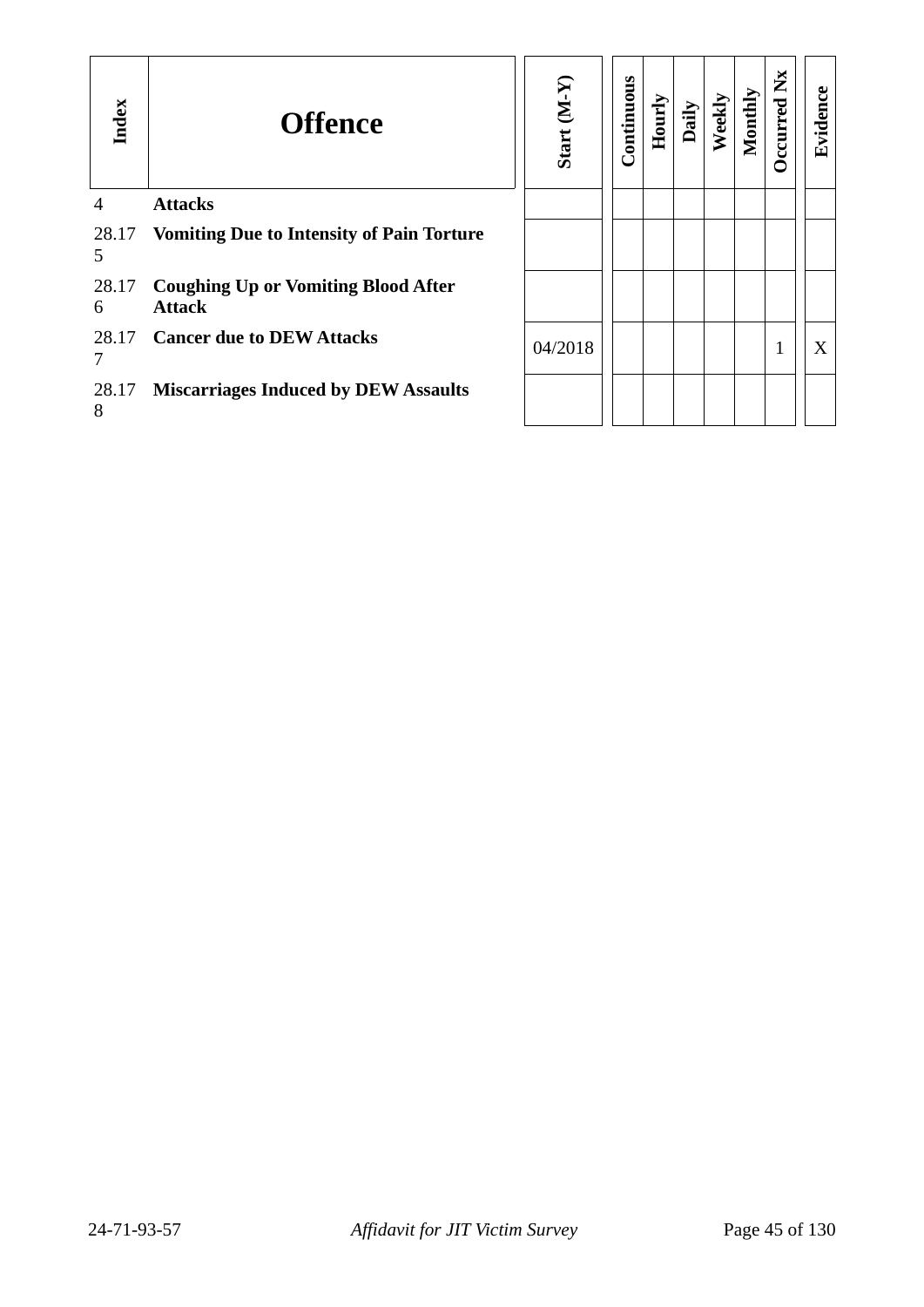| <b>Start</b> |
|--------------|

| ᇢ<br>ம் |
|---------|
|---------|

**Occurred**

**Nx**

# **29 Directed Energy Weapon (DEW) Attack Locations**

- 29.1 **DEW Attacks Inside Your Home**
- 29.2 **DEW Attacks Outside Your Home**
- 29.3 **DEW Attacks at Relatives' Homes**
- 29.4 **DEW Attacks at Friends' Homes**
- 29.5 **DEW Attacks at Hotels / Motels**
- 29.6 **DEW Attacks at Work**

**In dex**

- 29.7 **DEW Attacks at Restaurants / Cinemas**
- 29.8 **DEW Attacks During Sport**
- 29.9 **DEW Attacks in Hospitals / Care Facilities**
- 29.10 **DEW Attacks in Schools**
- 29.11 **DEW Attacks Driving A Car**
- 29.12 **DEW Attacks on Ground Public Transport**
- 29.13 **DEW Attacks on Board of Air Planes**
- 29.14 **DEW Attacks from Neighbours' Homes**
- 29.15 **DEW Attacks from Other Nearby Properties**
- 29.16 **DEW Attacks from Bags & Backpacks**
- 29.17 **DEW Attacks from Private or Unmarked Cars**
- 29.18 **DEW Attacks from Public Service Vehicles**
- 29.19 **DEW Attacks from Drones**
- 29.20 **DEW Attacks from Helicopters and Planes**
- 29.21 **DEW Attacks from Camouflaged Star Drones**
- 29.22 **DEW Attacks from Unidentifiable Locations**

| 08/2012 | X |  |  |                |  |
|---------|---|--|--|----------------|--|
| 08/2012 | X |  |  |                |  |
| 09/2017 |   |  |  | $\mathbf{1}$   |  |
|         |   |  |  |                |  |
| 05/2018 |   |  |  | $\overline{4}$ |  |
| 06/2016 | X |  |  |                |  |
| 05/2015 |   |  |  | 5              |  |
| 01/2018 |   |  |  | 10             |  |
|         |   |  |  |                |  |
|         |   |  |  |                |  |
|         |   |  |  |                |  |
| 01/2015 |   |  |  | 3              |  |
| 05/2018 |   |  |  | $\mathbf{1}$   |  |
| 01/2013 |   |  |  | 9              |  |
|         |   |  |  |                |  |
|         |   |  |  |                |  |
|         |   |  |  |                |  |
|         |   |  |  |                |  |
|         |   |  |  |                |  |
|         |   |  |  |                |  |
|         |   |  |  |                |  |
|         |   |  |  |                |  |
|         |   |  |  |                |  |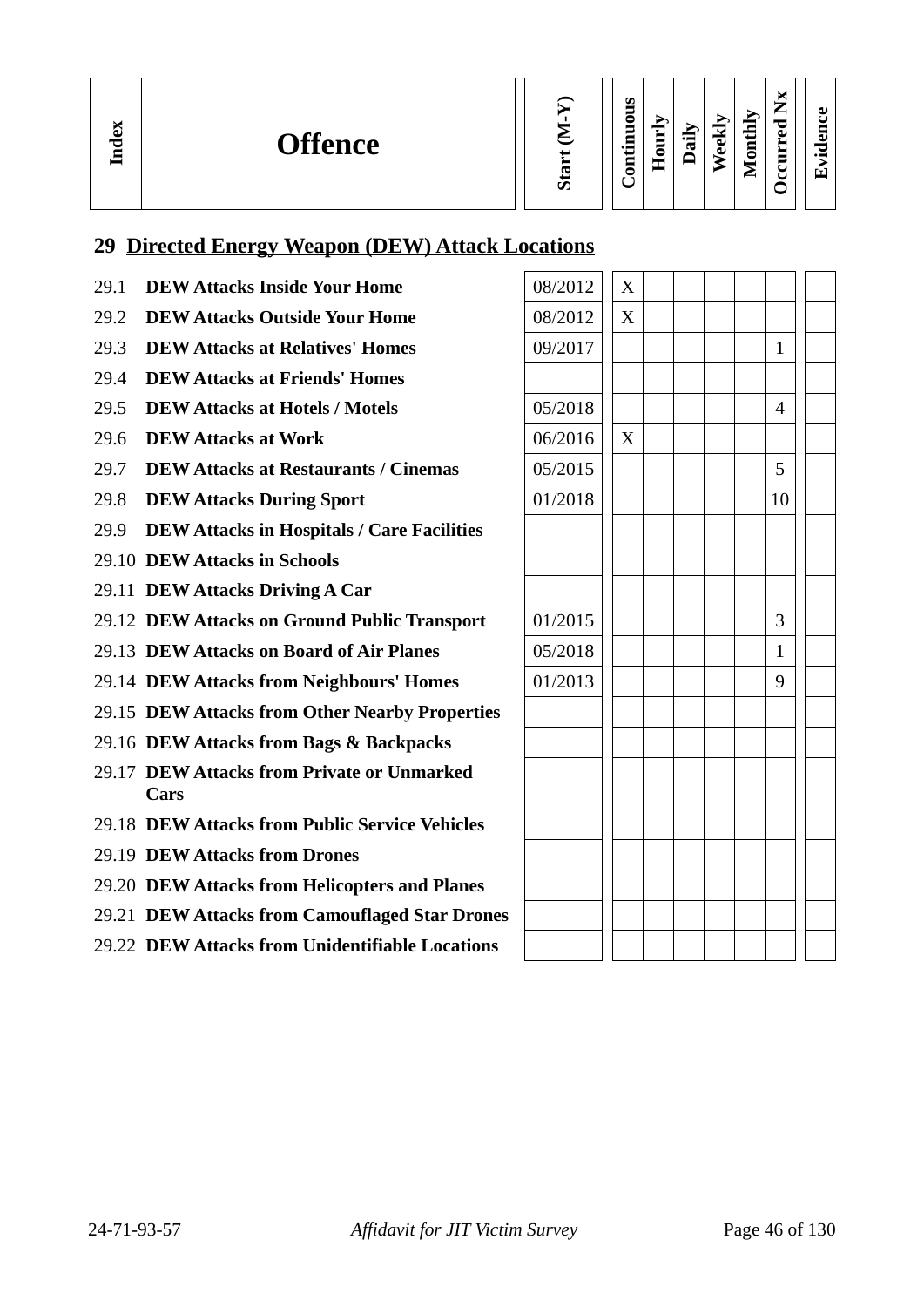

#### **Contin uous Hourly D We ekly aily Monthly OccurredNx**

**Evid ence**

# **30 Pathogens, Poisons & Contaminations**

# **Pathogen Infections**

- 30.1 **Targeted Infections with Temporary Diseases**
- 30.2 **Targeted Infections with Long-Term Diseases**
- 30.3 **Targeted Infection of Facial Region or Scalp**
- 30.4 **Targeted Infection of Skin Elsewhere on Body**
- 30.5 **Targeted Infection of Genital Region**
- 30.6 **Targeted Infection of Organs**
- 30.7 **Targeted Infection of Brain**
- 30.8 **Targeted Infection Causing Rashes & Itching**
- 30.9 **Targeted Infection Causing Swelling**
- 30.10 **Targeted Infection Causing Pain**

# **Noxious & Toxic Gases**

- 30.11 **Noxious / Toxic Gases Pumped Into Home**
- 30.12 **Noxious / Toxic Gases Pumped Into Car**
- 30.13 **Noxious / Toxic Gases Pumped Into Office**

# **Contamination, Poisons & Food Poisons**

- 30.14 **Radioactive Contamination**
- 30.15 **Contaminants Smeared on Dishes in Home**
- 30.16 **Contaminants on Furniture, Door Knobs etc.**
- 30.17 **Contaminants on Clothing or Shoes**
- 30.18 **Contamination of Food or Drink in the Home**
- 30.19 **Contamination of Restaurant Food or Drink**
- 30.20 **Contamination of Cosmetic Products**
- 30.21 **Contamination of Medicine/Medical Products**
- 30.22 **Poisoning from Contaminations**
- 30.23 **Poison Darts/Projectiles/Spraying w. Pathogen**

# **Consequences of Infections & Contaminations**

- 30.24 **Health Issues from Infections/Contaminations**
- 30.25 **Debilitation from Infections/Contaminations**

24-71-93-57 *Affidavit for JIT Victim Survey* Page 47 of 130

| 06/2017 | X |  |  |   | X |
|---------|---|--|--|---|---|
| 01/2015 |   |  |  | 3 | X |
|         |   |  |  |   |   |
|         |   |  |  |   |   |
| 09/2010 | X |  |  |   | X |
|         |   |  |  |   |   |
|         |   |  |  |   |   |





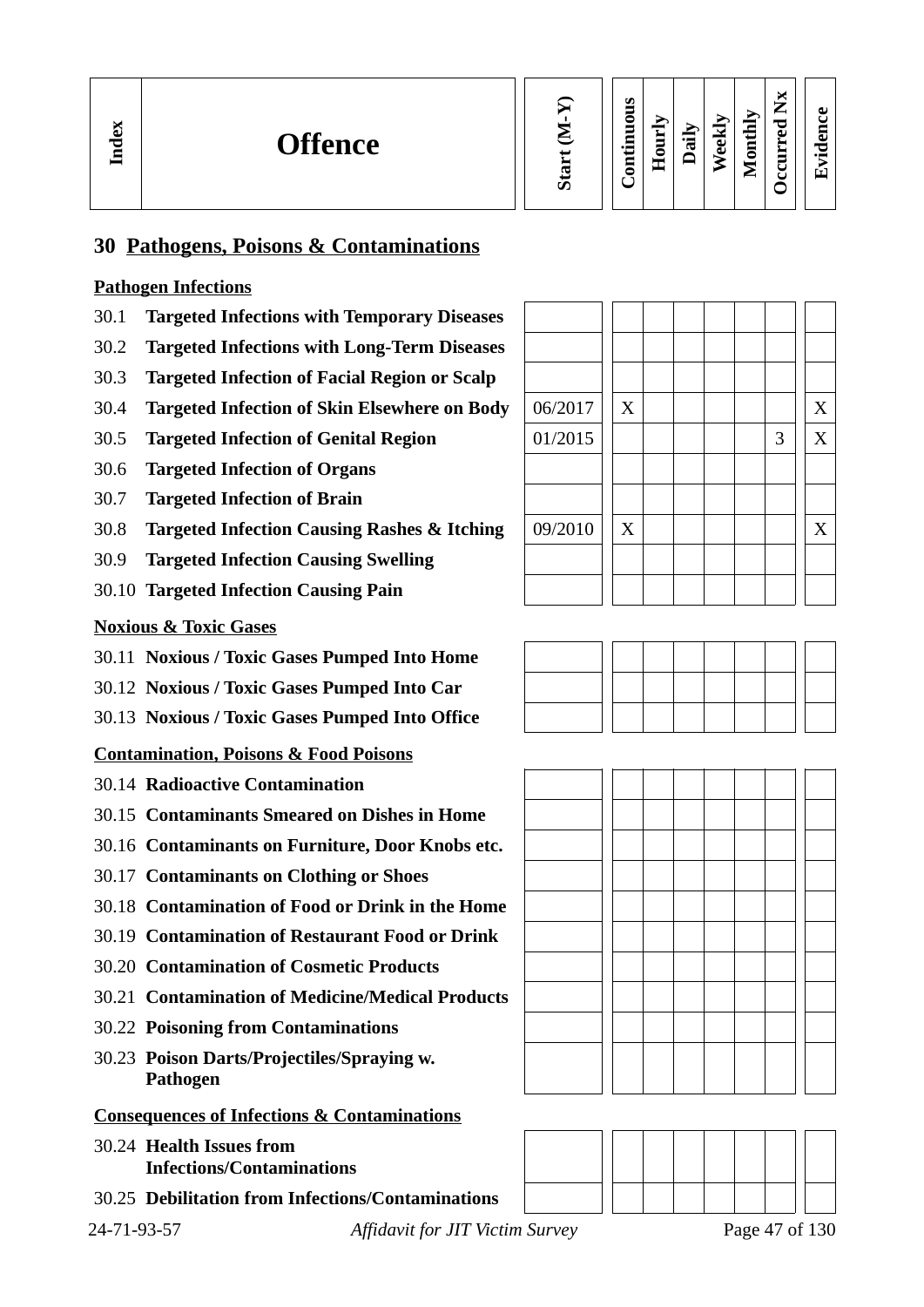| <b>Occurred Nx</b><br>Start (M-Y)<br>Continuous<br>Monthly<br>Weekly<br>Hourly<br>Daily |
|-----------------------------------------------------------------------------------------|
|-----------------------------------------------------------------------------------------|

**Evid ence**

# **31 Fungi, Parasites & Morgellons**

### **Fungal Infections**

- 31.1 **Targeted Fungal Infections**
- 31.2 **Fungal Infection of Skin**
- 31.3 **Fungal Infection of Nails**
- 31.4 **Fungal Infection of Genital Region**

### **Parasites**

- 31.5 **Targeted Parasite Infections**
- 31.6 **Parasites in Skin or Hair**
- 31.7 **Parasites Internally in Digestive System etc.**
- 31.8 **Parasites Attacking Organs**
- 31.9 **Parasites Attacking Brain**
- 31.10 **Infection with Hybrid Parasites / Life Forms**

### **Morgellons & Synthetic Self-Replicators**

- 31.11 **Skin Exuding Synthetic Fibres**
- 31.12 **Skin Exuding Synthetic Solid Objects**
- 31.13 **Skin Exuding Foreign Organic Matter**
- 31.14 **Morgellons/Self-Replicators in Eyes/Tear Duct**
- 31.15 **Body Internal Self-Replicators**
- 31.16 **Self-Replicators Creating Fibres/Networks**
- 31.17 **Synthetic Fibres / Networks in the Brain**
- 31.18 **Itching due to Morgellons / Self-Replicators**
- 31.19 **Rashes due to Morgellons / Self-Replicators**
- 31.20 **Swelling due to Morgellons / Self-Replicators**
- 31.21 **Pain due to Morgellons / Self-Replicators**
- 31.22 **Morgellons/Self-Replicators Triggered by Sun**

### **Consequences of Fungi, Parasites, Morgellons**

- 31.23 **Health Issues fr Fungi, Parasites, Morgellons**
- 31.24 **Open Lesions fr. Fungi, Parasites, Morgellons**
- 31.25 **Debilitation from Fungi, Parasites, Morgellons**

| 09/2010 | Y |  |  |  |  |
|---------|---|--|--|--|--|
| 09/2010 | Y |  |  |  |  |
|         |   |  |  |  |  |
| 09/2010 | v |  |  |  |  |





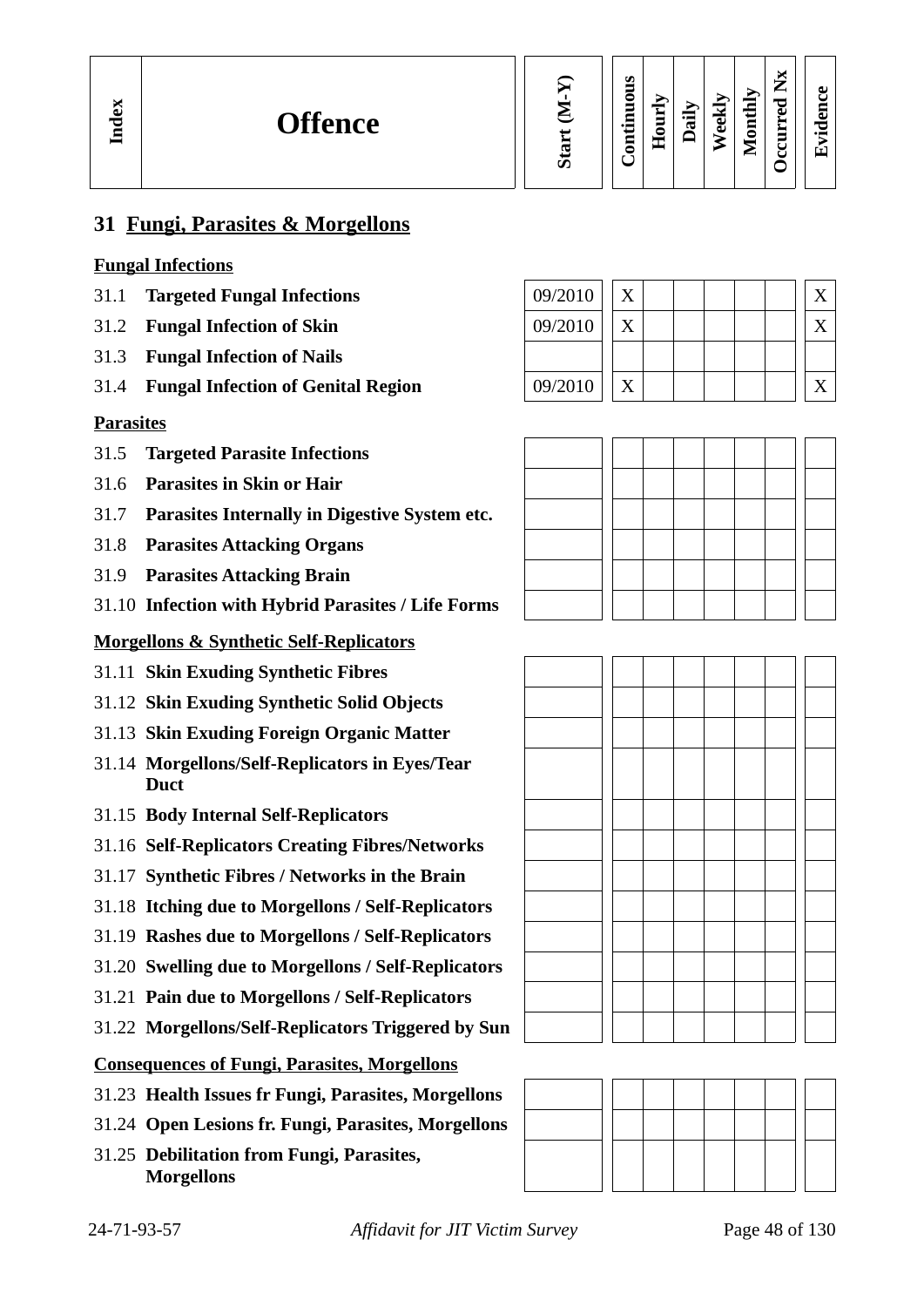| X<br><b>Offence</b><br>っ<br>⊟ |  | s<br>∊<br>-<br>−<br>- | -<br>員<br>-<br>◓<br>H | ੶⊟<br>ದ | ≂<br>ಕ<br>Õ<br>∽ | thly<br>3<br>$\blacksquare$<br>⋍ | $\overline{\phantom{a}}$<br>—<br>−<br>☜<br>$\blacksquare$<br>_<br>− | ω<br>Ξ<br>ᆷ<br>$\bullet$ $\blacksquare$ |
|-------------------------------|--|-----------------------|-----------------------|---------|------------------|----------------------------------|---------------------------------------------------------------------|-----------------------------------------|
|-------------------------------|--|-----------------------|-----------------------|---------|------------------|----------------------------------|---------------------------------------------------------------------|-----------------------------------------|

# **32 Covert Operations & Body Invasions**

- 32.1 **"Missing Time" Period Without Recollection**
- 32.2 **Waking Up With Bruises or Injuries**
- 32.3 **Fine Scratches/Scars Appearing w. No Cause**
- 32.4 **Syringe Marks Without Known Cause**
- 32.5 **Cuts In Skin Without Known Cause**
- 32.6 **Skin Samples Taken Without Knowledge**
- 32.7 **Tissue Samples Taken Without Knowledge**
- 32.8 **Blood Samples Taken Without Knowledge**
- 32.9 **Bruises in Pattern of Grabbing Fingers**
- 32.10 **Signs of Covert Rape or Sexual Body Invasion**
- 32.11 **Large Surgery Scars from Covert Operations**
- 32.12 **Fine Laser Surgery Scars Certified by Doctor**
- 32.13 **Implants Found at Invasion/Scar Locations**
- 32.14 **Complex Covert Surgery,Heart/Brain Surgery**
- 32.15 **Facial Mutilation During Covert Operation**
- 32.16 **Tattooing of Body in Covert Invasion**
- 32.17 **Piercing or Impact Marks from Poison-Darts**
- 32.18 **Poison-Dart Marks on Neck/Shoulders/Ears**

### **Purpose of Covert Body Invasion**

- 32.19 **Covert Body Invasion for Experimentation**
- 32.20 **Covert Body Invasion for Implanting**
- 32.21 **Covert Body Invasion to Drug / Infect / Poison**
- 32.22 **Covert Body Invasion for Sexual Humiliation**
- 32.23 **Covert Body Invasion to Cause Trauma**
- 32.24 **Covert Body Invasion in Retaliation**
- 32.25 **Covert Body Invasion for Mutilation**
- 32.26 **Covert Body Invasion to Facilitate Torture**
- 32.27 **Covert Body Invasion to Cause Debilitation**

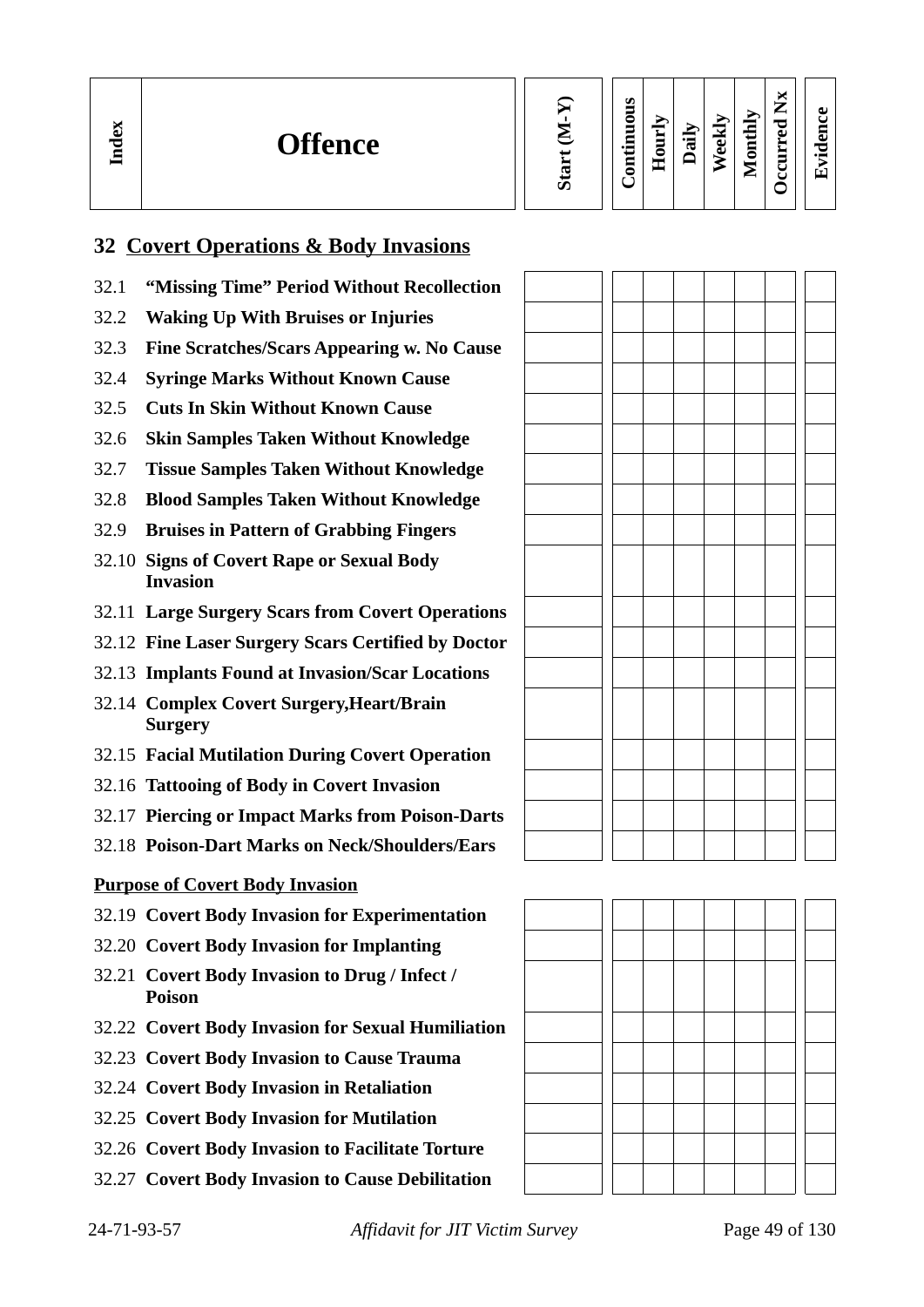| Index | <b>Offence</b>                               |        | s<br>uou<br>5 | 0<br>π | ല<br>ച | - | ►                            | ω<br>$\bullet$ $\blacksquare$<br>Eтì |
|-------|----------------------------------------------|--------|---------------|--------|--------|---|------------------------------|--------------------------------------|
|       | 32.28 Covert Body Invasion as Murder Attempt | 1/2008 |               |        |        |   | $\overline{\mathbf{x}}$<br>Δ |                                      |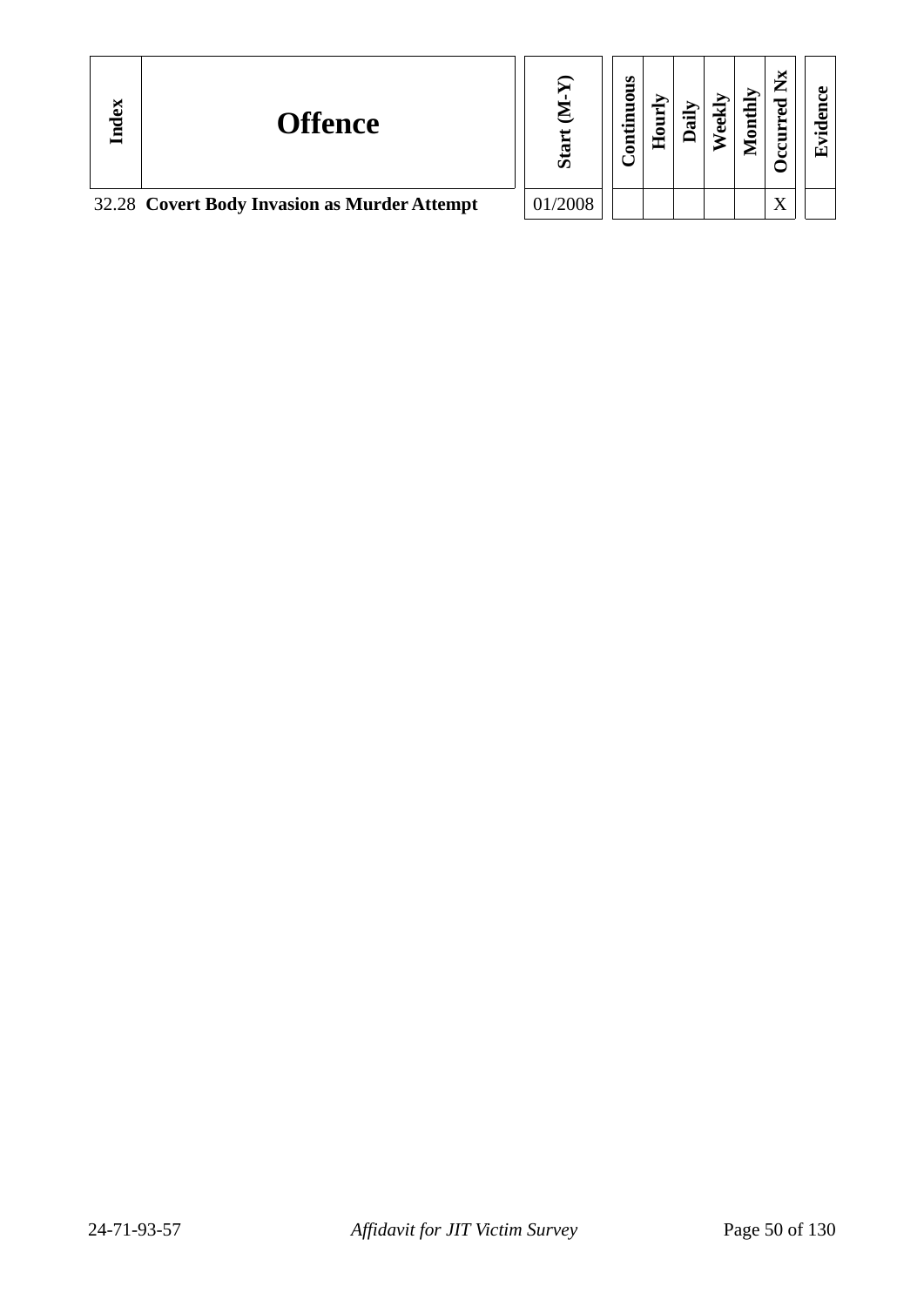# **33 Implants, Body Area Networks (BAN), Nanotechnology & Neurotechnology**

- 33.1 **RF Chips Implanted for Body Area Networks**
- **33.2 Brain Chips Implanted in the Cranium**
- 33.3 **Targeted Contamination with Nanotechnology**
- **33.4 Nanotechnology Networks Inside Tissue**
- **33.5 Neurotechnology, Neural Lace, Smart Dust**
- 33.6 **Other Non-Consensual Implants in the Body**

# **Use of Non-Consensual Implants**

- 33.7 **Implants Used for Intrusive Surveillance**
- 33.8 **Implants Used for Targeting of Weapons**
- 33.9 **Implants for Remote-Control or Manipulation**
- 33.10 **Implants Used to Induce Pain**
- 33.11 **Implants Used for Systematic Torture**
- 33.12 **Implants Used for Retaliation or Punishment**
- 33.13 **Implants Used for Sexual Violation and Rape**
- 33.14 **Implants Used to Induce or Simulate Illnesses**
- 33.15 **Implants Used to Inhibit Bodily Functions**
- 33.16 **Implants Used to Cripple Body Movement**
- 33.17 **Implants Used for Numbness or Paralysis**
- 33.18 **Implants Used to Burn Tissue from the Inside**
- 33.19 **Implants Used to Cause Tumours and Cancer**

# **Eye Implants (Non-Consensual)**

- 33.20 **Eye Implant on Iris or Thin-Film Technology**
- 33.21 **Eye Implant on Optical Nerve**
- 33.22 **Eye Lid Implants**
- 33.23 **Eye Implant Used to Show Flashes, Patterns**
- 33.24 **Eye Implant Used for Image Transmissions**
- 33.25 **Eye Implant Showing Abuse / Horror Footage**
- 33.26 **Eye Implant Targeted by DEW Pulses / Beams**

| 10/2008 | X |  |  |  |  |
|---------|---|--|--|--|--|
| 10/2008 | X |  |  |  |  |
| 08/2012 |   |  |  |  |  |
| 08/2012 |   |  |  |  |  |
| 08/2012 |   |  |  |  |  |
|         |   |  |  |  |  |

| 10/2008 | $\mathbf X$ |  |  |  |                  |
|---------|-------------|--|--|--|------------------|
|         |             |  |  |  |                  |
| 10/2008 | X           |  |  |  |                  |
| 10/2008 | X           |  |  |  |                  |
| 10/2008 | X           |  |  |  |                  |
|         |             |  |  |  |                  |
|         |             |  |  |  |                  |
|         |             |  |  |  |                  |
|         |             |  |  |  |                  |
|         |             |  |  |  |                  |
|         |             |  |  |  |                  |
| 10/2008 | X           |  |  |  | $\boldsymbol{X}$ |
| 10/2008 | X           |  |  |  | X                |

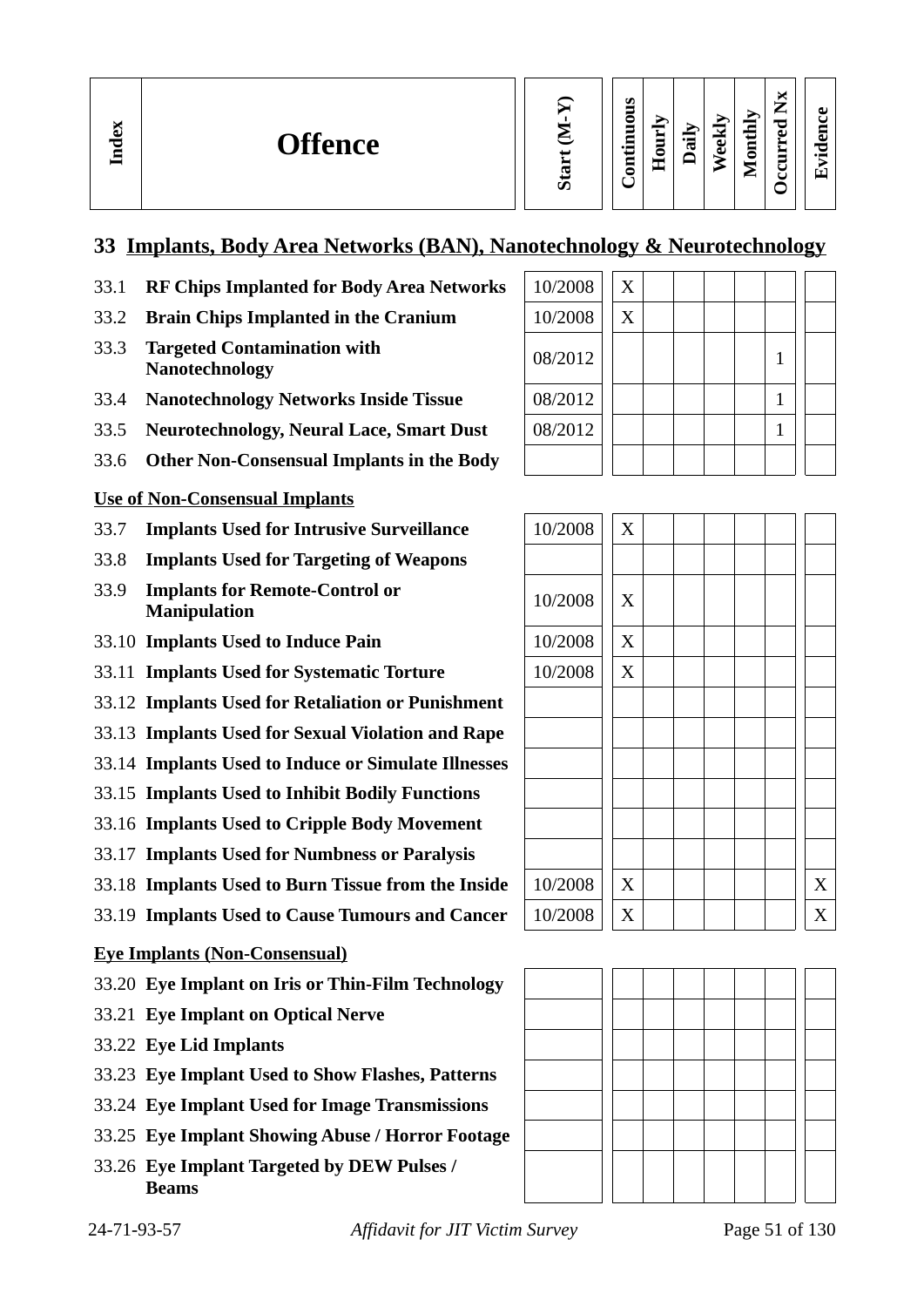| Index       | <b>Offence</b>                                                 | Start (M-Y) | Continuous | Hourly | Daily | Weekly | Monthly | Occurred Nx | Evidence       |
|-------------|----------------------------------------------------------------|-------------|------------|--------|-------|--------|---------|-------------|----------------|
|             | 33.27 Reduction in Vision due to Eye Implants                  |             |            |        |       |        |         |             |                |
|             | <b>Ear Implants (Non-Consensual)</b>                           |             |            |        |       |        |         |             |                |
|             | 33.28 Ear Implants in Ear Canal                                |             |            |        |       |        |         |             |                |
|             | 33.29 Ear Implants in Inner Ear or Balance Organ               | 09/2008     | X          |        |       |        |         |             |                |
|             | 33.30 Ear Implants in Outer Ear                                | 09/2008     | X          |        |       |        |         |             |                |
|             | 33.31 Ear Implants Behind or Around the Ear                    |             |            |        |       |        |         |             |                |
|             | 33.32 Ear Implants Used for Audio-Transmission                 |             |            |        |       |        |         |             |                |
|             | 33.33 Ear Implant Behind Ear for Bone<br><b>Conduction</b>     |             |            |        |       |        |         |             |                |
|             | 33.34 Ear Implants Used for<br><b>Noise/Clicking/Tinnitus</b>  |             |            |        |       |        |         |             |                |
|             | 33.35 Ear Implant Amplifying Tones, e.g. for<br><b>Torture</b> | 01/2015     | X          |        |       |        |         |             |                |
|             | 33.36 Ear Implants Used for Audio-Messages<br>(V2K)            |             |            |        |       |        |         |             |                |
|             | 33.37 Ear Implants Used to Control<br><b>Hearing/Volume</b>    |             |            |        |       |        |         |             |                |
|             | 33.38 Ear/Inner Ear Implant Used to Cause Vertigo              |             |            |        |       |        |         |             |                |
|             | 33.39 Ear Implants Used for Pain Torture                       | 01/2015     | X          |        |       |        |         |             |                |
|             | 33.40 Ear Implant Targeted by DEW Pulses /<br><b>Beams</b>     |             |            |        |       |        |         |             |                |
|             | 33.41 Ear Implants Causing Damage to Hearing                   |             |            |        |       |        |         |             |                |
|             | <b>Nose Implants (Non-Consensual)</b>                          |             |            |        |       |        |         |             |                |
|             | 33.42 Nose Implants in Ridge of Nose                           |             |            |        |       |        |         |             |                |
|             | 33.43 Nose Implants in Sinuses                                 |             |            |        |       |        |         |             |                |
|             | 33.44 Nose Implants in Tip of Nose or Nasal Bulb               |             |            |        |       |        |         |             |                |
|             | 33.45 Nose Implants Used for Pain Torture                      |             |            |        |       |        |         |             |                |
|             | 33.46 Nose Implants Used for Forced Sneezing                   |             |            |        |       |        |         |             |                |
|             | 33.47 Nose Implants Used for Sending Scent                     |             |            |        |       |        |         |             |                |
|             | 33.48 Nose Implants Used to Trigger Nosebleeds                 |             |            |        |       |        |         |             |                |
|             | 33.49 Nose Implant Targeted by DEW<br><b>Pulses/Beams</b>      |             |            |        |       |        |         |             |                |
|             | 33.50 Nose Implants Damaging Sense of Smell                    |             |            |        |       |        |         |             |                |
|             | <b>Mouth Implants (Non-Consensual)</b>                         |             |            |        |       |        |         |             |                |
|             | 33.51 Tongue Implant on the Surface of the Tongue              |             |            |        |       |        |         |             |                |
| 24-71-93-57 | <b>Affidavit for JIT Victim Survey</b>                         |             |            |        |       |        |         |             | Page 52 of 130 |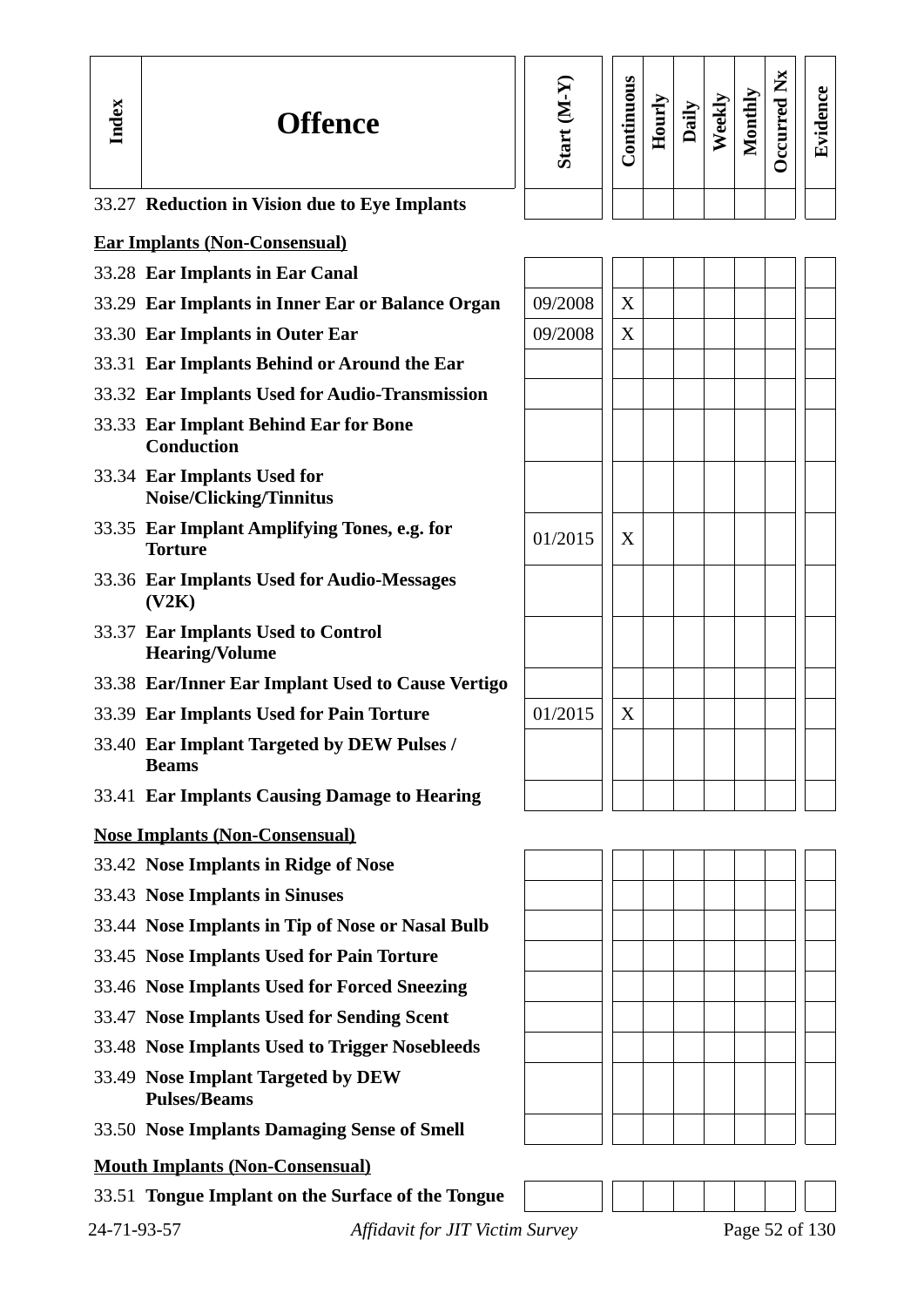| Index       | <b>Offence</b>                                                | Start (M-Y | Continuous | Hourly | Daily | Weekly | Monthly | Occurred Nx | Evidence       |
|-------------|---------------------------------------------------------------|------------|------------|--------|-------|--------|---------|-------------|----------------|
|             | 33.52 Tongue Implants Inside the Tongue (e.g.<br>Wire)        |            |            |        |       |        |         |             |                |
|             | 33.53 Tongue Implants to Slow or Paralyse Tongue              |            |            |        |       |        |         |             |                |
|             | 33.54 Tooth Implants                                          |            |            |        |       |        |         |             |                |
|             | 33.55 Lip Implants                                            |            |            |        |       |        |         |             |                |
|             | <b>Head &amp; Brain Implants (Non-Consensual)</b>             |            |            |        |       |        |         |             |                |
|             | 33.56 Implants on Skull and Forehead                          | 10/2008    |            |        |       |        |         | 2           |                |
|             | 33.57 Implants in Cheeks or Chin                              |            |            |        |       |        |         |             |                |
|             | 33.58 Brain Implants                                          | 10/2008    | X          |        |       |        |         |             |                |
|             | 33.59 Head Implants Used for Monitoring                       | 10/2008    | X          |        |       |        |         |             |                |
|             | 33.60 Head Implants Used for Bone-Conduction                  |            |            |        |       |        |         |             |                |
|             | 33.61 Head Implants Used for Pain Torture                     | 10/2008    | X          |        |       |        |         |             |                |
|             | 33.62 Head Implants Pulsing/Tapping Sens. on<br><b>Skull</b>  |            |            |        |       |        |         |             |                |
|             | 33.63 Head Implants Giving<br><b>Electroshocks/Impulses</b>   |            |            |        |       |        |         |             |                |
|             | 33.64 Head Implants Accessed with Pulses or<br><b>Beams</b>   |            |            |        |       |        |         |             |                |
|             | 33.65 Head Implants to Assist Targeting of<br><b>Weapons</b>  |            |            |        |       |        |         |             |                |
|             | 33.66 Head Implants Damaging Skin, Hair or Skull              |            |            |        |       |        |         |             |                |
|             | 33.67 Head Implants Manipulating Cognitive<br><b>Ability</b>  |            |            |        |       |        |         |             |                |
|             | 33.68 Brain Implants for Brain/Behaviour Control              |            |            |        |       |        |         |             |                |
|             | 33.69 Brain Implants Used to Confuse or Disorient             | 10/2008    | X          |        |       |        |         |             |                |
|             | 33.70 Brain Implants Used to Induce Stress or<br><b>Haste</b> |            |            |        |       |        |         |             |                |
|             | 33.71 Brain Implants Used to Induce Emotions                  | 10/2008    | X          |        |       |        |         |             |                |
|             | 33.72 Brain Implants Used to Control Body Motion              |            |            |        |       |        |         |             |                |
|             | 33.73 Brain Implants Used to Control Speech                   |            |            |        |       |        |         |             |                |
|             | 33.74 Brain Implants Used to Control Thoughts                 |            |            |        |       |        |         |             |                |
|             | 33.75 Meningitis/Brain Inflam. due to Brain<br><b>Implant</b> |            |            |        |       |        |         |             |                |
|             | 33.76 Brain Damage / Cancer due to Brain Implant              |            |            |        |       |        |         |             |                |
|             | 33.77 Hair Loss Due to Head Implant on Skull                  |            |            |        |       |        |         |             |                |
|             | 33.78 Wounds or Inflammation on Skull fr.                     |            |            |        |       |        |         |             |                |
| 24-71-93-57 | Affidavit for JIT Victim Survey                               |            |            |        |       |        |         |             | Page 53 of 130 |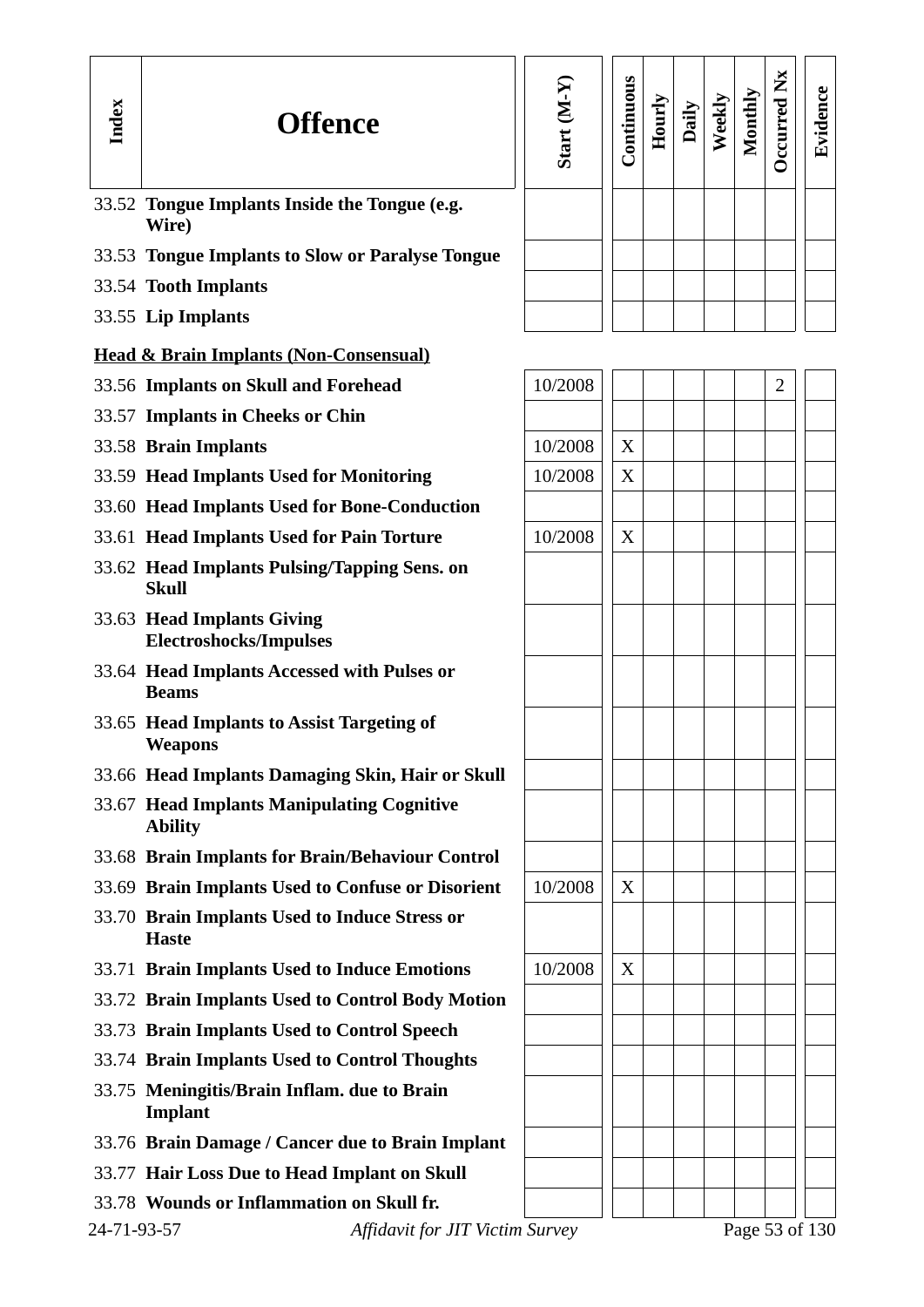| Start (M-Y) | Continuous | Hourly | Daily | Weekly | Monthly | Occurred Nx | Evidence |
|-------------|------------|--------|-------|--------|---------|-------------|----------|
|             |            |        |       |        |         |             |          |

# **Implants**

# **Neck & Spine Implants (Non-Consensual)**

- 33.79 **Neck Implants**
- 33.80 **Spinal Implants**
- 33.81 **Neck/Spinal Implants Used to Control Motion**
- 33.82 **Neck/Spinal Implants Used to Vibrate Body**
- 33.83 Neck/Spinal Implants Used for Pain Torture
- 33.84 **Neck/Spinal Implants Caused Damage/Cancer**

| 10/2008 | X |  |  |  |  |
|---------|---|--|--|--|--|
|         |   |  |  |  |  |
|         |   |  |  |  |  |
|         |   |  |  |  |  |
|         |   |  |  |  |  |
| 10/2008 | X |  |  |  |  |
|         |   |  |  |  |  |
|         |   |  |  |  |  |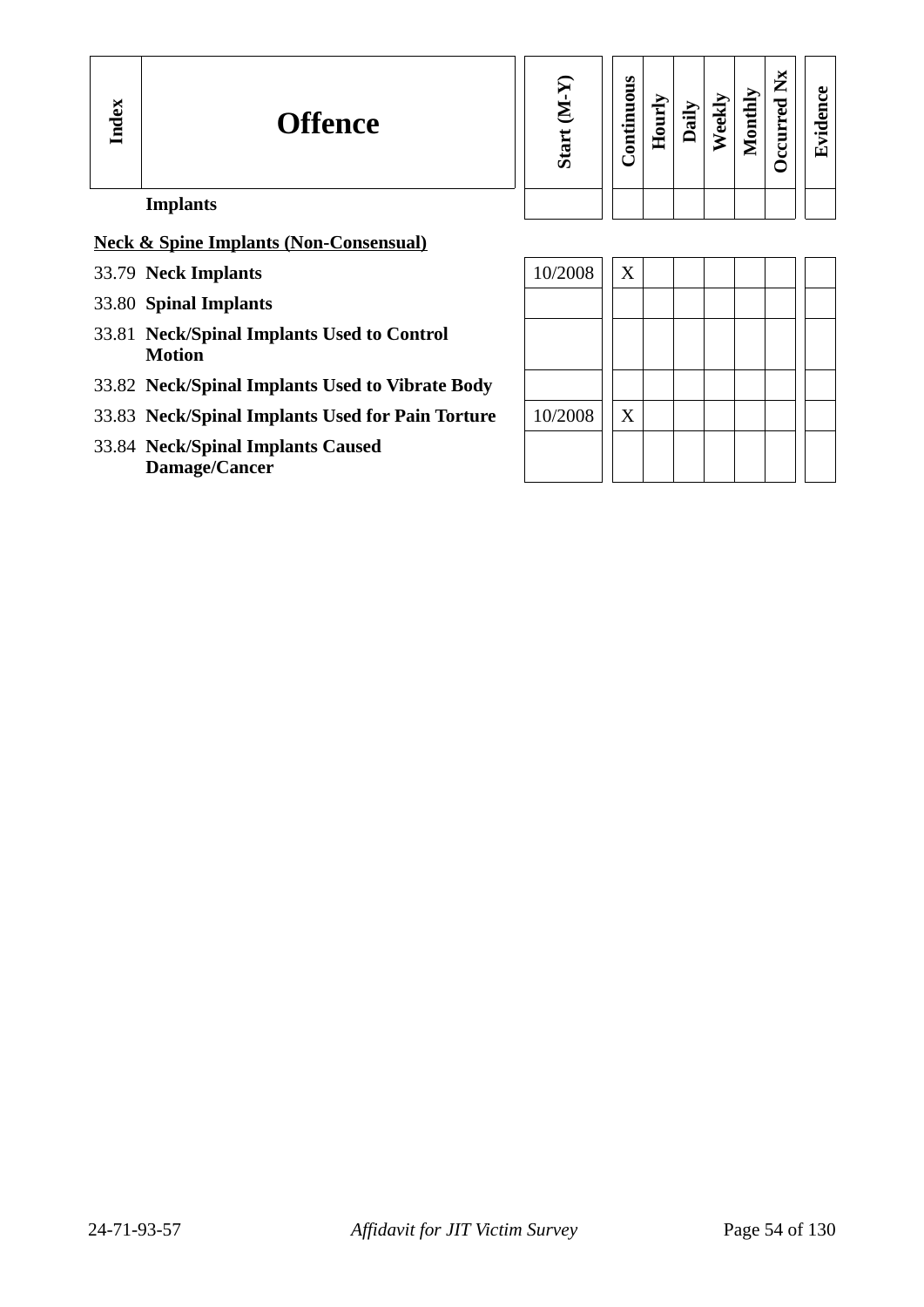| о<br><b>Offence</b><br>っ<br>E | ທ | ဖာ<br>-<br>c<br>▬<br>$\bullet$ $\blacksquare$<br>Ξ<br>◓ | ▀<br>_<br>_<br>c<br>. .<br>┶ | $\Rightarrow$<br>, | ╦<br>نه<br>O) | ⋗<br>_<br>$\blacksquare$<br>. .<br>5<br>-<br>⋍ | ⊶<br>∽<br>–<br>⊷<br>◡<br>Ō<br>▬<br>∼<br>−<br>-<br>ں<br>ں | $\bullet$<br>ں<br>5<br>◡<br>$\overline{\phantom{0}}$<br>΄τ. |
|-------------------------------|---|---------------------------------------------------------|------------------------------|--------------------|---------------|------------------------------------------------|----------------------------------------------------------|-------------------------------------------------------------|
|-------------------------------|---|---------------------------------------------------------|------------------------------|--------------------|---------------|------------------------------------------------|----------------------------------------------------------|-------------------------------------------------------------|

### **Heart Implants (Non-Consensual)**

- 33.85 **Heart Implant**
- 33.86 **Heart Implant Used for Pain Torture**
- 33.87 **Heart Implant to Remote-Control Heart Beat**
- 33.88 **Heart Implant Used to Induce Heart Attack**

### **Torso Implants (Non-Consensual)**

- **33.89 Shoulder Implants** 10/2008 X
- 33.90 **Shoulder Implants Used for Pain Torture** 10/2008 X
- 33.91 **Shoulder Implants Moving Arms / Shoulders**
- 33.92 **Breast Implants**
- 33.93 **Breast Implants Used for Pain Torture**
- 33.94 **Breast Implants Used to Burn Breasts**
- 33.95 **Navel Implants**
- 33.96 **Navel Implants Used for Pain Torture**
- 33.97 **Lung Implants**
- 33.98 **Lung Implants Used for Pain Torture**
- 33.99 **Lung Implants Controlling Breathing**
- 33.100 **Organ Implants in Kidney or Liver**
- 33.101 **Organ Implants Used for Pain Torture**
- 33.102 **Organ Implants Controlling Organ Function**
- 33.103 **Organ Implants Used to Induce Ill Health**

### **Skin Implants (Non-Consensual)**

- 33.104 **Skin Implants**
- 33.105 **Skin Implants Used for for Pain Torture**
- **33.106 Skin Implants Used to Burn Tissue fr. Inside** | 06/2017 | | | | | | | | | 4
- 33.107 **Skin Implants Used to Vibrate and Tingle**

# **Arms, Hands & Finger Implants (Non-Consensual)**

- 33.108 **Finger-Tip or Finger Joint Implants**
- 33.109 **Implants in Elbow Joints**
- 33.110 **Implants in Wrist**

24-71-93-57 *Affidavit for JIT Victim Survey* Page 55 of 130





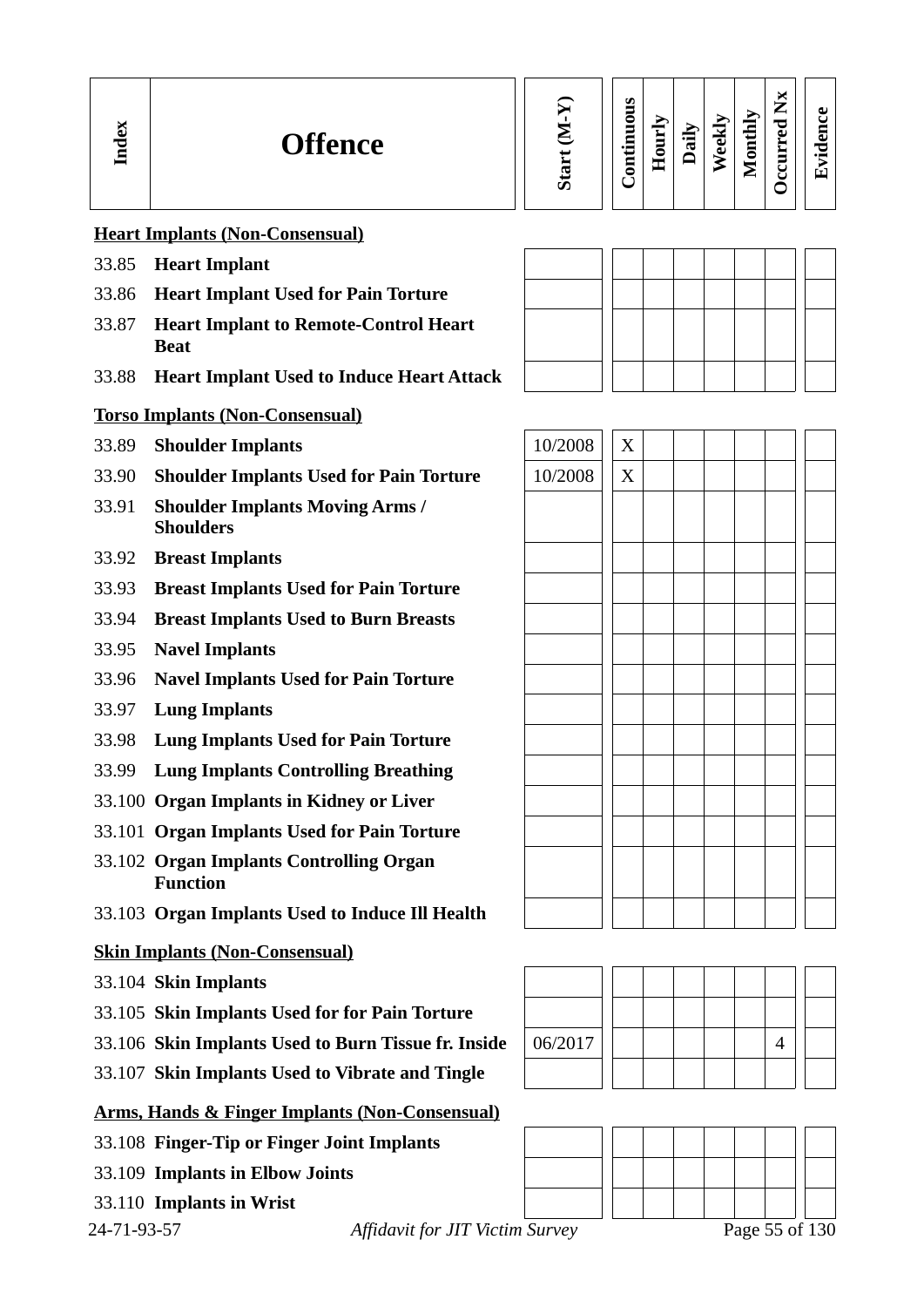|  | <b>Offence</b> |  | u<br>−<br>л.<br>┍<br>⊶<br>$\bullet$ F<br>œ<br>∊<br>$\cdot$ $-$<br>c<br>모<br>┍<br>ᄄ<br>_ |  |
|--|----------------|--|-----------------------------------------------------------------------------------------|--|
|--|----------------|--|-----------------------------------------------------------------------------------------|--|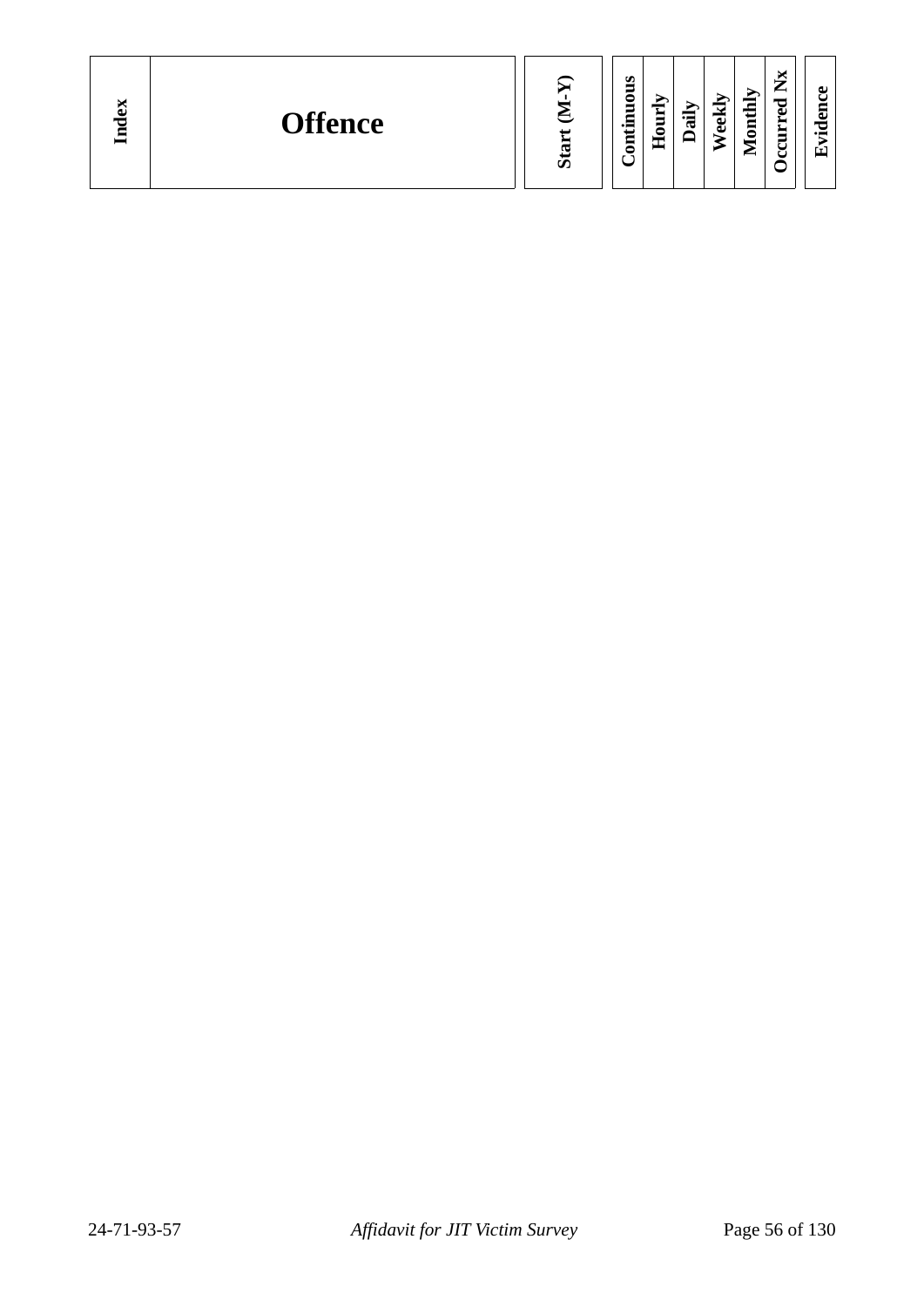| Index | <b>Offence</b>                                  | ନ<br>Ż<br>Start | Continuous | Hourly | Daily | <b>Neekly</b> | Monthly | $\breve{\mathbf{x}}$<br>←<br>ਹ<br>Ū<br>urr<br>ں<br>Ū | ω<br>U<br>Ē<br>Ō<br>$\overline{\phantom{0}}$<br>凹 |
|-------|-------------------------------------------------|-----------------|------------|--------|-------|---------------|---------|------------------------------------------------------|---------------------------------------------------|
|       | <b>Leg &amp; Foot Implants (Non-Consensual)</b> |                 |            |        |       |               |         |                                                      |                                                   |
|       | 33.111 Hip Implants                             | 10/2008         | X          |        |       |               |         |                                                      |                                                   |
|       | 33.112 Knee Implants                            |                 |            |        |       |               |         |                                                      |                                                   |
|       | 33.113 Foot & Toe Implants                      | 10/2008         |            |        |       |               |         |                                                      |                                                   |

- 33.114 **Implants in Upper Thighs**
- 33.115 **Implants in Lower Thighs**
- 33.116 **Leg / Foot Implants Used for Pain Torture**
- 33.117 **Leg / Foot Implants for Crippling Movement**
- 33.118 **Foot Implants Used to Induce Cramps**
- 33.119 **Foot Implants Pulling Toes Apart in a Cramp**
- 33.12 **Foot Implants Used for Heating Sole of Foot** 0
- 33.12 **Thigh Implants Used to Induce Cramps** 1

# **Genital & Rectal Implants (Non-Consensual)**

| 2                       | 33.12 Genital Implant                                          |         |  |  |              |
|-------------------------|----------------------------------------------------------------|---------|--|--|--------------|
| 33.12<br>3              | <b>Uterine Implant</b>                                         |         |  |  |              |
| 4                       | 33.12 Rectal Implant                                           | 10/2008 |  |  | $\mathbf{1}$ |
| 33.12<br>5.             | <b>Genital/Rectal Implants Use for Pain</b><br><b>Torture</b>  | 10/2008 |  |  | 1            |
| 6                       | 33.12 Genital or Rectal Implants Used to Vibrate               |         |  |  |              |
| 33.12<br>7              | <b>Sex Assault / Rape w. Genital/Rectal</b><br><b>Implants</b> |         |  |  |              |
| 33.12<br>8              | <b>Genital Implants Forcing/Inhibiting</b><br><b>Orgasms</b>   |         |  |  |              |
| 33.12<br>9              | <b>Contractions Induced with Uterine Implants</b>              |         |  |  |              |
| 33.13<br>$\overline{0}$ | <b>Miscarriages Induced with Uterine Implants</b>              |         |  |  |              |
|                         |                                                                |         |  |  |              |

# **People Accessing RF Implants (Non-Consensual)**

|             | 33.13 Stalkers and Agents Accessing RF Implants | 01/2018 |  | 10 <sup>1</sup> |  |
|-------------|-------------------------------------------------|---------|--|-----------------|--|
| 24-71-93-57 | <b>Affidavit for JIT Victim Survey</b>          |         |  | Page 57 of 130  |  |

|  | $\mathbf 1$ |  |  | 10/2008 |
|--|-------------|--|--|---------|
|  | $\mathbf 1$ |  |  | 10/2008 |
|  |             |  |  |         |
|  |             |  |  |         |
|  |             |  |  |         |
|  |             |  |  |         |
|  |             |  |  |         |
|  |             |  |  |         |



| 10/2008 |  |  | $\mathbf 1$ |  |  |
|---------|--|--|-------------|--|--|
| 10/2008 |  |  | $\mathbf 1$ |  |  |
|         |  |  |             |  |  |
|         |  |  |             |  |  |
|         |  |  |             |  |  |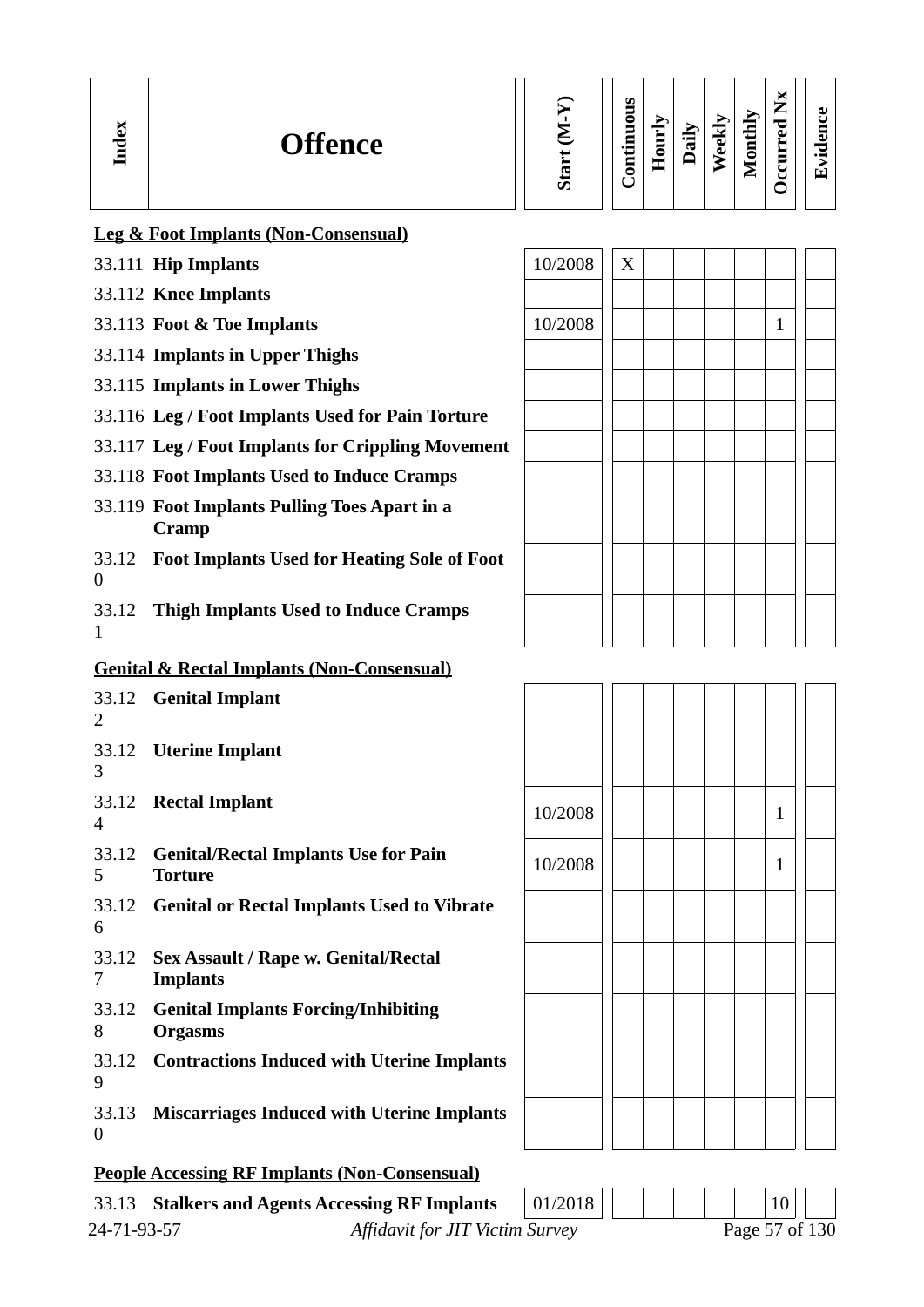| Index                   | <b>Offence</b>                                                | Start (M-Y) | Continuous | Hourly | Daily | Weekly | Monthly | Occurred Nx    | Evidence       |
|-------------------------|---------------------------------------------------------------|-------------|------------|--------|-------|--------|---------|----------------|----------------|
| $\mathbf{1}$            |                                                               |             |            |        |       |        |         |                |                |
| 33.13<br>2              | <b>Neighbours Accessing RF Implants</b>                       | 01/2013     |            |        |       |        |         | 10             |                |
| 3                       | 33.13 Police Accessing RF Chip Implants                       |             |            |        |       |        |         |                |                |
| 33.13<br>4              | <b>Doctors / Neurologists Accessing RF</b><br><b>Implants</b> |             |            |        |       |        |         |                |                |
| 5                       | 33.13 Weapons Accessing RF Implants                           |             |            |        |       |        |         |                |                |
| 6                       | 33.13 Cell Towers Accessing RF Implants                       |             |            |        |       |        |         |                |                |
| 7                       | 33.13 Cars Accessing RF Implants                              |             |            |        |       |        |         |                |                |
| 8                       | 33.13 Drones or Air Craft Accessing RF Implants               |             |            |        |       |        |         |                |                |
|                         | <b>Throat &amp; Other Types of Non-Consensual Implants</b>    |             |            |        |       |        |         |                |                |
| 33.13<br>9              | <b>Strangulator Implanted in Throat</b>                       | 04/1017     |            |        |       |        |         | 1              |                |
| 33.14<br>$\overline{0}$ | <b>Throat Implant to Read Out Subvocal</b><br><b>Speech</b>   |             |            |        |       |        |         |                |                |
| 33.14<br>1              | <b>Other Types of Implants</b>                                |             |            |        |       |        |         |                |                |
|                         | <b>Nanotechnology (Non-Consensual)</b>                        |             |            |        |       |        |         |                |                |
| 2                       | 33.14 Nanotechnology Implanted or Injected                    | 08/2012     |            |        |       |        |         | $\overline{2}$ |                |
| 33.14<br>3              | <b>Nanotechnology Fields Under the Skin</b>                   |             |            |        |       |        |         |                |                |
| 4                       | 33.14 Nanotechnology Inside the Brain                         | 08/2012     |            |        |       |        |         | 1              |                |
| 5                       | 33.14 Nanotechnology Used for Pain Torture                    | 08/2012     |            |        |       |        |         | 10             |                |
| 6                       | 33.14 Nanotechnology Destroying Body Function                 |             |            |        |       |        |         |                |                |
| 7                       | 33.14 Nanotechnology Used to Simulate Illnesses               |             |            |        |       |        |         |                |                |
| 33.14<br>8              | <b>Nanotechnology Used to Heat or Sweat Body</b>              |             |            |        |       |        |         |                |                |
|                         | 33.14 Nanotechnology Used to Burn From Inside                 |             |            |        |       |        |         |                |                |
| 24-71-93-57             | Affidavit for JIT Victim Survey                               |             |            |        |       |        |         |                | Page 58 of 130 |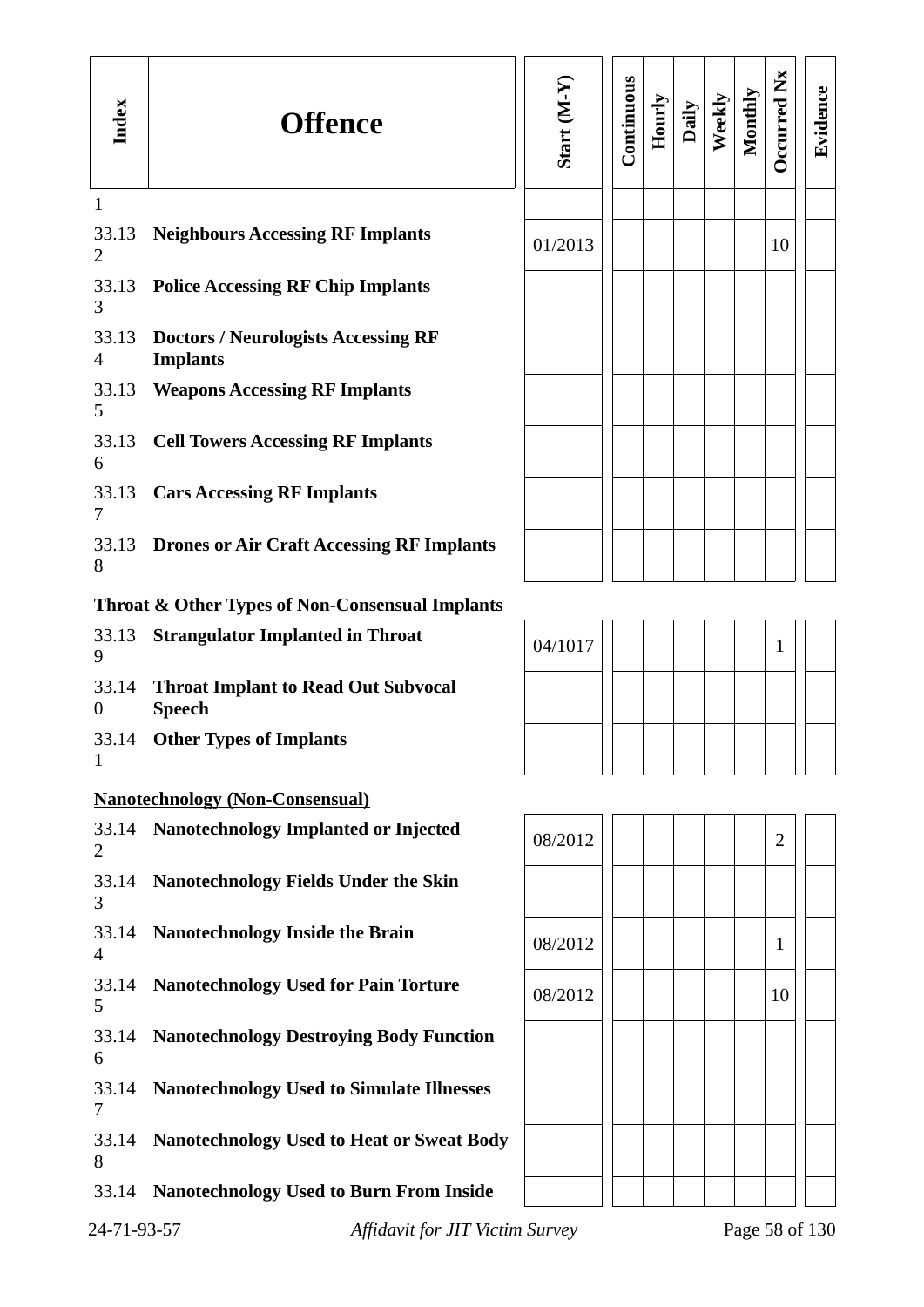| Index                   | <b>Offence</b>                                           | Start (M-Y) | Continuous | Hourly | Daily | Weekly | Monthly | Occurred Nx  | Evidence |
|-------------------------|----------------------------------------------------------|-------------|------------|--------|-------|--------|---------|--------------|----------|
| 9                       |                                                          |             |            |        |       |        |         |              |          |
| 33.15<br>$\overline{0}$ | <b>Nanotechnology Used for Retaliation</b>               |             |            |        |       |        |         |              |          |
| 33.15<br>$\mathbf{1}$   | <b>Nanotechnology Network Grown Under</b><br><b>Skin</b> |             |            |        |       |        |         |              |          |
| 33.15<br>2              | <b>Nanotechnology Growing Wires Across Body</b>          |             |            |        |       |        |         |              |          |
| 33.15<br>3              | <b>Nanotechnology Used to Deform Bones</b>               |             |            |        |       |        |         |              |          |
| 33.15<br>4              | <b>Nanotechnology Detected in a Lab Test</b>             |             |            |        |       |        |         |              |          |
| 33.15<br>5              | <b>Nanotechnology Causing Health Issues</b>              |             |            |        |       |        |         |              |          |
| 33.15<br>6              | <b>Nanotechnology Causing Debilitation</b>               |             |            |        |       |        |         |              |          |
| 33.15<br>7              | <b>Nanotechnology Causing Sun Allergy</b>                |             |            |        |       |        |         |              |          |
| 33.15<br>8              | <b>Nanotechnology Causing Electro-Sensitivity</b>        |             |            |        |       |        |         |              |          |
|                         | <b>Neurotechnology (Non-Consensual)</b>                  |             |            |        |       |        |         |              |          |
| 33.15<br>8              | Neurotechnology Implanted or Injected                    |             |            |        |       |        |         |              |          |
| 33.15<br>9              | <b>Neurotechnology Used for Pain Torture</b>             |             |            |        |       |        |         |              |          |
| 33.16<br>$\overline{0}$ | <b>Neurotechnology Destroying Brain Function</b>         | 08/2012     |            |        |       |        |         | $\mathbf{1}$ |          |
| 33.16<br>1              | <b>Neurotechnology Causing Mental Instability</b>        |             |            |        |       |        |         |              |          |
| 33.16<br>2              | <b>Neurotechnology to Deceive Brain or Senses</b>        |             |            |        |       |        |         |              |          |
| 33.16<br>3              | <b>Neurotechnology for Sex Assault and Rape</b>          |             |            |        |       |        |         |              |          |
| 33.16<br>4              | <b>Neurotechnology Causing Brain Damage</b>              |             |            |        |       |        |         |              |          |
| 33.16<br>5              | <b>Neurotechnology Causing Debilitation</b>              |             |            |        |       |        |         |              |          |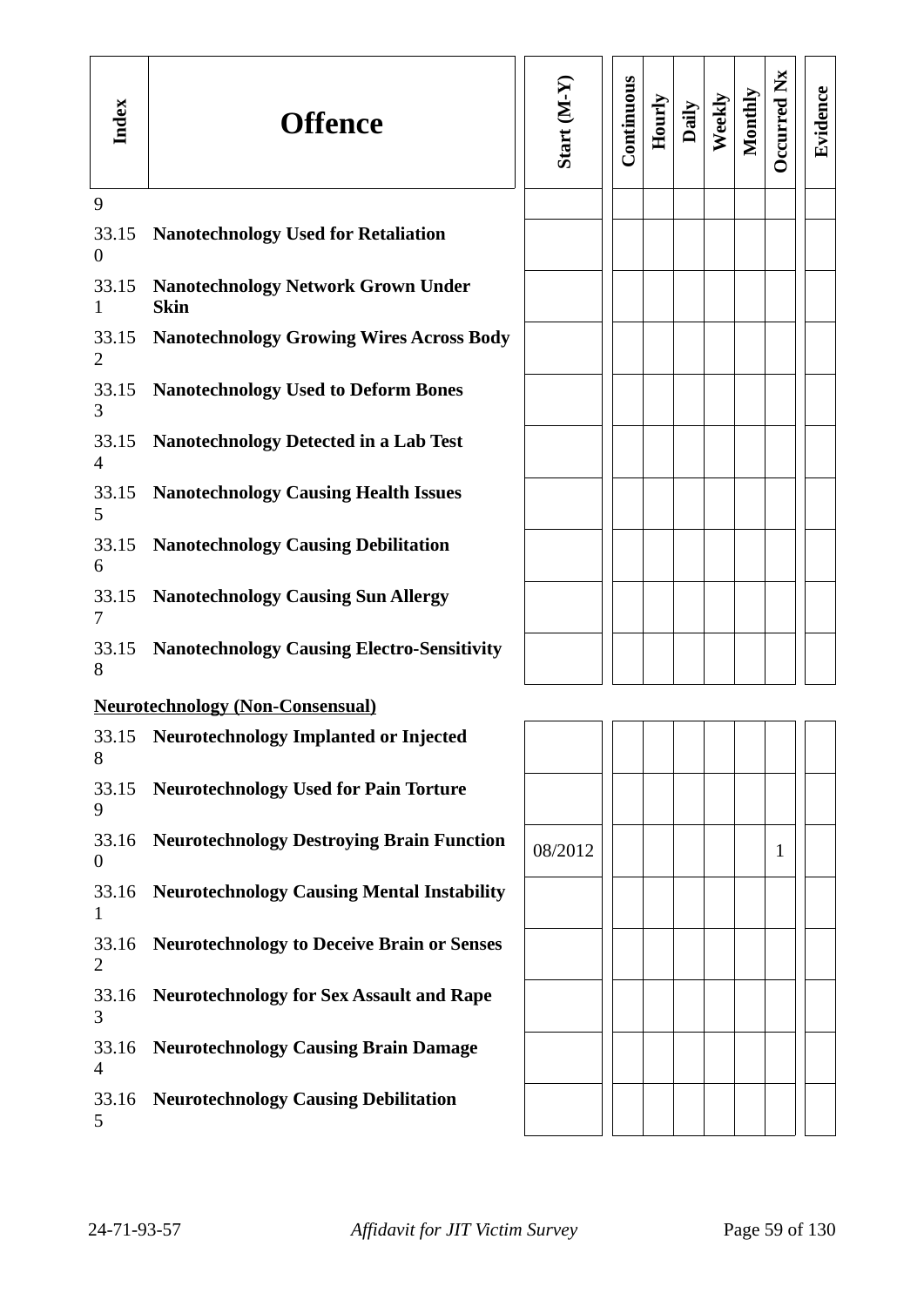| $\overline{\mathbf{M}}$ |  |
|-------------------------|--|
| Start                   |  |

#### **Contin uous Hourly D We ekly aily Monthly OccurredNxEvid ence**

# **34 Voice-to-Skull (V2K)**

34.1 **Unusual Tinnitus**

**In dex**

- 34.2 **Discomfort / Pain / Heat in or Around the Ear**
- 34.3 **Audible V2K Audio Messages**
- 34.4 **Non-Audible, Subliminal V2K Audio Messages**
- 34.5 **Systematic or Constant V2K Torture**
- 34.6 **V2K Playing False Voices or Audio Recordings**
- 34.7 **V2K Playing Songs and Music**
- 34.8 **V2K Messages Commenting Live on Events**
- 34.9 **V2K Commentary on Intimate Life or Body**
- 34.10 **V2K Comments on Silent Thoughts**
- 34.11 **V2K Messages of Abuse and Denigration**
- 34.12 **V2K with Sexual or Pornographic Messages**
- 34.13 **V2K Messages of Threats, Violence or Death**
- 34.14 **V2K Inciting to Violence, Murder or Suicide**
- 34.15 **Psychological Stress from V2K Torture**
- 34.16 **Physical Pain and Damage from V2K Torture**

# **35 Image-to-Skull (I2K) & Video-to-Skull**

- 35.1 **Unusual Colour, Patterns, Light-Flashes Seen** -
- 35.2 **Discomfort/Pain in the Eye or in Eye Muscles**
- 35.3 **Image-to-Skull with Stand-Alone Images**
- 35.4 **Image-to-Skull Overlayed on Surroundings**
- 35.5 **Systematic/Constant Image-to-Skull Torture**
- 35.6 **I2K Scenes Flashed to Create a Déjà-Vu Effect**
- 35.7 **I2K Footage from the Past or Private Life**
- 35.8 **I2K Flashes Commenting on Silent Thoughts**
- 35.9 **I2K Footage of Abuse and Denigration**
- 35.10 **I2K Footage that is Sexual or Pornographic**
- 35.11 **I2K Footage of Child Abuse or Child Murder**

| 01/2015 | $\mathbf X$ |  |  |  |  |
|---------|-------------|--|--|--|--|
|         |             |  |  |  |  |
|         |             |  |  |  |  |
|         |             |  |  |  |  |
|         |             |  |  |  |  |
|         |             |  |  |  |  |
|         |             |  |  |  |  |
|         |             |  |  |  |  |
|         |             |  |  |  |  |
|         |             |  |  |  |  |
|         |             |  |  |  |  |
|         |             |  |  |  |  |
|         |             |  |  |  |  |
|         |             |  |  |  |  |
|         |             |  |  |  |  |
|         |             |  |  |  |  |
|         |             |  |  |  |  |

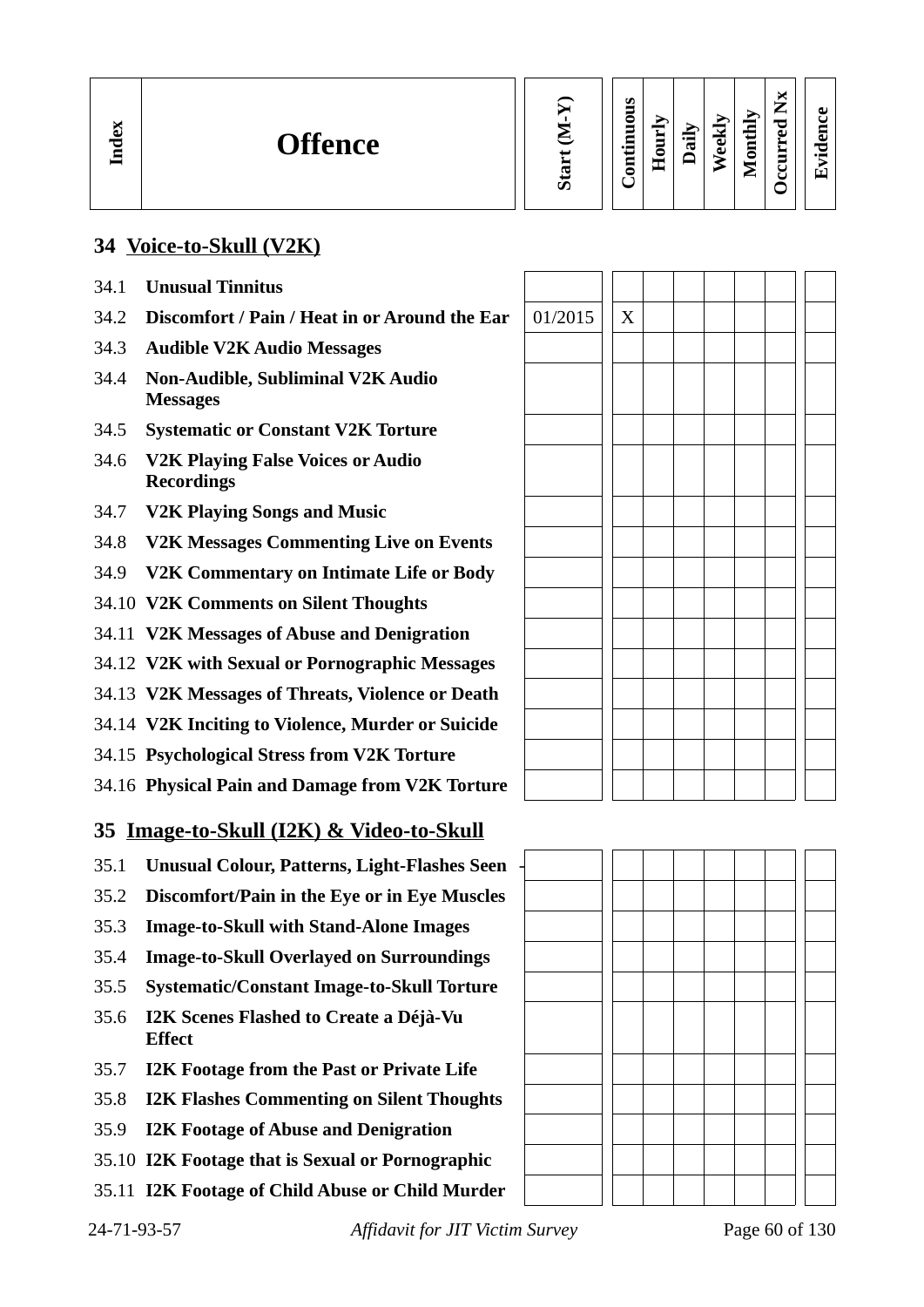| Index | <b>Offence</b>                                                   | Start (M-Y) | Continuous | Hourly | Daily | Weekly | Monthly | Occurred Nx | Evidence |
|-------|------------------------------------------------------------------|-------------|------------|--------|-------|--------|---------|-------------|----------|
|       | 35.12 I2K Footage with Nazi or KKK Content                       |             |            |        |       |        |         |             |          |
|       | 35.13 I2K Footage showing Injury, Violence, Death                |             |            |        |       |        |         |             |          |
|       | 35.14 I2K Footage of UFO, Aliens, Ghosts,<br><b>Monsters</b>     |             |            |        |       |        |         |             |          |
|       | 35.15 Psychological Stress from I2K Torture                      |             |            |        |       |        |         |             |          |
|       | 35.16 Physical Pain and Damage from I2K Torture                  |             |            |        |       |        |         |             |          |
|       | 36 Remote Neural Monitoring (RNM) & Synthetic Telepathy (Syn.T.) |             |            |        |       |        |         |             |          |
| 36.1  | <b>Internal Subliminal Messages and</b><br><b>Suggestions</b>    |             |            |        |       |        |         |             |          |
| 36.2  | <b>Internal Brainwashing and Conditioning</b>                    |             |            |        |       |        |         |             |          |
| 36.3  | <b>Changes to Inner Voice/Foreign Internal</b><br><b>Voice</b>   |             |            |        |       |        |         |             |          |
| 36.4  | <b>Fast or Unnatural Internal Dialogue</b>                       |             |            |        |       |        |         |             |          |
| 36.5  | <b>Remote Interrogation via Synthetic Telepathy</b>              |             |            |        |       |        |         |             |          |
| 36.6  | <b>Broadcasting of Thoughts so Others Respond</b>                | 01/2015     |            |        |       |        |         | 10          |          |
| 36.7  | <b>Forced Thoughts and Implanted Thoughts</b>                    |             |            |        |       |        |         |             |          |
| 36.8  | <b>False or Implanted Memories</b>                               |             |            |        |       |        |         |             |          |
| 36.9  | <b>Conveying of Threats, Death Threats w.</b><br>Syn.T.          |             |            |        |       |        |         |             |          |
|       | 36.10 Hive-Mind or Synthetic Telepathy with<br><b>Others</b>     |             |            |        |       |        |         |             |          |
|       | 36.11 Hive-Mind Participation of Children                        |             |            |        |       |        |         |             |          |
|       | 36.12 Hypnosis and Trance States                                 |             |            |        |       |        |         |             |          |
|       | 36.13 Induced Emotions and Emotional States                      |             |            |        |       |        |         |             |          |
|       | 36.14 Induced Psychological Torment                              |             |            |        |       |        |         |             |          |

- 36.15 **Induced Pain and Other Tortuous States**
- 36.16 **Dream Manipulation & Forced Virtual Reality**
- 36.17 **Remote Access of Vision**
- 36.18 **Remote Access of Vocalised Speech & Sounds**
- 36.19 **Remote Ac. of Non-Vocalised Speech/Thoughts**
- 36.20 **Synchronicity of Ambient Events w. Thoughts**
- 36.21 **Brain Interference and Mind Disintegration**
- 36.22 **Altering of Intentions, Thoughts, Personality**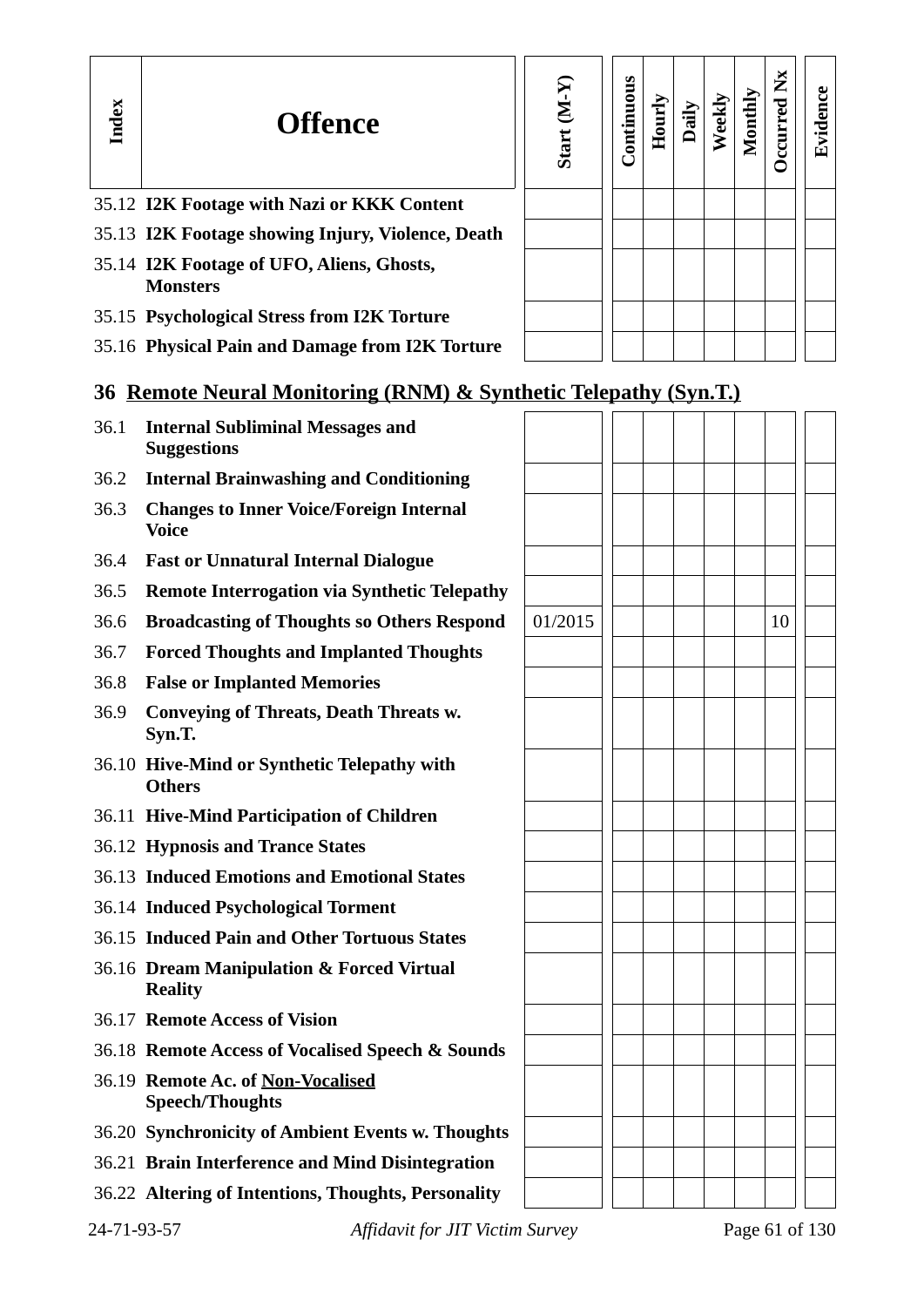| Index | <b>Offence</b>                                    | F<br>É<br><b>Start</b> | Continuous | E |  | ž | <u>F.</u> |
|-------|---------------------------------------------------|------------------------|------------|---|--|---|-----------|
|       | 36.23 Being Taken Over by External Personality    |                        |            |   |  |   |           |
|       | 36.24 Pulses and Tapping Sensation on the Skull   |                        |            |   |  |   |           |
|       | 36.25 Pain or Shots to Head Triggered by Thoughts |                        |            |   |  |   |           |
|       | 36.26 Systematic RNM/Synthetic Telepathy Torture  |                        |            |   |  |   |           |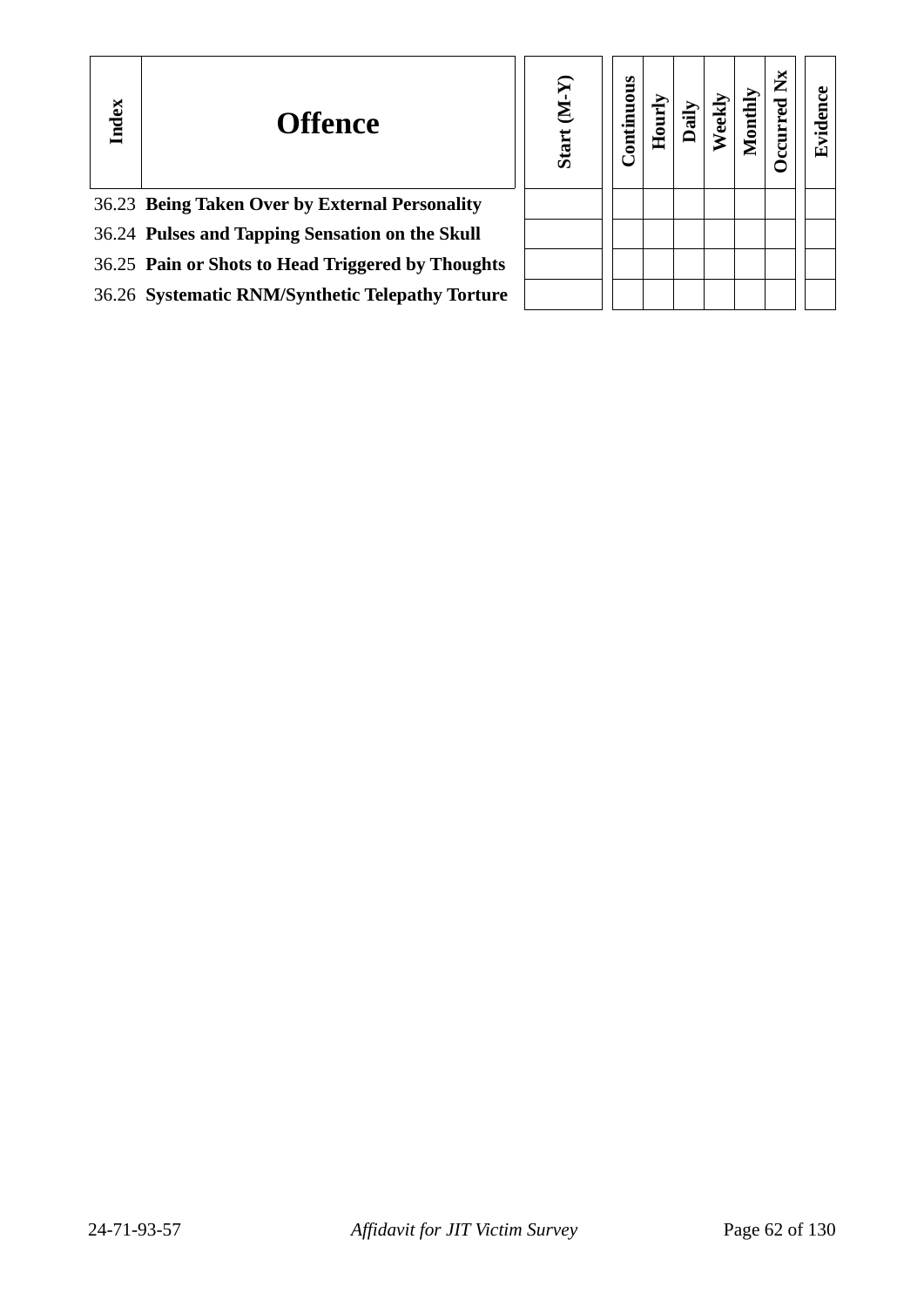| м<br>ᄆ | <b>Offence</b> |  | S<br>0<br>5<br>$\overline{\phantom{0}}$<br>▭<br>_<br>0 | ▀<br>−<br>$\blacksquare$<br>-<br>-- | $\overline{\phantom{0}}$<br>ດ |  | ∽<br>⋍ | J<br>ല<br>▬<br>∼<br>-<br>◡ | ച<br>$\bullet$ $\blacksquare$ |
|--------|----------------|--|--------------------------------------------------------|-------------------------------------|-------------------------------|--|--------|----------------------------|-------------------------------|
|--------|----------------|--|--------------------------------------------------------|-------------------------------------|-------------------------------|--|--------|----------------------------|-------------------------------|

# **37 Remote Control (RC) & Bio-Robotisation**

| 37.1 | <b>Remote Control of Muscles &amp; Muscle Jerking</b> |  |  |  |  |
|------|-------------------------------------------------------|--|--|--|--|
| 37.2 | <b>RC of Jaw, Jaw Grinding, Jaw Locking</b>           |  |  |  |  |
| 37.3 | <b>RC</b> of Eye Twitches                             |  |  |  |  |
| 37.4 | <b>RC</b> of Eye Movement                             |  |  |  |  |
| 37.5 | <b>RC</b> of Vision, Reduction of Vision by RC        |  |  |  |  |
| 37.6 | <b>RC of Hearing, Reduction of Hearing by RC</b>      |  |  |  |  |
| 37.7 | <b>RC</b> of Facial Expressions                       |  |  |  |  |
| 37.8 | <b>RC</b> of Limbs, Hands, Feet, Movement             |  |  |  |  |
| 37.9 | <b>RC of Spine, Neck and Back Movement</b>            |  |  |  |  |
|      | 37.10 RC of Posture, Forced Posture Change by RC      |  |  |  |  |
|      | 37.11 RC of Heart Beat and Pulse                      |  |  |  |  |
|      | 37.12 RC of Breathing or Breathing Muscles            |  |  |  |  |
|      | 37.13 RC of Sensory Touch                             |  |  |  |  |
|      | 37.14 RC of Smell                                     |  |  |  |  |
|      | 37.15 <b>RC</b> of Taste                              |  |  |  |  |
|      | 37.16 RC of Saliva Production                         |  |  |  |  |
|      | 37.17 RC of Tear Production                           |  |  |  |  |
|      | 37.18 RC of Blood flow                                |  |  |  |  |
|      | 37.19 RC of Tissue Swelling & Water Retention         |  |  |  |  |
|      | 37.20 RC of Digestive Process                         |  |  |  |  |
|      | 37.21 RC of Urination or Defecation                   |  |  |  |  |
|      | 37.22 RC of Other Body Process (Menstruation<br>etc.) |  |  |  |  |
|      | 37.23 RC of Sleep States, Forced Sleep                |  |  |  |  |
|      | 37.24 RC of Awakening, Forced Awakening               |  |  |  |  |
|      | 37.25 RC of Awake State, Forced Staying Awake         |  |  |  |  |
|      | 37.26 RC of Speech, Forced Speech                     |  |  |  |  |
|      | 37.27 RC of Erections, Sexual Arousal, Orgasm         |  |  |  |  |
|      | 37.28 RC of Complex Body Movements                    |  |  |  |  |
|      | 37.29 RC of Emotions, Moods and Urges (to Act<br>etc) |  |  |  |  |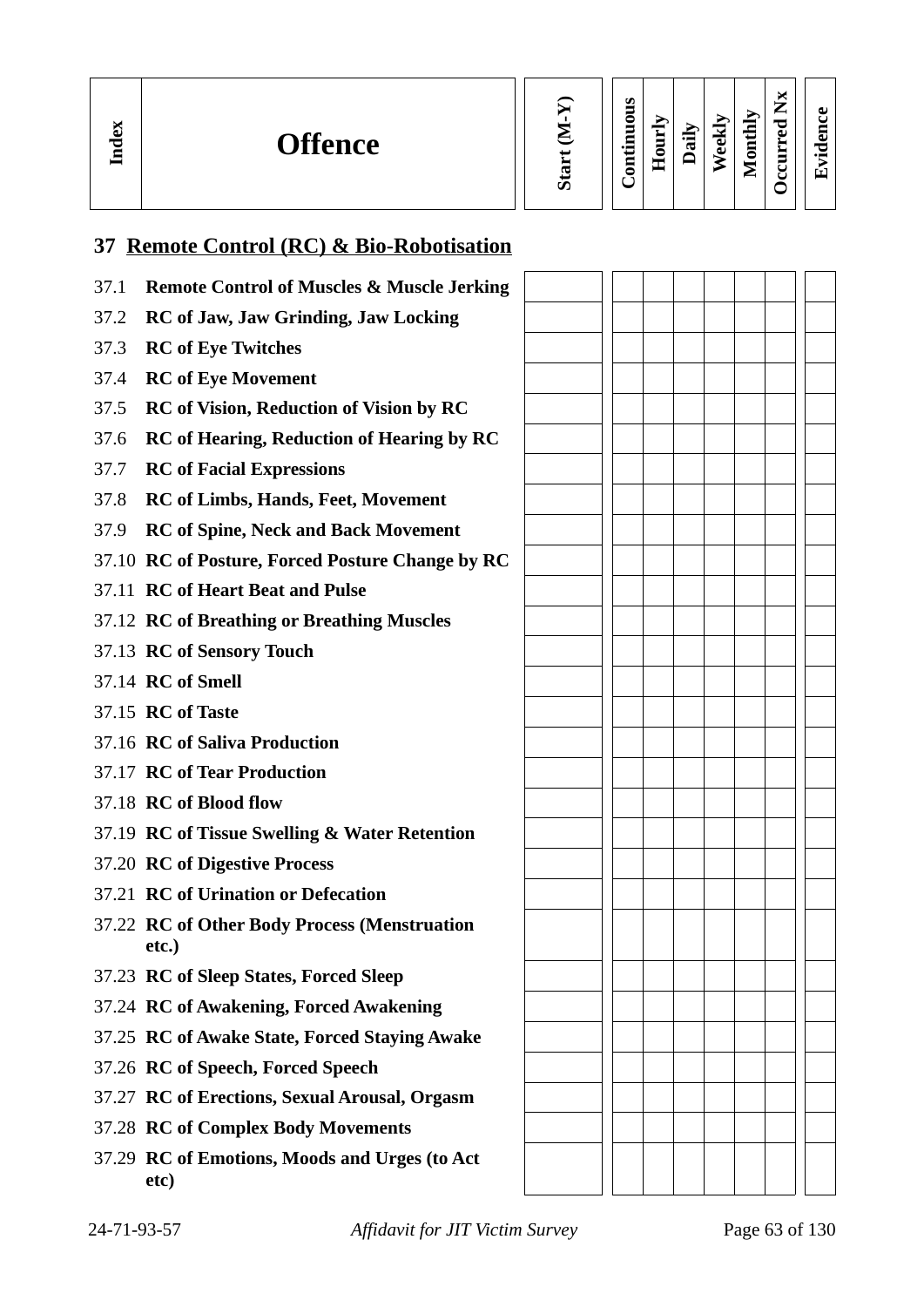| Index                                                     | <b>Offence</b>                                             | Start (M-Y | Continuous | Hourly | Dail | Veekl | Monthly | ž<br>ccurred | Evidence |
|-----------------------------------------------------------|------------------------------------------------------------|------------|------------|--------|------|-------|---------|--------------|----------|
|                                                           | 37.30 RC of Laughter/Crying, Forced<br>Laughter/Cry        |            |            |        |      |       |         |              |          |
|                                                           | 37.31 RC of Memory and Cognitive Functions                 |            |            |        |      |       |         |              |          |
|                                                           | 37.32 RC of Thoughts                                       |            |            |        |      |       |         |              |          |
|                                                           | 37.33 Forced Walking while Completely Conscious            |            |            |        |      |       |         |              |          |
|                                                           | 37.34 Forced Walking with Combined Trance<br><b>States</b> |            |            |        |      |       |         |              |          |
| <b>38 Remote Control &amp; Bio-Robotisation of Others</b> |                                                            |            |            |        |      |       |         |              |          |

- 38.1 **Sudden/Temp. Personality Changes in Others**
- 38.2 **Long-Term Personality Changes in Others**
- 38.3 **Depression or Suicidal Thoughts in Others**
- 38.4 Loss of Memory of Events or Past Statements
- 38.5 **Sudden Anger Fits in Others**
- 38.6 **Sudden Sleep or Forced Sleep in Others**
- 38.7 **Family/Friends/Others Talking to Themselves**
- 38.8 **Sleep-Walking or Hypnotic States in Others**
- 38.9 **Perfectly Timed Impulsive Actions by Others**
- 38.10 **RC Weaponisation of Partner, Family, Friends**
- 38.11 **Harassment w Trained/Bio-Robotised Animals**
- 38.12 **Unusual/Out-of-Character Attacks by Animals**

| 01/2015 |  |  |  | $\, 8$ |  |
|---------|--|--|--|--------|--|
|         |  |  |  |        |  |
|         |  |  |  |        |  |
|         |  |  |  |        |  |
|         |  |  |  |        |  |
|         |  |  |  |        |  |
|         |  |  |  |        |  |
|         |  |  |  |        |  |
|         |  |  |  |        |  |
|         |  |  |  |        |  |
|         |  |  |  |        |  |
|         |  |  |  |        |  |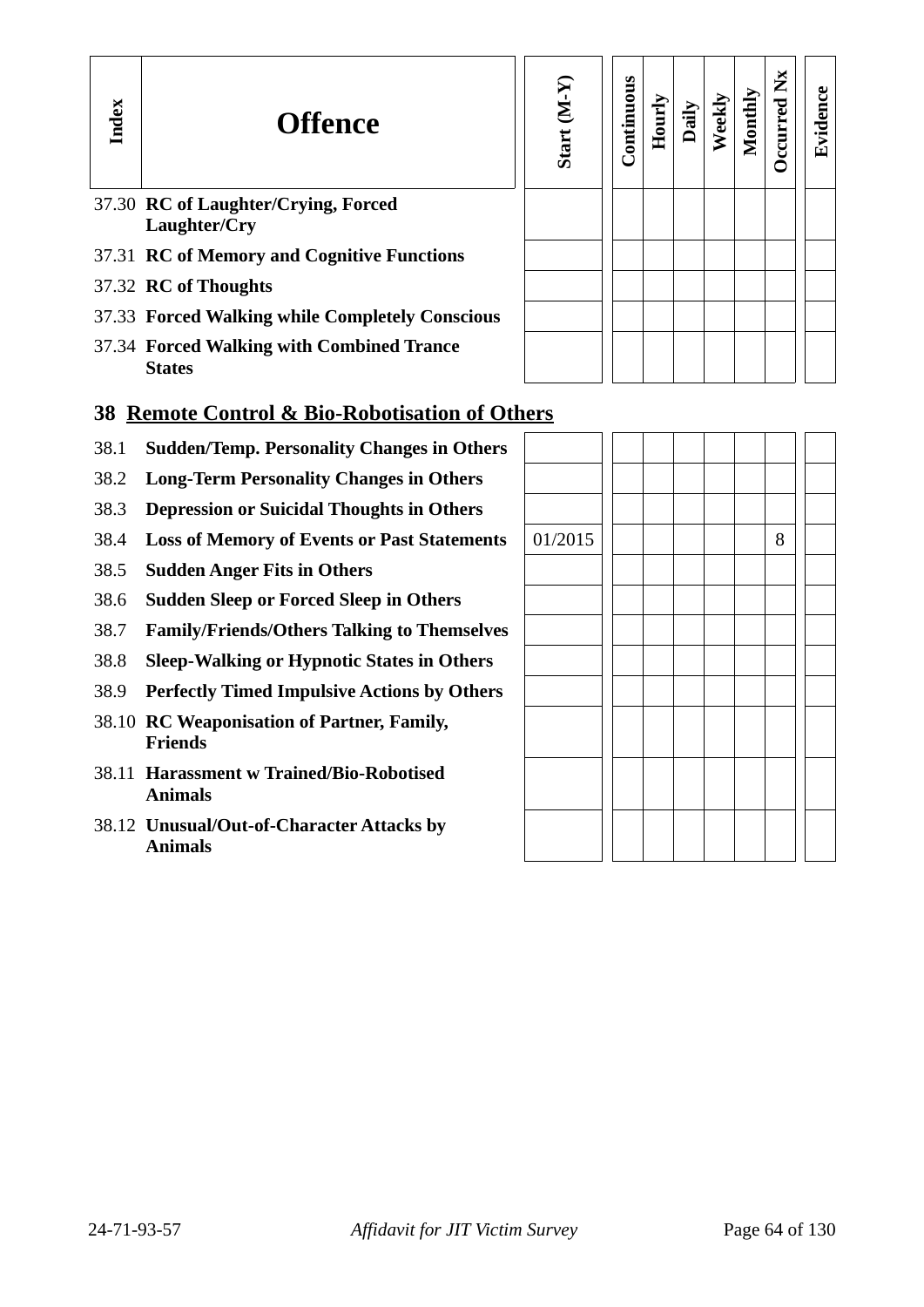| м | <b>Offence</b> | rr | ဖာ<br>0<br>-<br>$\bullet$ $\blacksquare$<br>Г<br>- | -<br>nn<br>O<br>工 | 信<br>℡ | $\overline{\mathbf{c}}$<br>ىق | ∽<br>$\blacksquare$<br>$\blacksquare$<br>▬<br>0 | ы<br>∽<br>۰,<br>▃<br>ਹ<br>ω<br>−<br>$\blacksquare$<br>ں<br>ٮ | ്ധ<br>◡<br>▀<br>്ധ<br>$\bullet$ $\blacksquare$<br>Гт` |  |
|---|----------------|----|----------------------------------------------------|-------------------|--------|-------------------------------|-------------------------------------------------|--------------------------------------------------------------|-------------------------------------------------------|--|
|---|----------------|----|----------------------------------------------------|-------------------|--------|-------------------------------|-------------------------------------------------|--------------------------------------------------------------|-------------------------------------------------------|--|

# **39 Torture, Systematic Harm & Life Destruction**

| 39.1 | <b>Systematic Disruption of Life &amp; Hounding</b>             | 01/2015 |   |  |  | 2  |  |
|------|-----------------------------------------------------------------|---------|---|--|--|----|--|
| 39.2 | <b>Destruction of Reputation or Social Standing</b>             |         |   |  |  |    |  |
| 39.3 | <b>Targeted Destruction of Career</b>                           |         |   |  |  |    |  |
| 39.4 | <b>Cutting of Income Sources f. Financial</b><br><b>Killing</b> |         |   |  |  |    |  |
| 39.5 | <b>Destruction of Businesses or Self-</b><br>Employment         |         |   |  |  |    |  |
| 39.6 | <b>Separation fr. Partner, Marriage</b><br><b>Disintegrated</b> |         |   |  |  |    |  |
| 39.7 | <b>Separation from Children</b>                                 |         |   |  |  |    |  |
| 39.8 | <b>Social Isolation</b>                                         |         |   |  |  |    |  |
| 39.9 | <b>Loss of Home or House</b>                                    |         |   |  |  |    |  |
|      | 39.10 Psychological Warfare, Emotional Torment                  |         |   |  |  |    |  |
|      | 39.11 Humiliation and Sexual Humiliation                        |         |   |  |  |    |  |
|      | 39.12 Rape                                                      |         |   |  |  |    |  |
|      | 39.13 Torture                                                   |         |   |  |  |    |  |
|      | 39.14 Mutilation and Targeted Destruction of<br><b>Health</b>   | 01/2015 |   |  |  | 7  |  |
|      | 39.15 Targeted Crippling or Paralysis                           |         |   |  |  |    |  |
|      | 39.16 Permanent Injury or Damage to Health                      |         |   |  |  |    |  |
|      | 39.17 Loss of Limbs                                             |         |   |  |  |    |  |
|      | 39.18 Neurological Degeneration and Brain<br><b>Damage</b>      |         |   |  |  |    |  |
|      | 39.19 Murder of Family, Friends or Colleagues                   |         |   |  |  |    |  |
|      | 39.20 Killing of Pets                                           |         |   |  |  |    |  |
|      |                                                                 |         |   |  |  |    |  |
|      | 39.21 Inability to Be Pain Free                                 | 10/2008 | X |  |  |    |  |
|      | 39.22 Inability to Feel Safe, Rest and Be At Peace              | 10/2008 | X |  |  |    |  |
|      | 39.23 Inability to Sleep at Night                               | 01/2018 |   |  |  | 10 |  |
|      | 39.24 Inability to Enjoy Time with Loved Ones                   | 01/2015 |   |  |  | 8  |  |
|      | 39.25 Inability to Enjoy<br>Leisure/Weekends/Holidays           | 07/2017 |   |  |  | 3  |  |
|      | 39.26 Inability to Participate in Sports Activities             |         |   |  |  |    |  |

24-71-93-57 *Affidavit for JIT Victim Survey* Page 65 of 130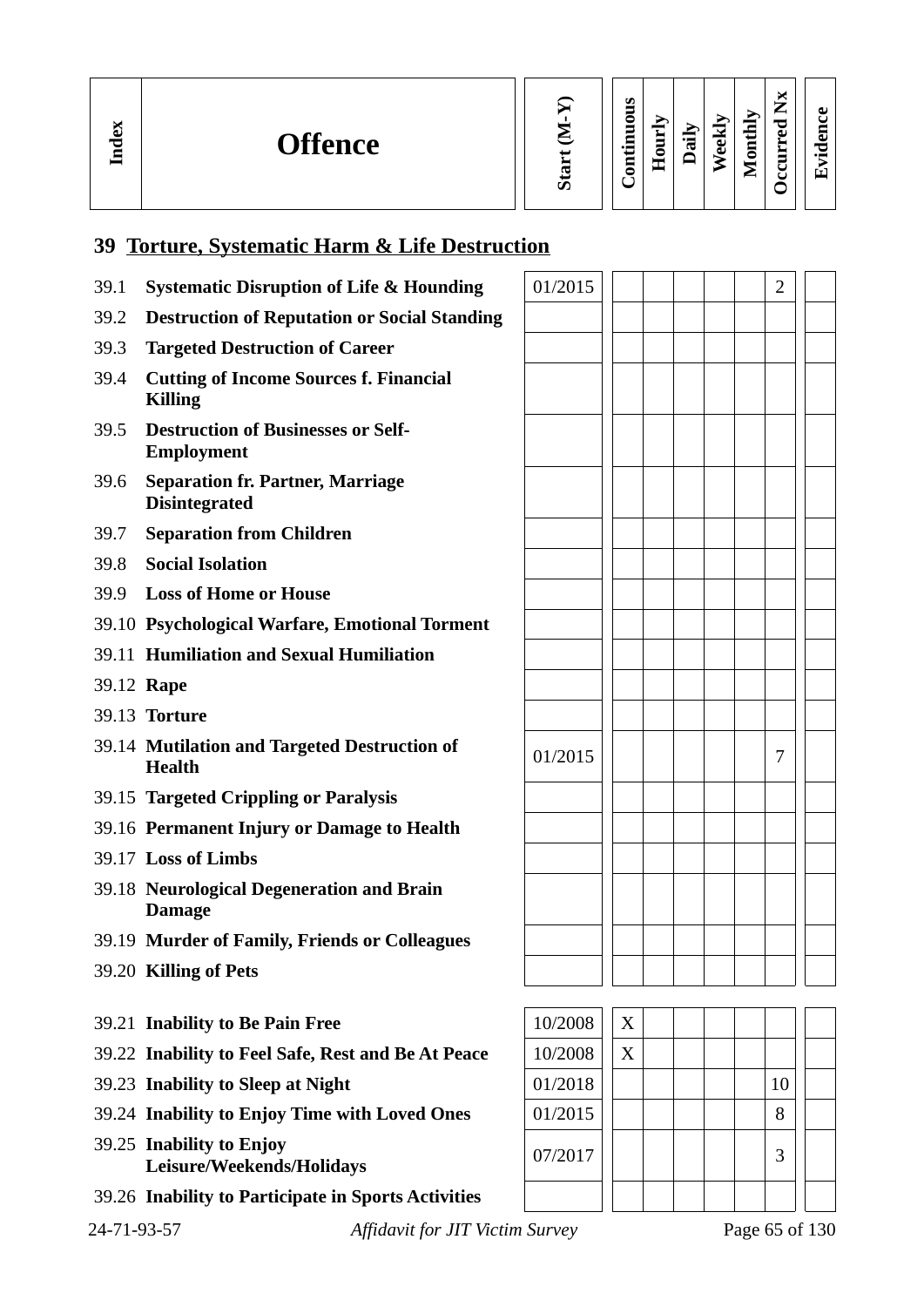| Index | <b>Offence</b>                                                  | ନ<br>É<br><b>Start</b> | Continuous | ē |  | $\mathbf{X}$ | ᄄ |
|-------|-----------------------------------------------------------------|------------------------|------------|---|--|--------------|---|
|       | 39.27 Inability to Meet Friends and Be Social                   | 01/2013                |            |   |  | 4            |   |
|       | 39.28 Inability to Move Around and Do Tasks<br>Freely           | 01/2015                |            |   |  | 8            |   |
|       | 39.29 Inability to Enjoy Your Life and Live It<br><b>Freely</b> | 10/2008                | X          |   |  |              |   |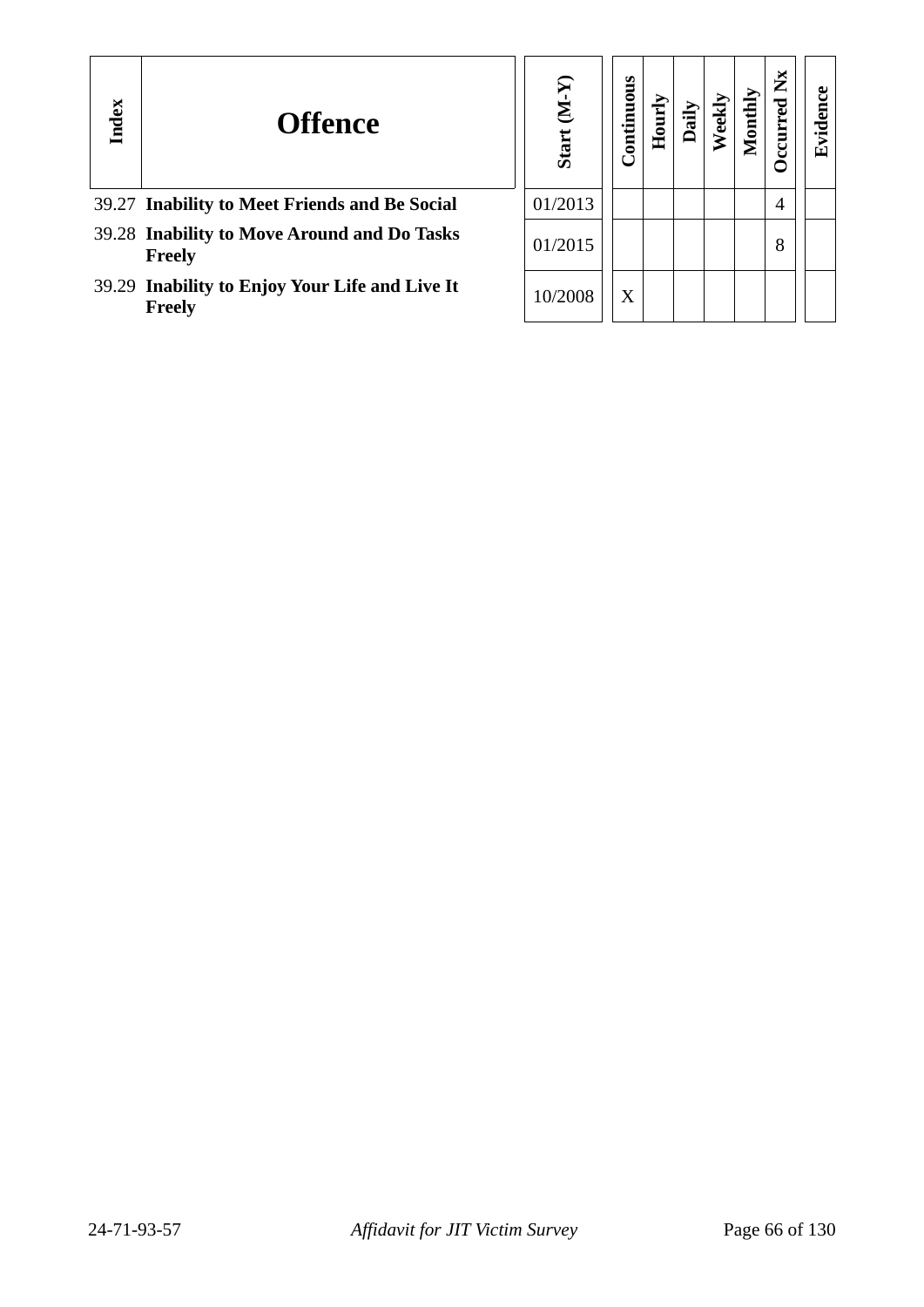| ă<br><b>Offence</b><br>÷<br>딜 | ы<br>Ø<br>—<br>л.<br>thly<br><u>. </u><br>٥<br>℡<br>₩<br><u>_</u><br>ച<br>旨<br>੶⊒<br>ಕ<br>5<br>ᡦ<br>$\cdot$ $-$<br>ω<br>っ<br>$\bullet$<br>-<br>æ<br>0<br>∼<br>$\overline{\phantom{0}}$ |
|-------------------------------|----------------------------------------------------------------------------------------------------------------------------------------------------------------------------------------|
|-------------------------------|----------------------------------------------------------------------------------------------------------------------------------------------------------------------------------------|

# **40 Psychological Harm**

- 40.1 **Psychological Stress and Aggravation of Issues**
- 40.2 **Mood Swings and Emotional Instability**
- 40.3 **Nervousness, Fearfulness, Lack of Confidence** 215
- 40.4 **Vivid Dreams or Nightmares**
- 40.5 **Recurring Thoughts and Memory Flashes**
- 40.6 **Compulsive Habits and Obsessiveness**
- 40.7 **Change in Behaviour, Personality Changes**
- 40.8 **Impatience and Anger Fits**
- 40.9 **Fearfulness, Nervousness, Feeling Unsafe**
- 40.10 **Aggression and Violent Bouts**
- 40.11 Lethargy or Depression
- 40.12 Suicidal Thoughts and Suicide Attempts
- 40.13 **Need to Take Psycho-Pharmaceuticals**

| 01/2015 |  |  | 15             |  |
|---------|--|--|----------------|--|
|         |  |  |                |  |
|         |  |  |                |  |
|         |  |  |                |  |
|         |  |  |                |  |
| 01/2015 |  |  | 8              |  |
|         |  |  |                |  |
| 01/2018 |  |  | $\overline{2}$ |  |
| 01/2013 |  |  | 5              |  |
| 01/2015 |  |  | 5              |  |
|         |  |  |                |  |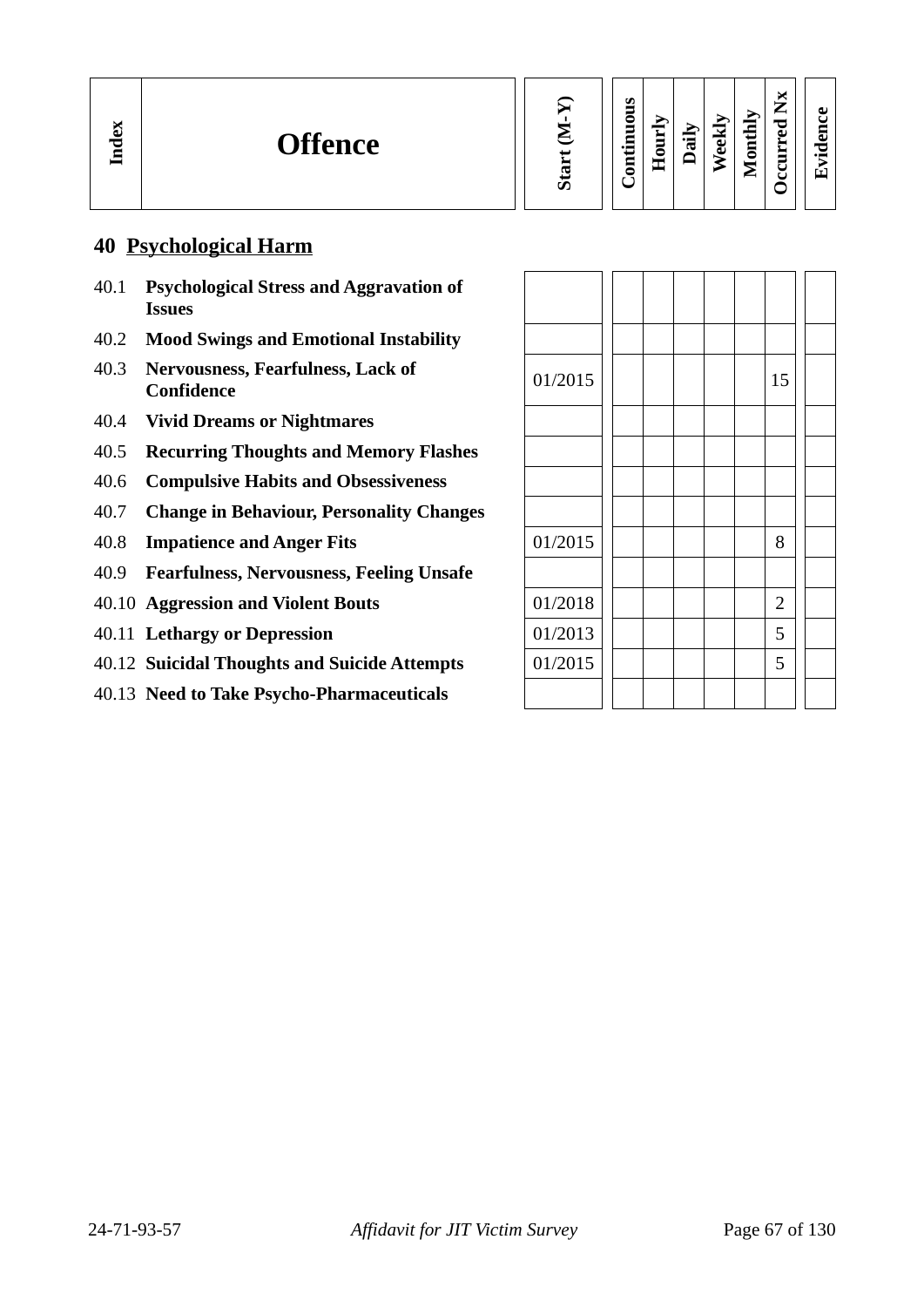

**Evid ence**

# **41 Physical Signs & Symptoms**

# **Face**

**In dex**

- 41.1 **Sudden Appearance of Scars in Face** 08/2010 10 X
- 41.2 **Sudden Appearance of Skin Creases or Folds**
- 41.3 **Unexplained Changes to Facial Features**
- 41.4 **Realignment of Nose/Shifting of Bones in Nose**
- 41.5 **Facial Mutilation**

# **Ears & Hearing**

- 41.6 **Ringing in Ear and Tinnitus**
- 41.7 **Tingling or Crawling Sensation in Ear**
- 41.8 **Discomfort or Pain in Ear Canal & Inner Ear**
- 41.9 **Discomfort/Pain in Outer Ear/Around the Ear** 09/2008 <sup>X</sup>
- 41.1 **Pain Correlated with Certain Sounds**  $\Omega$
- 41.11 **Individual Tones Becoming Painful**
- 41.1 **Sudden or Temporary Loss of Hearing**  $\mathcal{D}$
- 41.1 **Hearing Damage and Hearing Loss** 3

# **Eyes & Vision**

41.1 **Twitching of Eye Lids and Eye Muscles** 4 41.1 **Tingling or Crawling Sensations in Eyes** 5 41.1 **Redness or Irritation of Eyes** 6 41.1 **Dryness of Eyes and Lack of Tear Production** 7 41.1 **Blurry Vision or Double Vision** 8 41.1 **Light Flashes / Patterns Seen in Eyes** 9 41.2 **Sudden Decrease in Sight or Loss in Vision**







24-71-93-57 *Affidavit for JIT Victim Survey* Page 68 of 130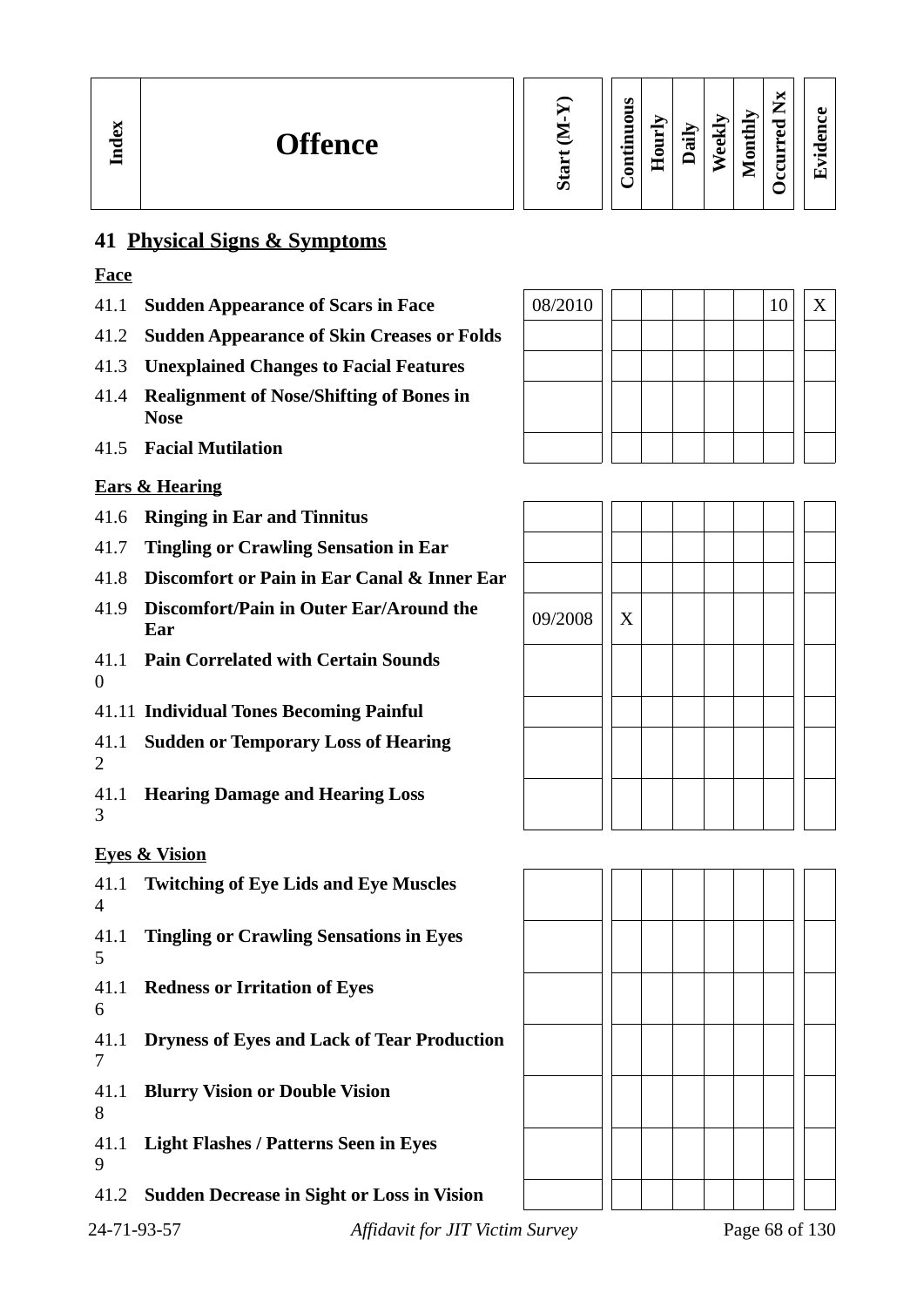| Index                | <b>Offence</b>                                                 | Start (M-Y | Continuous | Hourly | Daily | Weekly | Monthly | ž<br><b>D</b> ccurred | Evidence |
|----------------------|----------------------------------------------------------------|------------|------------|--------|-------|--------|---------|-----------------------|----------|
| $\mathbf{0}$         |                                                                |            |            |        |       |        |         |                       |          |
| 41.2<br>$\mathbf{1}$ | <b>Changes in Eye Alignment / Pulling in</b><br><b>Muscles</b> |            |            |        |       |        |         |                       |          |
| 2                    | 41.2 Pressure Inside or Behind Eyes                            |            |            |        |       |        |         |                       |          |
| 41.2<br>3            | <b>Pain Inside or Behind Eyes</b>                              |            |            |        |       |        |         |                       |          |
| 41.2<br>4            | <b>Change in the Shape of Eyes</b>                             |            |            |        |       |        |         |                       |          |
| 41.2<br>5            | <b>Sudden/Temporary Loss/Reduction of Vision</b>               |            |            |        |       |        |         |                       |          |
| 41.2<br>6            | Damage to Vision or Loss of Eye Sight                          |            |            |        |       |        |         |                       |          |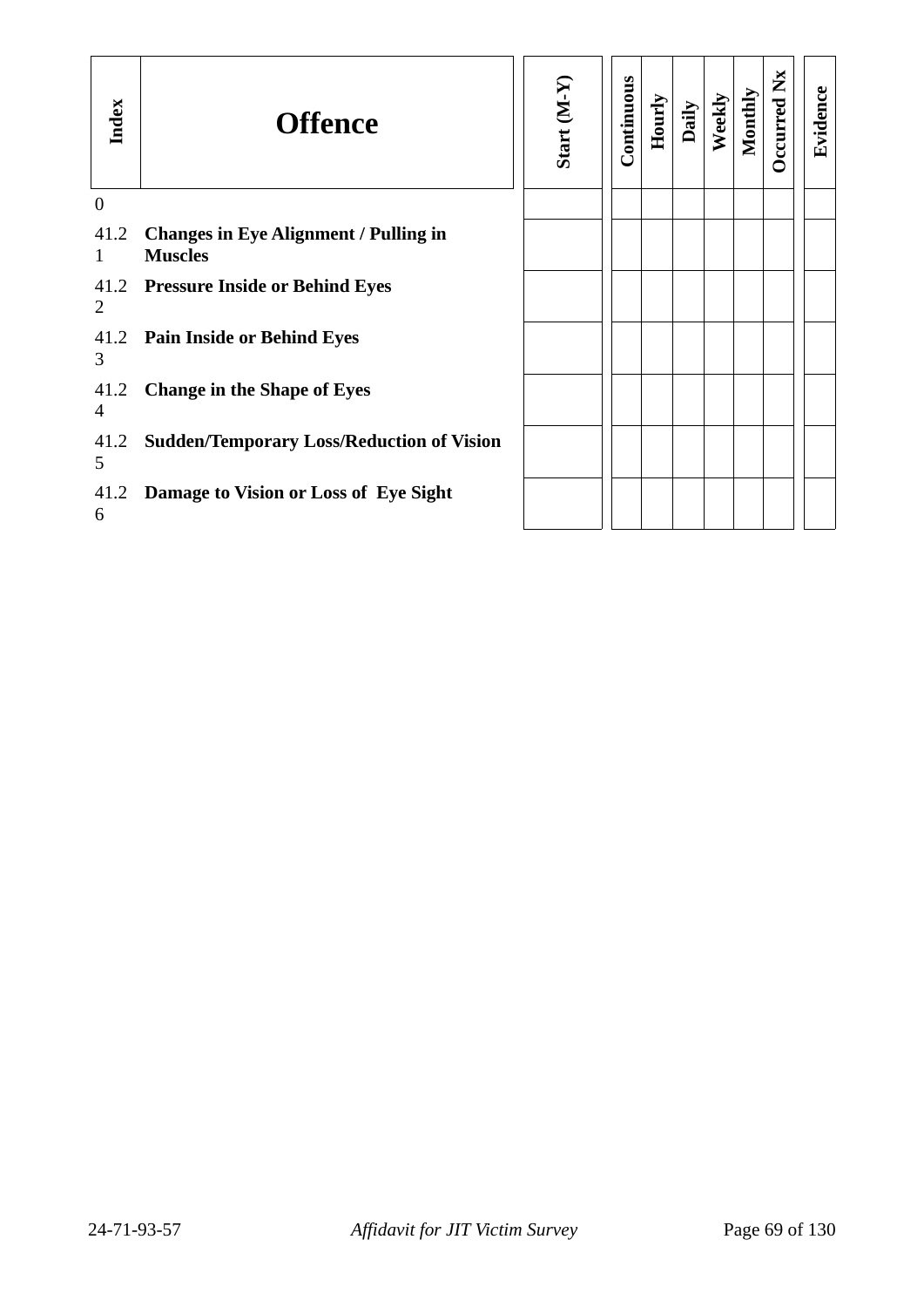| U.<br>−<br>onthly<br>c<br>ă<br>-<br>w<br><b>Offence</b><br>-<br>-<br>نه<br>5<br>ਢ<br>℡<br>$\bullet$ $\blacksquare$<br>Õ<br>0<br>−<br>÷<br>æ<br>▀<br>c<br>⋍<br>U. | ∼<br>∽<br>►<br>$\mathbf{v}$<br>∼<br>ᅮ<br>룹<br>ച<br>_<br>_<br>$\bullet$<br>◡ |
|------------------------------------------------------------------------------------------------------------------------------------------------------------------|-----------------------------------------------------------------------------|
|------------------------------------------------------------------------------------------------------------------------------------------------------------------|-----------------------------------------------------------------------------|

### **Nose & Smell**

- 41.27 **Tingling or Pain in Nose or Sinuses**
- 41.28 **Frequent Sneezing or Forced Sneezing**
- 41.29 **Unusual Smells**
- 41.30 **Sores Inside Nose**
- 41.31 **Frequent or Unexplained Nosebleeds**
- 41.32 **Bulb or Bulge Inside Nose**
- 41.33 **Unusual Change to Nasal Mucus**
- 41.34 **Sudden Runny Nose Without Having a Cold**
- 41.35 **Swelling of Nose Tissue, Blocking Breathing**
- 41.36 **Sudden or Temporary Loss of Sense of Smell**

#### **Mouth, Taste & Speech**

- 41.37 **Tingling Sensations In or Around Lips**
- 41.38 **Vibrations or Odd Sensations in Tongue**
- 41.39 **Paralysis of Tongue, Sudden Lisp or Accent**
- 41.40 **Slurred Speech or Slowed-Down Speech**
- 41.41 **Problems with Vocal Cords**
- 41.42 **Pain or Pressure near Thyroid or Vocal Cords**
- 41.43 **Throat Ache**
- 41.44 **Dryness of Mouth, Lack of Saliva Production**
- 41.45 **Unusual Tastes in Mouth**

#### **Teeth & Gums**

- 41.46 **Unusual Toothache**
- 41.47 **Teeth Suddenly Cracking Without Reason**
- 41.48 **Gum Disease or Inflammation of Gums**
- 41.49 **Sudden Tooth Decay**
- 41.50 **Sudden Tooth Loss or Loss of Several Teeth**

### **Voice**

- 41.51 **Sudden Hoarseness or Loss of Voice**
- 41.52 **Change or Damage to Voice or Singing Voice**

| 01/2018 | $\mathbf X$ |  |  |  |  |
|---------|-------------|--|--|--|--|
|         |             |  |  |  |  |
|         |             |  |  |  |  |
|         |             |  |  |  |  |





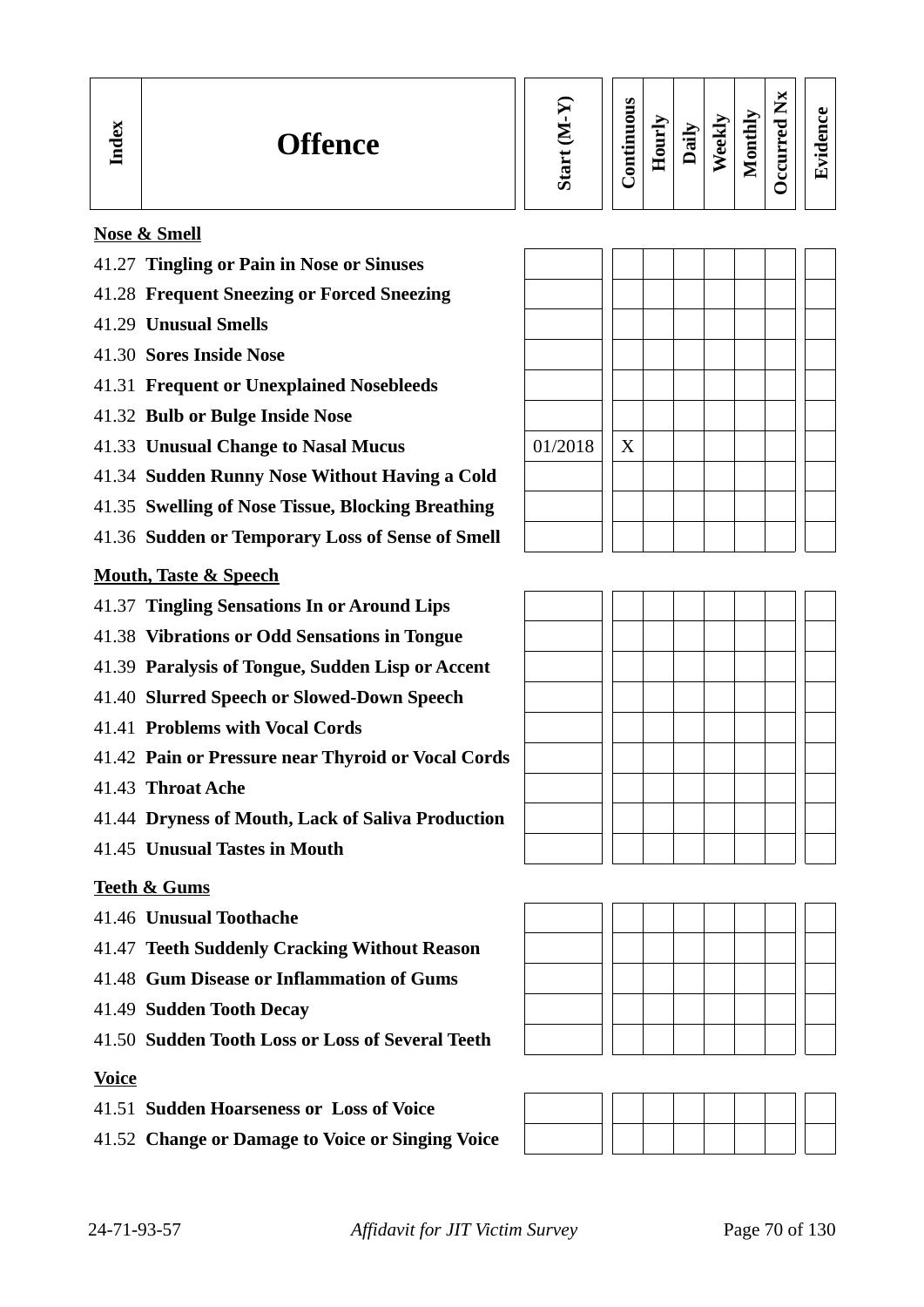| М<br>S<br>—<br>⊷<br>0<br><b>ex</b><br>P<br>┍<br>5<br>-<br>ω<br><b>Offence</b><br>Ĕ<br>≔<br>نه<br>Ξ<br>┳<br>-<br>w<br>. .<br>ā<br>ച<br>۰<br>٥<br>ᄇ<br>_<br>-<br>E<br>Ξ<br>ر<br>◓<br>◡<br>S | A I<br>$\bullet$ $\blacksquare$<br>ŒΤ |
|-------------------------------------------------------------------------------------------------------------------------------------------------------------------------------------------|---------------------------------------|
|-------------------------------------------------------------------------------------------------------------------------------------------------------------------------------------------|---------------------------------------|

### **Throat**

- 41.53 **Coughing Without Reason, Forced Coughing**
- 41.54 **Choking Without Reason, Forced Choking**
- 41.55 **Gagging Without Reason, Forced Gagging**
- 41.56 **Swallowing Without Reason, Forced Swallow**
- 41.57 **Hick-Ups Without Reason, Forced Hick-Ups**
- 41.58 **Burping Without Reason, Forced Burping**
- 41.59 **Sense of Pressure or Pain Near Vocal Cords**

# **Head & Scalp**

- 41.60 **Tapping or Pulsing Sensations on Skull**
- 41.61 **Pain on the Scalp or the Skull**
- 41.62 **Extreme Pain on Skull to Point of Vomiting**
- 41.63 **Pressure Sensation on Scalp or on the Skull**
- 41.64 **Pressure Sensation Inside the Skull**
- 41.65 **Burning Sensation on Scalp or the Skull**
- 41.66 **Pulling or Probing Sensations in Skull**
- 41.67 **Sensations as if Skull/Scalp is Under Current**
- 41.68 **Electrical Pulses or Flash Sensations in Skull**
- 41.69 **Popping/Clicking/Hissing Sounds in the Skull**
- 41.70 **Tender Points, Sores & Inflammation on Scalp**
- 41.71 **Sensation of Blows to Head Without Reason**
- 41.72 **Headaches**
- 41.73 **Migraines**
- 41.74 **Sudden Loss of Balance**
- 41.75 **Dizziness or Light-Headedness**
- 41.76 **Fainting or Collapses**

### **Brain Function**

- 41.77 **Memory Loss & Memory Issues** 01/2015 10 10
- 41.78 **Attention Deficit & Short Attention Span**
- 41.79 **Distractedness & Absent-Mindedness**
- 41.80 **Sudden Mood Changes & Intense Emotions**

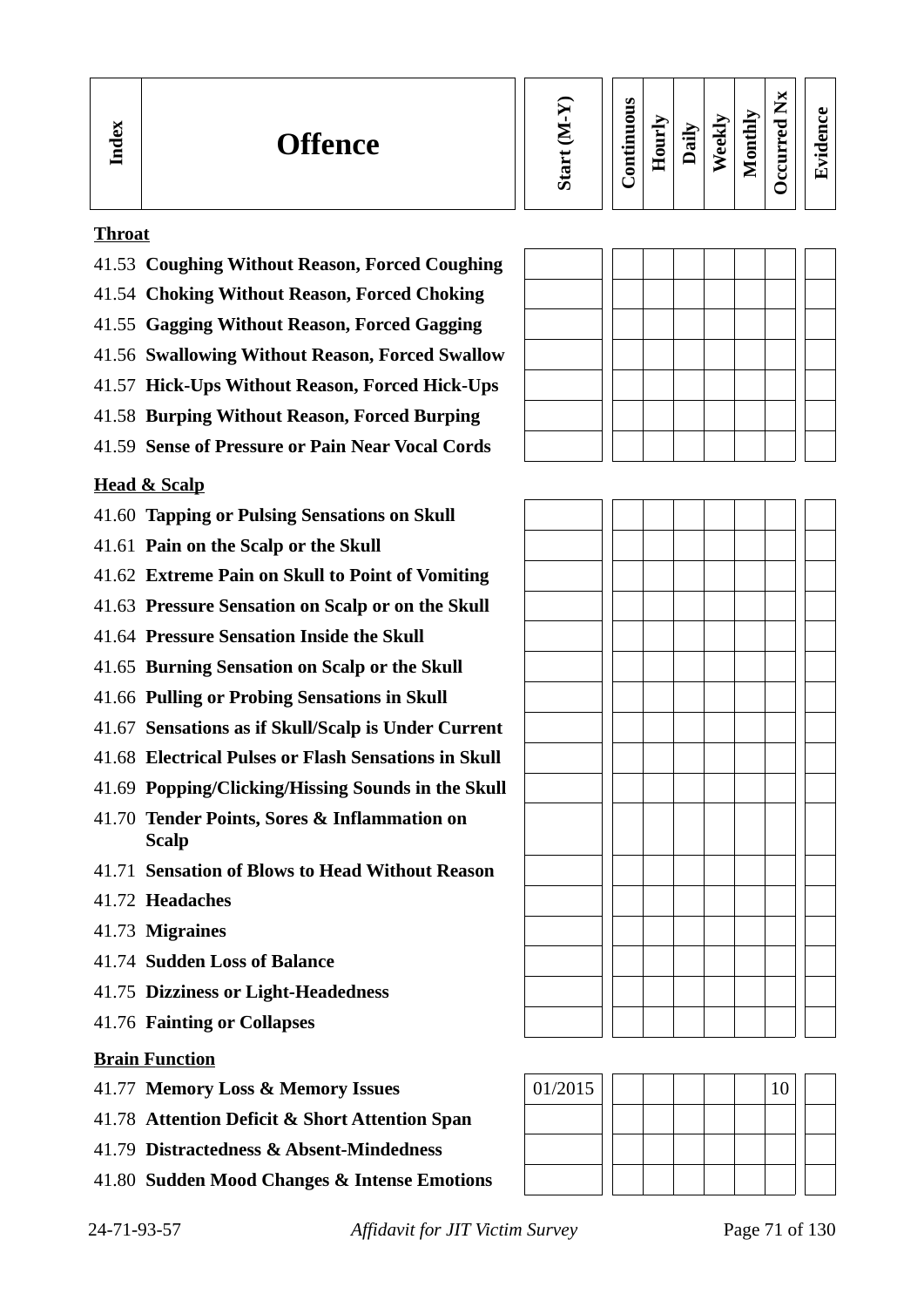| ∼<br>نه<br><b>Offence</b><br>ᇰ<br>=<br>_ | ທ | s<br>Ξ<br>ó<br>Ξ<br>Ξ<br>⊶<br>ىب<br>5 | ≻<br>-<br>c<br>-- | €<br>œ | ∼<br>⊽<br>▬<br>تە<br>تە | $\mathbf{\bar{y}}$<br>2<br>т<br>Ξ<br>0<br>-<br>∼ | $\overline{\phantom{a}}$<br>►<br>−<br>ு<br>ച<br>_ | пı<br>-<br>$\bullet$ |
|------------------------------------------|---|---------------------------------------|-------------------|--------|-------------------------|--------------------------------------------------|---------------------------------------------------|----------------------|
|------------------------------------------|---|---------------------------------------|-------------------|--------|-------------------------|--------------------------------------------------|---------------------------------------------------|----------------------|

# **Sleep & Waking**

- 41.81 **Sleep Deprivation**
- 41.82 **Sudden or Forced Awakening**
- 41.83 **Sudden or Forced Sleep**
- 41.84 **Sleep-Walking**

### **Hair**

- 41.85 **Change to Hair Texture (Anywhere)** 01/2016 1
- 41.86 **Hair Loss (incl. due to Chip Activity & DEW)**
- 41.87 **Appearance of Odd or Unusual New Hairs**
- 

### **Muscles**

- 41.89 **Muscles Twitches or Muscle Pulsing**
- 41.90 **Muscle Pulling or Muscle Tightening** 10/2008 X
- 41.91 **Cramps**
- 41.92 **Tremors**
- 41.93 **Sudden or Unexpected Muscle Relaxation**
- 41.94 **Falls Due to Unexpected Muscle Relaxation**
- 41.95 **Reshaping of Muscle Structure by Itself**

# **Lungs & Breathing**

- 41.96 **Breathing Issues and Shortness of Breath**
- 41.97 **Pain in the Lungs**
- 41.98 **Unusual or Frequent Coughing**
- 41.99 **Unexplained Phlegm Without Infection**

### **Heart & Circulation**

- 41.100 **Heart Pains or Pressure on Heart**
- 41.101 **Heart Racing, Palpitation or Arrhythmia**
- 41.102 **Circulation or Blood Pressure Issues**
- 41.103 **Anaemia**
- 41.104 **Blood/Cell Count change, Blood Cell**
- 41.105 **Synthetic Materials or Fibres in Blood**

24-71-93-57 *Affidavit for JIT Victim Survey* Page 72 of 130

| 01/2018 |  |  | 10 |  |
|---------|--|--|----|--|
| 01/2018 |  |  | 10 |  |
| 01/2018 |  |  | 10 |  |
|         |  |  |    |  |







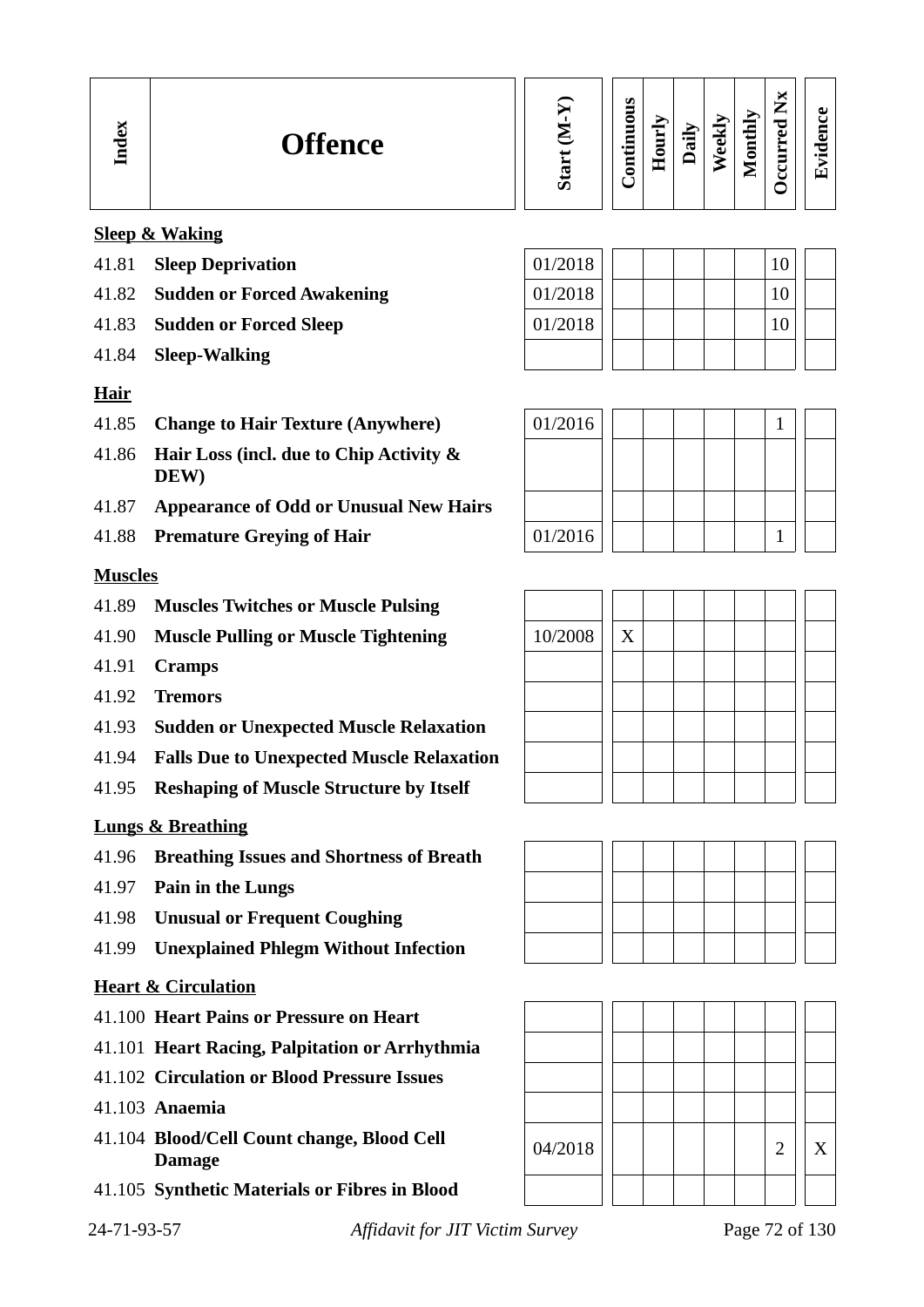| ↽<br>Ξ | <b>Offence</b> | ທ | m<br>c<br>−<br>$\bullet$ $\blacksquare$<br>⋴<br>┍ | _<br>∊<br>$\blacksquare$<br>ىك | نعا<br>$\cdot$ .<br>℡ | نه<br>O) | ⋗<br>금<br>- 7 -<br>_<br>⊟<br>0<br>-<br>∸ | -<br>∸<br>o<br>Ō<br>▬<br>∼<br>−<br>-<br>ں<br>ں | ω<br>$\bullet$<br>π. |
|--------|----------------|---|---------------------------------------------------|--------------------------------|-----------------------|----------|------------------------------------------|------------------------------------------------|----------------------|
|--------|----------------|---|---------------------------------------------------|--------------------------------|-----------------------|----------|------------------------------------------|------------------------------------------------|----------------------|

# **Skin & Touch**

| 41.106 Recurrent Itching on Patches of Skin                  |         |  |    |   |
|--------------------------------------------------------------|---------|--|----|---|
| 41.107 Tingling or Crawling Sensations on Skin               | 01/2015 |  | 20 |   |
| 41.108 Vibrations or Odd Artificial Sensations               |         |  |    |   |
| 41.109 Sudden Cold Sensations and Shivering                  |         |  |    |   |
| 41.110 Hot Sensations, Heat Waves and Hot Spots              |         |  |    |   |
| 41.111 Burning Sensations on Skin                            |         |  |    |   |
| 41.112 Sensations of Shots, Bursts of Pain on Skin           |         |  |    |   |
| 41.113 Altered Sensation on Skin                             |         |  |    |   |
| 41.114 Loss of Sensation on Skin                             |         |  |    |   |
| 41.115 Skin Pigment Changes or Pigment Damage                | 06/2017 |  | 4  | X |
| 41.116 Sudden Appearance of Moles                            |         |  |    |   |
| 41.117 Sudden Appearance of Wrinkles, Skin Lines             |         |  |    |   |
| 41.118 Sudden Appearance of Dents or Holes in<br><b>Skin</b> |         |  |    |   |
| 41.119 Sudden Appearance of Scars on Skin                    | 01/2015 |  | 4  | X |
| 41.120 Repeated Appearance of Spots/Boils on Skin            |         |  |    |   |
| 41.121 Appearance of Permanent Skin Bumps                    |         |  |    |   |
| 41.122 Appearance of Unexplained Small Bruises               |         |  |    |   |
| 41.123 Appearance of Unexplained Large Bruises               |         |  |    |   |
| 41.124 Burn Marks on Skin, Inexplicable Sun Burn             | 06/2017 |  | 4  | X |
| 41.125 Premature Ageing of Skin including Eye-<br>Lids       |         |  |    |   |
| 41.126 Rashes and Skin Infections                            |         |  |    |   |
| 41.127 Scales and Scabs                                      |         |  |    |   |
| 41.128 Blisters                                              |         |  |    |   |
| 41.129 Lesions and Open Wounds                               |         |  |    |   |
| 41.130 Synth. Material/Fibres/Structures from Skin           |         |  |    |   |
| 41.131 Broken Capillaries or Blood Vessels on Body           |         |  |    |   |

# **Neck & Spine**

|  |  |  |  | 41.132 Pain on Points in Neck or Along Spine |  |
|--|--|--|--|----------------------------------------------|--|
|--|--|--|--|----------------------------------------------|--|

41.133 **Sudden Jerking or Jolting of Limbs or Spine**

41.134 **Sudden Jerking of Head**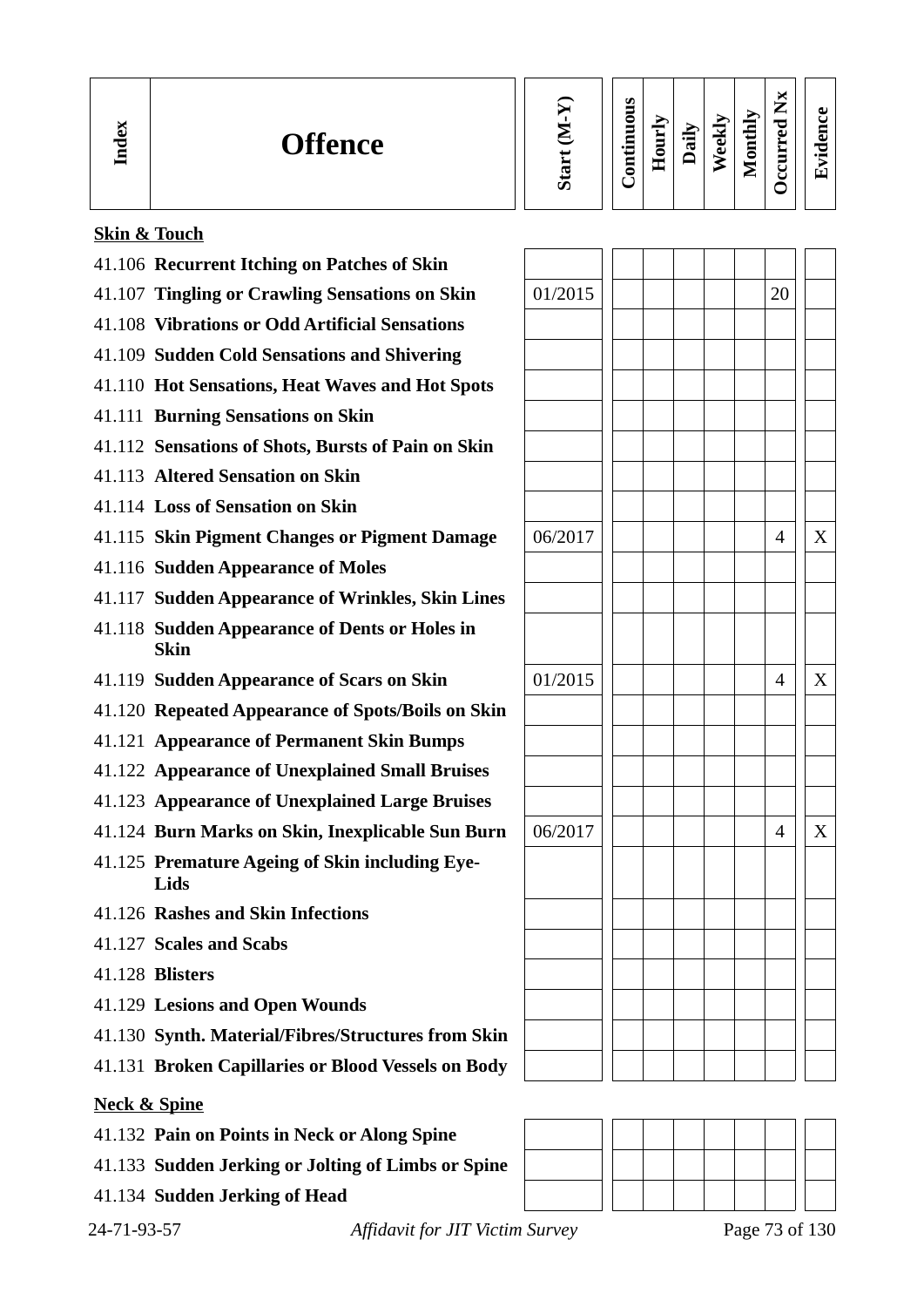# **Limbs & Torso**

| 5                         | 41.13 Tingling or Crawling Sensations in Body                | 01/2015 |   |  | 20 |
|---------------------------|--------------------------------------------------------------|---------|---|--|----|
| 6                         | 41.13 Strange or Wandering Sensations in Body                |         |   |  |    |
| 7                         | 41.13 Vibrations or Pulsing Sensations in Body               |         |   |  |    |
| 41.13<br>8                | <b>Vibrations, Tremors or Shock Waves in</b><br><b>Body</b>  |         |   |  |    |
| 9                         | 41.13 Popping/Clicking/Hissing Sounds in Body                | 01/2018 | X |  |    |
| $\boldsymbol{0}$          | 41.14 Pain in Torso or Limbs                                 |         |   |  |    |
|                           | <b>Neurology &amp; Pain</b>                                  |         |   |  |    |
| 1                         | 41.14 Heaviness of Limbs or Paralysis                        |         |   |  |    |
| 2                         | 41.14 Loss of Sensation or Numbness                          |         |   |  |    |
| 3                         | 41.14 Difficulty Coordinating Movement                       |         |   |  |    |
| 4                         | 41.14 Stabbing Pain                                          |         |   |  |    |
| 5                         | 41.14 Unusual, Wandering or Fast-Switching Pain              |         |   |  |    |
| 6                         | 41.14 Chronic Pain or Agonising Pain                         |         |   |  |    |
|                           | <b>Joints &amp; Bones</b>                                    |         |   |  |    |
| 41.14<br>7                | Joint or Bone Pain, Akin to Growing Pain                     |         |   |  |    |
| 41.14<br>8                | <b>Weak or Porous Bones, Stress Fractures</b>                |         |   |  |    |
| 41.14<br>9                | <b>Moving Bones or Dislocating Bones</b>                     |         |   |  |    |
| 41.15<br>$\boldsymbol{0}$ | <b>Distorting Bones or Changing Bone</b><br><b>Structure</b> |         |   |  |    |

 $|01/2018|$  X





**Legs & Feet**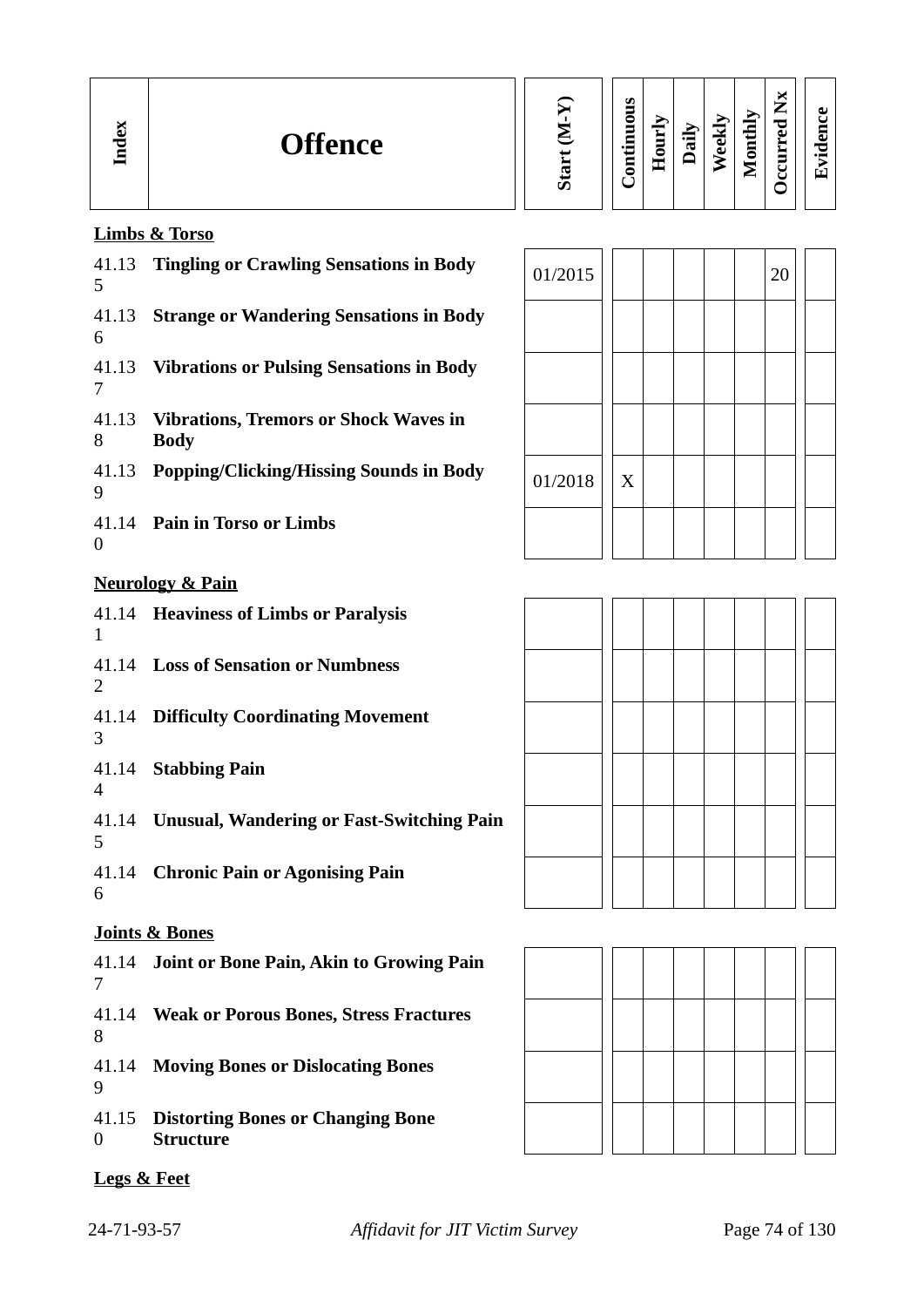| Index        | <b>Offence</b>                                                 | Start (M-Y) | Continuous | Hourly | Daily | Weekly | Monthly | <b>D</b> ccurred Nx | Evidence |
|--------------|----------------------------------------------------------------|-------------|------------|--------|-------|--------|---------|---------------------|----------|
| $\mathbf{1}$ | 41.15 Restless Leg Syndrome                                    |             |            |        |       |        |         |                     |          |
| 2            | 41.15 Twitching of Toes or Legs by Themselves                  |             |            |        |       |        |         |                     |          |
| 3            | 41.15 Burning of Soles of Feet                                 |             |            |        |       |        |         |                     |          |
| 4            | 41.15 Cramps in Foot Spreading Toes Apart                      |             |            |        |       |        |         |                     |          |
| 5            | 41.15 Leg Cramps                                               |             |            |        |       |        |         |                     |          |
|              | <b>Hands &amp; Arms</b>                                        |             |            |        |       |        |         |                     |          |
| 41.15<br>6   | <b>Tingling in Fingers, Pins and Needles</b><br><b>Feeling</b> |             |            |        |       |        |         |                     |          |
| 7            | 41.15 Tingling or Vibrations in Arm                            |             |            |        |       |        |         |                     |          |
| 8            | 41.15 Paralysis of Arm or Feeling Heavy in Arm                 |             |            |        |       |        |         |                     |          |
| 9            | 41.15 Twitching of Arm or Closing of Fist by Itself            |             |            |        |       |        |         |                     |          |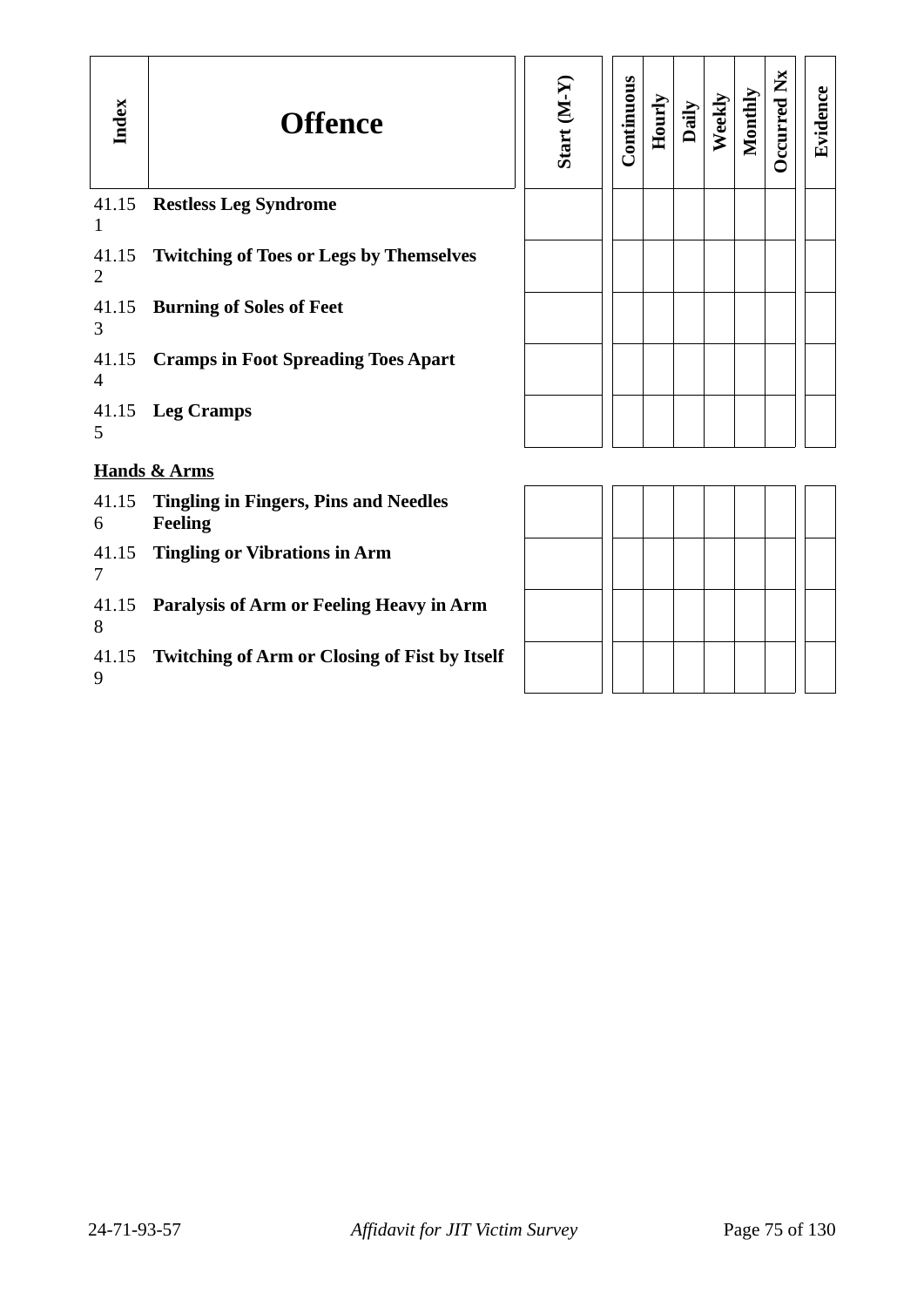| м<br>a<br><b>Offence</b><br>╺<br>E | ທ | ∼<br>ဖာ<br>►<br>ᄛ<br>ω<br>−<br>$\blacktriangle$<br>Т.<br>Ē<br>≂<br>€<br>$\in$<br>-<br>ല<br>F<br>_<br>л.<br>ಕ<br>Ę<br>.≒<br>℡<br>$\tilde{\mathbf{v}}$<br>—<br>د<br>c<br>_<br>0<br>$\cdot$ $\,$<br>5<br>-<br>۰<br>ᄑ<br>-<br>Ί.<br>_ |
|------------------------------------|---|-----------------------------------------------------------------------------------------------------------------------------------------------------------------------------------------------------------------------------------|
|------------------------------------|---|-----------------------------------------------------------------------------------------------------------------------------------------------------------------------------------------------------------------------------------|

#### **Breasts**

- 41.160 **Painful Nipples**
- 41.161 **Pain in Breast, Dull Ache or Stinging Pain**
- 41.162 **Swelling of Breasts**
- 41.163 **Onset of Lactation Without Pregnancy**
- 41.164 **Lumps or Small Hard Nodules in Breast**

#### **Menstruation & Menopause**

- 41.165 **Odd Increased Menstruation Pain or Cramps**
- 41.166 **Unusual Heavy Bleeding**
- 41.167 **Unusual Changes to Menstruation or Cycle**
- 41.168 **Unusual Bleeding Betw. Menstruation Time**
- 41.169 **Early Onset Menopause**

#### **Vagina & Ovaries**

- 41.170 **Tingling or Vibrations in Clitoris or Vagina**
- 41.171 **Pain in Vagina**
- 41.172 **Involuntary Arousal or Orgasm**
- 41.173 **Unusually Long or Persistent Arousal**
- 41.174 **Unusual Pain in Ovaries or Womb**
- 41.175 **Lumps or Small Hard Nodules in Vagina**

#### **Testicles & Penis**

- 41.176 **Pain in Testicles or Penis**
- 41.177 **Swelling of Testicles or Penis**
- 41.178 **Lumps/Small Hard Nodules in Testicle/Penis**
- 41.179 **Sudden Onset/Temporary Erectile Problems**
- 41.180 **Tingling or Vibration Sensation in Penis**
- 41.181 **Sudden Erections Without Arousal**
- 41.182 **Sudden Ejaculation Without Arousal**

#### **Rectal Area**

- 41.183 **Tingling or Vibrations in Rectal Area**
- 41.184 **Pain in Rectal Area**







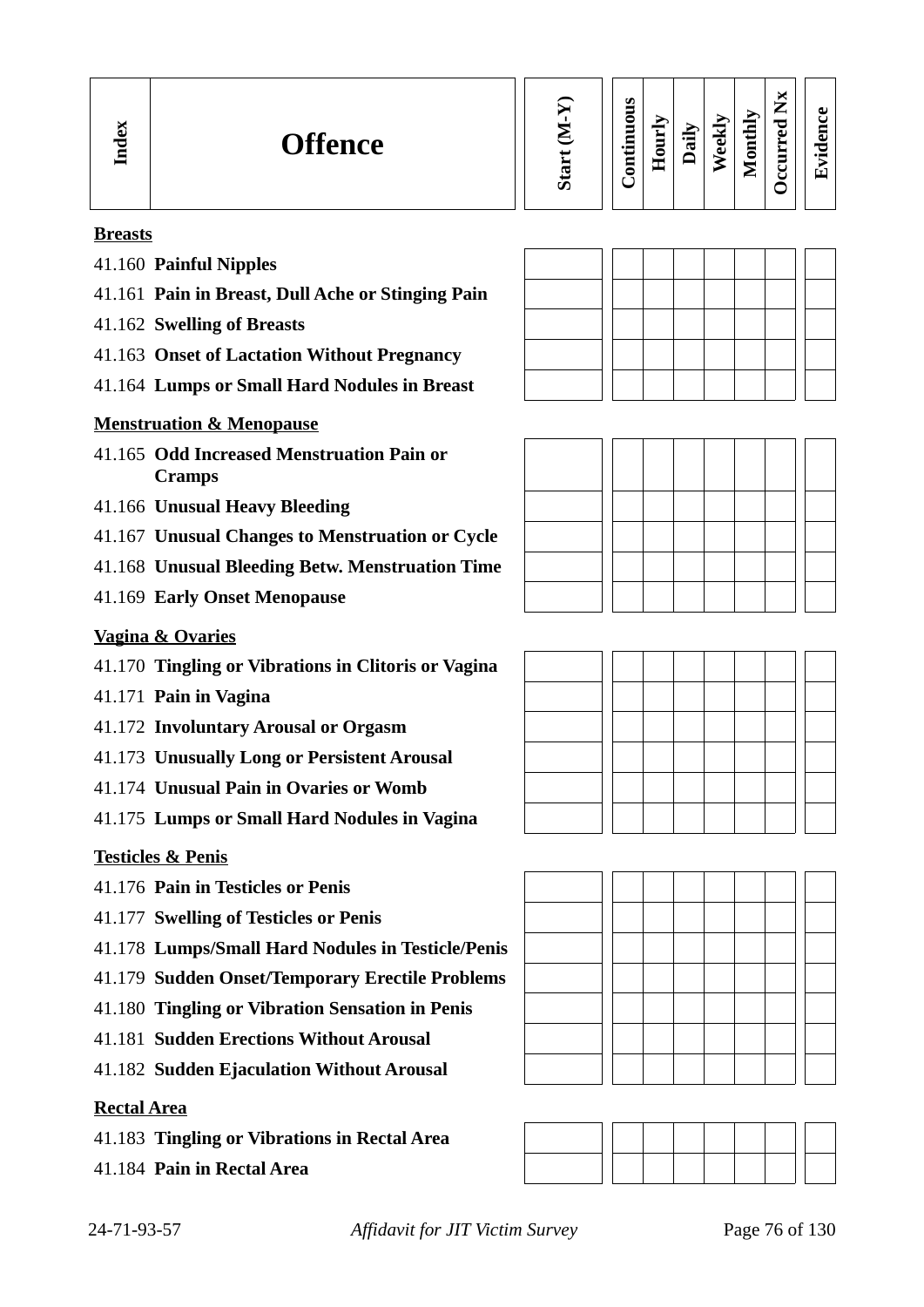| Index | <b>Offence</b>                                                | Start (M-Y) | Continuous | Hourly | Daily | Weekly | Monthly | Occurred Nx | Evidence |
|-------|---------------------------------------------------------------|-------------|------------|--------|-------|--------|---------|-------------|----------|
|       | <b>Digestive System &amp; Digestion</b>                       |             |            |        |       |        |         |             |          |
|       | 41.185 Tingling or Crawling Sensations in Stomach             |             |            |        |       |        |         |             |          |
|       | 41.186 Unusual Stomach Rumbling or Other<br><b>Sounds</b>     |             |            |        |       |        |         |             |          |
|       | 41.187 Pain in the Guts                                       |             |            |        |       |        |         |             |          |
|       | 41.188 Digestive Issues                                       |             |            |        |       |        |         |             |          |
|       | 41.189 Irritable Bowel Syndrome                               |             |            |        |       |        |         |             |          |
|       | 41.190 Bladder Control Loss, Involuntary<br><b>Urination</b>  |             |            |        |       |        |         |             |          |
|       | 41.191 Inability to Defecate or Constipation                  |             |            |        |       |        |         |             |          |
|       | 41.192 Involuntary Defecation                                 |             |            |        |       |        |         |             |          |
|       | 41.193 Diarrhoea                                              |             |            |        |       |        |         |             |          |
|       | 41.194 Vomiting                                               |             |            |        |       |        |         |             |          |
|       | 41.195 Weight Gain                                            | 01/2015     |            |        |       |        |         | 10          | X        |
|       | 41.196 Weight Loss                                            |             |            |        |       |        |         |             |          |
|       | <b>Water Retention</b>                                        |             |            |        |       |        |         |             |          |
|       | 41.197 Increased Water Retention/Swelling of<br><b>Tissue</b> |             |            |        |       |        |         |             |          |

41.198 **Dehydration and Dehydration of the Brain**

# **Urges, Sexual Urges & Orientation**

- 41.199 **Unusual Desires/Urges of Non-Sexual Nature**
- 41.200 **Unusual Sex Desires, Changed Sexual Urges**
- 41.201 **Unusually Frequent or Timed Sexual Urges**
- 41.202 **Sudden Sexual Urges that Feel Unnatural**
- 41.203 **Sudden Out-of-Character Fetishes or Desires**
- 41.204 **Sudden Untypical Sexual Desire for People**
- 41.205 **Change in Sexual Orientation**
- 41.206 **Change in Gender Identity, Wish to Change**

# **Symptoms in General**

- 41.207 **Sudden or Odd Onset/Subsiding Symptoms**
- 41.208 **Feeling Drunk Without Drinking Alcohol**





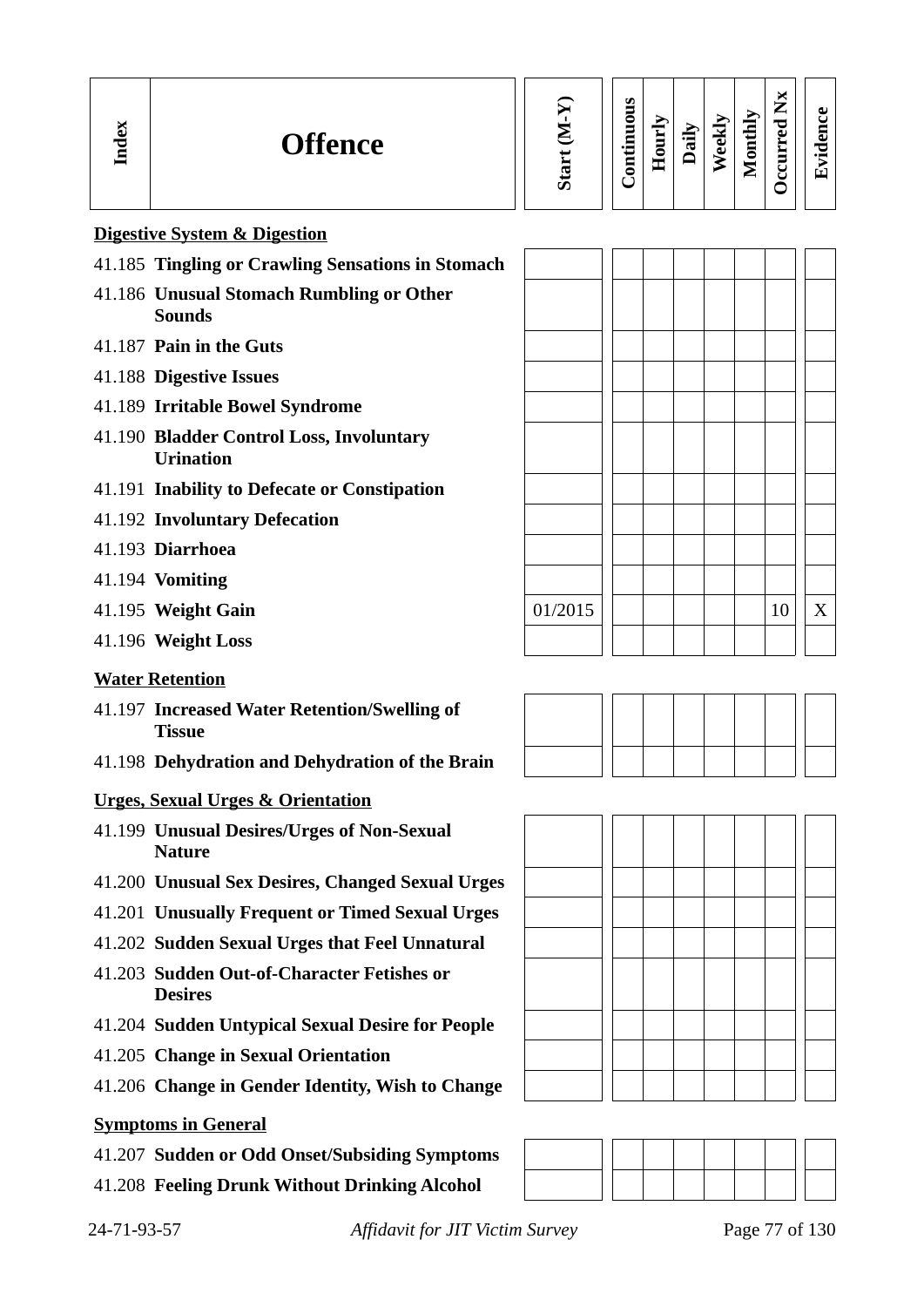| Index | <b>Offence</b>                               | r<br>G<br>ທັ | sno<br>5<br>Ē<br>Ē | Ē<br>重 | ੌਰ | ಪ | onthly | Ř<br>∸ | ω<br>τ<br>с<br>$\bullet$ $\blacksquare$<br>ᄄ |
|-------|----------------------------------------------|--------------|--------------------|--------|----|---|--------|--------|----------------------------------------------|
|       | 41.209 Feeling on Drugs Without Taking Drugs |              |                    |        |    |   |        |        |                                              |
|       | 41.210 Feeling Nauseous Without Vomiting     |              |                    |        |    |   |        |        |                                              |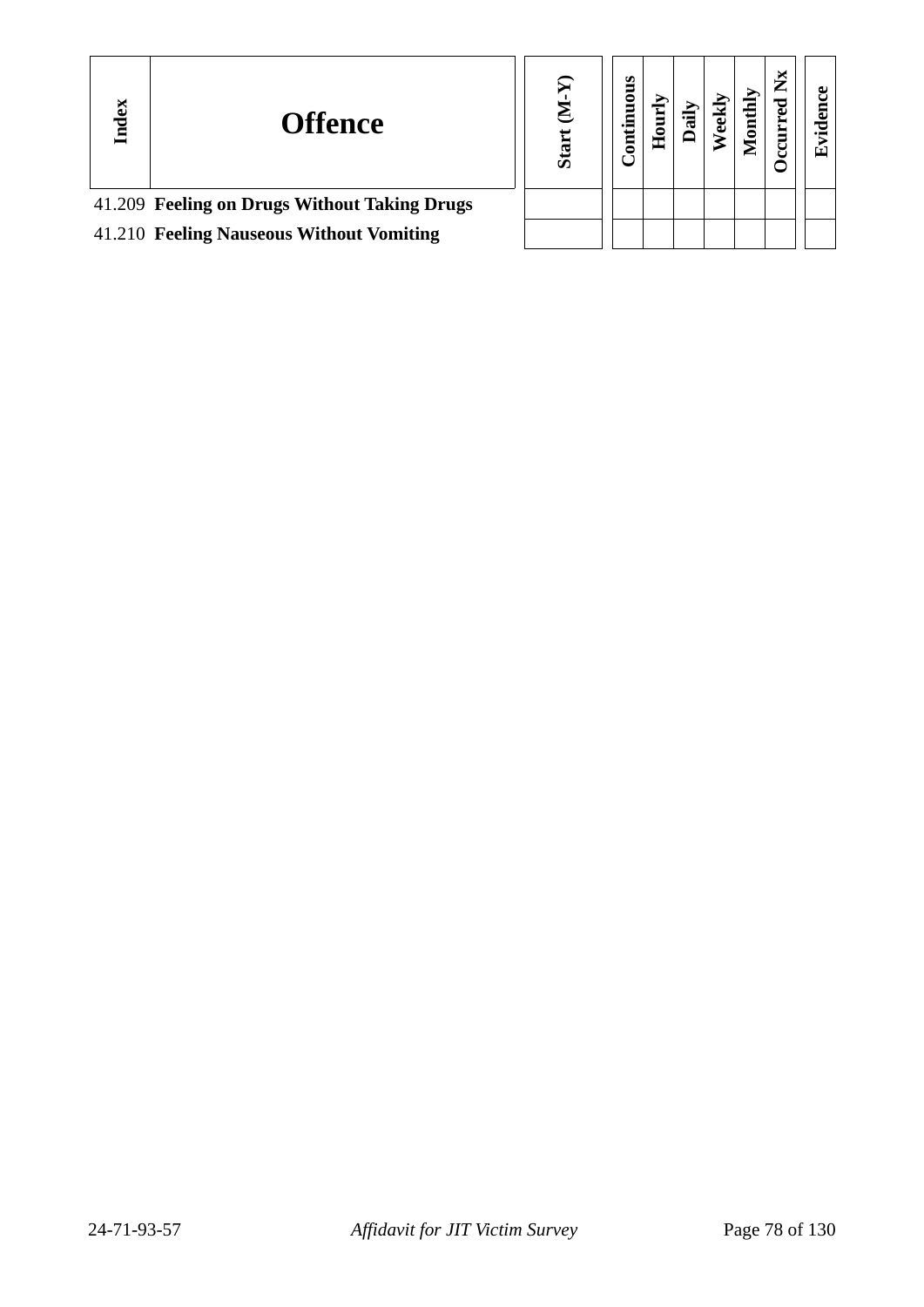**Evid ence**

# **42 Medical Conditions, Illnesses & Permanent Damage**

- 42.1 **Induced or Timed Medical Incidents/Episodes**
- 42.2 **Side-Effects of Psycho-Pharmaceuticals**

#### **Ears, Hearing & Balance**

- 42.3 **Permanent Hearing Damage or Hearing Loss**
- 42.4 **Problems with Balance or Vertigo Episodes**

42.5 **Permanent Eye Damage or Loss of Eye Sight**







42.6 **Glaucomas**

**Eyes & Vision**

**In dex**

- 42.7 **Damage to Olfactory System or Loss of Smell**
- 42.8 **Medical Issues with Sinuses**

#### **Mouth & Throat**

- 42.9 **Loss of Taste**
- 42.10 **Severe Dental Problems or Tooth Loss**
- 42.11 **Damage to Vocal Cords**
- 42.12 **Speech Impediments**
- 42.13 **Thyroid Problems**

#### **Head & Brain**

- 42.14 **Unexplained Hair Thinning or Baldness**
- 42.15 **Migraines, Migraines with Aura**
- 42.16 **Meningitis**
- 42.17 **Epilepsy**
- 42.18 **Dementia, Alzheimer's**
- 42.19 **Parkinson's**
- 42.20 **Other Neurological Conditions** 01/2015 | X
- 42.21 **Strokes**
- 42.22 **Aneurysms**
- 42.23 **Brain Damage** 01/2015 X

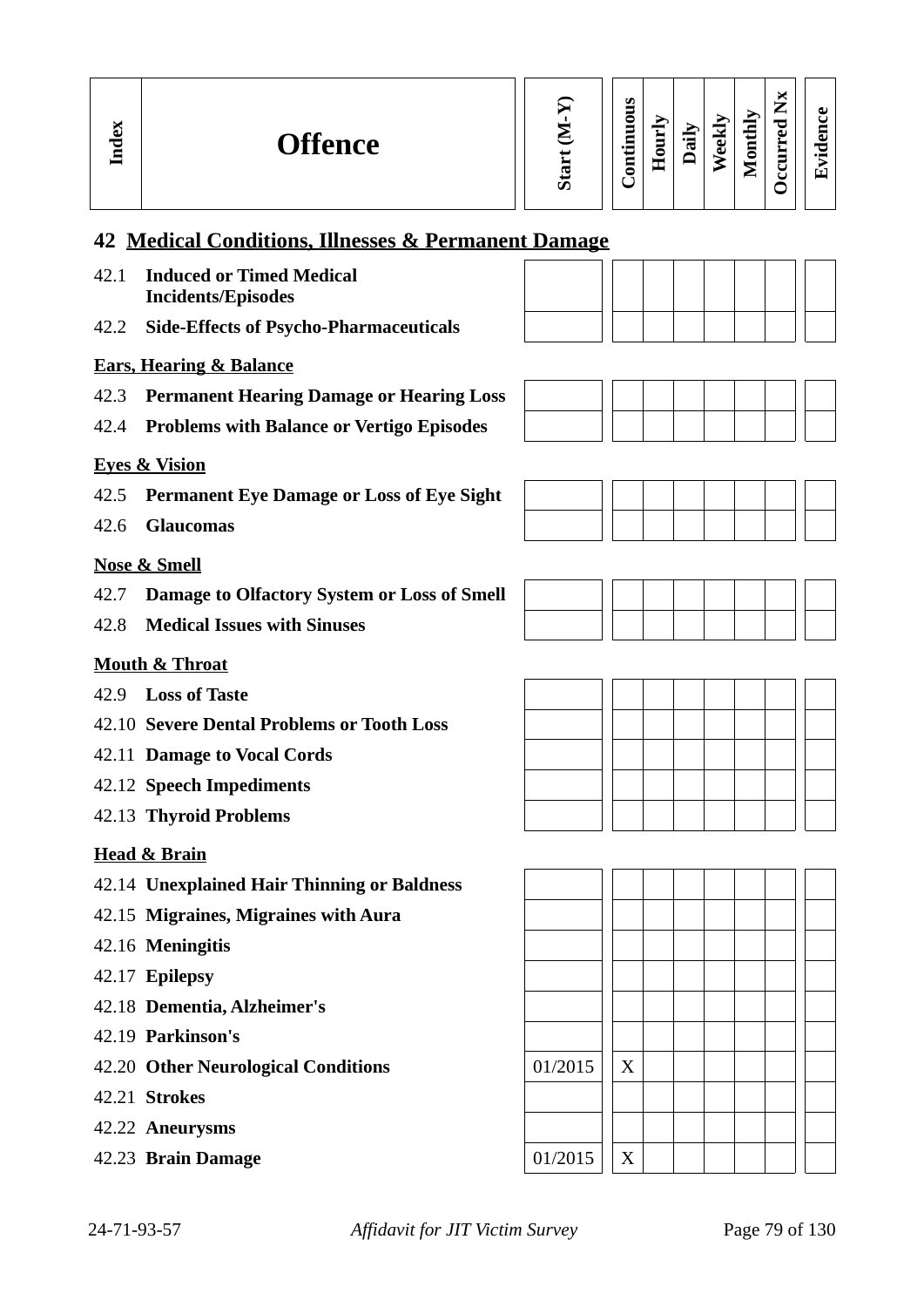| Index         | <b>Offence</b>                                | Start (M-Y) | Continuous | Hourly | Daily | Weekly | Monthly | Occurred Nx | Evidence |
|---------------|-----------------------------------------------|-------------|------------|--------|-------|--------|---------|-------------|----------|
|               | <b>Spine &amp; Nervous System</b>             |             |            |        |       |        |         |             |          |
|               | 42.24 Spinal Damage                           |             |            |        |       |        |         |             |          |
|               | 42.25 Paralysis                               |             |            |        |       |        |         |             |          |
|               | 42.26 Fibromyalgia Syndrome (FMS)             |             |            |        |       |        |         |             |          |
|               | 42.27 Neuralgia                               |             |            |        |       |        |         |             |          |
|               | 42.28 Neuropathy                              |             |            |        |       |        |         |             |          |
|               | <b>Joints &amp; Bones</b>                     |             |            |        |       |        |         |             |          |
|               | 42.29 Joint Problems, Joint Damage            |             |            |        |       |        |         |             |          |
|               | 42.30 Difficulty Walking or Moving            |             |            |        |       |        |         |             |          |
|               | 42.31 Arthritis                               |             |            |        |       |        |         |             |          |
|               | 42.32 Broken Bones                            |             |            |        |       |        |         |             |          |
|               | <b>Muscles &amp; Ligaments</b>                |             |            |        |       |        |         |             |          |
|               | 42.33 Muscle Atrophy, Muscle Loss             |             |            |        |       |        |         |             |          |
|               | 42.34 Muscle Atrophy Specifically in the Face |             |            |        |       |        |         |             |          |
|               | 42.35 Torn Muscles or Torn Ligaments          |             |            |        |       |        |         |             |          |
| <b>Skin</b>   |                                               |             |            |        |       |        |         |             |          |
|               | 42.36 Permanent Skin Damage                   |             |            |        |       |        |         |             |          |
|               | 42.37 Medically Certified Operation Scars     |             |            |        |       |        |         |             |          |
|               | 42.38 Skin Diseases                           |             |            |        |       |        |         |             |          |
|               | <b>Heart &amp; Circulation</b>                |             |            |        |       |        |         |             |          |
|               | 42.39 Blood Pressure Issue                    |             |            |        |       |        |         |             |          |
|               | <b>42.40 Circulation Problems</b>             |             |            |        |       |        |         |             |          |
|               | 42.41 Blood Disorders                         |             |            |        |       |        |         |             |          |
|               | 42.42 Heart Attacks                           |             |            |        |       |        |         |             |          |
|               | 42.43 Gangrene                                |             |            |        |       |        |         |             |          |
| <b>Organs</b> |                                               |             |            |        |       |        |         |             |          |
|               | 42.44 Kidney Damage                           |             |            |        |       |        |         |             |          |
|               | 42.45 Liver Damage                            |             |            |        |       |        |         |             |          |
|               | 42.46 Damage to Pancreas                      |             |            |        |       |        |         |             |          |
|               | 42.47 Lung Damage                             |             |            |        |       |        |         |             |          |
|               | <b>Digestive System</b>                       |             |            |        |       |        |         |             |          |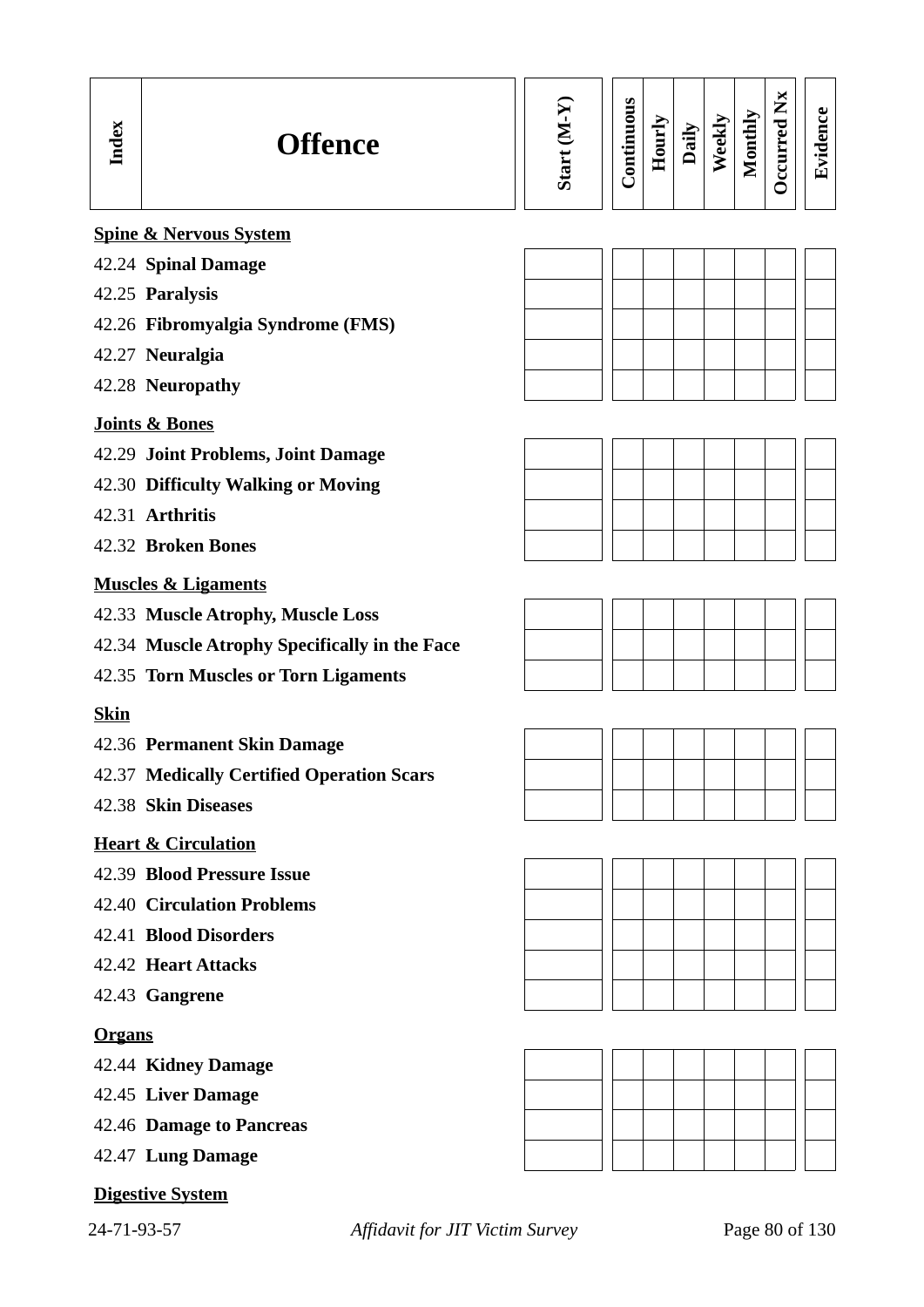| nce                      | Start (M-Y) | Continuous | Hourly | Daily<br>Weekly<br>Monthly | Occurred Nx | Evidence |
|--------------------------|-------------|------------|--------|----------------------------|-------------|----------|
| of Digestive Tract       |             |            |        |                            |             |          |
|                          |             |            |        |                            |             |          |
|                          |             |            |        |                            |             |          |
|                          |             |            |        |                            |             |          |
|                          |             |            |        |                            |             |          |
|                          |             |            |        |                            |             |          |
|                          |             |            |        |                            |             |          |
| <b>Impotence</b>         |             |            |        |                            |             |          |
| ale)                     |             |            |        |                            |             |          |
|                          |             |            |        |                            |             |          |
|                          |             |            |        |                            |             |          |
|                          |             |            |        |                            |             |          |
|                          |             |            |        |                            |             |          |
|                          |             |            |        |                            |             |          |
|                          |             |            |        |                            |             |          |
|                          |             |            |        |                            |             |          |
| gans or Glands           |             |            |        |                            |             |          |
| tations                  |             |            |        |                            |             |          |
|                          |             |            |        |                            |             |          |
| dancer                   |             |            |        |                            |             |          |
| ı Cancer                 |             |            |        |                            |             |          |
| <b>Cancer</b>            |             |            |        |                            |             |          |
| <b>Pancreatic Cancer</b> |             |            |        |                            |             |          |
| st Cancer                |             |            |        |                            |             |          |
| umours or Cancer         |             |            |        |                            |             |          |
| oat Cancer               |             |            |        |                            |             |          |
|                          |             |            |        |                            |             |          |
| ers                      |             |            |        |                            |             |          |
|                          |             |            |        |                            |             |          |
|                          |             |            |        |                            |             |          |
| ury                      |             |            |        |                            |             |          |
| idents                   |             |            |        |                            |             |          |
|                          |             |            |        |                            |             |          |



| 42.48 Tightening or Occlusion of Digestive Tract |  |  |
|--------------------------------------------------|--|--|
|                                                  |  |  |

### **Tissue**

- 42.49 **Calcifications**
- 42.50 **Lipomas**
- 42.51 **Cysts & Ganglion Cysts**

### **Reproductive Organs**

- 42.52 **Erectile Dysfunction or**
- 42.53 **Infertility (Male & Female)**
- 42.54 **Uterine Fibroids**
- 42.55 **Sex Changes**

### **Loss of Organs or Limbs**

- 42.56 **Removal of a Kidney**
- 42.57 **Hysterectomy**
- 42.58 **Removal of a Testicle**
- 42.59 **Removal of Parts of Org**
- 42.60 Loss of Limbs or Amput

# **Tumours & Cancers**

- 42.61 **Skin Tumours or Skin C**
- 42.62 **Brain Tumours or Brain**
- 42.63 Lung Tumours or Lung
- 42.64 **Pancreatic Tumours or I**
- 42.65 **Breast Tumours or Brea**
- 42.66 **Testicular or Prostate Tu**
- 42.67 **Throat Tumours or Throat**
- 42.68 **Leukaemia**
- 42.69 Other Tumours & Cance

#### **Injury & Near-Death**

- 42.70 **Severe or Traumatic Inj**
- 42.71 **Medical Near Death Inc**

# **Diseases**

- 42.72 **Lyme Disease**
- 42.73 **AIDS**
- 

24-71-93-57 *Affidavit for JIT Victim Survey* Page 81 of 130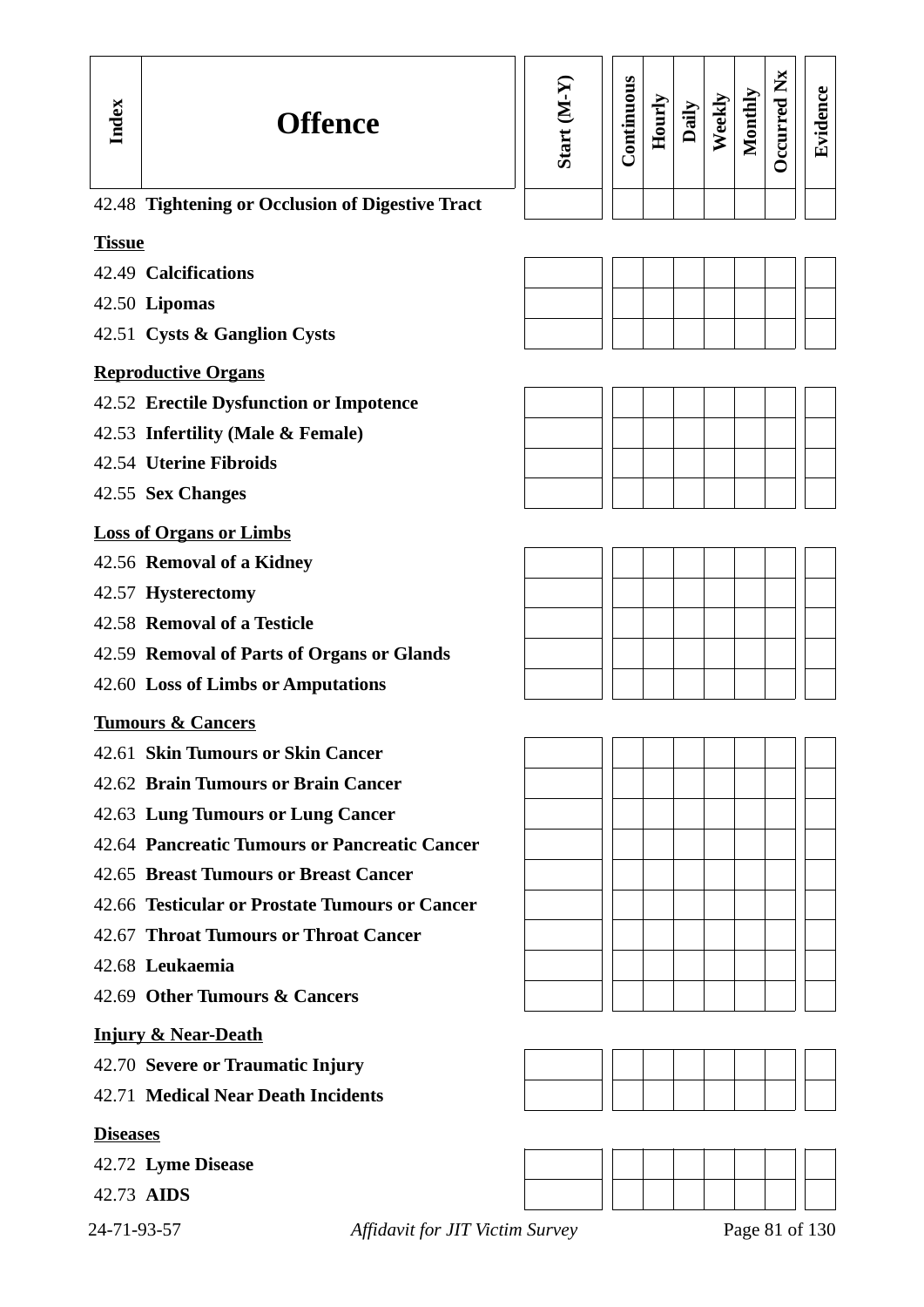# 42.74 **Syphilis**

- 42.75 **Hepatitis**
- 42.76 **Diabetes**
- 42.77 **Sun Allergy**
- 42.78 **Other Rare or Unidentifiable Diseases**

# **43 Medical Tests & Treatments**

- 43.1 **Photographs of Changes, Scars or Injuries**
- 43.2 **Dermatologist's Report**
- 43.3 **Blood Tests**
- 43.4 **Dark-Field Microscopy and Blood Analysis**
- 43.5 **Toxicology Tests**
- 43.6 **EEG**
- 
- 43.8 **X-Ray**
- 43.9 **Nuclear Bone Scan**
- 43.10 CT Scan
- 43.11 **PET Scan**
- 43.12 **Ultrasound**
- 43.13 **Cardiology Report**
- 43.14 **Hair Analysis**
- 43.15 **Thermal Imaging**
- 43.16 **Operations to Remove Implants**
- 43.17 **Other Operations**

#### **Analysis of Removed Implants**

- 43.18 **Microscopy**
- 43.19 **X-Ray Fluorescence**
- 43.20 **Electron Microscopy**

| Start (M-Y) | Continuous | Hourly | Daily | Weekly | Monthly | Occurred Nx | Evidence |
|-------------|------------|--------|-------|--------|---------|-------------|----------|
|             |            |        |       |        |         |             |          |
|             |            |        |       |        |         |             |          |
|             |            |        |       |        |         |             |          |
|             |            |        |       |        |         |             |          |
|             |            |        |       |        |         |             |          |

| 43.1 | <b>Photographs of Changes, Scars or Injuries</b> |         |  |  |                |   |
|------|--------------------------------------------------|---------|--|--|----------------|---|
| 43.2 | <b>Dermatologist's Report</b>                    |         |  |  |                |   |
| 43.3 | <b>Blood Tests</b>                               | 07/2017 |  |  | $\overline{2}$ | X |
| 43.4 | <b>Dark-Field Microscopy and Blood Analysis</b>  |         |  |  |                |   |
| 43.5 | <b>Toxicology Tests</b>                          | 04/2018 |  |  | 1              | X |
| 43.6 | <b>EEG</b>                                       |         |  |  |                |   |
| 43.7 | <b>MRI</b>                                       | 07/2017 |  |  | $\mathbf{1}$   | X |
| 43.8 | X-Ray                                            | 03/2019 |  |  | 1              | X |
|      | 43.9 Nuclear Bone Scan                           |         |  |  |                |   |
|      | 43.10 CT Scan                                    | 07/2019 |  |  | 1              | X |
|      | 43.11 PET Scan                                   |         |  |  |                |   |
|      | 43.12 Ultrasound                                 |         |  |  |                |   |
|      | 43.13 Cardiology Report                          |         |  |  |                |   |
|      | 43.14 Hair Analysis                              |         |  |  |                |   |
|      | 43.15 Thermal Imaging                            |         |  |  |                |   |
|      | 43.16 Operations to Remove Implants              |         |  |  |                |   |
|      | 43.17 Other Operations                           |         |  |  |                |   |
|      |                                                  |         |  |  |                |   |

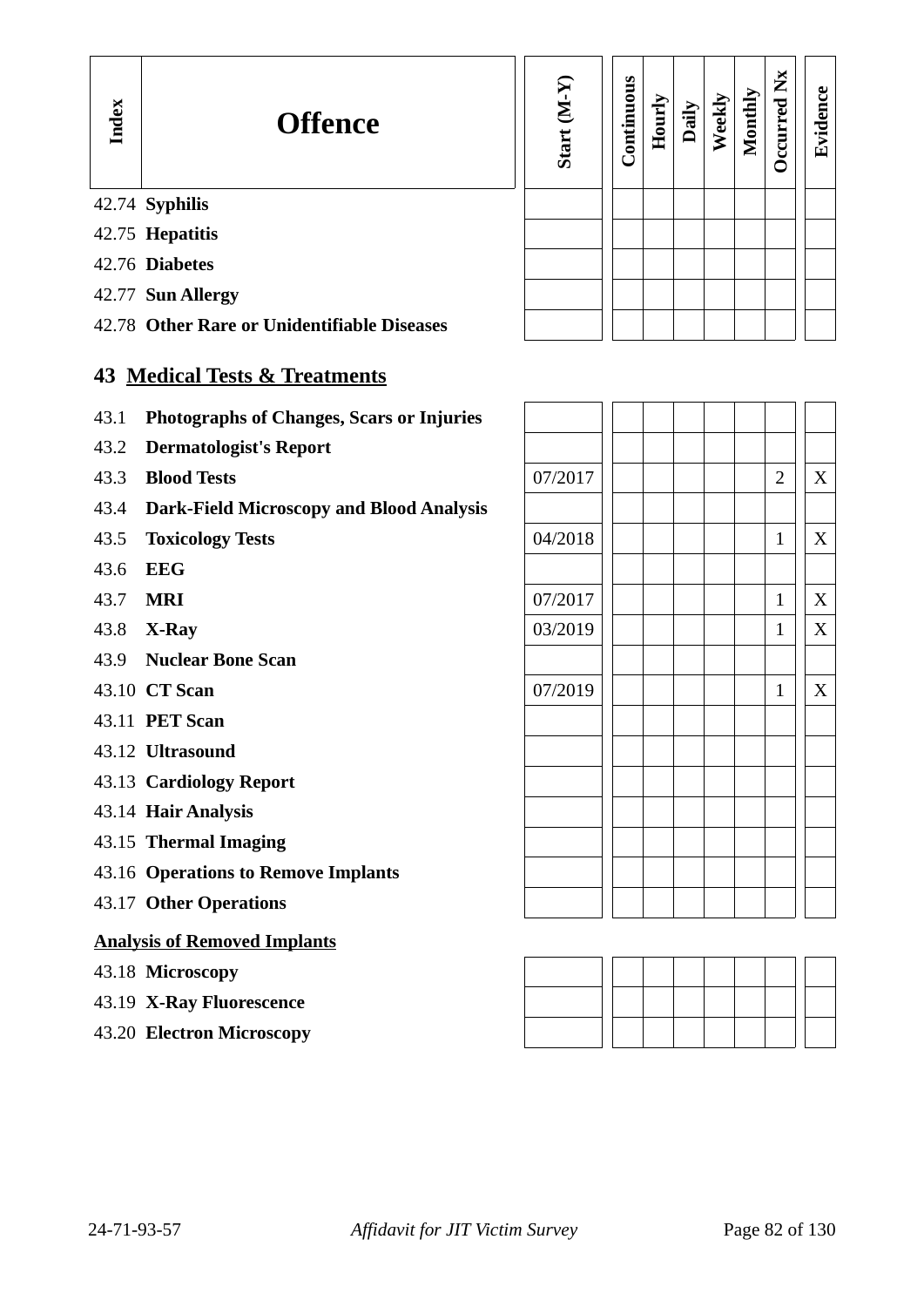| м<br>G<br>ᇰ<br>딜 | <b>Offence</b> |  | S<br>⊣<br>z<br>0 | ÷.<br>J<br>$\blacksquare$ | 긚 | 공<br>D | onthly<br>⋳<br>► | ×<br>►<br>_<br>≂<br>ω<br>_<br>_<br>ں<br>ч | ЛJ<br>$\tau$<br>$\bullet$ m |
|------------------|----------------|--|------------------|---------------------------|---|--------|------------------|-------------------------------------------|-----------------------------|
|------------------|----------------|--|------------------|---------------------------|---|--------|------------------|-------------------------------------------|-----------------------------|

# **44 Measurements**

| 44.1 | <b>Bug Sweep of Home or Car</b>                              |  |  |  |  |
|------|--------------------------------------------------------------|--|--|--|--|
| 44.2 | <b>Surveillance Video of Street &amp;</b><br>Neighbourhood   |  |  |  |  |
| 44.3 | <b>Hiring Private Investigator</b>                           |  |  |  |  |
| 44.4 | <b>IT Forensic Investigation of Computers</b>                |  |  |  |  |
| 44.5 | <b>IP Address Analysis of Internet Accounts</b>              |  |  |  |  |
| 44.6 | <b>Radioactivity Measurements (Geiger</b><br>Counter)        |  |  |  |  |
| 44.7 | <b>Video of Induced Muscle-Twitching &amp; Jerks</b>         |  |  |  |  |
| 44.8 | <b>Audio or Video of Pulsed Energy Projectiles</b>           |  |  |  |  |
| 44.9 | <b>Measurements of Pulsed Energy Projectiles</b>             |  |  |  |  |
|      | 44.10 Measurements of DEW Attacks                            |  |  |  |  |
|      | 44.11 Low-Frequency Measurements of Attacks                  |  |  |  |  |
|      | 44.12 High-Frequency Measurements of Attacks                 |  |  |  |  |
|      | 44.13 Measurements of Body Chip Emissions                    |  |  |  |  |
|      | 44.14 Thermal Imaging of Body Chips                          |  |  |  |  |
|      | 44.15 UV / Black-Light Images of Eye Lens<br><b>Implants</b> |  |  |  |  |
|      | 44.16 Measurements of Voice-to-Skull<br><b>Transmissions</b> |  |  |  |  |
|      | 44.17 Synthetic Fibres Reacting to Magnetic Fields           |  |  |  |  |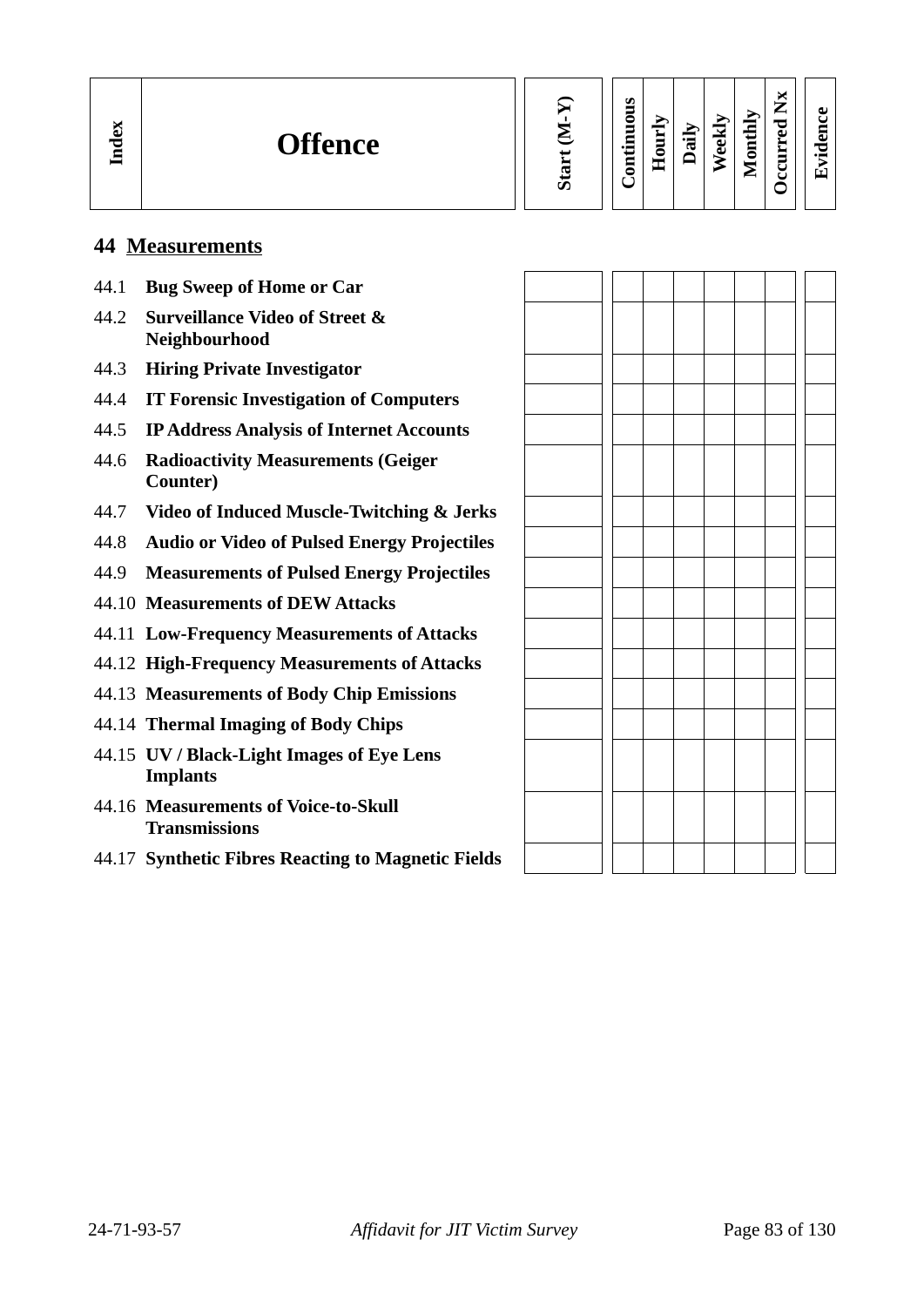# **45 Protective Measures & Shielding**

- 45.1 **Psychological and Mental Protective Measures**
- 45.2 **Changing or Reinforcing Locks for Security**
- 45.3 **Security Camera for Surveillance of the Home**
- 45.4 **Home Safe to Protect Items fr. Housebreaking**
- 45.5 **Dash Cam for Monitoring of Driving**
- 45.6 **Computer Security, Anti-Virus, Firewalls**
- 45.7 **Faraday Cage for Electromagnetic Shielding** 01/2018 X
- 45.8 **Metal Panels for Shielding from DEW Attacks**
- 45.9 **Metal Shed for Shielding from DEW Attacks**
- 45.1 **Shielding on Person for Walking Outside** | <sub>04/2018</sub> | | | | | | | | 1<br>0  $\Omega$
- 45.11 **Shielding in Car for Driving**
- 45.1 **Shielding for Sleeping at Night**  $\begin{array}{|c|c|c|}\hline \text{04/2018} & \text{X}\ \hline \end{array}$  $\mathcal{D}$
- 45.1 **Shielding for Babies and Children** 3
- 45.1 **Shielding for Pets** 4

#### **Failure of Protective Measures & Shielding**

45.1 **Failure of Psychological & Mental Measures** 5 45.1 **Housebreaking After Changing Locks** 6 45.1 **Jamming/Turning Off of Surveillance**  7 **Camera** 45.1 **Safe-Cracking of Home Safe** 8 45.1 **Jamming/Turning Off of Dash Cam** 9 45.2 **Hacking Despite Anti-Virus or Firewalls** 0

| 04/2017 |                |  |  | $\mathbf{1}$ |  |
|---------|----------------|--|--|--------------|--|
|         |                |  |  |              |  |
|         |                |  |  |              |  |
|         |                |  |  |              |  |
|         |                |  |  |              |  |
| 01/2018 | $\overline{X}$ |  |  |              |  |
|         |                |  |  |              |  |
|         |                |  |  |              |  |
| 04/2018 |                |  |  | $\mathbf{1}$ |  |
|         |                |  |  |              |  |
| 04/2018 | $\overline{X}$ |  |  |              |  |
|         |                |  |  |              |  |
|         |                |  |  |              |  |

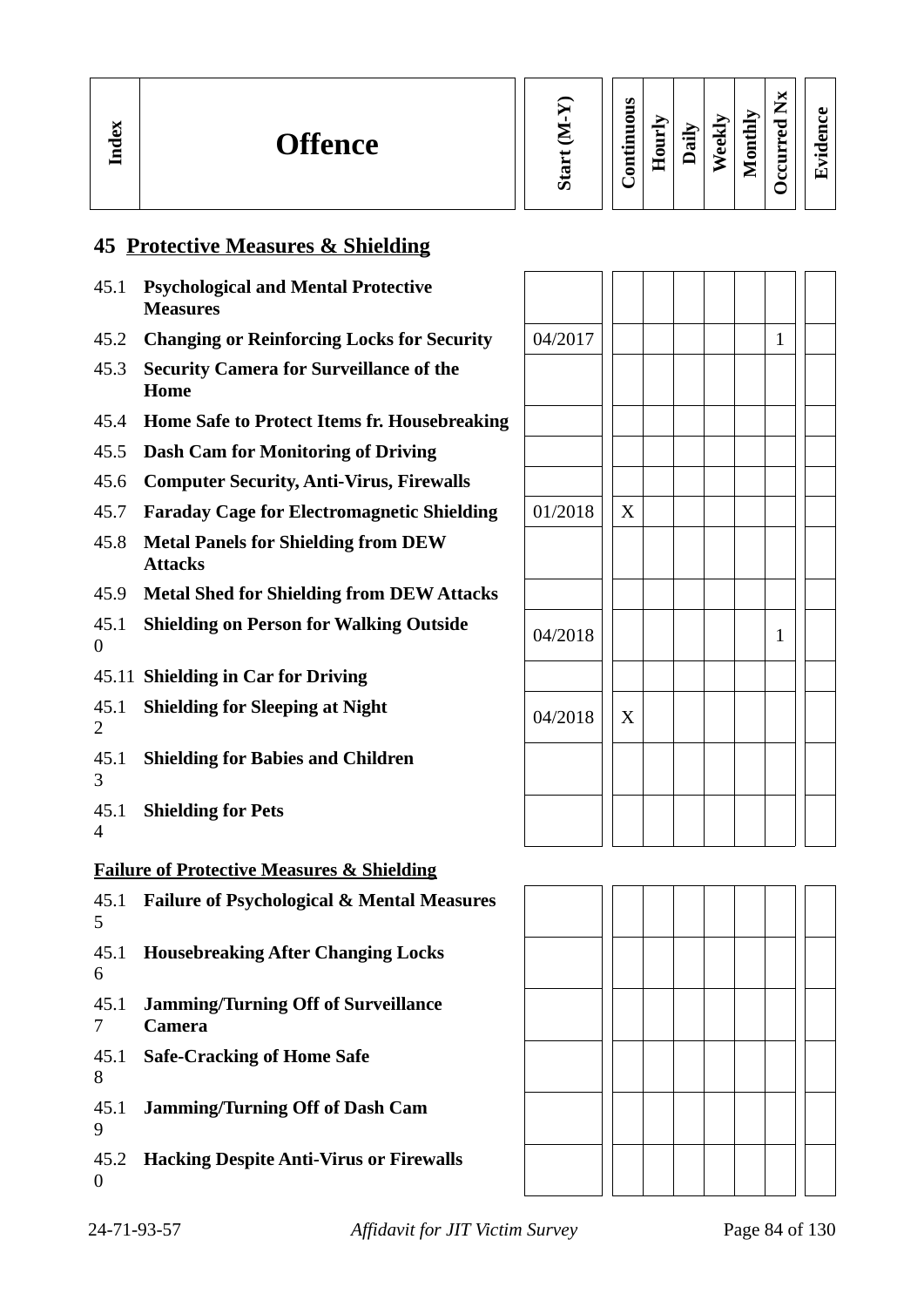| Index                  | <b>Offence</b>                                                 | Start (M-Y) | Continuous | Hourly | Daily | Weekly | Monthly | <b>Dccurred Nx</b> | Evidence |
|------------------------|----------------------------------------------------------------|-------------|------------|--------|-------|--------|---------|--------------------|----------|
| 45.2<br>1              | <b>Faraday Cage Insufficient to Block DEW</b>                  | 07/2018     |            |        |       |        |         | 2                  |          |
| 45.2<br>2              | <b>Metal Panels Insufficient to Block DEW</b>                  |             |            |        |       |        |         |                    |          |
| 45.2<br>3              | <b>Metal Shed Insufficient to Block DEW</b><br><b>Attacks</b>  |             |            |        |       |        |         |                    |          |
| 45.2<br>$\overline{4}$ | <b>Shielding on Person Insufficient to Block</b><br><b>DEW</b> | 04/2018     | X          |        |       |        |         |                    |          |
| 45.2<br>5              | <b>Shielding in Car Insufficient to Block DEW</b>              |             |            |        |       |        |         |                    |          |
| 45.2<br>6              | <b>Bedroom Shielding Insufficient to Block</b><br><b>DEW</b>   | 07/2018     |            |        |       |        |         | 2                  |          |
| 45.2<br>7              | <b>Child's Shielding Insufficient to Block DEW</b>             |             |            |        |       |        |         |                    |          |
| 45.2<br>8              | <b>Pet's Shielding Insufficient to Block DEW</b>               |             |            |        |       |        |         |                    |          |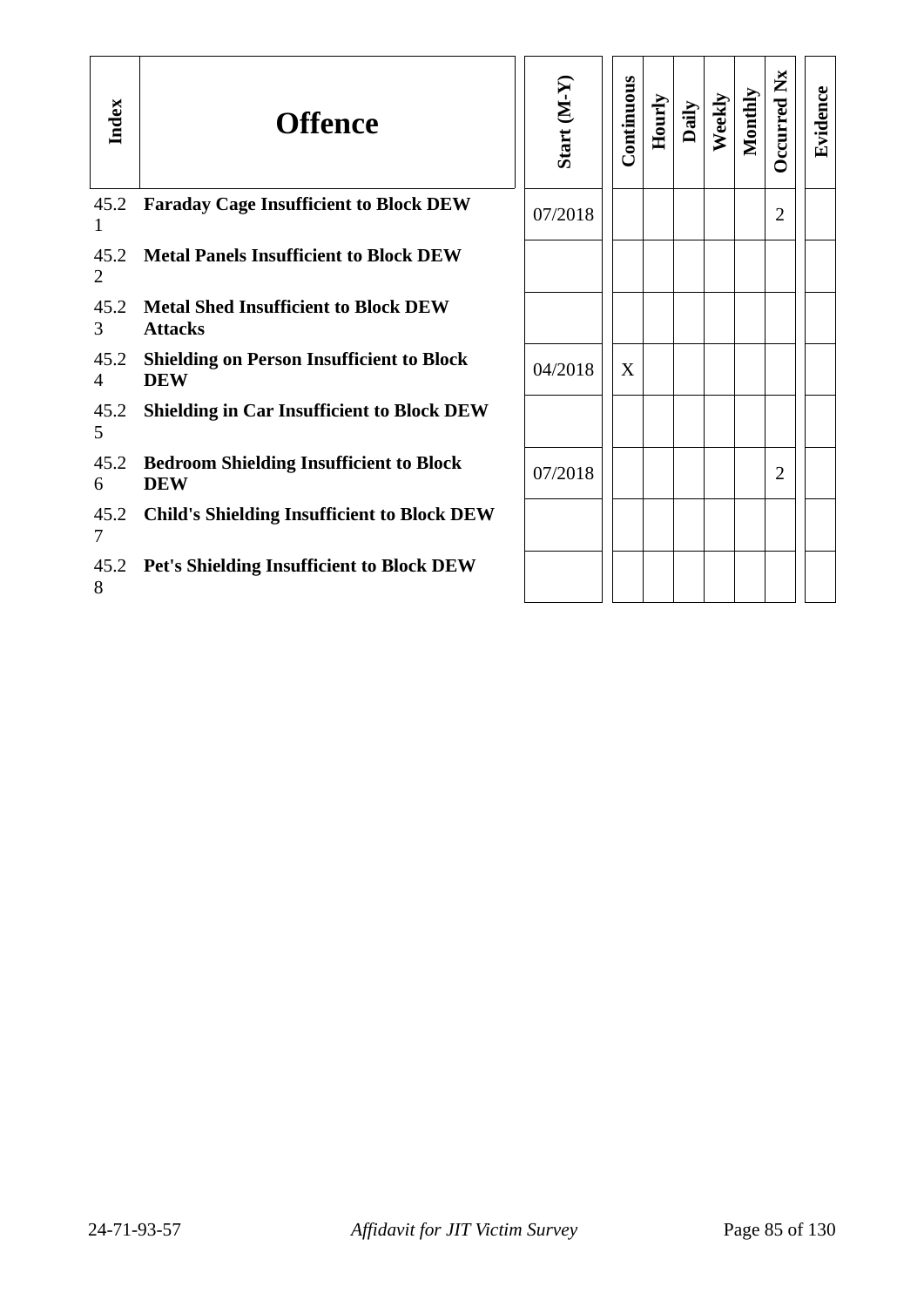# **46 Attacks on Pets & Animals**

- 46.1 **Changed or Odd Behaviour in Pets or Animals**
- 46.2 **Unusual Barking at "Nothing"/Cars/Bags etc.**
- 46.3 **Out-of-Character Attacks by Pets or Animals**
- 46.4 **Signs of Stress or Distress in Pets or Animals**
- 46.5 **Unusual Muscle Fits or Other Fits in Animals**
- 46.6 **Unusual Sleep Behaviour or Sleep Deprivation**
- 46.7 **Reluctance to Move, Lethargy in Animals**
- 46.8 **Timed or Unusual Illness in Pets or Animals**
- 46.9 **Death of Pets or Animals**

# **47 Attacks and Pressure on Family, Friends & Relevant Others**

- 47.1 **Stalking of Family, Friends or Others**
- 47.2 **Intimidation or Targeted Attacks on Them**
- 47.3 **Intimidation or Targeted Attacks on Helpers**
- 47.4 **Unusual Behaviour in Family, Friends, Others**
- 47.5 **Anger Fits or Sudden Depression in These**
- 47.6 **Personality Changes in Family/Friends/Others**
- 47.7 **DEW Attacks on Family**
- 47.8 **DEW Attacks on Friends**
- 47.9 **DEW Attacks on Others in the Community**
- 47.10 **Implanting of Family Members**
- 47.11 **Implanting of Friends**
- 47.12 **Implanting of Others in the Community** 01/2015 1
- 47.13 **V2K Terror of Family Members**
- 47.14 **V2K Terror of Friends**
- 47.15 **V2K Terror of Others in the Community**
- 47.16 **Active Discouragement from Fam./Friends etc.**

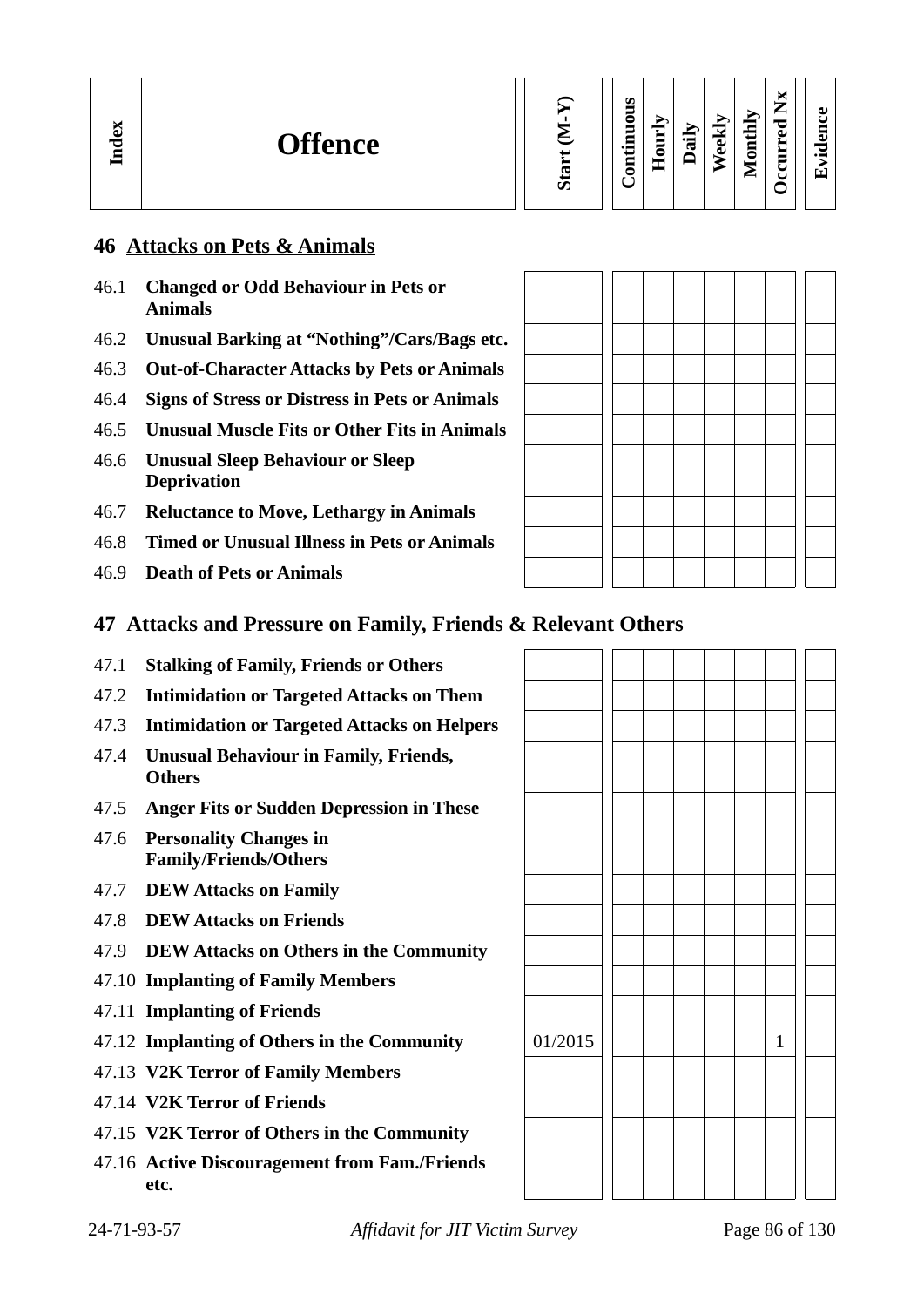| Index | <b>Offence</b>                                              | Ō | s<br>ā<br>등 |  | 0nti | ► | ↽<br>国 |
|-------|-------------------------------------------------------------|---|-------------|--|------|---|--------|
|       | 47.17 Weaponisation of Family/Friends w<br><b>Neurotech</b> |   |             |  |      |   |        |
|       | 47.18 Bio-Robotisation/Hypnosis of Family/Friends           |   |             |  |      |   |        |

# **48 Accidents and Illnesses in Family, Friends & Relevant Others**

- 48.1 **Accidents/Injuries of Family, Friends, Others**
- 48.2 **Distress or Illness in Family, Friends or Others**
- 48.3 **People with Disabilities in Family**
- 48.4 **Heart Issues/Attacks in Family/Friends/Others**
- 48.5 **Strokes, Aneurysms, Brain Tumours in These**
- 48.6 **Cancer in Family, Friends or Others**
- 48.7 **Rare or Devastating Illness in These**

# **49 Death and Murder of Family, Friends & Relevant Others**

- 49.1 **Suicide of Family, Friends or Others**
- 49.2 **Death of Family Members or Relatives**
- 49.3 **Death of Friends, Helpers or Their Families**
- 49.4 **Death of Neighbours or Community Members**
- 49.5 **Death of Professionals Contacted for Help**
- 49.6 **Death of Other Victims**
- 49.7 **Cremations, Forced or Oddly Fast Cremations**

| 01/2009 |  |  | 1 |  |
|---------|--|--|---|--|
|         |  |  |   |  |
|         |  |  |   |  |
|         |  |  |   |  |
|         |  |  |   |  |
|         |  |  |   |  |
|         |  |  |   |  |
|         |  |  |   |  |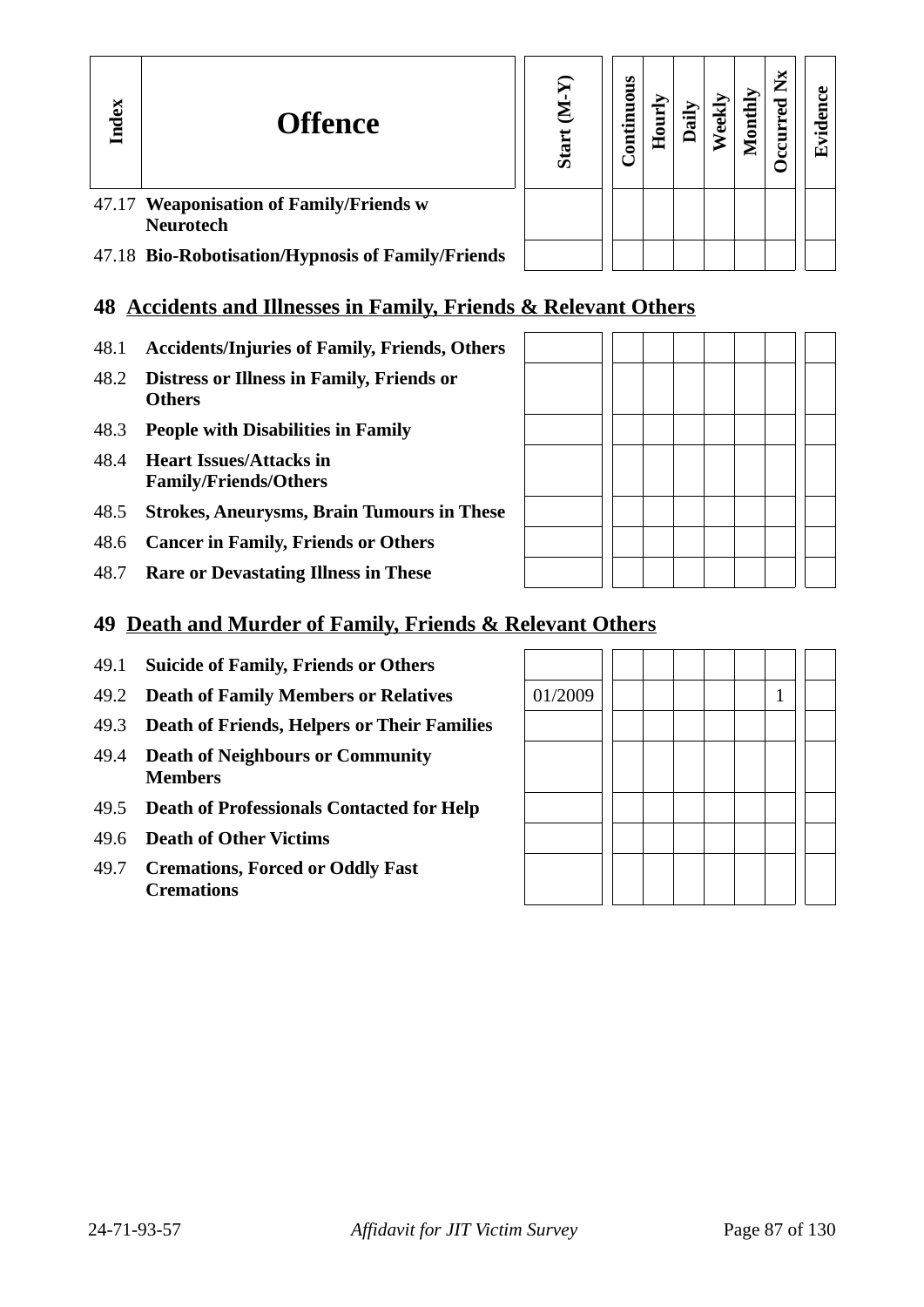| Start |
|-------|
|       |

#### **Contin uous Hourly D We ekly aily Monthly**

**Occurred**

**Evid ence**

**Nx**

# **50 Multi-Generational Targeting & Steering of Life**

- 50.1 **Long-Term Targeting and Multi-Year Torture**
- 50.2 **Interference in Life, Steering of Life or Career**
- 50.3 **Multi-Generational Targeting of Grandparents**

**In dex**

- 50.4 **Multi-Generational Targeting of Parents**
- 50.5 **Multi-Generational Targeting of Children**

# **51 Historic Childhood Targeting**

- 51.1 **Unusual Behaviour, Extreme Emotion as Child**
- 51.2 **Abusive Parents in Childhood**
- 51.3 **Epilepsy or Petit Mal Epilepsy in Childhood**
- 51.4 **Hallucinogenics, Unusual Drugs given as Child**
- 51.5 **Hospital Stays as a Child**
- 51.6 **Sleep-Walking in Childhood**
- 51.7 **Dream Manipulation in Childhood**
- 51.8 **Disruption or Sabotage of Life in Childhood**
- 51.9 **Disruption, Sabotage of Medical Care as Child**
- 51.1 **Bullying in Childhood** 0
- 51.11 **Harassment and Stalking in Childhood**
- 51.1 **Irradiation and Torture in Childhood**  $\overline{2}$
- 51.1 **Implanting in Childhood**
- 51.1 **Physical Injury and Mutilation in Childhood** 4
- 51.1 **Sexual Harassment, Abuse or Rape as a Child** 5
- 51.1 **Satanic Ritual Abuse in Childhood** 6



| 01/1985 |  |  |  | $\mathbf{1}$ | $\overline{\text{X}}$ |
|---------|--|--|--|--------------|-----------------------|
|         |  |  |  |              |                       |
|         |  |  |  |              |                       |
|         |  |  |  |              |                       |
|         |  |  |  |              |                       |
|         |  |  |  |              |                       |
|         |  |  |  |              |                       |
|         |  |  |  |              |                       |
|         |  |  |  |              |                       |
|         |  |  |  |              |                       |
|         |  |  |  |              |                       |
|         |  |  |  |              |                       |
|         |  |  |  |              |                       |
|         |  |  |  |              |                       |
|         |  |  |  |              |                       |
|         |  |  |  |              |                       |
|         |  |  |  |              |                       |
|         |  |  |  |              |                       |
|         |  |  |  |              |                       |
|         |  |  |  |              |                       |
|         |  |  |  |              |                       |

3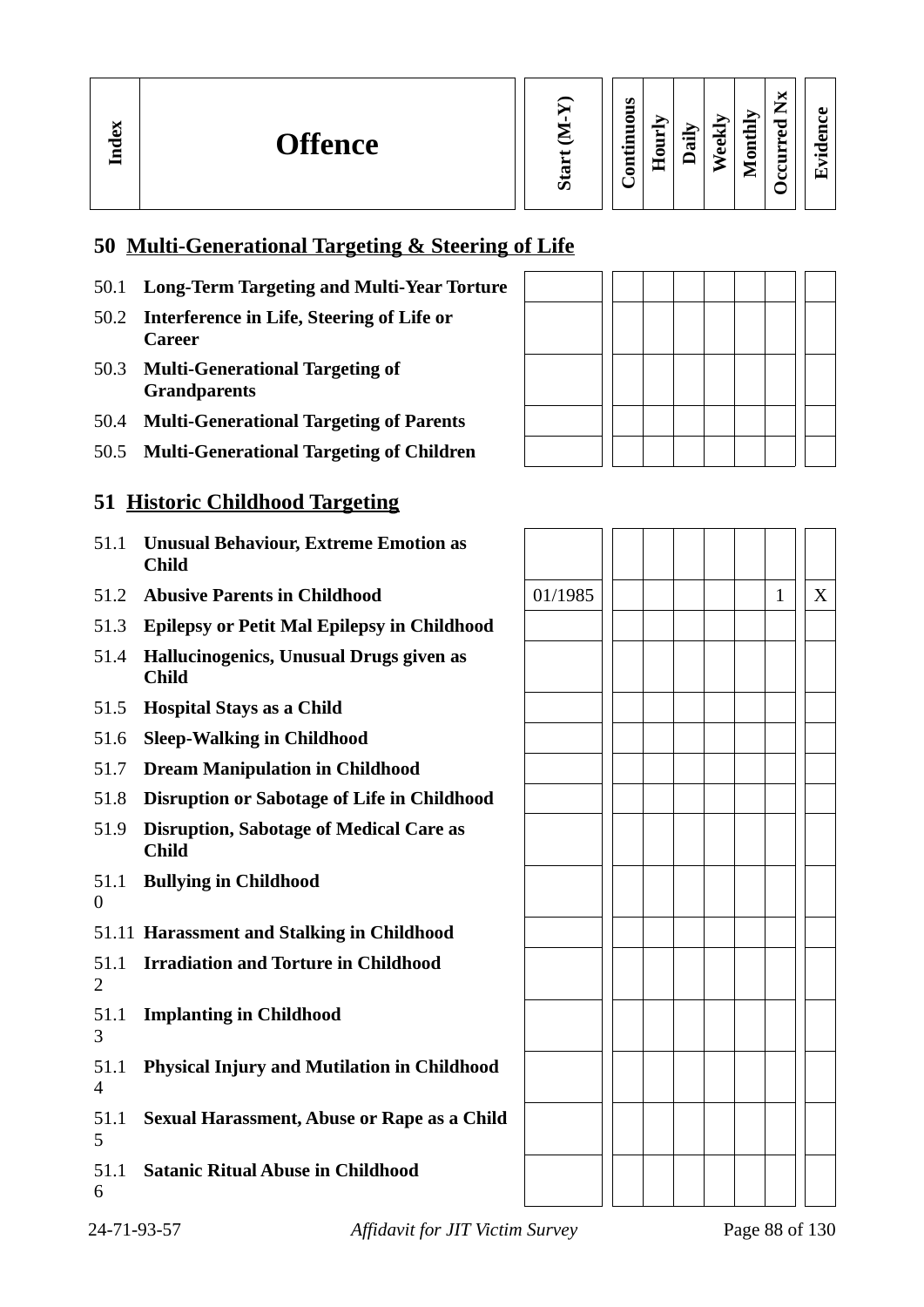| Index | <b>Offence</b>                                    | ഗ | ဖာ<br>ä<br><b>E</b><br>Ē | c<br>I | ਚ | Ŋ<br>0<br>▱ | ► |  |
|-------|---------------------------------------------------|---|--------------------------|--------|---|-------------|---|--|
|       | 51.1 VIP Abuse by Public Officials, Famous People |   |                          |        |   |             |   |  |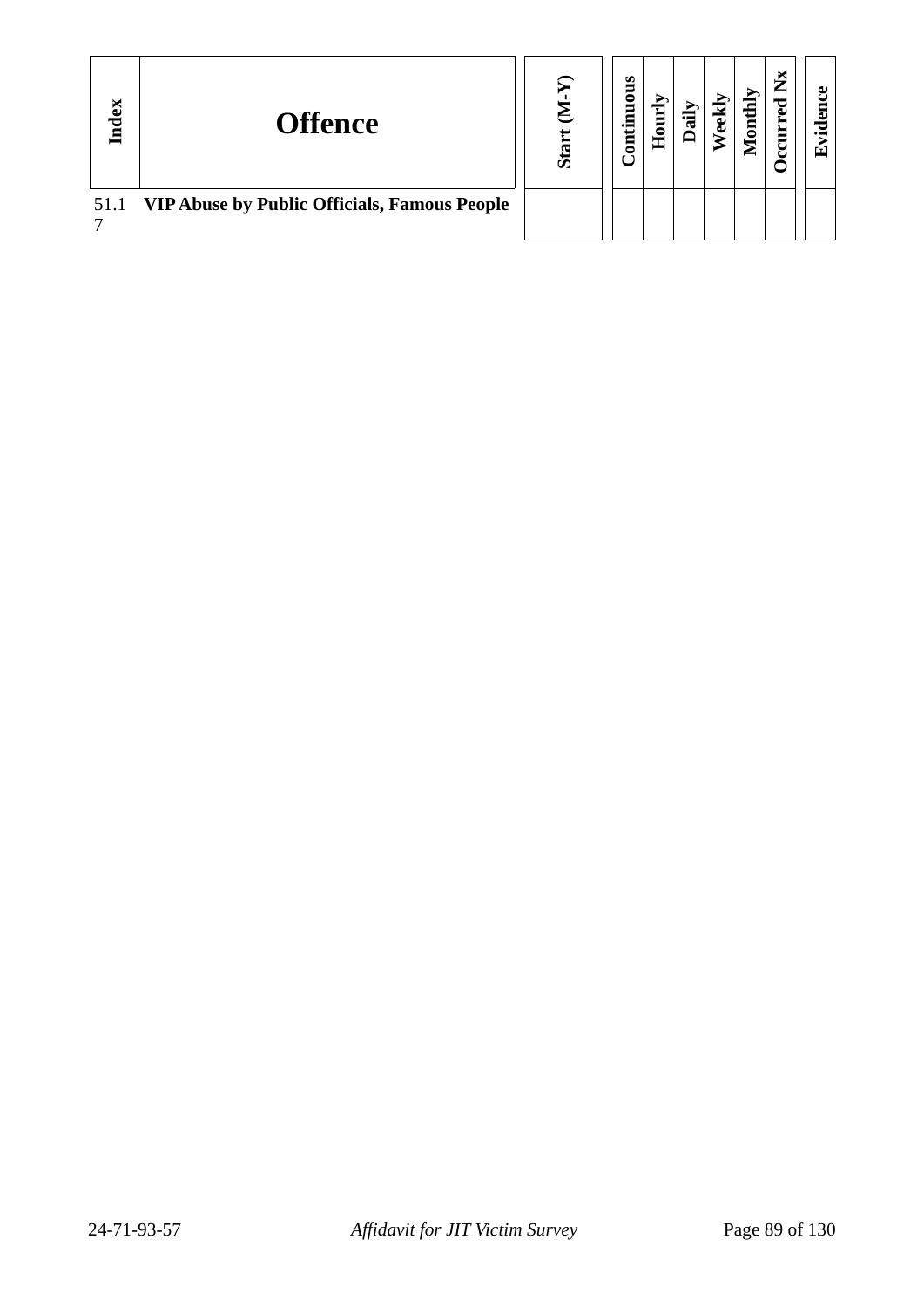# **52 MKUltra, Monarch Programming, Satanic Ritual Abuse & Child Abuse**

- 52.1 **Confinement in a Cage as a Young Child**
- 52.2 **Electroshocks as a Child**
- 52.3 **Systematic Physical Abuse or Torture as Child**
- 52.4 **Systematic Sexual Abuse/Humiliation as Child**
- 52.5 **Rape or Violent Rape as a Child**
- 52.6 **Forced to Watch Torture or Murder of Pet**
- 52.7 **Forced to Watch Torture or Murder of a Child**
- 52.8 **Horrific Mutilation, "Carving" Mutilation**

#### **Mind-Control Programming**

- 52.9 **"***Alice in Wonderland***" Programming**
- 52.10 **"***Wizard of Oz***" Programming**
- 52.11 **"***Gem Stones***" Programming**
- 52.12 **Other Themed Programming f. Mind-Control**

#### **Psychological Effects**

- 52.13 **Satanic Rituals, Luciferian Worship as a Child**
- 52.14 **Disassociation Issues as a Child or Adult**
- 52.15 **Multiple Personalities as a Child or Adult**
- 52.16 **Cues Triggering Personality Change or Anger**
- 52.17 **Sociopathy or Psychopathy as a Child or Adult**
- 52.18 **Unpredictable, Fast or Extreme Mood Swings**
- 52.19 **Bio-Polar Disorder, Schizophrenia**
- 52.20 **Depression, Manic Depression**

#### **Behaviour Under Mind-Control**

- 52.21 **Trance States, Sleep-Walking**
- 52.22 **Sent on Missions under Mind-Control**
- 52.23 **Drug-Running under Mind-Control**
- 52.24 **Sexual Services Performed under Mind-**

24-71-93-57 *Affidavit for JIT Victim Survey* Page 90 of 130







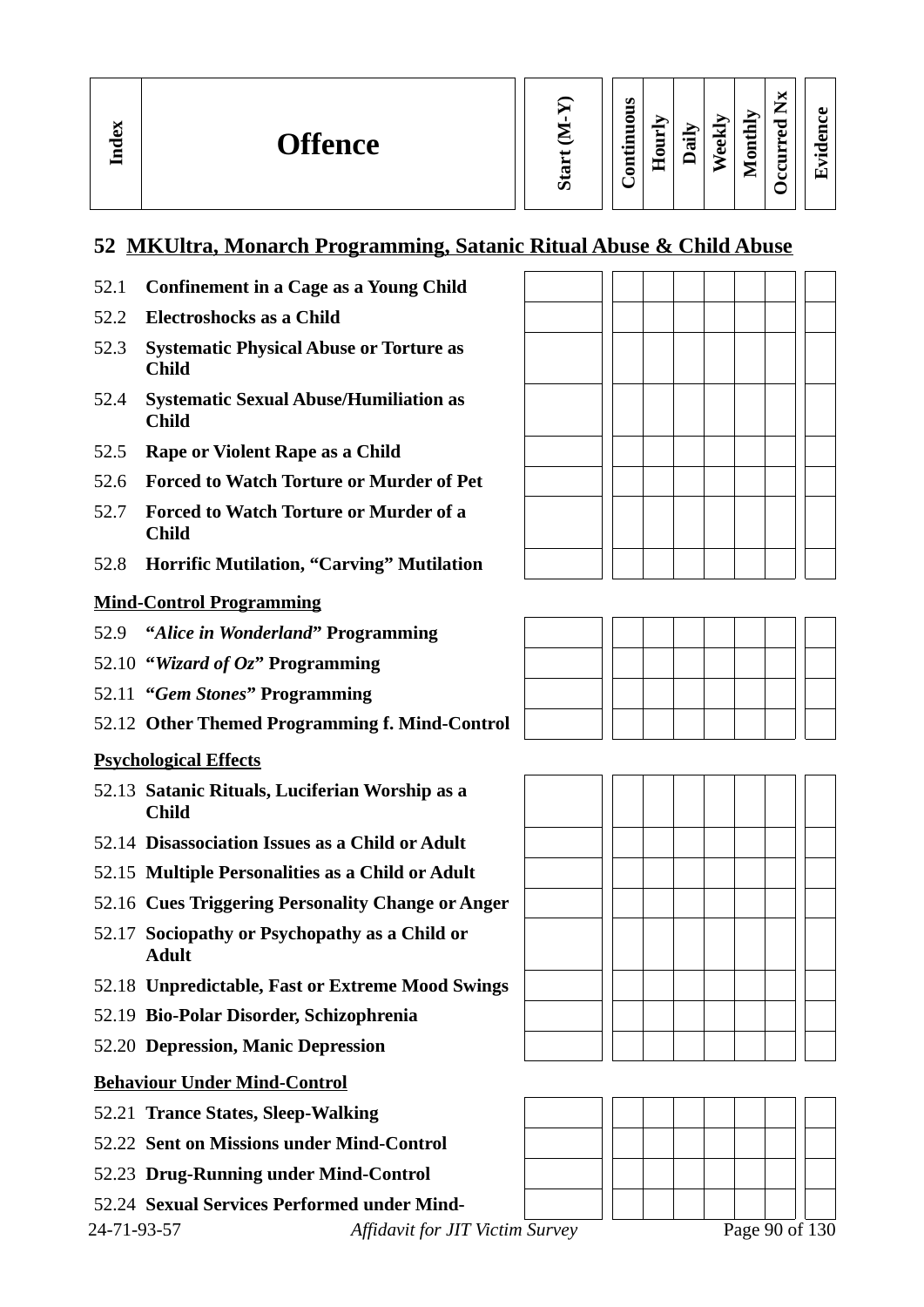#### **Sta rt (M-Y) Contin uous Hourly D We ekly aily Monthly OccurredNxEvid ence**

#### 52.26 **Attempted Murder / Murder under Mind-Ctrl**

**Contrl**

- **Abuse Location**
- 52.27 **Systematic Abuse or Programming at Home**
- 52.28 **Systematic Abuse or Progr. at Other Homes**
- 52.29 **Systematic Abuse or Programming in Hospital**

52.25 **Spying Services under Mind-Control**

- 52.30 **Systematic Abuse or Progr. in a Care Home**
- 52.31 **Systematic Abuse or Programming in Church**
- 52.32 **Systematic Abuse or Programming in Hotels**
- 52.33 **Systematic Abuse or Progr. in Gov'mt. Buildg.**
- 52.34 **Systematic Abuse or Progr. on a Military Base**
- 52.35 **Systematic Abuse or Progr. in a Research Lab**
- 52.36 **Systematic Abuse or Programming Elsewhere**

#### **The Abusers**

- 52.37 **Systematic Abuse or Programming by Parent**
- 52.38 **Systematic Abuse or Programming by Relative**
- 52.39 **Systematic Abuse or Programming by Teacher**
- 52.40 **Systematic Abuse or Programming by Trainer**
- 52.41 **Systematic Abuse or Programming by Doctor**
- 52.42 **Systematic Abuse or Programming by Clergy**
- 52.43 **Systematic Abuse or Programming by Official**
- 52.44 **Systematic Abuse or Progr. by Lawyer / Judge**
- 52.45 **Systematic Abuse or Programming by Police**
- 52.46 **Systematic Abuse or Programming by Intel**
- 52.47 **Systematic Abuse or Progr. by Military**
- 52.48 **Systematic Abuse or Progr. by Researchers**

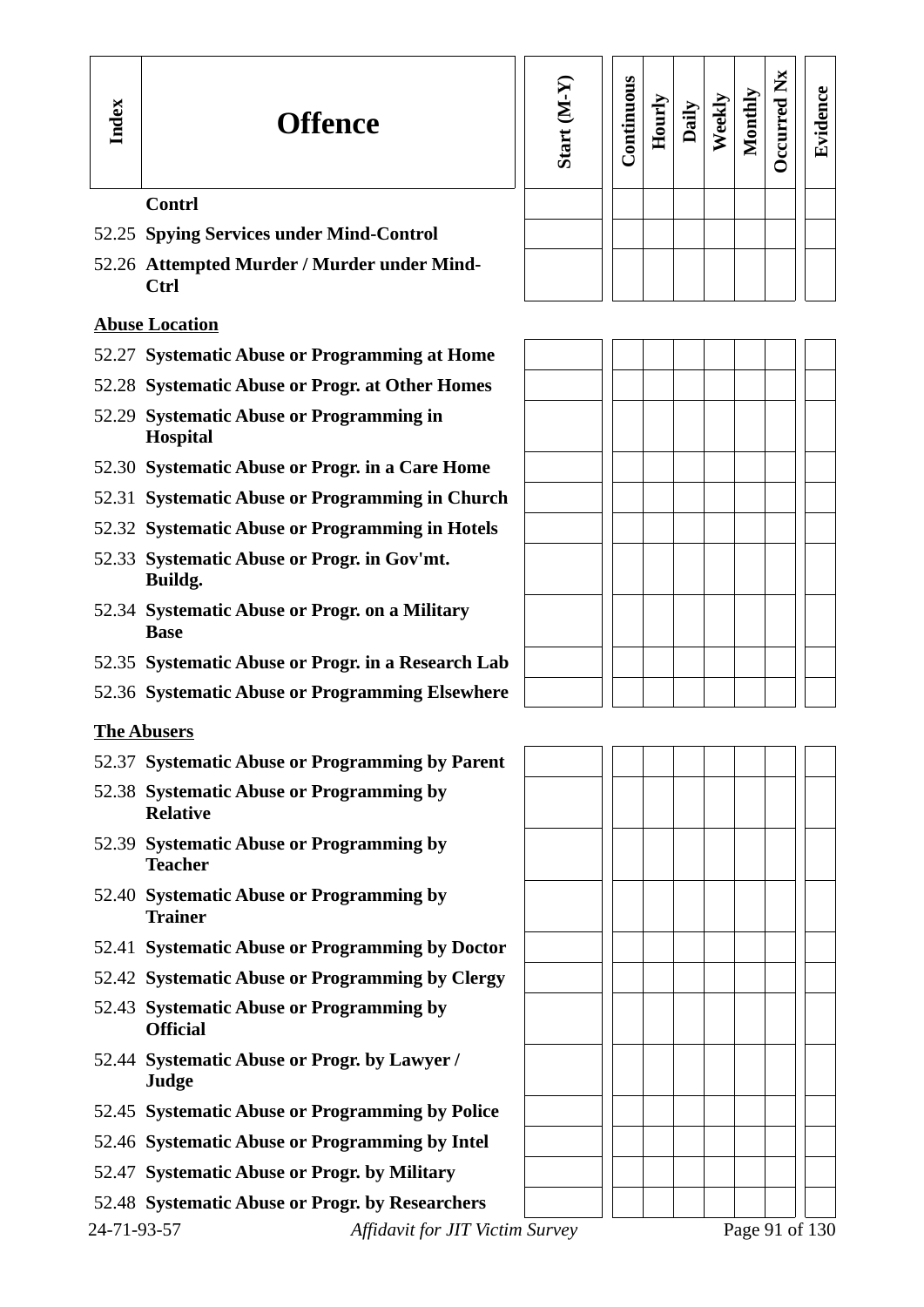| Index | <b>Offence</b>                                          | ဖြ | s<br>tinuou<br>Ē | 5<br>c<br>重 | ਜ਼<br>⊐ | ō | onthly<br>ē | ×<br>► | ω<br>回 |
|-------|---------------------------------------------------------|----|------------------|-------------|---------|---|-------------|--------|--------|
|       | 52.49 Systematic Abuse or Progr. i.<br>Media/Entertain. |    |                  |             |         |   |             |        |        |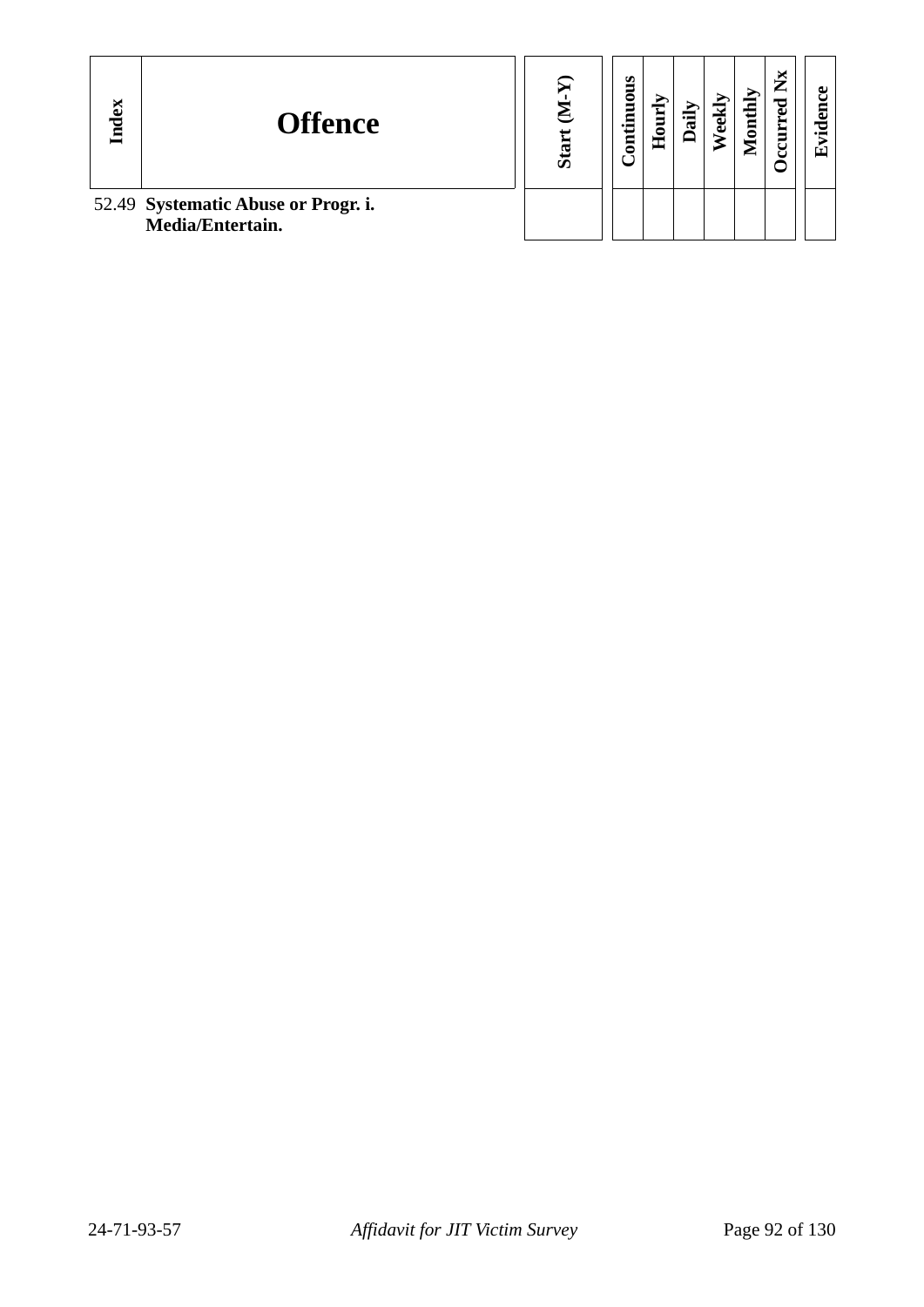**In dex**

**We e kly**

**M**

**o nthly**

| די<br>⊡<br>₹ |
|--------------|
|--------------|

# **53 Service in Military, Intelligence & Law Enforcement**

| 53.1 | Surveill./Harassm/Mobbing/Slander in<br><b>Service</b>       |  |  |  |  |  |
|------|--------------------------------------------------------------|--|--|--|--|--|
| 53.2 | <b>Physical or Sexual Abuse, Attacks in Service</b>          |  |  |  |  |  |
| 53.3 | Harassm., Abuse or Attacks in Rehabilitation                 |  |  |  |  |  |
| 53.4 | <b>Whistleblower Retaliation</b>                             |  |  |  |  |  |
| 53.5 | <b>Victim of Use of Unusual or Illegal Weapons</b>           |  |  |  |  |  |
| 53.6 | Use of Unusual or Illegal Weapons on Others                  |  |  |  |  |  |
| 53.7 | <b>Witness to Crimes Being Committed</b>                     |  |  |  |  |  |
| 53.8 | <b>Serious Injuries or Disabilities from Injuries</b>        |  |  |  |  |  |
| 53.9 | <b>Traumas and Post-Traumatic Stress Disorder</b>            |  |  |  |  |  |
|      | 53.10 Time Spent Unconscious and Time in<br><b>Hospital</b>  |  |  |  |  |  |
|      | 53.11 Consensual Implants                                    |  |  |  |  |  |
|      | 53.12 Misuse of Consensual Implants                          |  |  |  |  |  |
|      | 53.13 Non-Consensual Implants                                |  |  |  |  |  |
|      | 53.14 Enhanced Physical<br><b>Traits/Strength/Endurance</b>  |  |  |  |  |  |
|      | 53.15 Enhanced Senses/Reactions/Speed of Thought             |  |  |  |  |  |
|      | 53.16 Feeling or Hearing Others' Thoughts                    |  |  |  |  |  |
|      | 53.17 Forced Speech                                          |  |  |  |  |  |
|      | 53.18 Forced Thoughts                                        |  |  |  |  |  |
|      | 53.19 Active Use of Neurotechnology                          |  |  |  |  |  |
|      | 53.20 Peers or Superiors Using Hive-Mind for<br><b>Abuse</b> |  |  |  |  |  |
|      | 53.21 Signed Unknown or Unread Documents                     |  |  |  |  |  |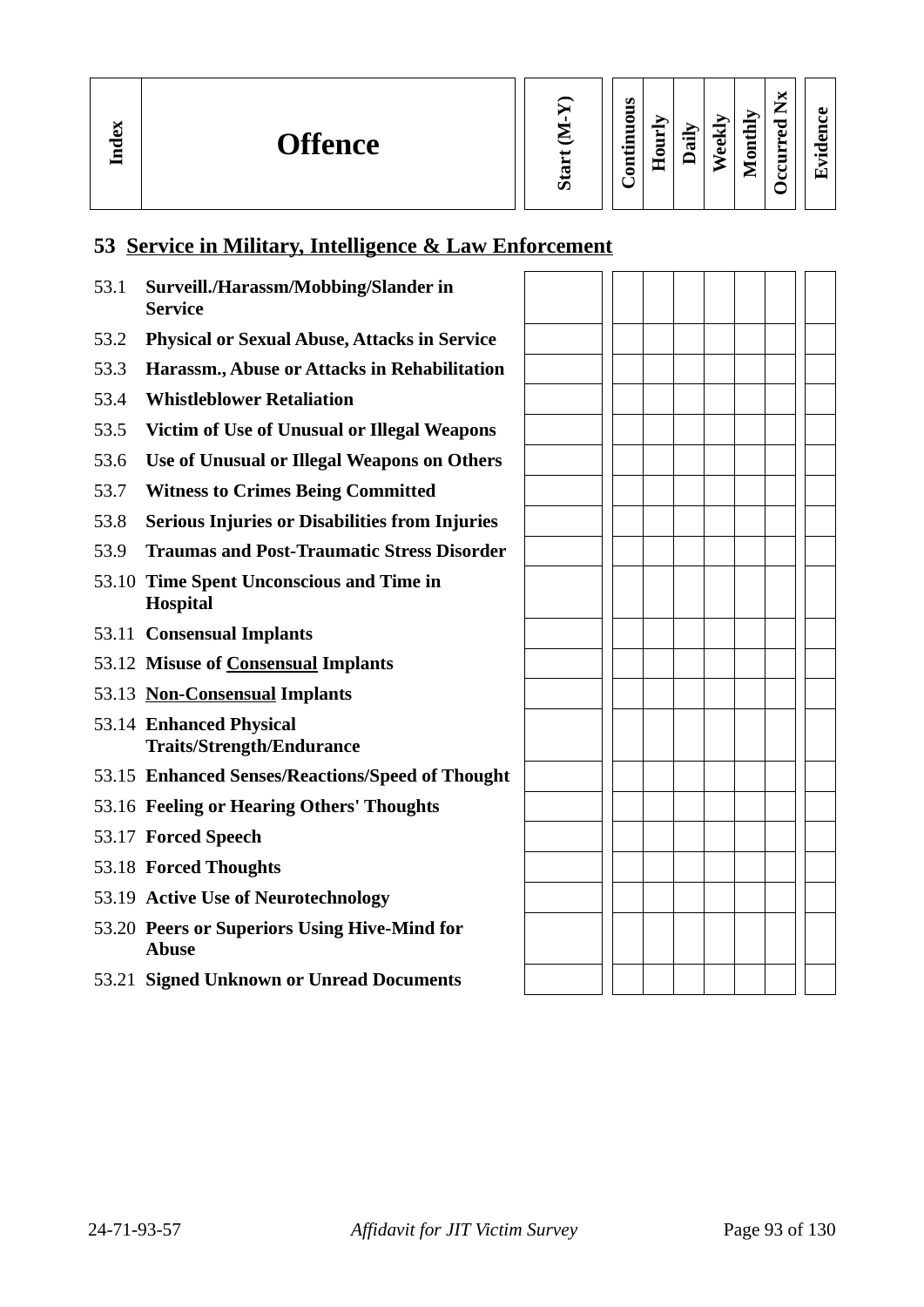| X<br><b>Offence</b><br>÷<br>딜 | ω | Ø<br>٥<br>▭ | −<br>∼<br>Ę<br>-<br>Ξ | iis | ರ<br>−<br>نه<br>Õ | thly<br>5<br>-<br>⋍ | ы<br>—<br>-<br>≂<br>ച<br>ت<br>∽ | 61.<br>-<br>$\bullet$ |  |
|-------------------------------|---|-------------|-----------------------|-----|-------------------|---------------------|---------------------------------|-----------------------|--|
|-------------------------------|---|-------------|-----------------------|-----|-------------------|---------------------|---------------------------------|-----------------------|--|

# **54 Agent Operations, Infiltration & Sabotage**

| 54.1 | <b>Harassment and Intimidation by Online</b><br><b>Trolls</b>   |         |  |  |   |   |
|------|-----------------------------------------------------------------|---------|--|--|---|---|
| 54.2 | <b>Harassment and Intimidation by Stalkers</b>                  |         |  |  |   |   |
| 54.3 | <b>Trolls, Agents, Infiltrators Jeering at Victims</b>          |         |  |  |   |   |
| 54.4 | <b>Trolls/Agents Acting with</b><br>Sadism/Psychopathy          |         |  |  |   |   |
| 54.5 | <b>Fake Personas and People Faking Credentials</b>              |         |  |  |   |   |
| 54.6 | <b>Agents Acting as Doctors or Professionals</b>                |         |  |  |   |   |
| 54.7 | <b>Arranging or Staging of Events and Incidents</b>             |         |  |  |   |   |
| 54.8 | <b>Disruption from Infiltrators and Saboteurs</b>               |         |  |  |   |   |
| 54.9 | <b>Dis-Info Agents Disrupting Finding Help/Info</b>             |         |  |  |   |   |
|      | 54.10 Active Sabotage of Getting Help                           | 07/2017 |  |  | 3 |   |
|      | 54.11 Retaliation for Seeking Help or Publicity                 |         |  |  |   |   |
|      | 54.12 Agents Contacting Helpers to Discourage<br><b>Help</b>    | 07/2017 |  |  | 3 | X |
|      | 54.13 Collaborators Harming or Denying Help                     |         |  |  |   |   |
|      | 54.14 Intimidation, Attacks on Helping<br><b>Professionals</b>  |         |  |  |   |   |
|      | 54.15 Infiltration, Disruption of Victim<br><b>Organisation</b> |         |  |  |   |   |
|      | 54.16 Theft, Destruction, Falsification of Evidence             |         |  |  |   |   |
|      | 54.17 Slander and Libel Campaigns                               |         |  |  |   |   |
|      | 54.18 Intimidation Campaigns                                    |         |  |  |   |   |
|      | 54.19 Hounding with Large Groups of People                      |         |  |  |   |   |
|      | 54.20 Dead or Mutilated Animals Left as Threats                 |         |  |  |   |   |
|      | 54.21 Set-Ups and Entrapment                                    |         |  |  |   |   |
|      | 54.22 Drugging (for Kidnap, Sedation, Truth<br>Drugs)           |         |  |  |   |   |
|      | 54.23 Kidnapping and Attempted Kidnapping                       |         |  |  |   |   |
|      | 54.24 Rape by Agents                                            |         |  |  |   |   |
|      | 54.25 Blackmail                                                 |         |  |  |   |   |
|      | 54.26 Death Threats                                             |         |  |  |   |   |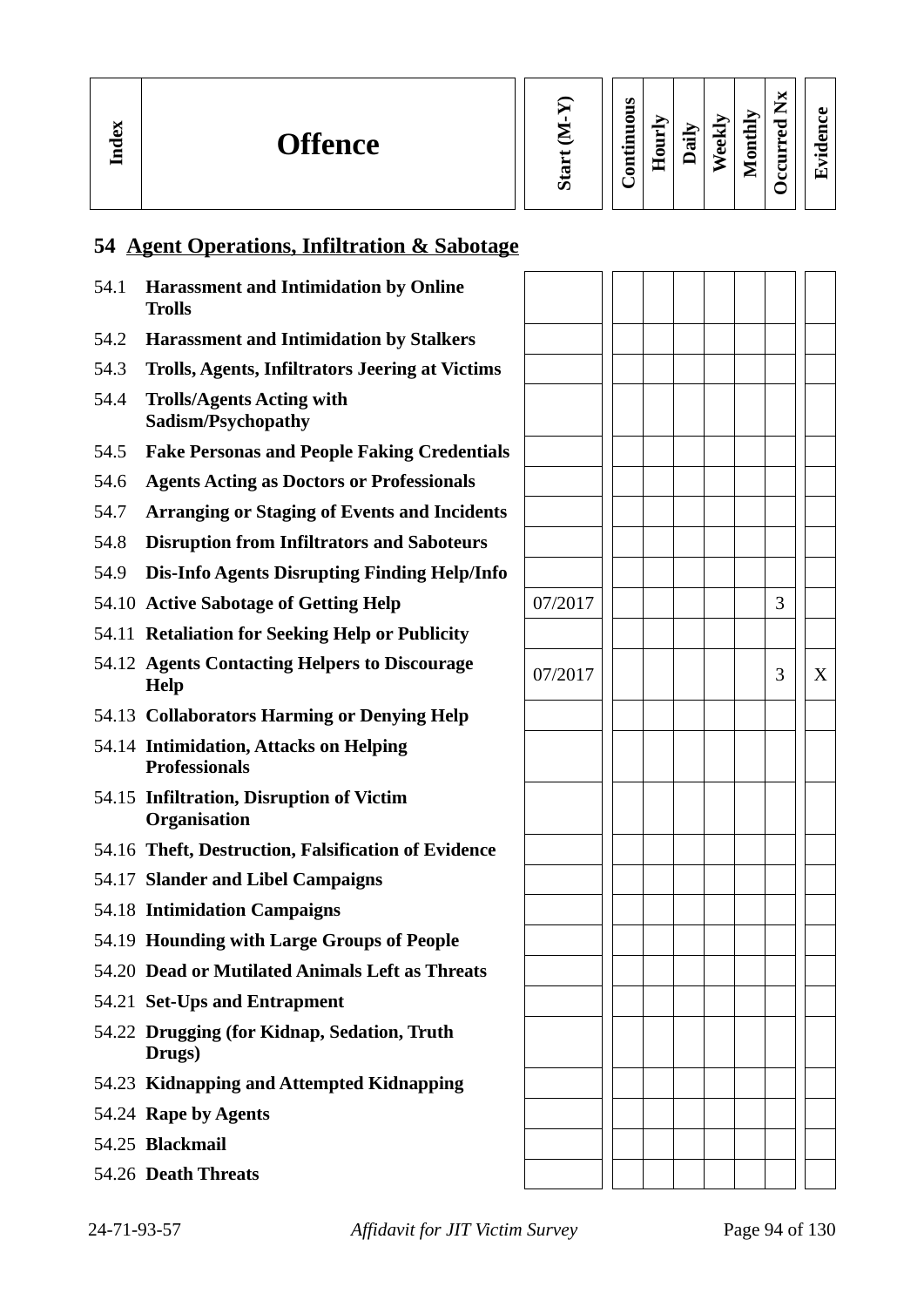| Index | <b>Offence</b>                                    | <b>Start</b> | <b>Continuous</b> | Ê |  | ž | $\mathbf{u}$ |
|-------|---------------------------------------------------|--------------|-------------------|---|--|---|--------------|
|       | 54.27 Assassination Attempts                      |              |                   |   |  |   |              |
|       | 54.28 Murder of Victims, Helpers, Group Leaders   |              |                   |   |  |   |              |
|       | 54.29 Recruitment Requests to Join Secret Service |              |                   |   |  |   |              |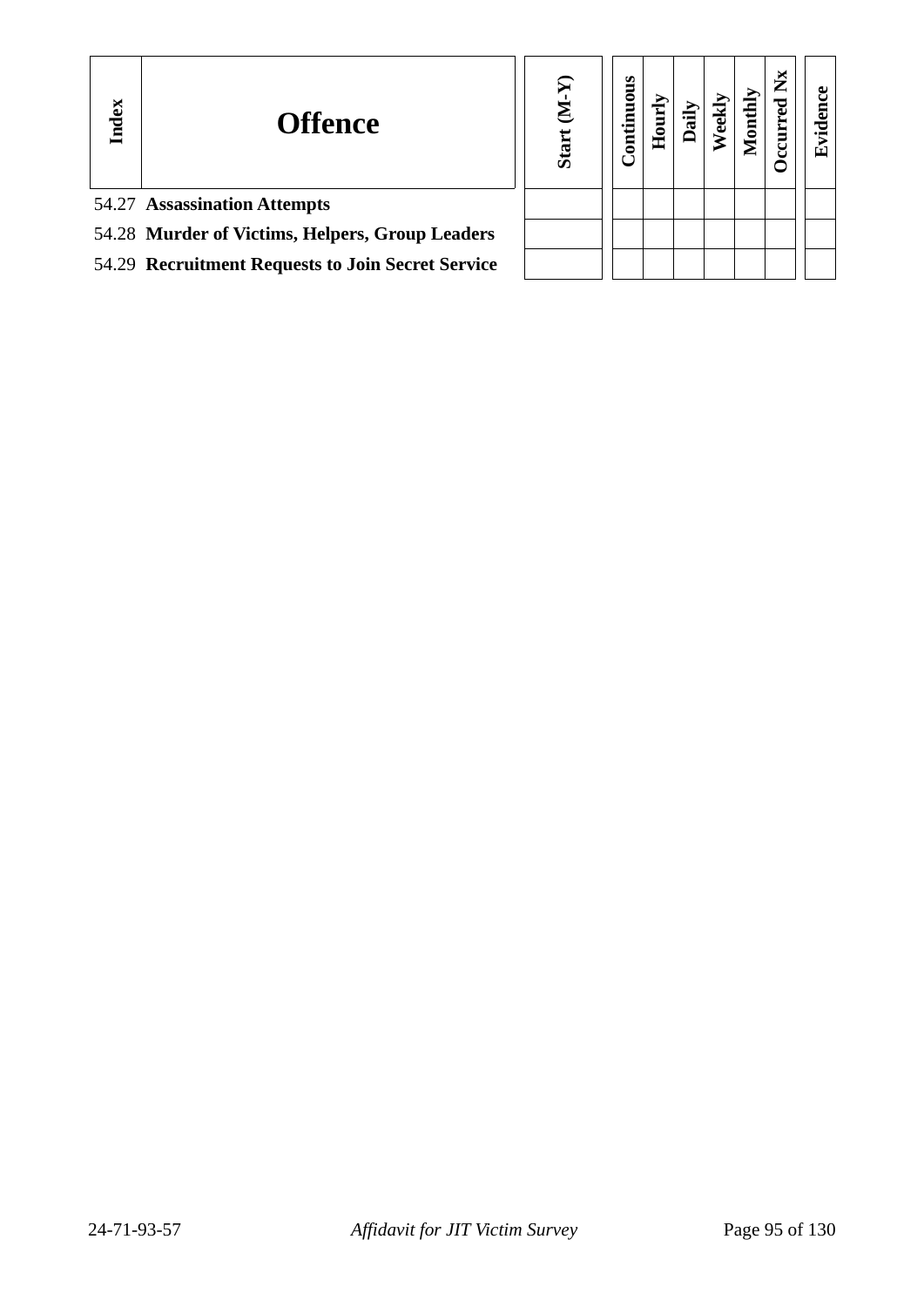### **55 Psychological Operations**

- 55.1 **Mirroring or Echoing of Events, Words, People**
- 55.2 **Deception**
- 55.3 **Development of Abusive or Harmful "Memes"**
- 55.4 **Holographic Projections and Visual Deception**
- 55.5 **Supernatural Looking Phenomena and Tricks**
- 55.6 **Mind Games**
- 55.7 **Psychological Attrition**
- 55.8 **Behavioural Modification**

### **56 Signs & Symbolism**

- 56.1 **Signs and Symbols Related to Victim's Life**
- 56.2 **Signalling (Colour-Coding, Licence Plates etc.)**
- 56.3 **Hand-Signs, Body-Signs, Mimicry by Agents**
- 56.4 **Masonic, Illuminati and Satanic Symbols**
- 56.5 **Nazi and Ku Klux Klan Symbols**
- 56.6 **Sex Abuse and Child Abuse Symbols**
- 56.7 **MKUltra and Monarch Programming Symbols**
- 56.8 **Illness and Injury Symbols**
- 56.9 **Aggression and Violence Symbols**
- 56.1 **Death and Destruction Symbols**

 $\Omega$ 

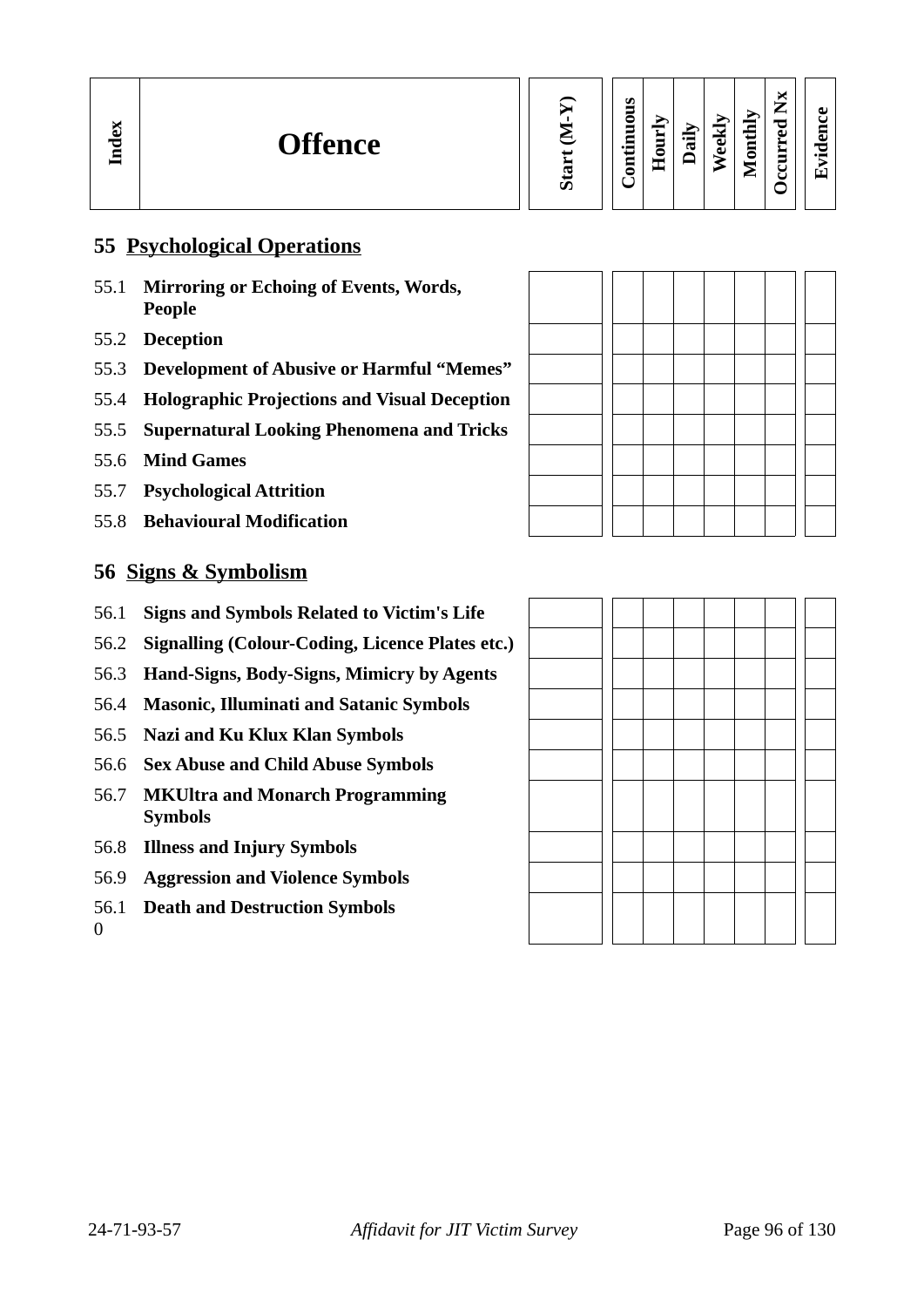# **57 Masons, Illuminati & Other Secret Societies**

- 57.1 **Secret Society Connections to Your Targeting**
- 57.2 **Any Personal Connections to Secret Societies**
- 57.3 **Asked to Join A Secret Society**
- 57.4 **Taken Part In or Forced Into Initiation Rituals**

#### **Freemasons & Illuminati**

- 57.5 **Membership in the Masons or Illuminati**
- 57.6 **Family Members are Masons or Illuminati** 01/2018 2 X
- 57.7 **Known Perpetrators are Masons or Illuminati**

#### **Order of Knights**

- 57.8 **Membership in Order of Knights**
- 57.9 **Family Members in Order of Knights**
- 57.10 **Known Perpetrators in Order of Knights**

#### **Jesuits**

- 57.11 **Membership in the Jesuits**
- 57.12 **Family Members are Jesuits**
- 57.13 **Known Perpetrators are Jesuits**

#### **Opus Dei**

- 57.14 **Membership in Opus Dei**
- 57.15 **Family Members are in Opus Dei**
- 57.16 **Known Perpetrators are in Opus Dei**

#### **Scientology**

- 57.17 **Membership in Scientology**
- 57.18 **Family Members Who are in Scientology**
- 57.19 **Known Perpetrators Who are in Scientology**

#### **Other Secret Societies**

- 52.20 **Membership in Other Secret Societies**
- 
- 57.22 **Known Perpetrators in Secret Societies**

24-71-93-57 *Affidavit for JIT Victim Survey* Page 97 of 130











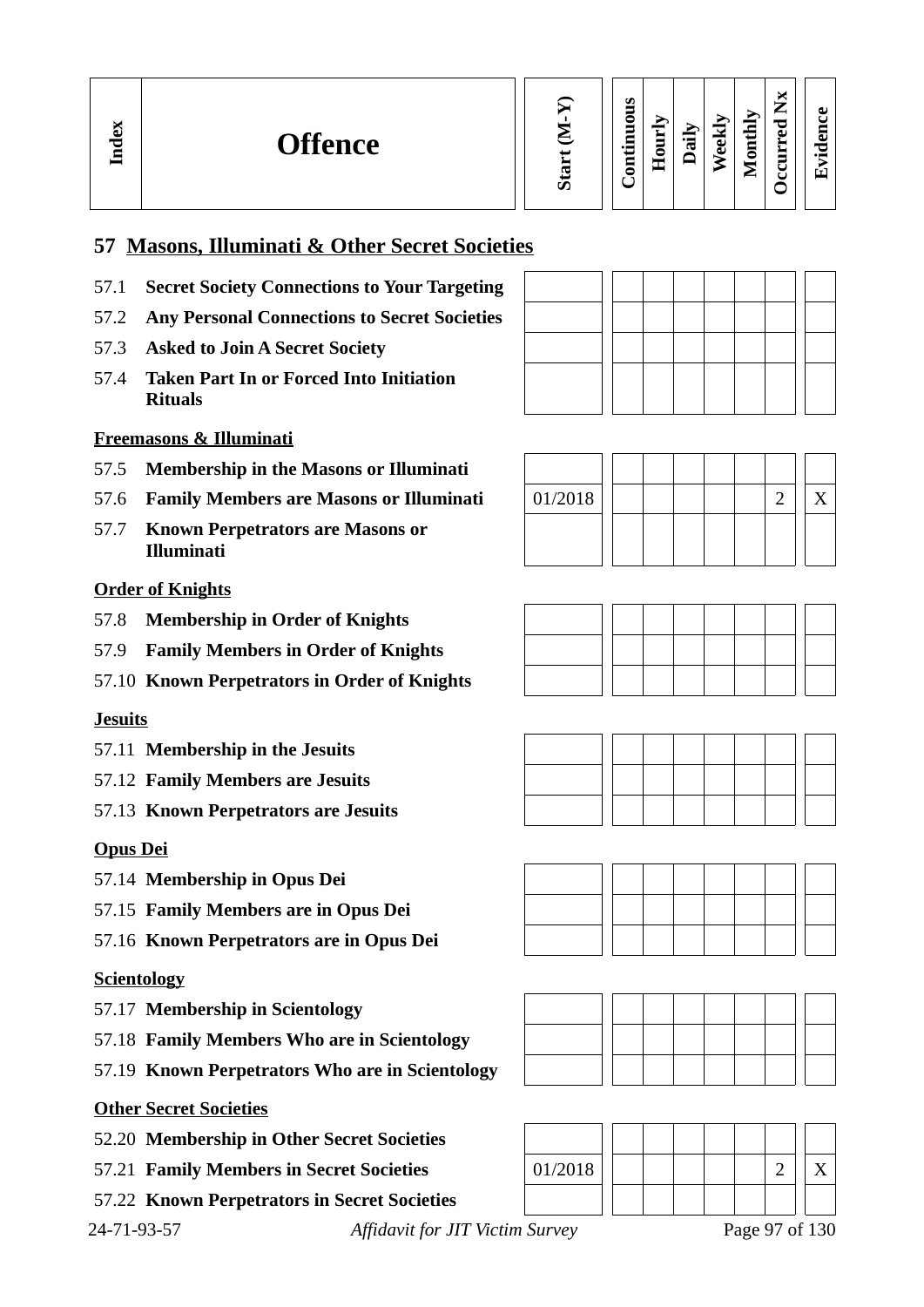| N.<br>Đ<br><b>Offence</b><br>÷<br>┍<br>_ |  | ⌒ | S<br>٥<br>5<br>=<br>∙−<br>ទី | -<br>-<br>Ξ<br>æ | ≔<br>π | <br>نه<br>A) | ∽<br>0<br>_<br>_ | ۰.<br>G) | A ) |
|------------------------------------------|--|---|------------------------------|------------------|--------|--------------|------------------|----------|-----|
|------------------------------------------|--|---|------------------------------|------------------|--------|--------------|------------------|----------|-----|

# **58 Medical Staff & Hospitals**

- 58.1 **Difficulty Finding Doctors or Treatment**
- 58.2 **Lying from Doctors or Medical Staff**
- 58.3 **Sudden Rejection or Change of Attitude**
- 58.4 **Refusal to Treat Illnesses or Symptoms**
- 58.5 **Refuse Accept Fact of Implants or Morgellons**
- 58.6 **Ref. to Treat Morgellons / Nanotech Poisoning**
- 58.7 **Refusal to Scan for Implants, Falsified Scans** 07/2017 2 X
- 58.8 **Refusal to Remove Implants and Trivialisation**
- 58.9 **Mental Health Smears from Doctors**
- 58.10 Cover-Up of DEW/Chips/Neurotech by  $\left| 072017 \right| \left| 1 \right| 2 \right| X$
- 58.11 **Misdiagnoses or Inability to Diagnose Disease**
- 58.12 **Misinformation from Nurses, Unqualified Staff**
- 58.13 **False Drugs or Falsified Medical Records**
- 58.14 **Theft of Blood, Tissue Sample or Lab Tests**
- 58.15 **Forced Blood or Tissue Sample Taken**
- 58.16 **Forced Procedures, Treatments or Operations**
- 58.17 **Severe Side-Effects from Drugs or Treatment**
- 58.18 **Malpractice, Abuse, Unnecessary Treatments**
- 58.19 **Surgical Error, Irregularities During Surgery**
- 58.20 **Attacks and Harm from Doctors, Medical Staff**
- 58.21 **Irregularities in Hospitals or in Treatment**
- 58.22 **Harassm./Theatre fr. Visitors, Patients, Doctors**
- 58.23 **Sexual/Other Humiliation in Hospital, Surgery**
- 58.24 **Physical/Sexual Abuse in Hospital or by Doctor**
- 58.25 **Directed Energy Weapon Attacks in Hospital**
- 58.26 **V2K, Implant or Neurotech Torture in Hospital**

| 01/2018 |  |  | 10                      |   |
|---------|--|--|-------------------------|---|
| 07/2017 |  |  | 3                       |   |
|         |  |  |                         |   |
|         |  |  |                         |   |
|         |  |  |                         |   |
|         |  |  |                         |   |
| 07/2017 |  |  | $\overline{\mathbf{c}}$ | X |
|         |  |  |                         |   |
|         |  |  |                         |   |
|         |  |  |                         |   |
| 072017  |  |  | $\overline{a}$          | X |
|         |  |  |                         |   |
|         |  |  |                         |   |
|         |  |  |                         |   |
|         |  |  |                         |   |
|         |  |  |                         |   |
|         |  |  |                         |   |
|         |  |  |                         |   |
|         |  |  |                         |   |
|         |  |  |                         |   |
|         |  |  |                         |   |
|         |  |  |                         |   |
|         |  |  |                         |   |
|         |  |  |                         |   |
|         |  |  |                         |   |
|         |  |  |                         |   |
|         |  |  |                         |   |
|         |  |  |                         |   |
|         |  |  |                         |   |
|         |  |  |                         |   |
|         |  |  |                         |   |
|         |  |  |                         |   |
|         |  |  |                         |   |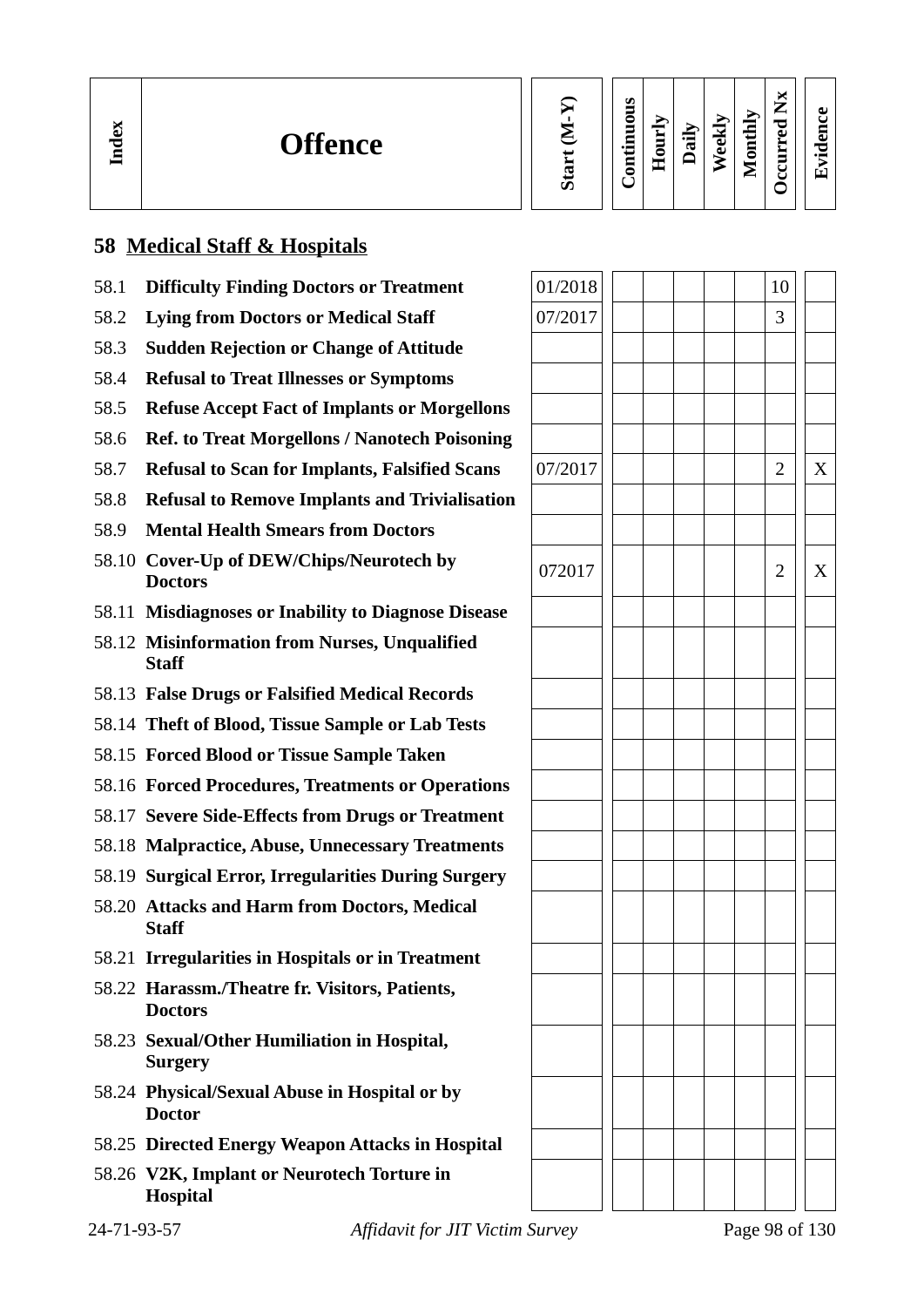|     | Start (M-Y)        | Continuous | Hourly | Daily | Weekly | Monthly | Occurred Nx    | Evidence |  |
|-----|--------------------|------------|--------|-------|--------|---------|----------------|----------|--|
| aff |                    |            |        |       |        |         |                |          |  |
|     | 10/2008<br>08/2012 |            |        |       |        |         | $\overline{2}$ | X        |  |
|     |                    |            |        |       |        |         |                |          |  |

- 58.27 **V2K or Hive-Mind Abuse by Doctors or State**
- 58.28 **Non-Consensual Implanting in Hospit./Surgery**

**In dex**

58.29 **Forced or Tricked Into Signing Agreements**

# **59 Psychiatrists & Psychologists**

- 59.1 **Difficulty Finding Psychologists, Psychiatrists**
- 59.2 **Refusal to Give Mental Health Certification**
- 59.3 **Lying from Psychiatrists or Psychiatric Staff**
- 59.4 **Refusal to Accept Qualifications, Science Facts**
- 59.5 **Refusal to Accept Existence of Implants**
- 59.6 **Refusal to Accept Existence of Morgellons**
- 59.7 **Refusal to Accept Existence o. Nano/Neurotech**
- 59.8 **Irrelevant/Odd Questions, Psychological Abuse**
- 59.9 **Questions About Income, Property and Assets**
- 59.10 **Mental Health Smears, Libel and Entrapment**
- 59.11 **Involuntary or Forced Psychiatric Testing**
- 59.12 **Fraud and Falsification of Psychiatric Testing**
- 59.13 **Biases, Misdiagnoses and False Diagnoses**
- 59.14 **Swapped or Falsified Medical Records**
- 59.15 **False or Swapped Medication**
- 59.16 **Severe Side-Effects of Psychotropic Drugs**
- 59.17 **Issue Unchanged Despite Psychotropics Drugs**
- 59.18 **Attempt to Fraudulently Section or Baker Act**
- 59.19 **Fraudulent Sectioning, Psychiatric Committal**
- 59.20 **Irregularities in Psychiatric Hospitals**
- 59.21 **Harassment, Theatre and Abuse in Psychiatry**
- 59.22 **Sexual or Other Humiliation in Psychiatry**
- 59.23 **Physical or Sexual Abuse in Psychiatry**
- 59.24 **DEW Attacks in Psychiatry**
- 59.25 **V2K, Implant/Neurotech Torture in Psychiatry**
- 59.26 **V2K or Hive-Mind Abuse by Psychiatrist,**

24-71-93-57 *Affidavit for JIT Victim Survey* Page 99 of 130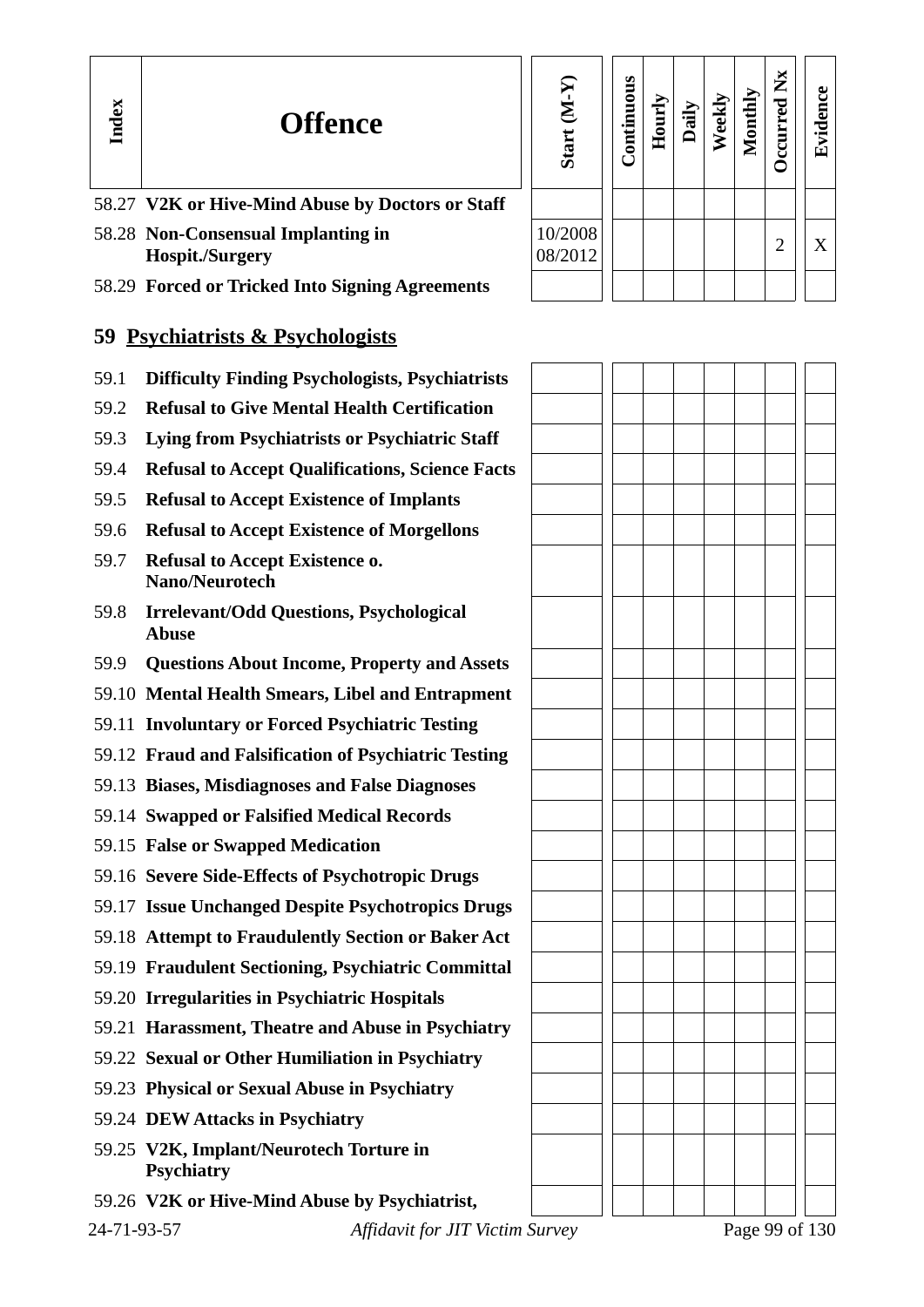| Index | <b>Offence</b>                                  | Σ<br><b>Start</b> | <b>Continuous</b> | Е<br>Е |  | thly<br>Ξ | ž | ω<br>$\bullet$<br>口 |
|-------|-------------------------------------------------|-------------------|-------------------|--------|--|-----------|---|---------------------|
|       | <b>Staff</b>                                    |                   |                   |        |  |           |   |                     |
|       | 59.27 Non-Consensual Implanting in Psychiatry   |                   |                   |        |  |           |   |                     |
|       | 59.28 Forced or Tricked Into Signing Agreements |                   |                   |        |  |           |   |                     |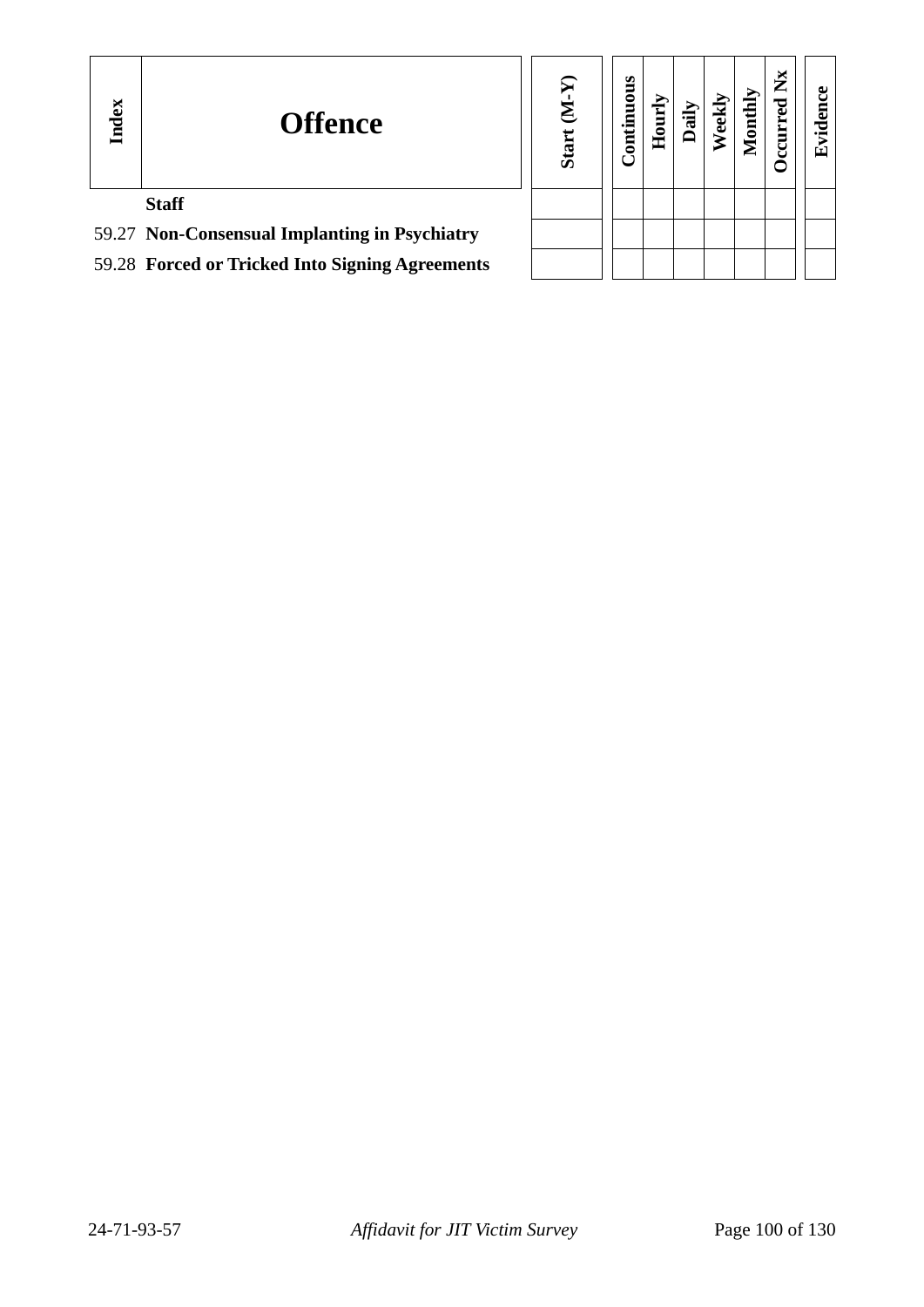| м<br>Ĝ<br><b>Offence</b><br>Ĕ | ပာ | S<br>Ξ<br>õ<br>Ē<br>2<br>⊶<br>؎<br>Ē | ÷<br>Ĕ<br>0<br>重 | $\in$<br>℡ | ರ<br>نه<br>ω | ⊵<br>÷<br>c<br>_<br>_ | —<br>_<br>∼<br>A ) | ЛJ<br>$\bullet$ |
|-------------------------------|----|--------------------------------------|------------------|------------|--------------|-----------------------|--------------------|-----------------|
|-------------------------------|----|--------------------------------------|------------------|------------|--------------|-----------------------|--------------------|-----------------|

# **60 School & Nursery**

| 60.1 | <b>Difficulties Finding a Place, Rejections</b>                |  |  |  |  |
|------|----------------------------------------------------------------|--|--|--|--|
| 60.2 | <b>Irregularities at School or in Nursery</b>                  |  |  |  |  |
| 60.3 | <b>Unusual Change in Behaviour of Kid/Student</b>              |  |  |  |  |
| 60.4 | <b>Fearfulness, Suicidal Thoughts in</b><br><b>Kid/Student</b> |  |  |  |  |
| 60.5 | <b>False/Fraudulent School Reports, Staff Lying</b>            |  |  |  |  |
| 60.6 | <b>Misleading of Pupils, False Teaching</b>                    |  |  |  |  |
| 60.7 | <b>Brainwashing or NLP of Children or</b><br><b>Students</b>   |  |  |  |  |
| 60.8 | <b>Overwhelming Extreme Pressure to Perform</b>                |  |  |  |  |
| 60.9 | <b>Neglect, Exclusion, Discrimination</b>                      |  |  |  |  |
|      | 60.10 Sabotage of Child/Student's<br><b>Develop./Progress</b>  |  |  |  |  |
|      | 60.11 Bullying by Children, Youngsters or Staff                |  |  |  |  |
|      | 60.12 Unusual Rejection of Kid/Student by Teacher              |  |  |  |  |
|      | 60.13 Humiliation or Abuse in School or in Nursery             |  |  |  |  |
|      | 60.14 Intimidation and Threats in School or<br><b>Nursery</b>  |  |  |  |  |
|      | 60.15 Sexual Abuse in School or Nursery                        |  |  |  |  |
|      | 60.16 DEW Attacks in School or Nursery                         |  |  |  |  |
|      | 60.17 V2K, Implant or Neurotech Torture in School              |  |  |  |  |
|      | 60.18 V2K or Hive-Mind Abuse by Teachers                       |  |  |  |  |
|      | 60.19 Unannounced IQ Tests, Unusual Testing                    |  |  |  |  |
|      | 60.20 Unusual Science/Research Projects w<br><b>Students</b>   |  |  |  |  |
|      | 60.21 Human Experimentation on Kids or Students                |  |  |  |  |
|      | 60.22 Human Trafficking of Children and Students               |  |  |  |  |
|      | 60.23 Fraudulent Report to Child Protection<br><b>Agency</b>   |  |  |  |  |
|      | 60.24 School Board Members Connected to<br><b>Military</b>     |  |  |  |  |
|      | 60.25 School Board Member Connected to NASA<br>etc             |  |  |  |  |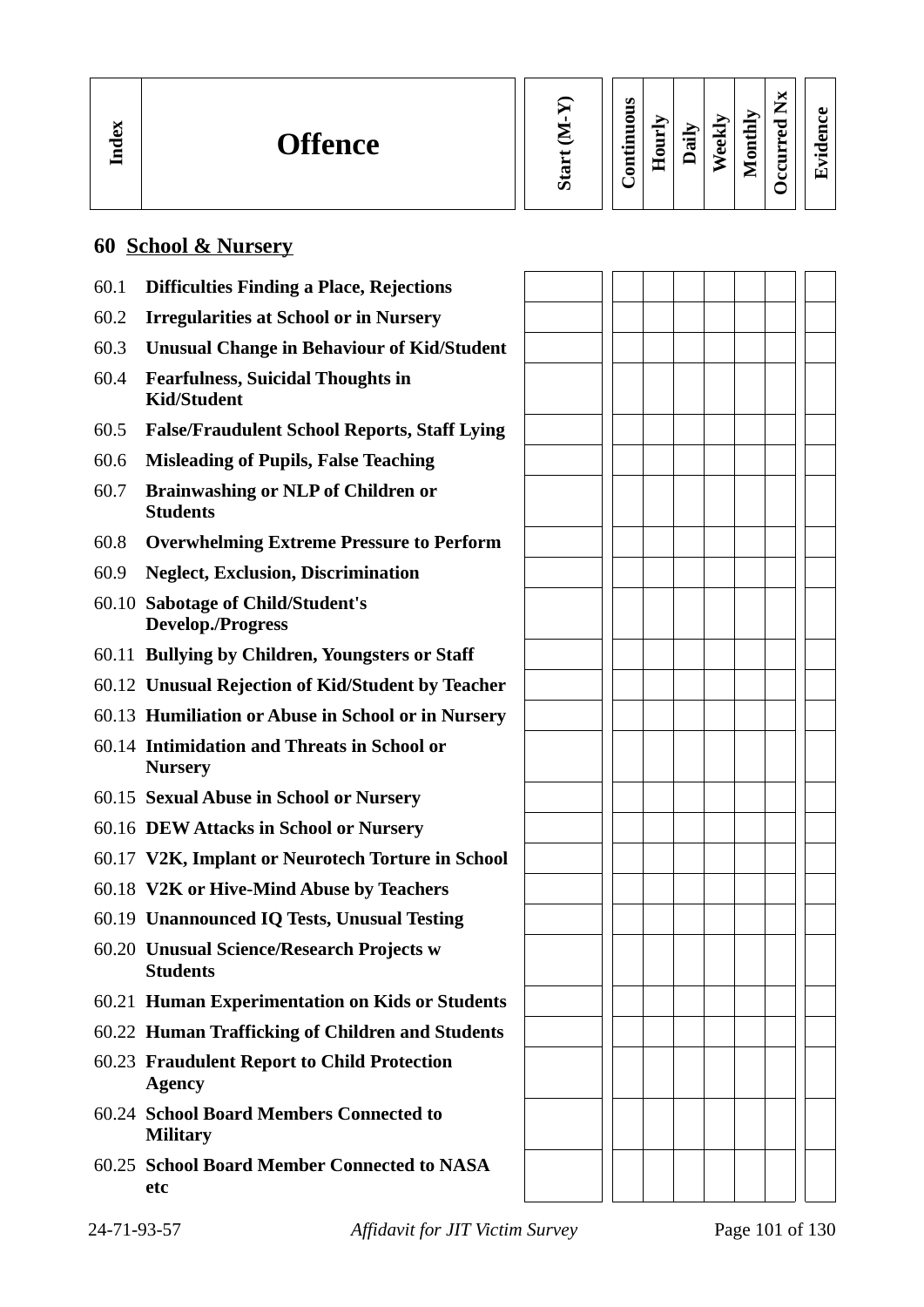| Index | <b>Offence</b>                                            | $(Y-N)$<br>Start | Continuous | Hourly |  | ž |  |
|-------|-----------------------------------------------------------|------------------|------------|--------|--|---|--|
|       | 60.26 School Board Member Connect to Arms<br><b>Trade</b> |                  |            |        |  |   |  |
|       | 60.27 School Board Member Connected to<br><b>Research</b> |                  |            |        |  |   |  |
|       | 60.28 Government or Contractors Accessing School          |                  |            |        |  |   |  |
|       | 60.29 Masonic/Illuminati/Crown Symbols in School          |                  |            |        |  |   |  |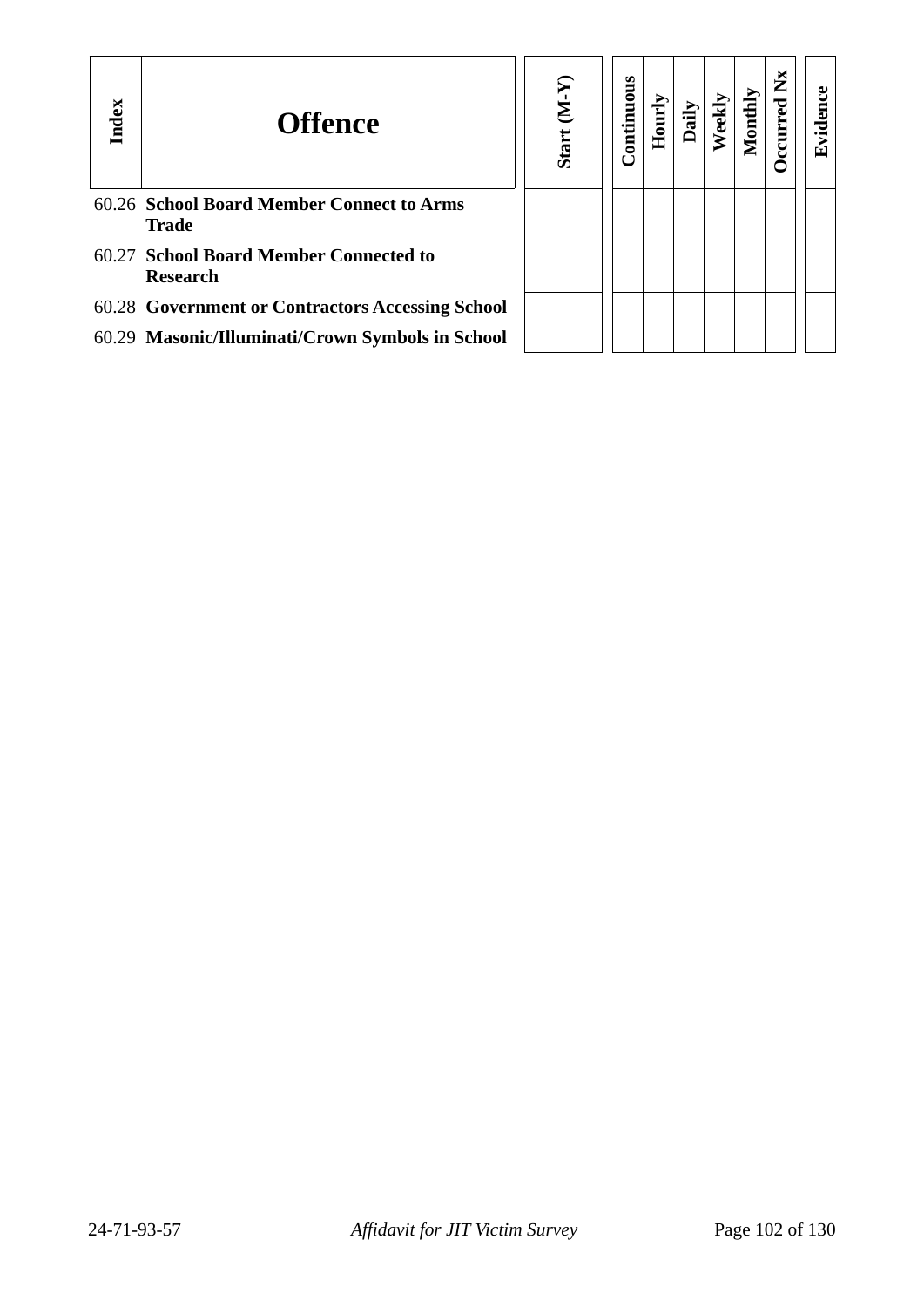**In dex**

| ⋝<br><b>Start</b> |
|-------------------|
|                   |

**Contin uous Hourly D We e kly aily Monthly**  **Oc c ur r e dEvid ence**

**Nx**

# **61 Care Homes for Children, the Disabled & the Elderly**

| 61.1 | <b>Difficulty Finding a Care Home, Rejections</b>          |  |  |  |  |
|------|------------------------------------------------------------|--|--|--|--|
| 61.2 | <b>State Kidnap to Care Homes, Forced Care</b>             |  |  |  |  |
| 61.3 | <b>Barring Access to Relatives and Family</b>              |  |  |  |  |
| 61.4 | <b>Irregularities at a Care Home</b>                       |  |  |  |  |
| 61.5 | Lying, False Reporting from Care Home Staff                |  |  |  |  |
| 61.6 | <b>Bad Care and Neglect at a Care Home</b>                 |  |  |  |  |
| 61.7 | <b>Withholding of Food, Medicine or Other</b><br>Care      |  |  |  |  |
| 61.8 | <b>Barring from Exit or Leisure Activities</b>             |  |  |  |  |
| 61.9 | <b>Sexual or Other Humiliation in Care Home</b>            |  |  |  |  |
|      | 61.10 Embarrassment or Danger by Mixing of<br><b>Sexes</b> |  |  |  |  |
|      | 61.11 Psychological/Sexual/Physical Abuse in Care          |  |  |  |  |
|      | 61.12 False, Falsified or Swapped Medical Records          |  |  |  |  |
|      | 61.13 False or Swapped Medication                          |  |  |  |  |
|      | 61.14 Severe Side-Effects from Drugs or Treatment          |  |  |  |  |
|      | 61.15 Active Poisoning or Injury in Care Home              |  |  |  |  |
|      | 61.16 Non-Consensual Implanting in Care Home               |  |  |  |  |
|      | 61.17 DEW Attacks in Care Home                             |  |  |  |  |
|      | 61.18 V2K, Implant or Neurotech Torture in Care            |  |  |  |  |
|      | 61.19 V2K or Hive-Mind Abuse by Care Staff                 |  |  |  |  |
|      | 61.20 Human Experimentation in Care Home                   |  |  |  |  |
|      | 61.21 Human Trafficking in Care Home                       |  |  |  |  |
|      | 61.22 Forced or Tricked Into Signing Agreements            |  |  |  |  |
|      | 61.23 Attempted Murder in Care Home                        |  |  |  |  |
|      | 61.24 Murder in Care Home                                  |  |  |  |  |
|      | 61.25 Care Board Members Connected to Military             |  |  |  |  |
|      | 61.26 Care Board Member Connect to Arms Trade              |  |  |  |  |
|      | 61.27 Care Board Member Connected to Research              |  |  |  |  |
|      | 61.28 Government or Contractors Accessing Care             |  |  |  |  |
|      | 61.29 Masonic/Illuminati/Crown Symbols in Care             |  |  |  |  |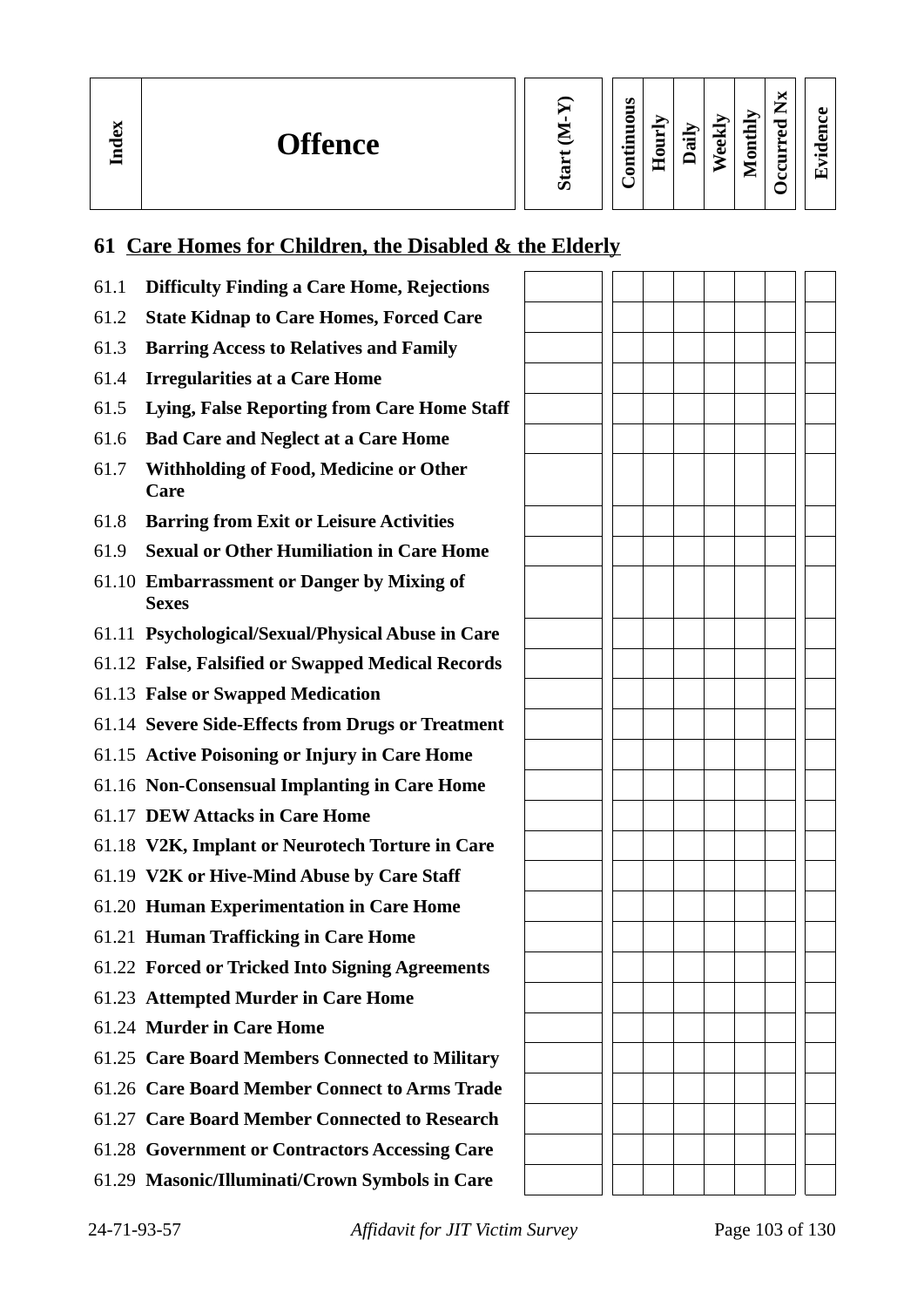**Evid ence**

**Occurred**

**Nx**

# **62 Universities & Research Facilities**

#### **University or Research Facility Contacted for Help**

- 62.1 **Irregularities, Lack of Interest by Researchers**
- 62.2 **Sudden Rejection or Change of Attitude**
- 62.3 **Refusal to Investigate by Researchers**
- 62.4 **Falsification or Omission of Evidence**
- 62.5 **Stone-Walling, Dishonesty, Lying or Sabotage**
- 62.6 **Part of Government or Research Study Group**

#### **Study or Work at University or Research Facility**

- 62.7 **Stalking/Harass./Theatre by Students or Staff**
- 62.8 **Control of Grades or Falsification of Grades**
- 62.9 **Sexual Harassment by Staff or Students at Uni**
- 62.10 **Sexual Abuse, Attempted Rape or Rape at Uni**
- 62.11 **Non-Consensual Implanting at University**
- 62.12 **DEW Attacks at Uni or at Research Facility**
- 62.13 **V2K, Implant or Neurotech Torture at Uni**
- 62.14 **Illegal Human Experimentation at University**
- 62.15 **Murder at University**

#### **Student or Staff Accommodation**

- 62.16 **Harassment or Abuse in Uni Accommodation**
- 62.17 **Noise Harassment or Sleep Deprivation**
- 62.18 **Surveillance in Uni Accommodation**
- 62.19 **Break-Ins into Uni Accommodation**
- 62.20 **Theft from Uni Accommodation**
- 62.21 **Sabotage of Fittings in Uni Accommodation**
- 62.22 **Physical Violence in Uni Accommodation**
- 62.23 **Rape, Attempted Rape in Uni Accommodation**
- 62.24 **Non-Consensual Implanting in Uni Accomm.**





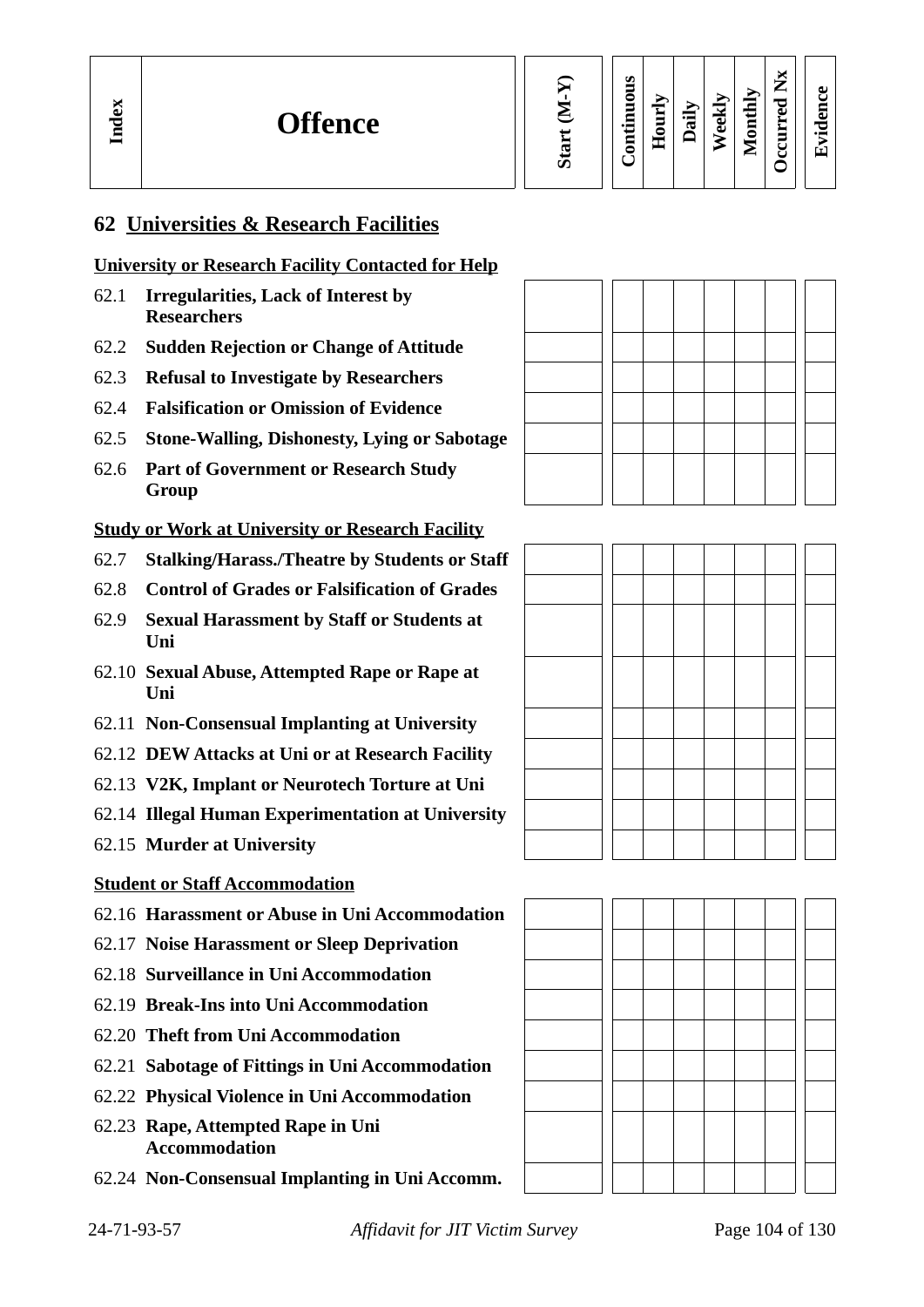| Index | <b>Offence</b>                               | ശ് | ontinuous | ⊂<br>Ě | ъ | $\mathbf{d}\mathbf{h}$<br>Ē | Œ |
|-------|----------------------------------------------|----|-----------|--------|---|-----------------------------|---|
|       | 62.25 DEW Attacks in Uni Accommodation       |    |           |        |   |                             |   |
|       | 62.26 Weaponisation of WLAN in Uni Accommod. |    |           |        |   |                             |   |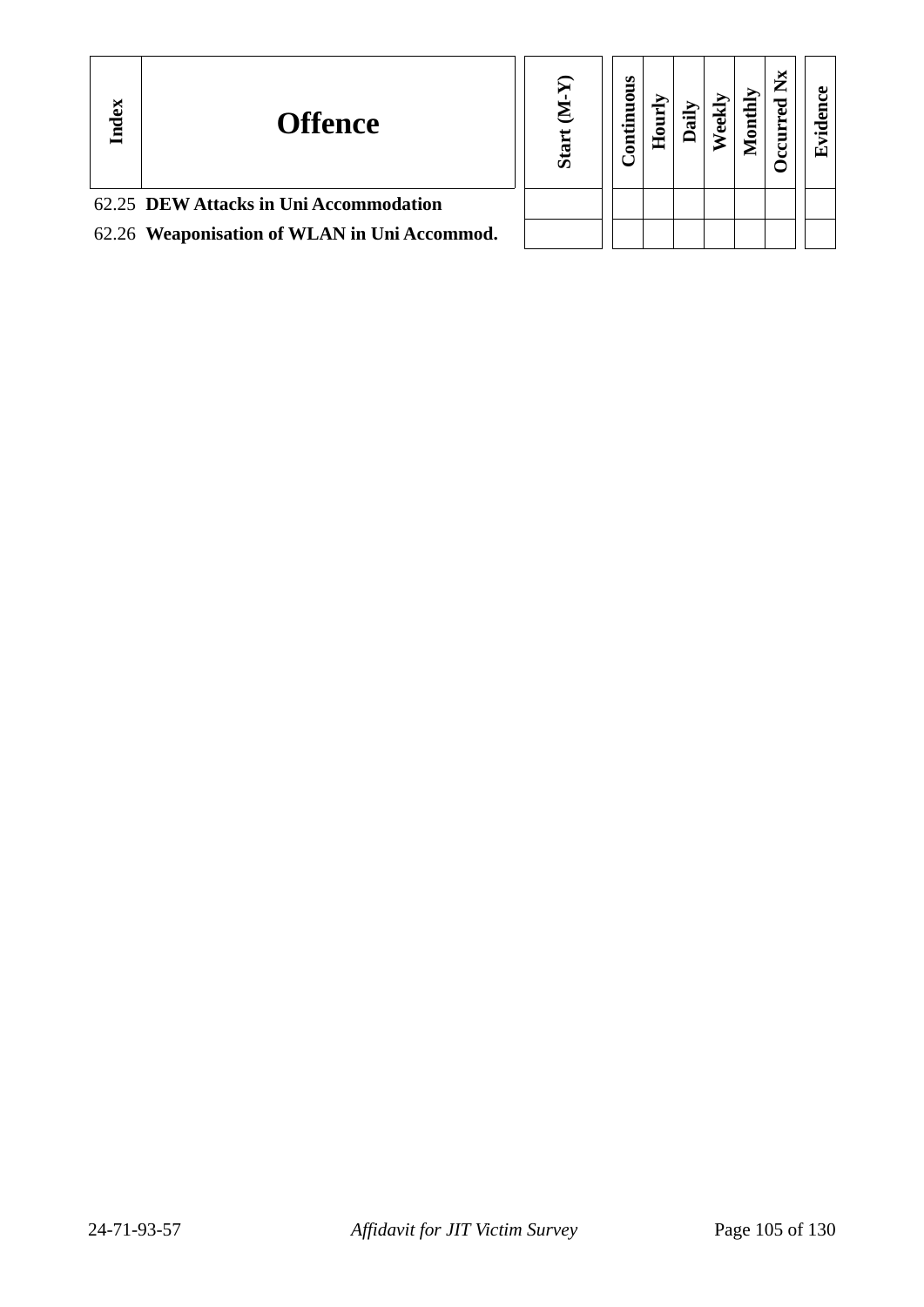| ěX<br>ਢ | <b>Offence</b> |  | S<br>c<br>-<br>$\bullet$ $\blacksquare$<br>┍<br>_<br>0 | -<br>-<br>-<br>-<br>− | ℡ | M<br>نه<br>Ō | Δ<br>€<br>Ē<br>÷<br>∸ | ₩<br>$\sim$<br>۰,<br>−<br>≂<br>A)<br>_<br>ٮ | $\omega$<br>Ξ<br>c<br>$\overline{\phantom{0}}$ |
|---------|----------------|--|--------------------------------------------------------|-----------------------|---|--------------|-----------------------|---------------------------------------------|------------------------------------------------|
|---------|----------------|--|--------------------------------------------------------|-----------------------|---|--------------|-----------------------|---------------------------------------------|------------------------------------------------|

#### **63 Police, Law Enforcement & Prisons**

- 63.1 **Irregularities or Lack of Interest by Police**
- 63.2 **Denial of Assistance and Refusal to Investigate**
- 63.3 **Belittling, Mocking and Jeering from Police**
- 63.4 **Dishonesty, Lying, Intimidation, Sabotage**
- 63.5 **Malicious Smears, Slander or Libel by Police**
- 63.6 **Mental Health Smears or Forced Sectioning**
- 63.7 **Ignoring, Withholding, Destroying of Evidence**
- 63.8 **Fraud or Falsification of Records or Evidence**
- 63.9 **Staged Call-Outs, Set-Ups, Entrapment**
- 63.10 **Stalking and Street Theatre by Police**
- 63.11 **Sudden Frequent Pass-By of Police Vehicles**
- 63.12 **Police Officers Pointing Phones at Victim**
- 63.13 **DEW Attacks from Police or Police Vehicles**
- 63.14 **Threats and Intimidation by Police**
- 63.15 **Vexatious Behaviour, Power Games by Police**
- 63.16 **Aggression and Physical Violence by Police**
- 63.17 **Sexual Harassment by Police Officers**
- 63.18 **Sex Abuse, Attempted Rape, Rape by Police**
- 63.19 **DEW, Implant or Neuro Torture in Custody**
- 63.20 **V2K or Hive-Mind Abuse by Police**

63.21 **Solitary Confinement in Prison**

- 63.22 **Sexual or Other Humiliation in Prison**
- 63.23 **Physical or Sexual Abuse in Prison**
- 63.24 **Attempted Rape or Rape in Prison**
- 63.25 **Food Contaminated or Poisoned in Prison**
- 63.26 **DEW Attacks in Prison**
- 63.27 **V2K, Implant or Neurotech Torture in Prison**
- 63.28 **Covert Human Experimentation in Prison**
- 63.29 **Prison Refusing Release or Granting Parole**



24-71-93-57 *Affidavit for JIT Victim Survey* Page 106 of 130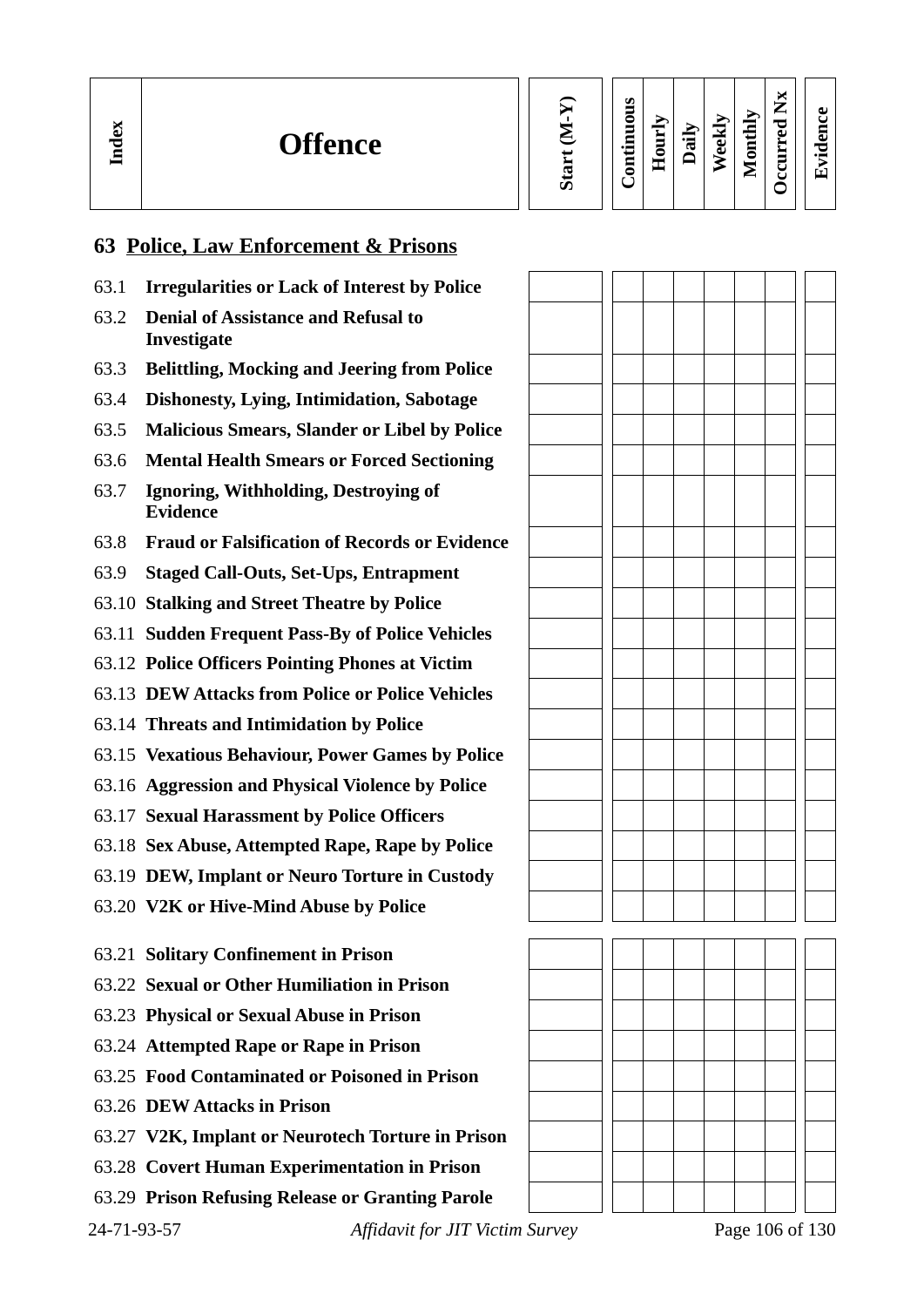**In dex**

| È<br>Sta |
|----------|
|          |

#### **Contin uous Hourly**  $\mathbf{D}$ **aily We e kly Monthly**

 **Oc c ur r e dEvid ence**

**Nx**

# **64 Military, Military Police & Secret Services (Intel)**

| <b>Irregularities, Lack of Interest by Milit./Intel</b><br>64.1         |                                                       |  |  |  |  |
|-------------------------------------------------------------------------|-------------------------------------------------------|--|--|--|--|
| <b>Denial of Assistance and Refusal to</b><br>64.2<br>Investigate       |                                                       |  |  |  |  |
| 64.3                                                                    | <b>Belittling, Mocking or Jeering from Mil./Intel</b> |  |  |  |  |
| <b>Dishonesty, Lying, Intimidation or Sabotage</b><br>64.4              |                                                       |  |  |  |  |
| 64.5<br><b>Malicious Smears or Libel by Military or</b><br><b>Intel</b> |                                                       |  |  |  |  |
| 64.6<br><b>Mental Health Smears, Forced Sectioning</b>                  |                                                       |  |  |  |  |
| 64.7<br>Ignoring, Withholding, Destroying of<br><b>Evidence</b>         |                                                       |  |  |  |  |
| 64.8<br><b>Fraud, Falsification of Records or Evidence</b>              |                                                       |  |  |  |  |
| <b>Hacking by Military or Intel</b><br>64.9                             |                                                       |  |  |  |  |
| 64.10 Staged Call-Outs, Set-Ups, Entrapment                             |                                                       |  |  |  |  |
| 64.11 Stalking or Street Theatre by Military or<br><b>Intel</b>         |                                                       |  |  |  |  |
| 64.12 Military Personnel in Neighbourhood<br><b>Warfare</b>             |                                                       |  |  |  |  |
| 64.13 Threats and Intimidation by Military or Intel                     |                                                       |  |  |  |  |
| 64.14 Vexatious Behaviour, Power Games by These                         |                                                       |  |  |  |  |
| 64.15 Directed Energy Weapon Attacks by<br>Mil./Intel                   |                                                       |  |  |  |  |
| 64.16 V2K or Hive-Mind Abuse by Military or Intel                       |                                                       |  |  |  |  |
| 64.17 Sudden Frequent Pass-By of Military<br><b>Vehicles</b>            |                                                       |  |  |  |  |
| 64.18 Sudden Frequent Pass-By of Helicopters                            |                                                       |  |  |  |  |
| 64.19 Intimidation Campaigns w. Military Aircraft                       |                                                       |  |  |  |  |
| 64.20 DEW Attacks from Military Aircraft/Vehicles                       |                                                       |  |  |  |  |
| 64.21 Aggression or Physical Violence by Mil./Intel                     |                                                       |  |  |  |  |
| 64.22 Sexual Harassment, Sex Abuse, Rape by<br><b>Them</b>              |                                                       |  |  |  |  |
| 64.23 Abduction and Kidnap by Military or Intel                         |                                                       |  |  |  |  |
| 64.24 Non-Consensual Implanting and Operations                          |                                                       |  |  |  |  |
| 64.25 Covert Human Experimentation by Mil./Intel                        |                                                       |  |  |  |  |

24-71-93-57 *Affidavit for JIT Victim Survey* Page 107 of 130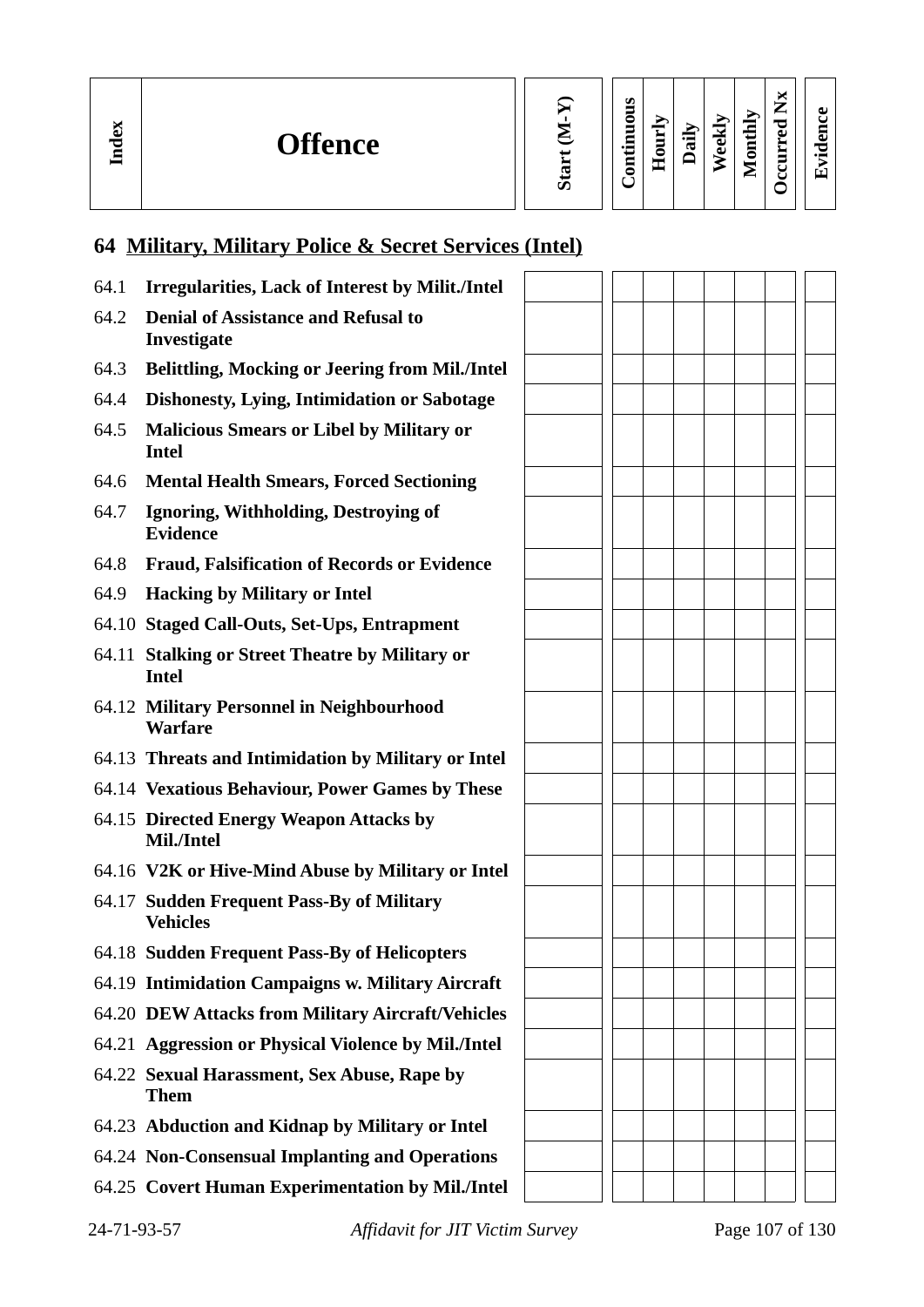| Index | <b>Offence</b>                                         | ā<br>Ō, | ontinuous | 0<br>Ě |  | ► |  |
|-------|--------------------------------------------------------|---------|-----------|--------|--|---|--|
|       | 64.26 Assassination Attempts by Military or Intel      |         |           |        |  |   |  |
|       | 64.27 Fraudulent Victim Life Insurance by<br>Mil/Intel |         |           |        |  |   |  |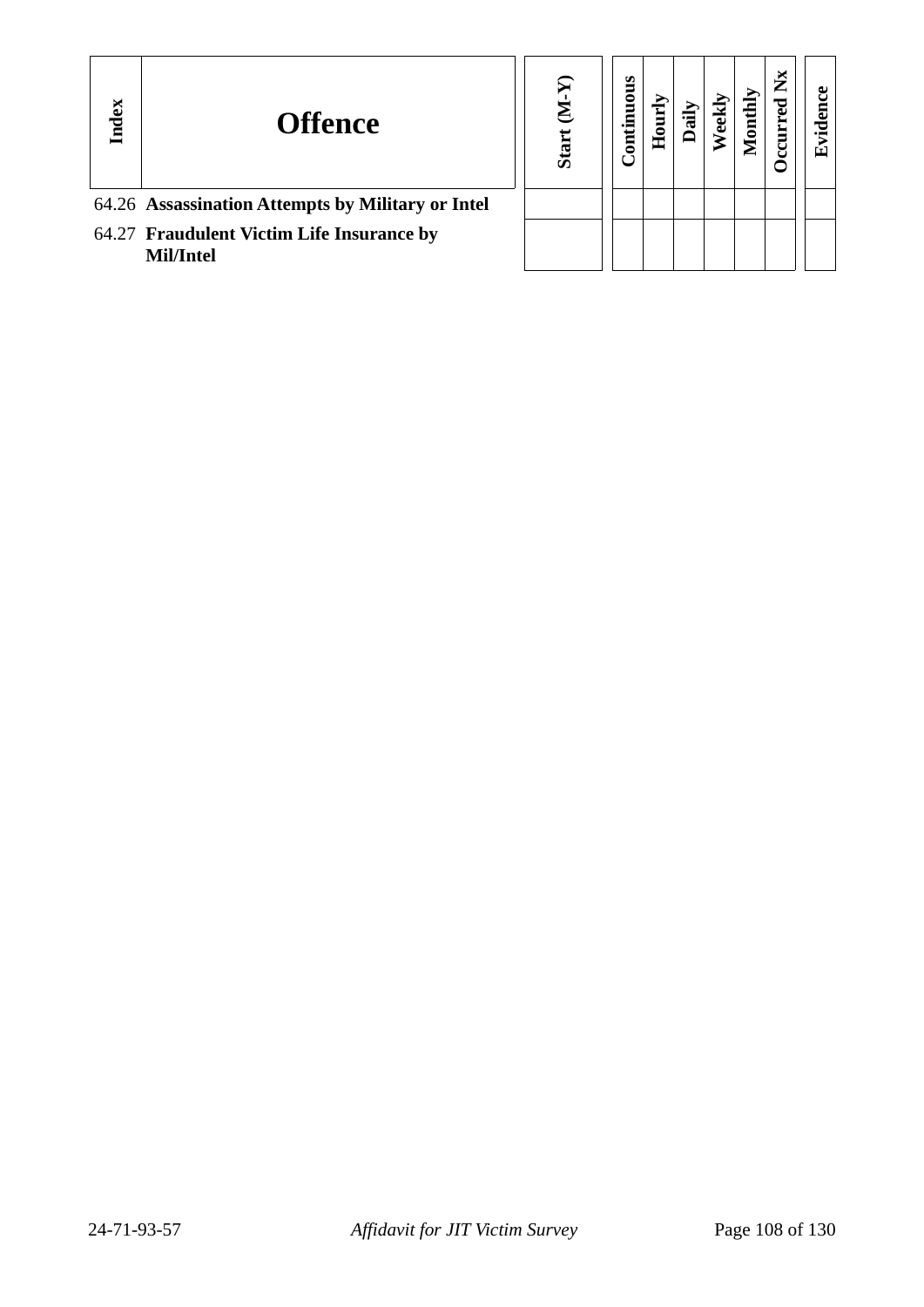| м<br>Đ<br><b>Offence</b><br>Lnd | S | ဖာ<br>-<br>-<br>thly<br>◓<br>↴<br>-<br>Ĕ<br>ಕ<br>⊏<br>$\cdot$ $-$<br>Ē<br>≂<br>Õ<br>0<br>5<br>$\blacksquare$<br>┯<br>$-1$<br>► | ы<br>-<br>ഄ<br>⊷<br>c<br>P<br>□<br>ω<br>نە<br>宝<br>_<br>$\bullet$ $\blacksquare$<br>-<br>◡<br><u>r,</u><br>u |
|---------------------------------|---|--------------------------------------------------------------------------------------------------------------------------------|--------------------------------------------------------------------------------------------------------------|
|---------------------------------|---|--------------------------------------------------------------------------------------------------------------------------------|--------------------------------------------------------------------------------------------------------------|

### **65 Journalists, Press & Media**

- 65.1 **Irregularities, Lack of Interest by Journalists**
- 65.2 **Refusal to Report by Journalists, Press, Media**
- 65.3 **Falsification/Omission of Evidence by Journal.**
- 65.4 **Disappearance and Loss of Interview Footage**
- 65.5 **Tricked into Interviews Without Publishing**
- 65.6 **Negative, Dishonest or False Reporting**
- 65.7 **Mental Health Smears by Journ., Press, Media**
- 65.8 **Breach of Confidentiality by Journalists**

#### **66 Telecom Regulator & Frequency Licensing Agency**

- 66.1 **Irregularities, Lack of Interest by Regulator**
- 66.2 **Refusal to Investigate by Regulator**
- 66.3 **Stone-Walling and Denial of Info by Regulator**
- 66.4 **False Information Given by Regulator**
- 66.5 **Mental Health Smears by Regulator**

#### **67 Human Rights Charities & Other Charities**

- 67.1 **Irregularities, Lack of Interest from Charities**
- 67.2 **Refusal to Assist by Charities**
- 67.3 **Falsification/Omission of Evidence by Charity**
- 67.4 **Mental Health Smears by Charities**
- 67.5 **Breach of Confidentiality by Charities**

| the contract of the contract of the contract of |  |  |  |  |  |
|-------------------------------------------------|--|--|--|--|--|
|                                                 |  |  |  |  |  |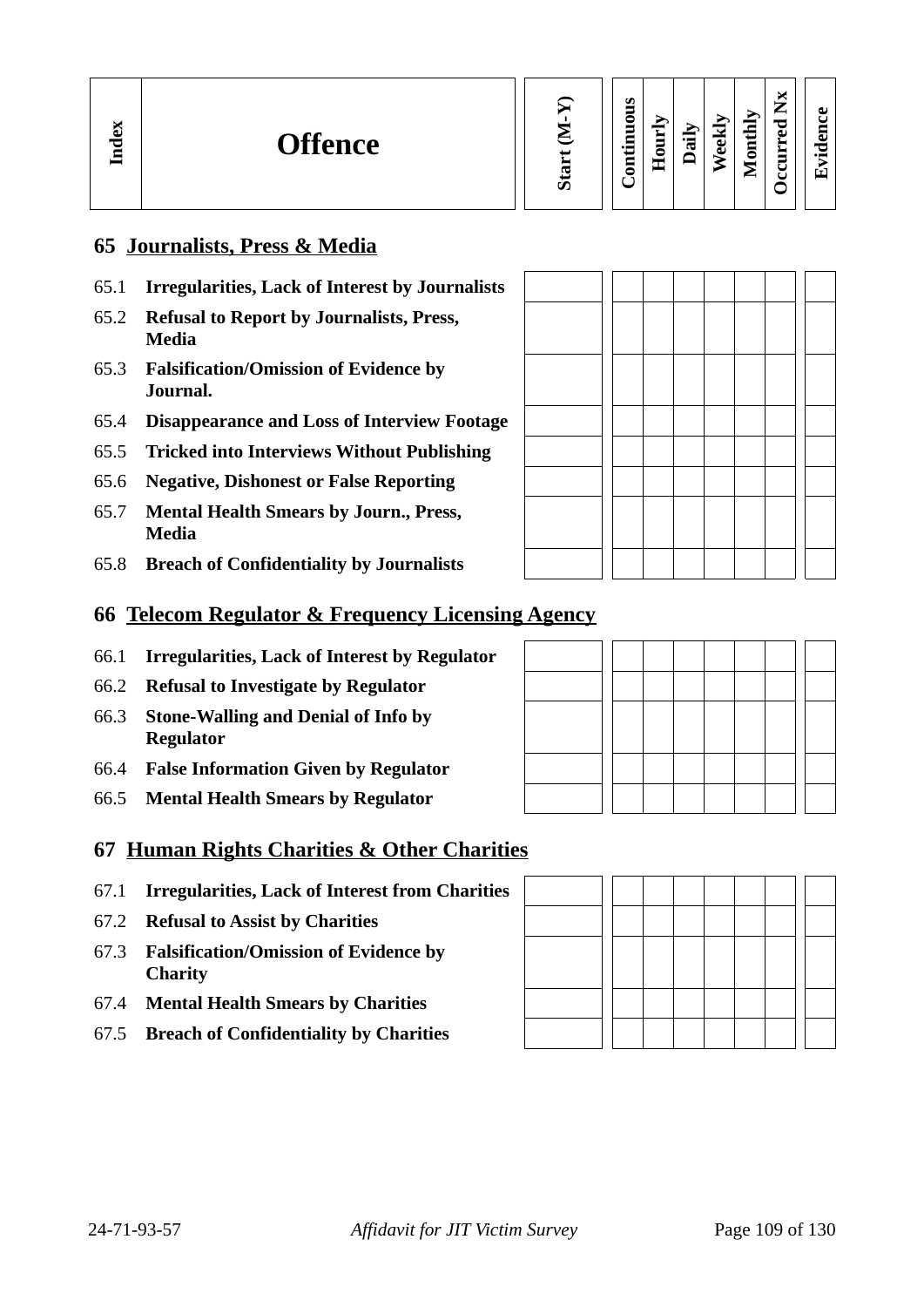| ă<br><b>Offence</b><br>Lnd | ⌒<br>ທ | m<br>0<br>Ξ<br>=<br>U<br>$\overline{\phantom{0}}$<br>-<br>5 | —<br>Ĕ<br>8<br>−<br>سلسل | €<br>æ | ₩<br>ಕ<br>ω | thly<br>ã<br>-<br>⋍ | ∼<br>−<br>_<br>P<br>ല | пı<br>$\bullet$ |
|----------------------------|--------|-------------------------------------------------------------|--------------------------|--------|-------------|---------------------|-----------------------|-----------------|
|----------------------------|--------|-------------------------------------------------------------|--------------------------|--------|-------------|---------------------|-----------------------|-----------------|

### **68 Official Dishonesty, Fraud & Sabotage**

- 68.1 **Denial of Assistance by Official**
- 68.2 **Ridicule/Belittling/Delaying Tactics by Official**
- 68.3 **Sabotage of Process by Official**
- 68.4 **Dishonesty or Ignorance Feigned by Official**
- 68.5 **Mental Health Smear/Slander/Libel by Official**
- 68.6 **Withholding, Falsification of Facts by Official**
- 68.7 **Removal or Destruction of Evidence by Official**
- 68.8 **Fraud and Falsification of Official Documents**
- 68.9 **Destruction or Theft of Official Documents**
- 68.10 **Harassment, Theatre or Abuse by Official**
- 68.11 **Sexual Harassment, Sexual Abuse by Official**
- 68.12 **Attempted Rape or Rape by Official**
- 68.13 **Participation in Set-Ups, Entrapm. by Official**
- 68.14 **DEW, Implant or Neuro Torture by Official**
- 68.15 **V2K or Hive-Mind Abuse by Official**
- 68.16 **Officials Participating in Human Trafficking**
- 68.17 **Assassination Attempts Ordered by Officials**

#### **69 Government & Legislature**

- 69.1 **Irregularities or Harassment by Local Council**
- 69.2 **Lack of Interest, Refusal by Mayor or Council**
- 69.3 **Lack of Interest, Refusal by Governm. Services**
- 69.4 **Lack of Interest, Refusal by State Officials**
- 69.5 **Lack of Interest, Refusal by Parliamentarians**
- 69.6 **Lack of Interest, Refusal by Senators/Congress**
- 69.7 **Lack of Interest, Refusal by Ambassadors**
- 69.8 **Lack of Interest, Refusal by Head of State**
- 69.9 **Lack of Interest, Refusal by EU**

24-71-93-57 *Affidavit for JIT Victim Survey* Page 110 of 130

ת ד

ח ר

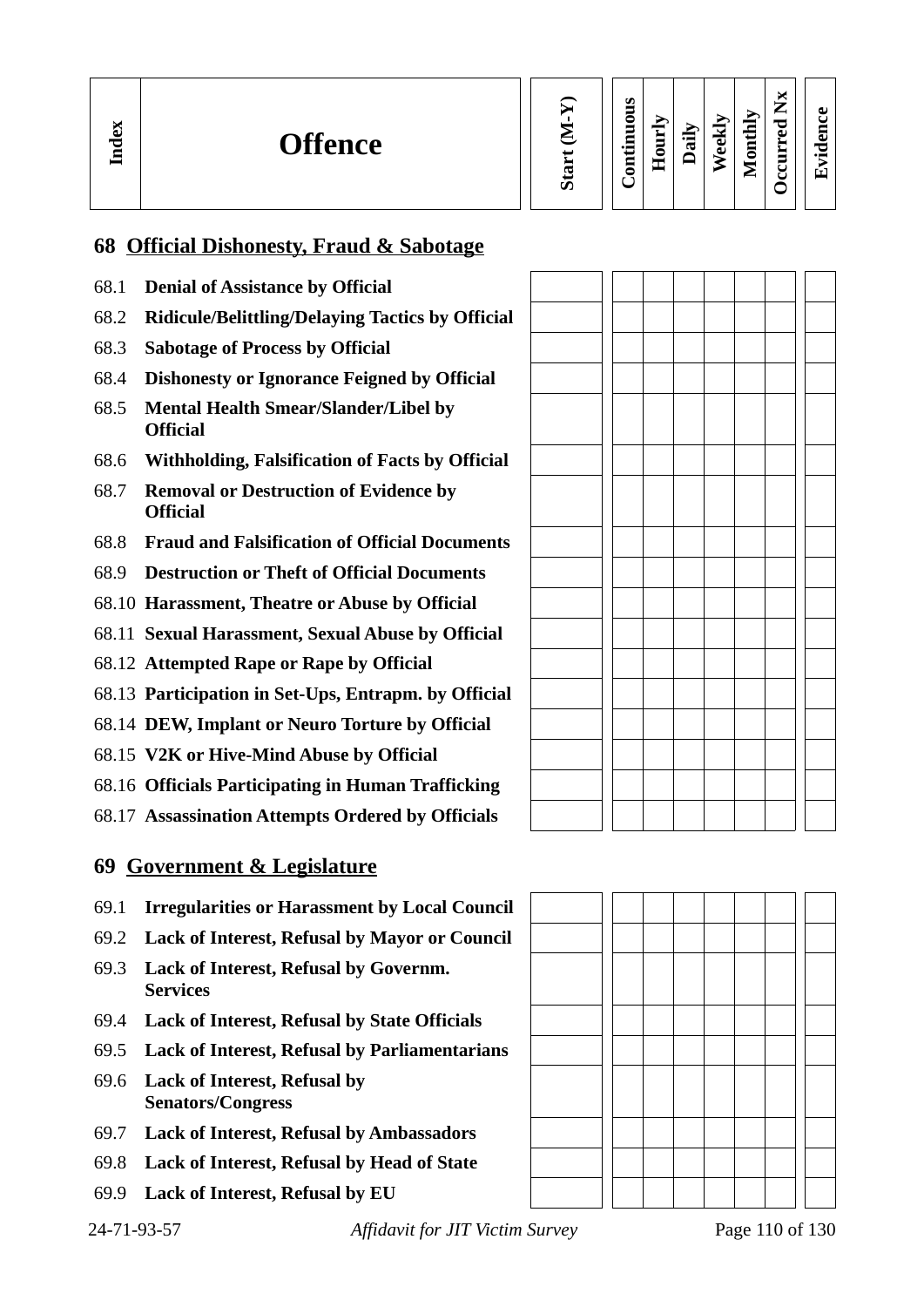| Index | <b>Offence</b>                        | $\Omega$<br>ທັ | s<br>킁<br>5 | ◓<br>œ | ੶ਜ਼ | نه<br>ڡ | ΔŅ<br>$\frac{1}{2}$ | $\overline{\phantom{a}}$<br>ᇰ<br>ω | ല<br>↽<br>$\bullet$ $\blacksquare$<br>Eтì |
|-------|---------------------------------------|----------------|-------------|--------|-----|---------|---------------------|------------------------------------|-------------------------------------------|
|       | 69.10 Lack of Interest, Refusal by UN |                |             |        |     |         |                     |                                    |                                           |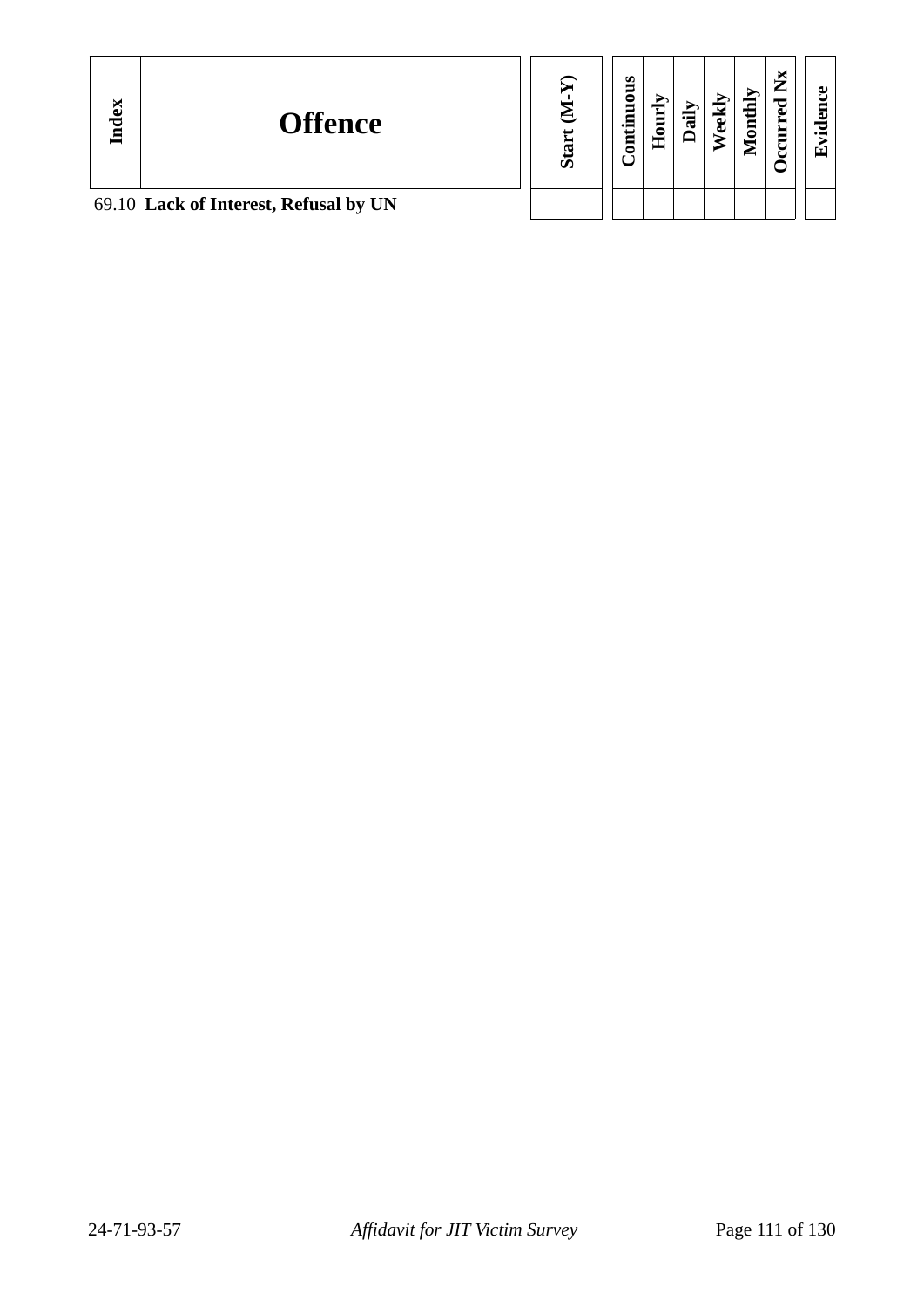#### **70 Lawyers, Judges & Courts**

#### **Lawyers**

- 70.1 **Difficulty Getting Lawyer, Refuse to Take Case**
- 70.2 **Irregularities or Lack of Interest by Lawyers**
- 70.3 **Sudden Change of Attitude of Lawyers**
- 70.4 **Lawyer Suddenly Declines Case or Passes Brief**
- 70.5 **Forced to Take Court Appointed/Spec. Lawyer**
- 70.6 **Masonic or Illuminati Signalling from Lawyer**
- 70.7 **Dishonesty, Sabotage, Overcharging f. Services**
- 70.8 **Falsification/Destruction of Records/Evidence**
- 70.9 **Perverting the Course of Justice by Lawyers**
- 70.10 **Sabotaging of Cases by Lawyers**
- 70.11 **Intellectual Prop. Theft, Espionage by Lawyers**
- 70.12 **V2K or Hive-Mind Abuse by Lawyers**

#### **Attorney Generals**

- 70.13 **Irregularities or Lack of Interest by Att. Gen.**
- 70.14 **Refusal to Investigate or Prosecute by Att. Gen.**
- 70.15 **Blocking or Sabotage of Cases by Att. Gen.**

#### **Clerks & Court Administration**

- 70.16 **Court Admin. or Clerks Refuse Assistance**
- 70.17 **Case Not Announced or Public Barred fr Court**
- 70.18 **Falsification of Transcripts and Judgements**

#### **Judges & Court**

- 70.19 **Refusal to Admit Evidence by Judges**
- 70.20 **Irregularities and Sabotage by Judges**
- 70.21 **Collusion Between Lawyers and Judges**
- 70.22 **Delaying of Court Cases to Sabotage Litigant**





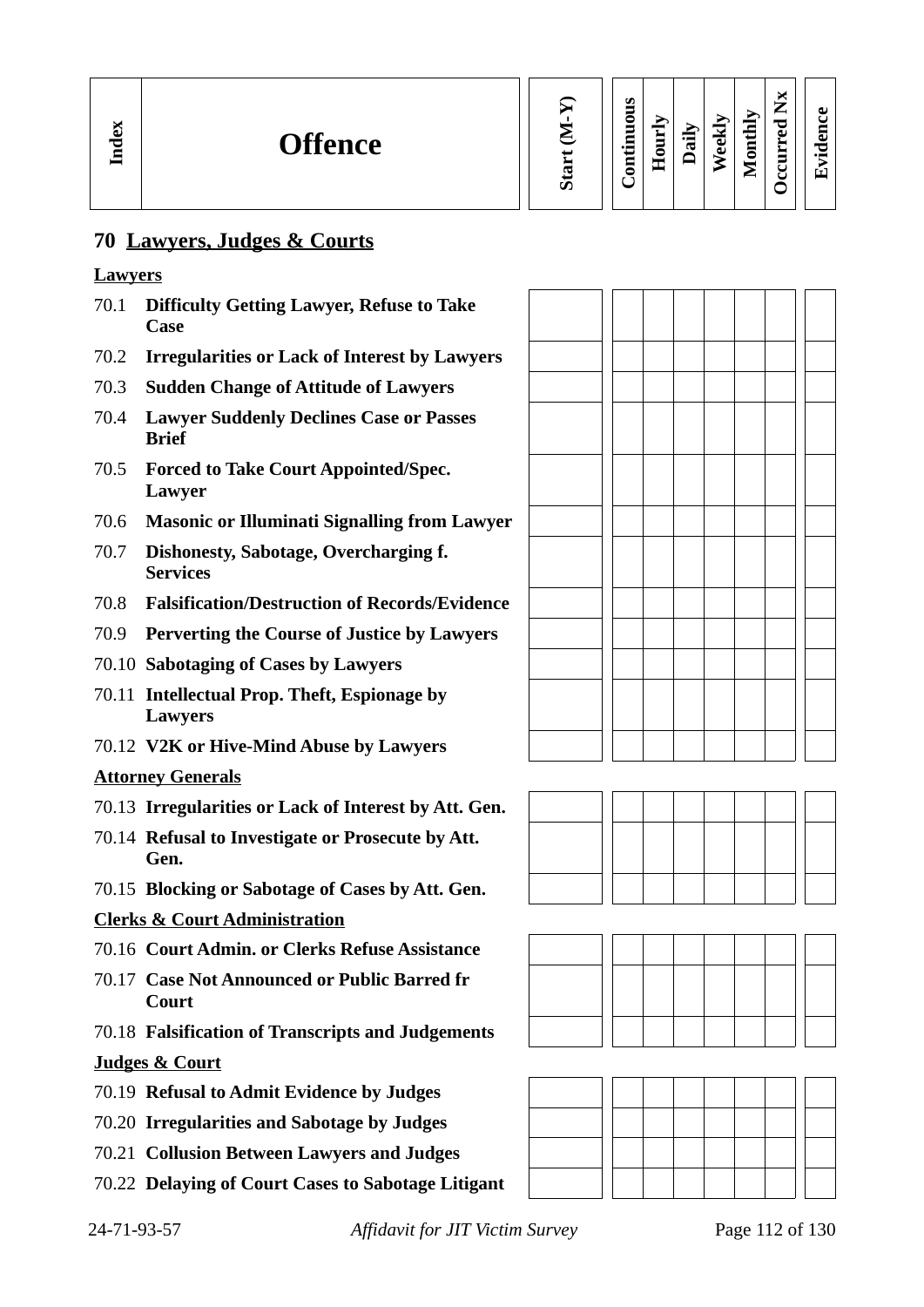| Index | <b>Offence</b>                                              | $(\mathbf{M}\text{-}\mathbf{N})$<br><b>Start</b> | uous<br>Contir | Hou | ia<br>∩ | <b>Veel</b> | Montl | ž | E<br>t<br>$\cdot$ $\,$<br>凹 |
|-------|-------------------------------------------------------------|--------------------------------------------------|----------------|-----|---------|-------------|-------|---|-----------------------------|
|       | 70.23 Demeaning, Fraudulent, Rejecting<br><b>Judgements</b> |                                                  |                |     |         |             |       |   |                             |
|       | 70.24 Blocking of Appeals by Judges and Courts              |                                                  |                |     |         |             |       |   |                             |
|       | 70.25 DEW Attacks in Court and Before a Judge               |                                                  |                |     |         |             |       |   |                             |
|       | 70.26 V2K, Implant and Neurotech Torture in<br>Court        |                                                  |                |     |         |             |       |   |                             |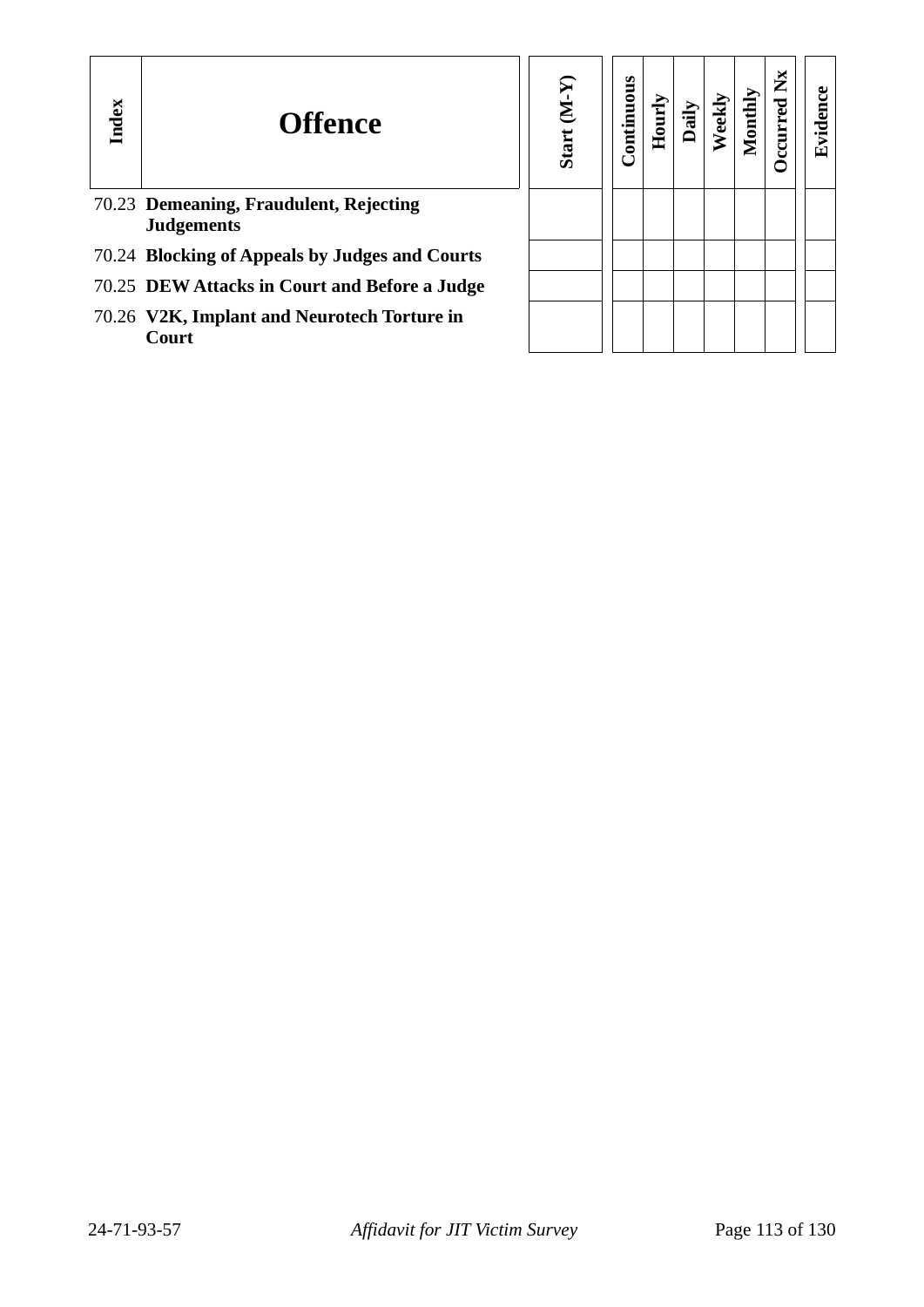| м<br>Index<br><b>Offence</b> |  | ы<br>u<br>►<br>ച<br>∊<br>▬<br>പ<br>ω<br>$\cdot$ $\blacksquare$<br>نه<br>-<br>℡<br><br>ه<br>-<br>0<br>$\cdot$ $\,$<br>-<br>E<br>=<br>− |
|------------------------------|--|---------------------------------------------------------------------------------------------------------------------------------------|
|------------------------------|--|---------------------------------------------------------------------------------------------------------------------------------------|

## **71 Other Issues of Importance (Chosen by the Author)**

| $71.1\,$  |  |  |  |  |
|-----------|--|--|--|--|
| $71.2\,$  |  |  |  |  |
| $71.3\,$  |  |  |  |  |
| $71.4\,$  |  |  |  |  |
| $71.5\,$  |  |  |  |  |
| $71.6\,$  |  |  |  |  |
| $71.7\,$  |  |  |  |  |
| $71.8\,$  |  |  |  |  |
| $71.9\,$  |  |  |  |  |
| $71.10\,$ |  |  |  |  |
| 71.11     |  |  |  |  |
| $71.12\,$ |  |  |  |  |
| 71.13     |  |  |  |  |
| 71.14     |  |  |  |  |
| 71.15     |  |  |  |  |
| $71.16\,$ |  |  |  |  |
| $71.17\,$ |  |  |  |  |
| $71.18\,$ |  |  |  |  |
| 71.19     |  |  |  |  |
| $71.20\,$ |  |  |  |  |
| 71.21     |  |  |  |  |
| 71.22     |  |  |  |  |
| 71.23     |  |  |  |  |
| 71.24     |  |  |  |  |
| 71.25     |  |  |  |  |
| $71.26\,$ |  |  |  |  |
| $71.27\,$ |  |  |  |  |
| 71.28     |  |  |  |  |
| 71.29     |  |  |  |  |
|           |  |  |  |  |

## **72 Threats & Retaliation for Writing This Affidavit**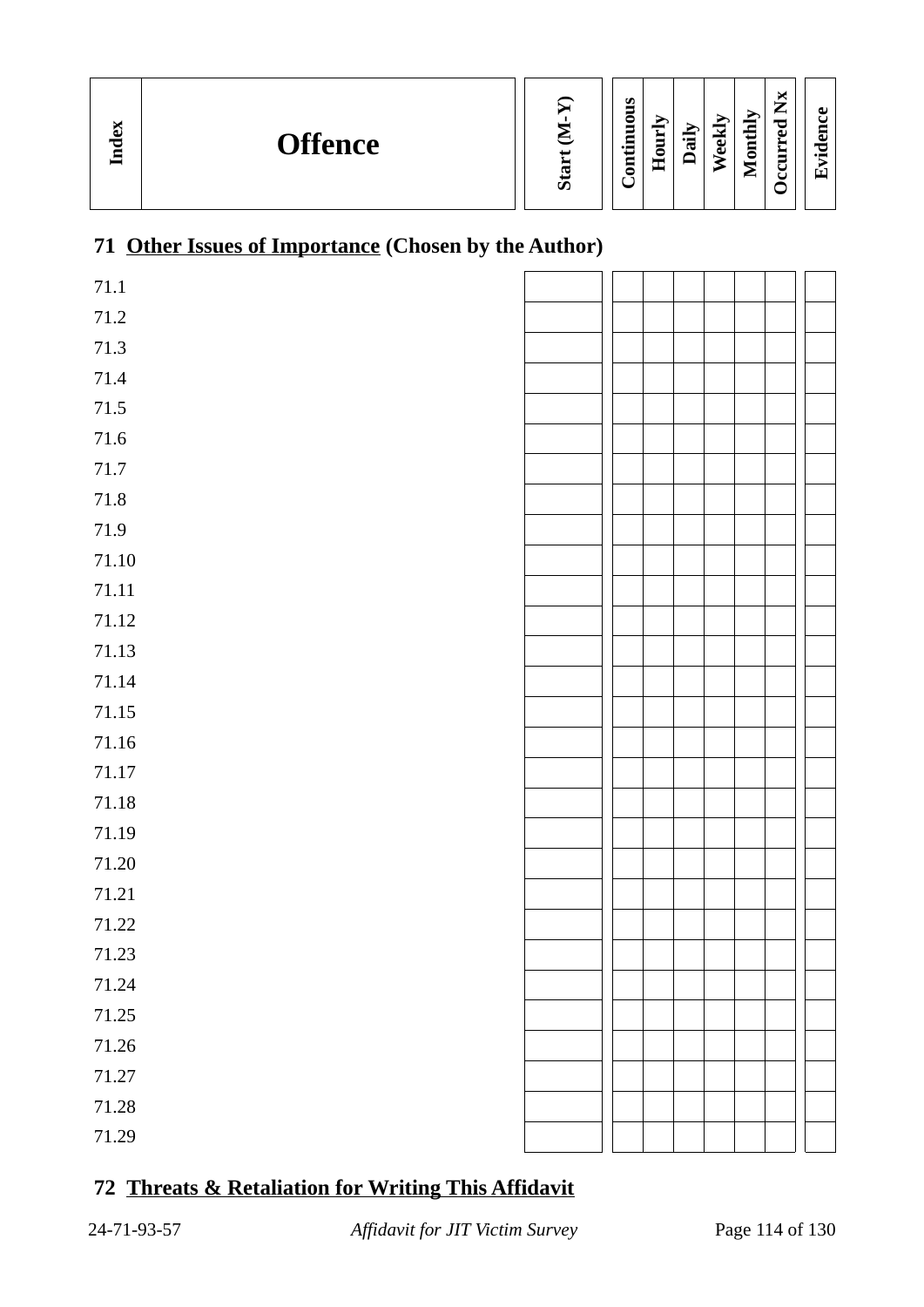| Index | <b>Offence</b>                                                  | Start (M-Y) | Continuous | Hourly | Daily | Weekly | Monthly | Occurred Nx | Evidence |
|-------|-----------------------------------------------------------------|-------------|------------|--------|-------|--------|---------|-------------|----------|
| 72.1  | <b>Increase in Stalking and Intimidation</b>                    |             |            |        |       |        |         |             |          |
| 72.2  | <b>Verbal Threats or Threats Via Voice-to-Skull</b>             |             |            |        |       |        |         |             |          |
| 72.3  | <b>Increase in Implant Torture</b>                              |             |            |        |       |        |         |             |          |
| 72.4  | <b>Increase in Directed Energy Weapon Attacks</b>               |             |            |        |       |        |         |             |          |
| 72.5  | <b>Increase in Other Physical Assaults</b>                      |             |            |        |       |        |         |             |          |
| 72.6  | <b>Intimidation, Assaults on Witnesses or</b><br><b>Experts</b> |             |            |        |       |        |         |             |          |
| 72.7  | <b>Assassination Attempts</b>                                   |             |            |        |       |        |         |             |          |
| 72.8  | <b>Attacks on Pets, Family, Friends or Others</b>               |             |            |        |       |        |         |             |          |
| 72.9  | <b>Termination of Job or Rental Contract</b>                    |             |            |        |       |        |         |             |          |
|       | 72.10 Induced Illnesses, Injuries or Accidents                  |             |            |        |       |        |         |             |          |
|       | 73 Warfare Operations                                           |             |            |        |       |        |         |             |          |
| 73.1  | <b>Psychological Warfare</b>                                    |             |            |        |       |        |         |             |          |
| 73.2  | <b>Physical Warfare w. Military</b><br><b>Equip./Personnel</b>  |             |            |        |       |        |         |             |          |
| 73.3  | <b>Guerilla and Civil Warfare</b>                               |             |            |        |       |        |         |             |          |
| 73.4  | <b>Destruction of Leadership and Intelligentsia</b>             |             |            |        |       |        |         |             |          |
| 73.5  | <b>Biological Warfare</b>                                       |             |            |        |       |        |         |             |          |
| 73.6  | <b>Chemical Warfare</b>                                         |             |            |        |       |        |         |             |          |
| 73.7  | <b>Radioactive Warfare</b>                                      |             |            |        |       |        |         |             |          |
| 73.8  | <b>Directed Energy and Electromagnetic</b><br><b>Warfare</b>    |             |            |        |       |        |         |             |          |
| 73.9  | <b>Financial and Economic Warfare</b>                           |             |            |        |       |        |         |             |          |
|       | 73.10 Administrative Warfare                                    |             |            |        |       |        |         |             |          |
|       | 73.11 Information Warfare                                       |             |            |        |       |        |         |             |          |
|       | 73.12 Cyber Warfare                                             |             |            |        |       |        |         |             |          |
|       | 73.13 Neuro-Warfare                                             |             |            |        |       |        |         |             |          |
|       | 73.14 Holocaust or Genocide                                     |             |            |        |       |        |         |             |          |
|       | 73.15 Destruction of Ecosystems, Burnt-Earth Ops.               |             |            |        |       |        |         |             |          |
|       | 73.16 Destruction of Social Support Networks                    |             |            |        |       |        |         |             |          |
|       | 73.17 Rewriting of History, Falsification of Records            |             |            |        |       |        |         |             |          |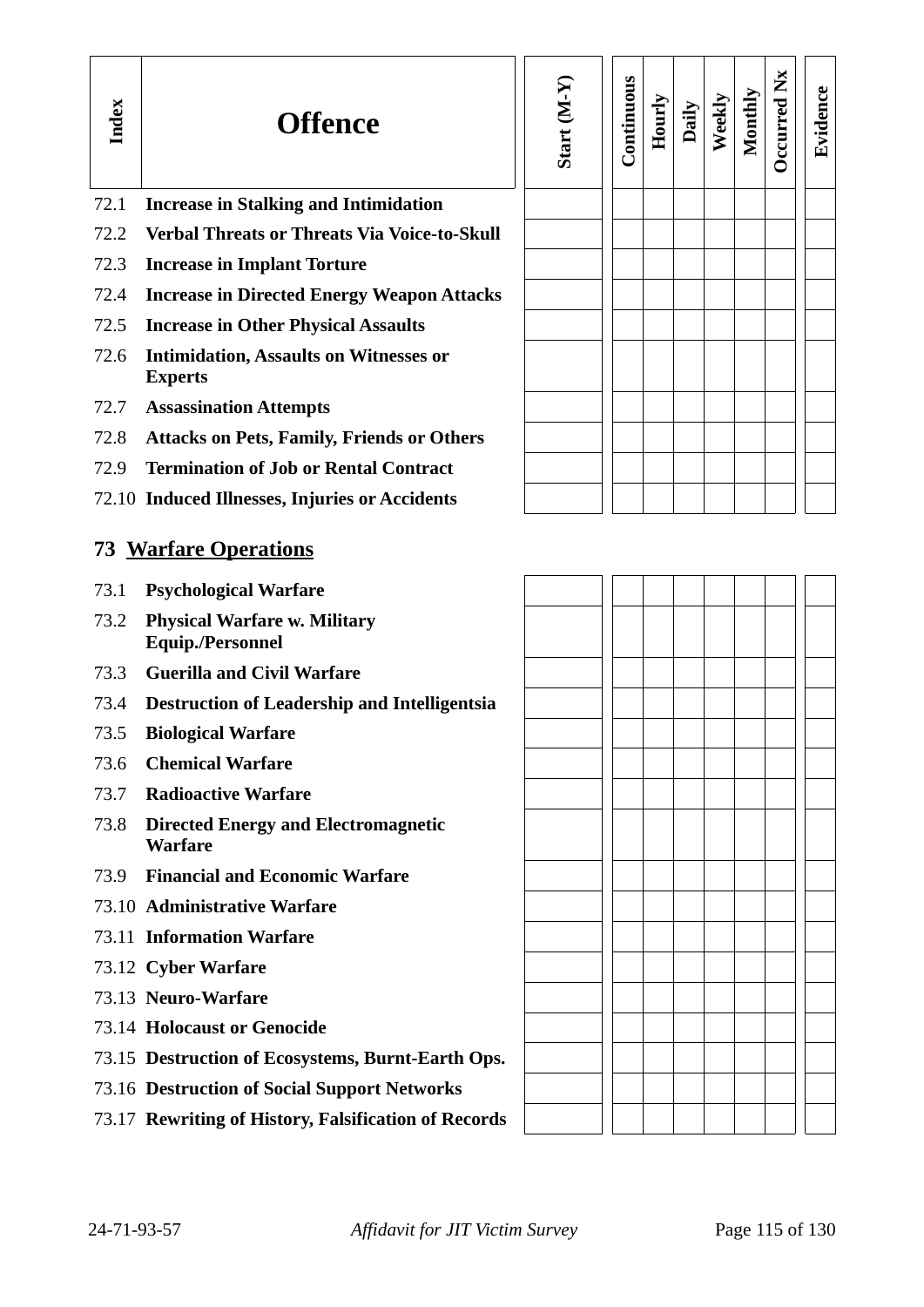**In dex**

**We e kly**

# **74 Violation of Universal Human Rights (Viol. of R. / VoR.)**

| 74.1 | <b>Violation of Freedom and Human Dignity</b>                    |  |  |  |  |
|------|------------------------------------------------------------------|--|--|--|--|
| 74.2 | Viol. of Rights by Inequality &<br><b>Discrimination</b>         |  |  |  |  |
| 74.3 | Violation of Right to Life, Liberty, Security                    |  |  |  |  |
| 74.4 | <b>Holding in Slavery or Servitude</b>                           |  |  |  |  |
| 74.5 | <b>Torture, Cruel or Degrading Treatment</b>                     |  |  |  |  |
| 74.6 | Viol. of Recognition as Person before the Law                    |  |  |  |  |
| 74.7 | <b>Viol. of Equality/Equal Protection before</b><br>Law          |  |  |  |  |
| 74.8 | <b>Right to Effective Remedy by Nation.</b><br><b>Tribunal</b>   |  |  |  |  |
| 74.9 | <b>Arbitrary Arrest, Detention or Exile</b>                      |  |  |  |  |
|      | 74.10 Viol. of Fair, Public Hearing by Tribunal                  |  |  |  |  |
|      | 74.11 Viol. of Right to be Considered Innocent                   |  |  |  |  |
|      | 74.12 Interference w Privacy, Family, Home,<br>Corres.           |  |  |  |  |
|      | 74.13 Attacks upon Honour and Reputation                         |  |  |  |  |
|      | 74.14 Viol. of Freedom of Movement and Residence                 |  |  |  |  |
|      | 74.15 Viol. of Right to Asylum in other Countries                |  |  |  |  |
|      | 74.16 Viol. of Right to Nationality and To Change It             |  |  |  |  |
|      | 74.17 Viol. of R. to Marriage, Family, Its Protection            |  |  |  |  |
|      | 74.18 VoR. to Own Property, Arbitrary Deprivation                |  |  |  |  |
|      | 74.19 Viol. of Freedom of Thought and Religion                   |  |  |  |  |
|      | 74.20 Viol. of Freedom of Opinion and Information                |  |  |  |  |
|      | 74.21 Viol. of R. to Free, Peaceful Assembly &<br>Assoc.         |  |  |  |  |
|      | 74.22 Viol. of Right to Participate in Gov. &<br><b>Election</b> |  |  |  |  |
|      | 74.23 Viol. of R. to Equal Access to Public Service              |  |  |  |  |
|      | 74.24 Viol. of R. to Social Security                             |  |  |  |  |
|      | 74.25 Viol. of R. to Economic, Social, Cultural Dev.             |  |  |  |  |
|      | 74.26 VoR. to Work, Its Free Choice, Just<br><b>Condition</b>    |  |  |  |  |

24-71-93-57 *Affidavit for JIT Victim Survey* Page 116 of 130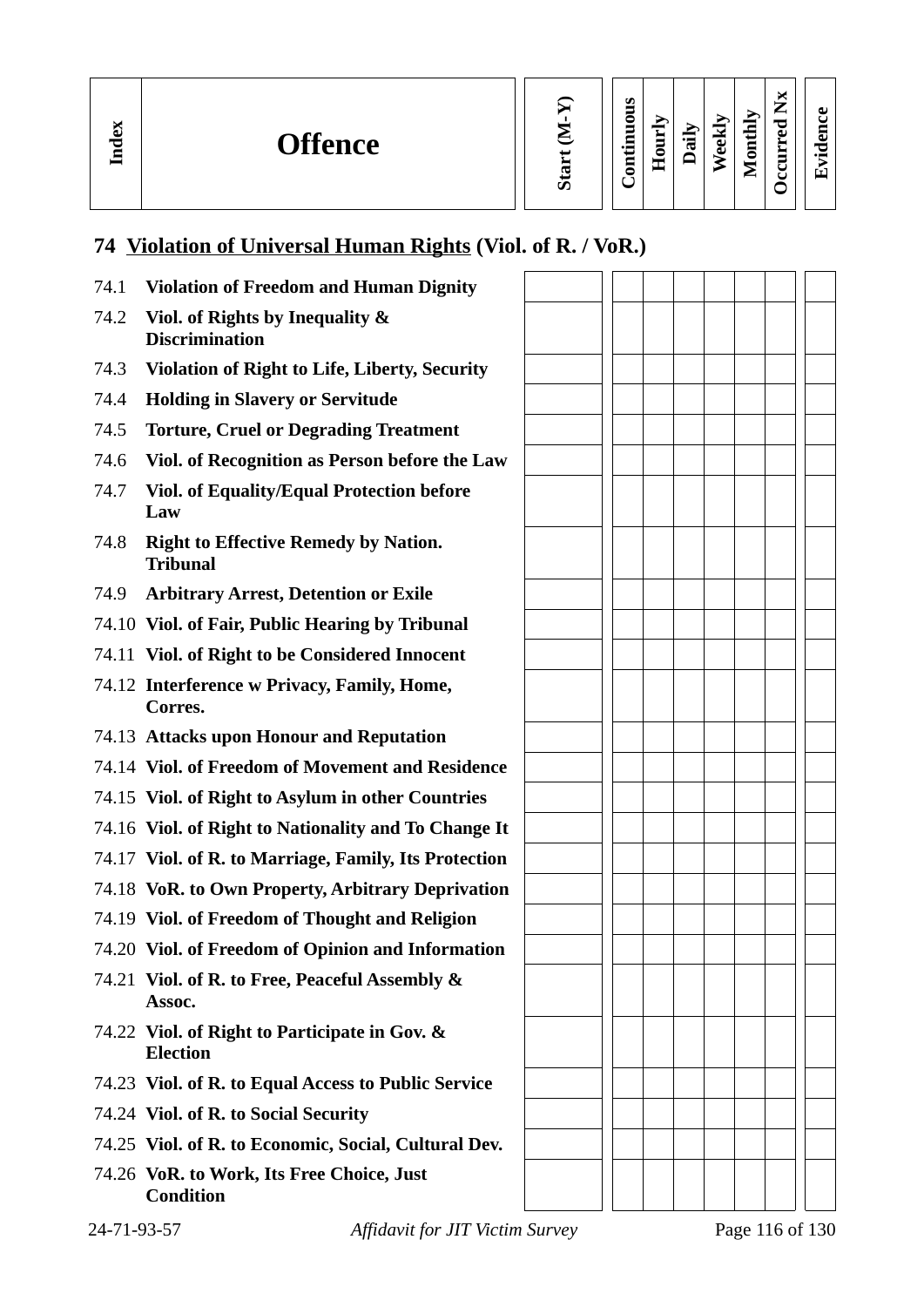| Index | <b>Offence</b>                                    | Σ<br>Star | nuous<br>Ē | Ì |  | ž |  |
|-------|---------------------------------------------------|-----------|------------|---|--|---|--|
|       | 74.27 Viol. of R. to Equal Pay for Equal Work     |           |            |   |  |   |  |
|       | 74.28 VoR. to Just Remuneration. Ensuring Dignity |           |            |   |  |   |  |
|       | 74.29 Viol. of R. to Form or Join Trade Unions    |           |            |   |  |   |  |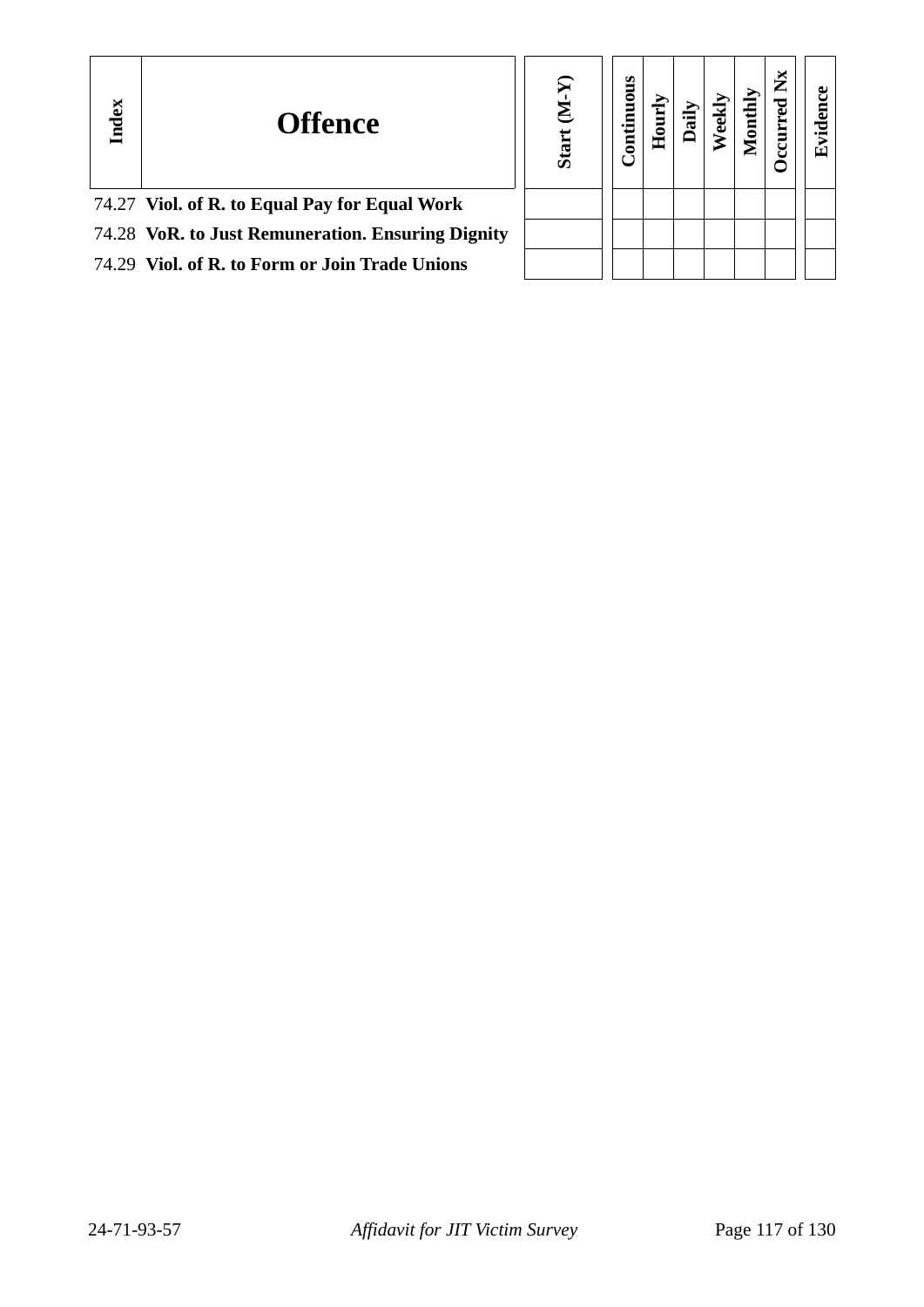| Index                  | <b>Offence</b>                                               | Start $(M-Y)$ | Continuous | Hourly | Daily | Weekly | Monthly | Occurred Nx | Evidence |
|------------------------|--------------------------------------------------------------|---------------|------------|--------|-------|--------|---------|-------------|----------|
| 74.3<br>$\theta$       | VoR. to Rest, Leisure, Work Limit & Holidays                 |               |            |        |       |        |         |             |          |
| 74.3<br>1              | <b>VoR. to Food, Clothing, Housing, Medical</b><br>Care      |               |            |        |       |        |         |             |          |
| 74.3<br>$\overline{2}$ | <b>VoR. to Special Care f.</b><br>Motherhood/Childhood       |               |            |        |       |        |         |             |          |
| 74.3<br>3              | <b>Violation of Right to Education</b>                       |               |            |        |       |        |         |             |          |
| 74.3<br>$\overline{4}$ | <b>VoR to Education to Strengthen Human</b><br><b>Rights</b> |               |            |        |       |        |         |             |          |
| 74.3<br>5              | <b>VoR. of Parents to Choose Child's Education</b>           |               |            |        |       |        |         |             |          |
| 74.3<br>6              | Viol. of Right to Participate in Cultural Life               |               |            |        |       |        |         |             |          |
| 74.3<br>7              | <b>VoR. to Share in Scientific Advance &amp; Benefits</b>    |               |            |        |       |        |         |             |          |
| 74.3<br>8              | <b>VoR. to Protection of Intellectual Property</b>           |               |            |        |       |        |         |             |          |
| 74.3<br>9              | <b>VoR Realisation by Social/International Order</b>         |               |            |        |       |        |         |             |          |
| 74.4<br>$\overline{0}$ | <b>Viol. of Community Duties for Free &amp; Full</b><br>Dev. |               |            |        |       |        |         |             |          |
| 74.4<br>1              | <b>Destruction of Human Rights and Freedoms</b>              |               |            |        |       |        |         |             |          |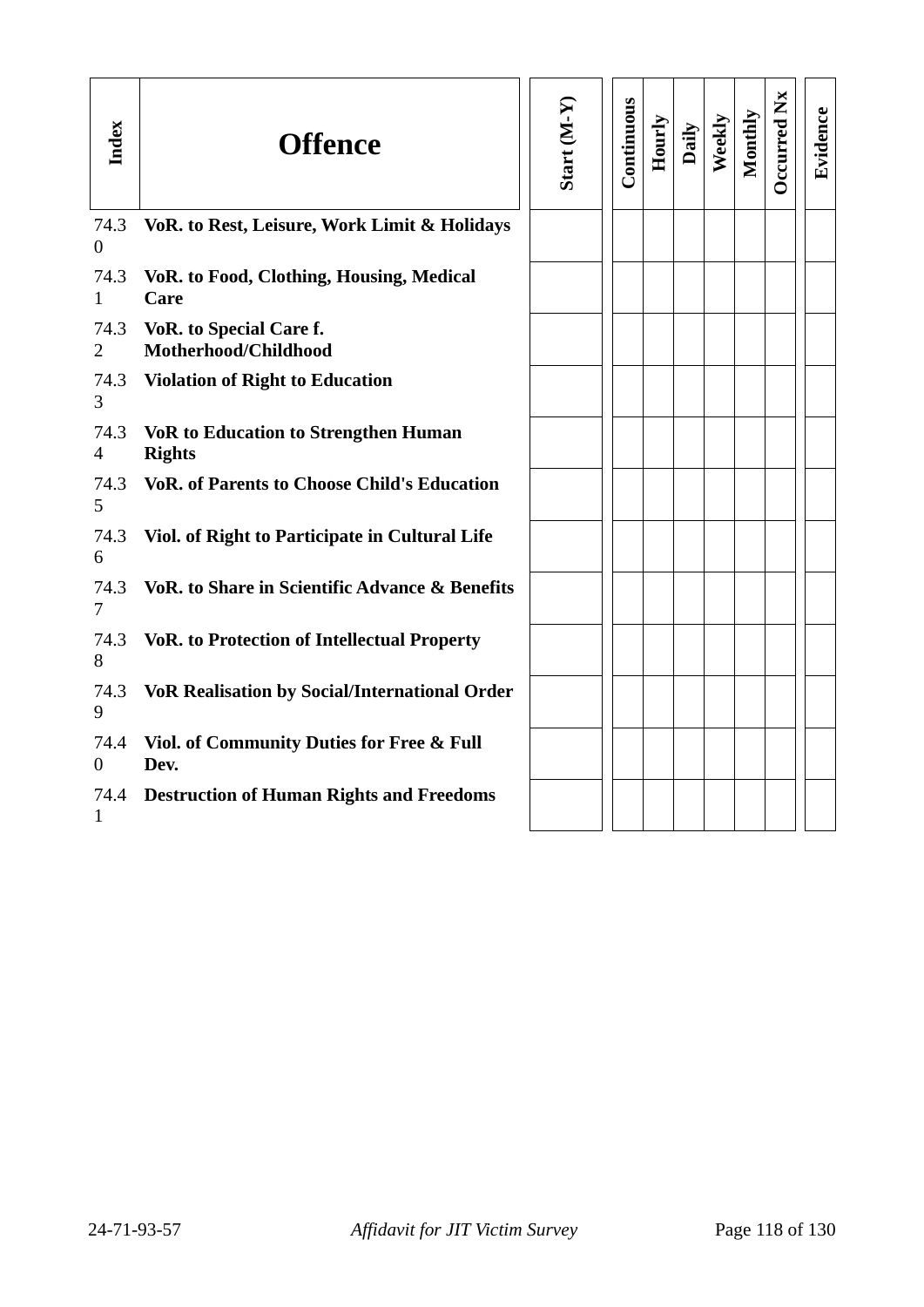| $\overline{\phantom{m}}$<br>Index<br><b>Offence</b><br>ပာ | M<br>s<br>۰,<br>മ<br>⊷<br>thly<br>◓<br>c J<br>≂<br>یہ<br>-<br>ω<br>Ξ<br>►<br>੶ਫ਼<br>ᇹ<br>نه<br>Ē<br>↽<br>ω<br>∼<br>$\bullet$ $\blacksquare$<br>−<br>Ξ.<br>$\blacksquare$<br>. .<br>◡<br>0<br>Œ<br>►<br>u |
|-----------------------------------------------------------|----------------------------------------------------------------------------------------------------------------------------------------------------------------------------------------------------------|
|-----------------------------------------------------------|----------------------------------------------------------------------------------------------------------------------------------------------------------------------------------------------------------|

### **75 Violation of the Geneva Conventions & Crimes Against Humanity**

#### **Grave Breaches of Geneva Conventions**

- 75.1 **Inhumane or Cruel Treatment**
- 75.2 **Torture**
- 75.3 **Mutilation**
- 75.4 **Wilful Killing**
- 75.5 **Biological or Scientific Experiments**
- 75.6 **Wilfully Causing Great Suffering**
- 75.7 **Causing Serious Injury to Body or Health**
- 75.8 **Extensive, Unlawful or Wanton Destruction**
- 75.9 **Compelled to Serve in Hostile Armed Forces**
- 75.10 **Deprivation of Right to a Fair & Regular Trial**
- 75.11 **Unlawful Deportation or Transfer**
- 75.12 **Unlawful Confinement**
- 75.13 **Taking of Hostages**

#### **Other War Crimes**

- 75.14 **Attack on Individual Civilians or Population**
- 75.15 **Attack on Humanitarian Assistance**
- 75.16 **Attack on Non-Defended/Demilitarised Zone**
- 75.17 **Bombarding Dwellings by Whatever Means**
- 75.18 **Attack on Person Who is Incapable of Fighting**
- 75.19 **Attack on Wounded, Sick, Old, Children**
- 75.20 **Attack on Mothers and Expectant Mothers**
- 75.21 **Attack on Family Life**
- 75.22 **Attack on Transport or Care of Wounded/Sick**
- 75.23 **Attacking Hospitals With Wounded and Sick**
- 75.24 **Viol. of the Care for the Wounded and Sick**
- 75.25 **Wilful Injury to Civilians**
- 75.26 **Seriously Endangered Physical/Mental Health**
- 75.27 **Killing or Wounding Civilians Treacherously**
- 75.28 **Weapons Cause Unnecessary Suffering/Injury**

24-71-93-57 *Affidavit for JIT Victim Survey* Page 119 of 130

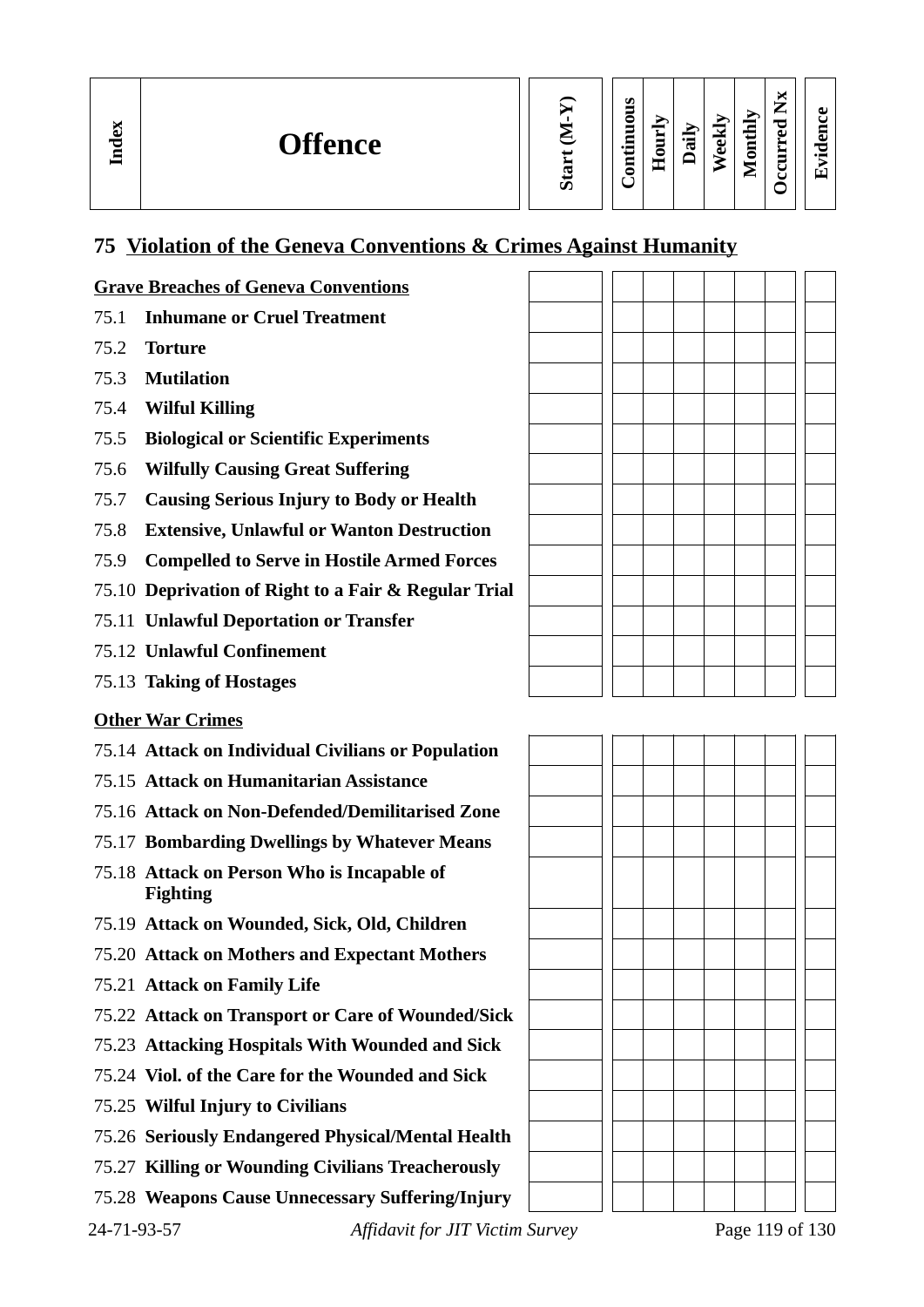| Index | <b>Offence</b>                                                  | Start (M-Y) | Continuous | Hourly | Daily | Weekly | Monthly | <b>Dccurred Nx</b> | Evidence |
|-------|-----------------------------------------------------------------|-------------|------------|--------|-------|--------|---------|--------------------|----------|
|       | 75.29 Employing Poisons                                         |             |            |        |       |        |         |                    |          |
|       | 75.30 Unwarranted Removal of Tissue or Organs                   |             |            |        |       |        |         |                    |          |
|       | 75.31 Denial of Medical Care Demanded by Health                 |             |            |        |       |        |         |                    |          |
|       | 75.32 Viol. Personal Dignity, Degrading Treatment               |             |            |        |       |        |         |                    |          |
|       | 75.33 Indecently Assaulted or Raped                             |             |            |        |       |        |         |                    |          |
|       | 75.34 Forced into Prostitution, Trafficking                     |             |            |        |       |        |         |                    |          |
|       | 75.35 Lack of Protection in the Hands of the Enemy              |             |            |        |       |        |         |                    |          |
|       | 75.36 Refusal of Protection Against Threat or<br><b>Insults</b> |             |            |        |       |        |         |                    |          |
|       | 75.37 Refusal of Protection Against Public Curiosity            |             |            |        |       |        |         |                    |          |
|       | 75.38 Refusal to Respect Honour and Family Rights               |             |            |        |       |        |         |                    |          |
|       | 75.39 Refusal to Respect Religious Practices                    |             |            |        |       |        |         |                    |          |
|       | 75.40 Using Children Under 15 Years in Hostilities              |             |            |        |       |        |         |                    |          |
|       | 75.41 Protected Civilians Forced to Give Info                   |             |            |        |       |        |         |                    |          |
|       | 75.42 Civilians Punished for Offence Not<br><b>Committed</b>    |             |            |        |       |        |         |                    |          |
|       | 75.43 Abolishing Rights in a Court of Law                       |             |            |        |       |        |         |                    |          |
|       | 75.44 Extra-Judicial Sentences and Executions                   |             |            |        |       |        |         |                    |          |
|       | 75.45 Settling of Occupiers Into Conquered Zone                 |             |            |        |       |        |         |                    |          |
|       | <b>Crimes Against Humanity</b><br>75.46 Murder                  |             |            |        |       |        |         |                    |          |
|       |                                                                 |             |            |        |       |        |         |                    |          |

- 75.47 **Extermination**
- 75.48 **Enslavement**
- 75.49 **Deportation or Forcible Transfer**
- 75.50 **Imprisonment, Deprivation of Physical Liberty**
- 75.51 **Torture**
- 75.52 **Rape, Sexual Slavery, Enforced Prostitution**
- 75.53 **Persecutions Against Any Identifiable Group**
- 75.54 **Enforced Disappearances of Persons**
- 75.55 **Crime of Apartheid**
- 75.56 **Inhumane Acts, Serious Injury to Body / Mind**

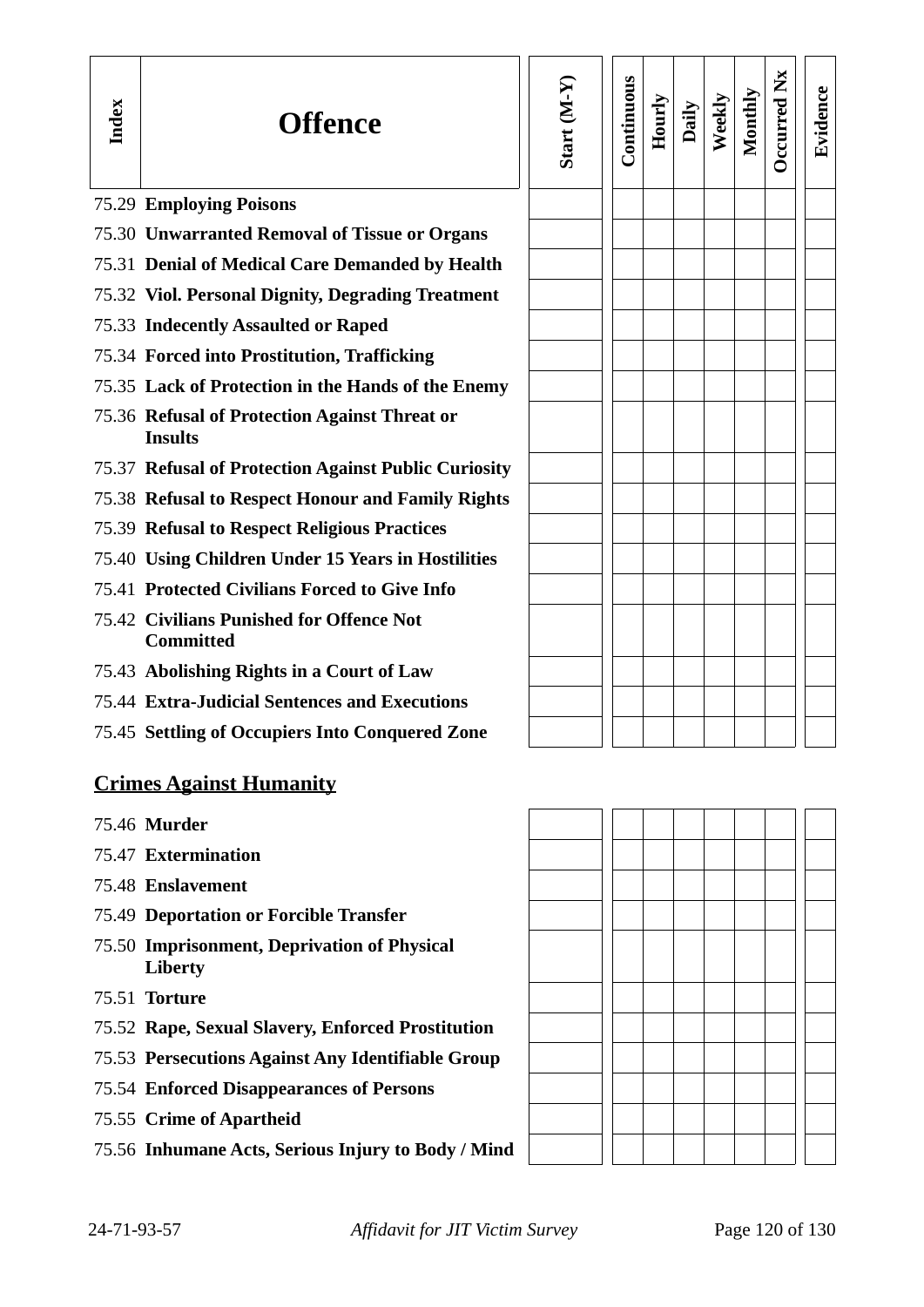**In dex**

**Evid ence**

### **76 Violation of the European Convention on Human Rights (Viol. of HR)**

| 76.1 | <b>Failure/Refusal to Secure Rights and</b><br><b>Freedoms</b> |         |   |  |  |  |
|------|----------------------------------------------------------------|---------|---|--|--|--|
| 76.2 | <b>Violation of the Human Right to Life</b>                    |         |   |  |  |  |
| 76.3 | <b>Violation of the Prohibition of Torture</b>                 |         |   |  |  |  |
| 76.4 | Viol. of Prohibition of Slavery/Forced Labour                  |         |   |  |  |  |
| 76.5 | <b>Violation of Right to Liberty and Security</b>              |         |   |  |  |  |
| 76.6 | <b>Violation of Right to a Fair Trial</b>                      |         |   |  |  |  |
| 76.7 | <b>Punishments Without Law</b>                                 |         |   |  |  |  |
| 76.8 | Viol. of HR to Respect for Private/Family Life                 |         |   |  |  |  |
| 76.9 | V. of Freedom of Thought/Conscience/Religion                   | 01/2015 | X |  |  |  |
|      | 76.10 Viol. of Freedom of Expression                           | 01/2015 | X |  |  |  |
|      | 76.11 Viol. of Freedom of Assembly and Association             |         |   |  |  |  |
|      | 76.12 Violation of Right to Marry                              |         |   |  |  |  |
|      | 76.13 Violation of Right to an Effective Remedy                |         |   |  |  |  |
|      | 76.14 Violation of Prohibition of Discrimination               |         |   |  |  |  |
|      | 76.15 Violation of Prohibition of Abuse of Rights              | 01/2015 | X |  |  |  |
|      | 76.16 Violation of Protection of Property                      |         |   |  |  |  |
|      | 76.17 Violation of Right to Education                          | 01/2015 | X |  |  |  |
|      | 76.18 Viol. of Prohibition of Imprisonment for Debt            |         |   |  |  |  |
|      | 76.19 Viol. of Freedom of Movement and Residence               |         |   |  |  |  |
|      | 76.20 Viol. of Prohibition of Expulsion of Nationals           |         |   |  |  |  |
|      | 76.21 Viol. of Right to Appeal in Criminal Matters             |         |   |  |  |  |
|      | 76.22 Denied Compensation f. Wrongful Conviction               |         |   |  |  |  |
|      | 76.23 Viol. of Right Not to be Tried/Punished Twice            |         |   |  |  |  |
|      | 76.24 Violation of Equality Between the Spouses                |         |   |  |  |  |

### **77 Violation of Other Rights and Regulations**

- 77.1 **Violation of Protection from Harassment Act**
- 77.2 **Violation of Employment Rights**
- 77.3 **Violation of Health and Safety Regulations**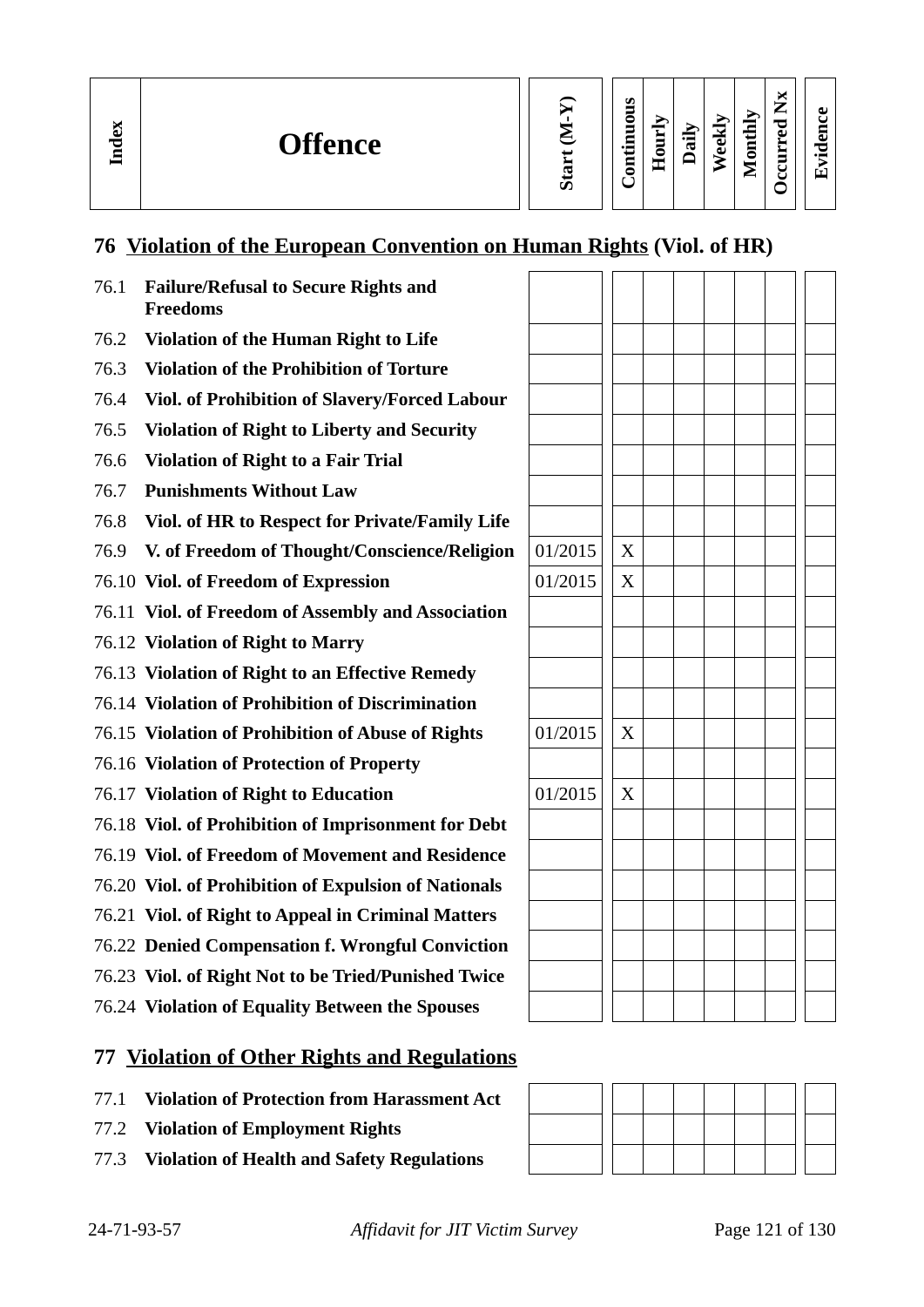

#### **Contin uous Hourly D We ekly aily Monthly OccurredNx**

**Evid ence**

### **78 Denial of Help**

**In dex**

- 78.1 **Denial of Help by Spouse or Partner**
- **78.2 Denial of Help by Family**  $\vert$  01/2016  $\vert$  X
- 78.3 **Denial of Help by Friends**
- 78.4 **Denial of Help by Colleagues**
- 78.5 **Denial of Help by Human Rights Charities**
- 78.6 **Denial of Help by Social Institutions**
- 78.7 **Denial of Help by Church**
- 78.8 **Denial of Help by Journalists, Press & Media**
- 78.9 **Denial of Help by Professionals & Researchers**
- 78.10 **Denial of Help by Doctors and Hospitals**
- 78.11 **Denial of Help by Psychiatrists, Psychologists**
- 78.12 **Denial of Help by Police**
- 78.13 **Denial of Help by Counter-Terrorism & Intel**
- 78.14 **Denial of Help by Military & Military Police**
- 78.15 **Denial of Help by Frequency Use Regulators**
- 78.16 **Denial of Help by Lawyers**
- 78.17 **Denial of Help by Attorney Generals**
- 78.18 **Denial of Help by Courts**
- 78.19 **Denial of Help by Ambassadors**
- 78.20 **Denial of Help by Parliam., Senators, Congress**
- 78.21 **Denial of Help by EU**
- 78.22 **Denial of Help by UN**

#### **79 Self-Help**

- 79.1 **Shielding**
- 79.2 **Forensic Investigation**
- 79.3 **Mutual Victim Support**
- 79.4 **Outreach and Public Interest Work**
- 79.5 **Groups/Charities/Teams Joined or Founded**

| 03/2019 |  |  | $\mathbf 1$ |  |
|---------|--|--|-------------|--|
|         |  |  |             |  |
|         |  |  |             |  |
|         |  |  |             |  |
|         |  |  |             |  |
|         |  |  |             |  |
|         |  |  |             |  |
|         |  |  |             |  |
|         |  |  |             |  |
|         |  |  |             |  |
|         |  |  |             |  |
|         |  |  |             |  |
|         |  |  |             |  |
|         |  |  |             |  |

| $ 01/2018 $ X |  |  |  |  |  |
|---------------|--|--|--|--|--|
|               |  |  |  |  |  |
|               |  |  |  |  |  |
|               |  |  |  |  |  |
|               |  |  |  |  |  |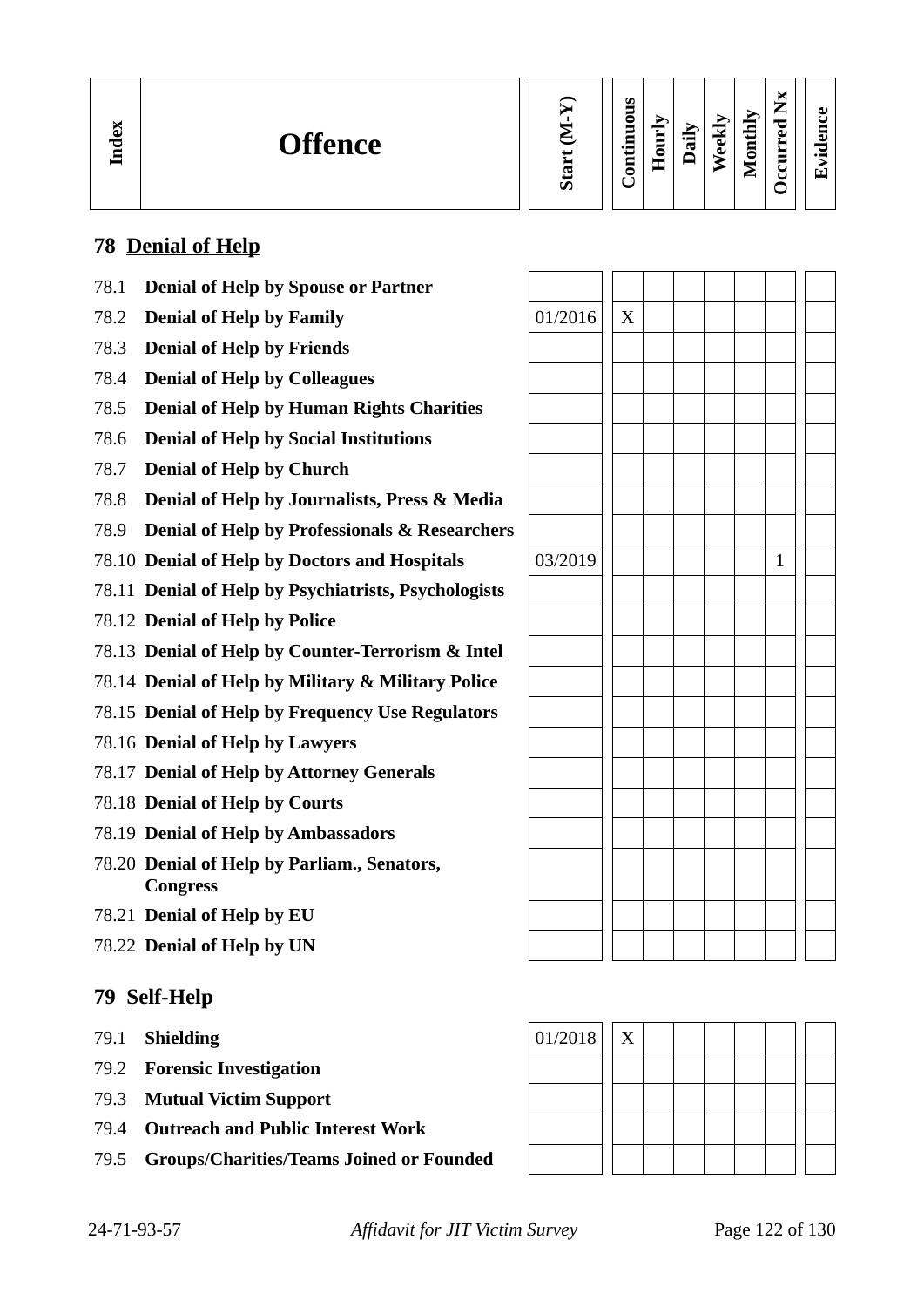| É<br>-<br>a.<br>a |  |
|-------------------|--|
|                   |  |

**Evid ence**

|       | <b>80 Costs Incurred (Rounded to Integer Sums)</b>             |   |         |   |
|-------|----------------------------------------------------------------|---|---------|---|
| 80.1  | <b>Value of Money Stolen and of Items Stolen</b>               |   |         |   |
| 80.2  | <b>Costs of Property Damage</b>                                |   |         |   |
| 80.3  | <b>Repair Costs, Including IT Support &amp; Repair</b>         |   |         |   |
| 80.4  | <b>Costs of Medical Appointments and Tests</b>                 | £ | 2500.00 | X |
| 80.5  | <b>Costs of Experts</b>                                        | £ | 150.00  | X |
| 80.6  | <b>Costs of Measuring Devices</b>                              | £ | 300.00  | X |
| 80.7  | <b>Costs of Shielding</b>                                      |   |         |   |
| 80.8  | <b>Costs of Self-Help and Victim Support</b>                   |   |         |   |
| 80.9  | <b>Travel Expenses Due to Attacks / Getting</b><br><b>Help</b> |   |         |   |
|       | 80.10 Refuge & Exile Expenses Due to Attacks                   |   |         |   |
|       | 80.11 Loss in Earnings                                         |   |         |   |
|       | 80.12 Loss in Business Income                                  |   |         |   |
|       | 80.13 Loss in Pensions                                         |   |         |   |
| 80.14 |                                                                |   |         |   |
| 80.15 |                                                                |   |         |   |
| 80.16 |                                                                |   |         |   |
| 80.17 |                                                                |   |         |   |
| 80.18 |                                                                |   |         |   |
| 80.19 |                                                                |   |         |   |
| 80.20 |                                                                |   |         |   |
| 80.21 |                                                                |   |         |   |
| 80.22 |                                                                |   |         |   |
| 80.23 |                                                                |   |         |   |
| 80.24 |                                                                |   |         |   |
| 80.25 |                                                                |   |         |   |
| 80.26 |                                                                |   |         |   |
| 80.27 |                                                                |   |         |   |
| 80.28 |                                                                |   |         |   |
|       | 80.29 TOTAL COSTS LISTED HERE                                  | £ | 2950.00 |   |

**In dex**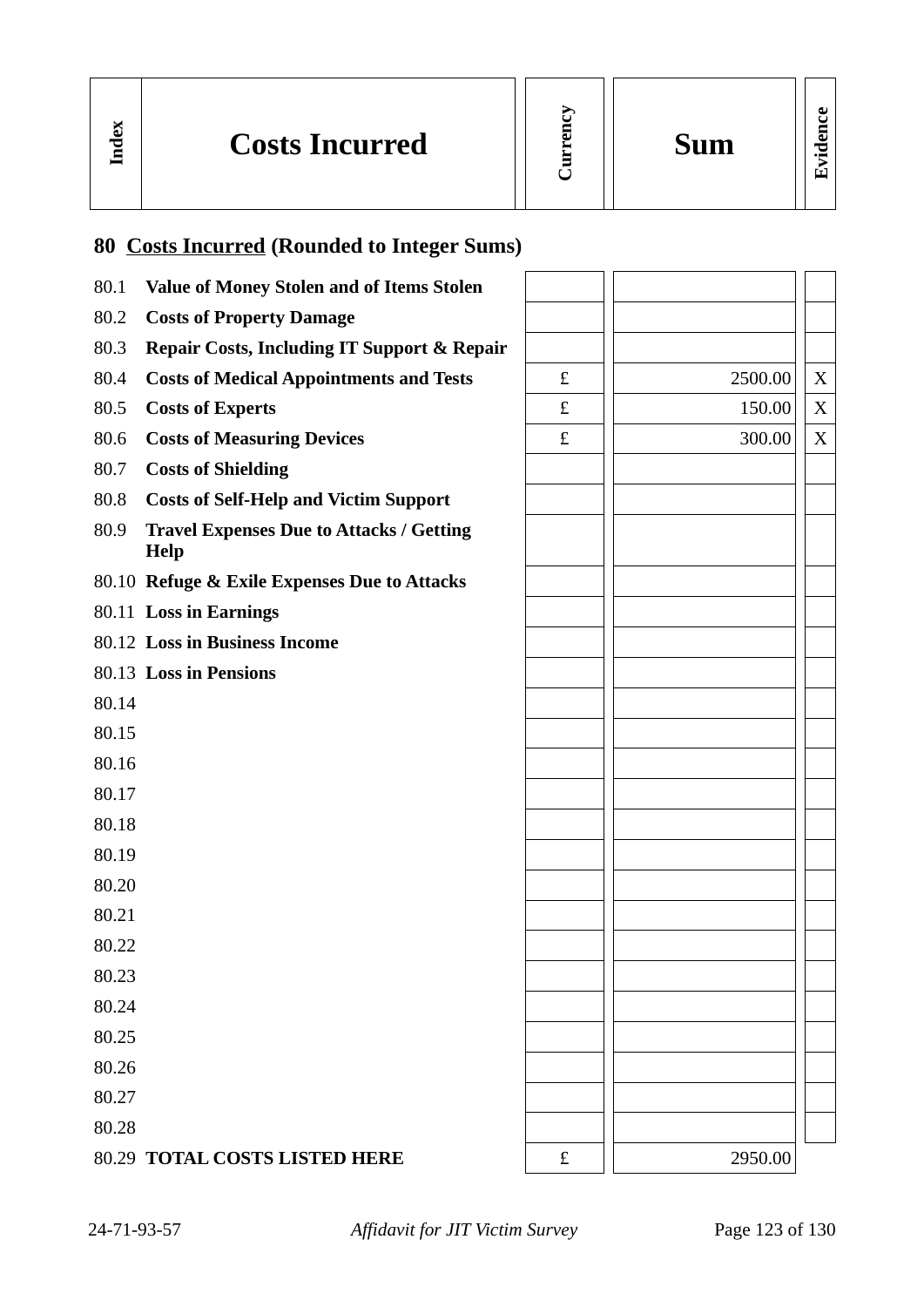

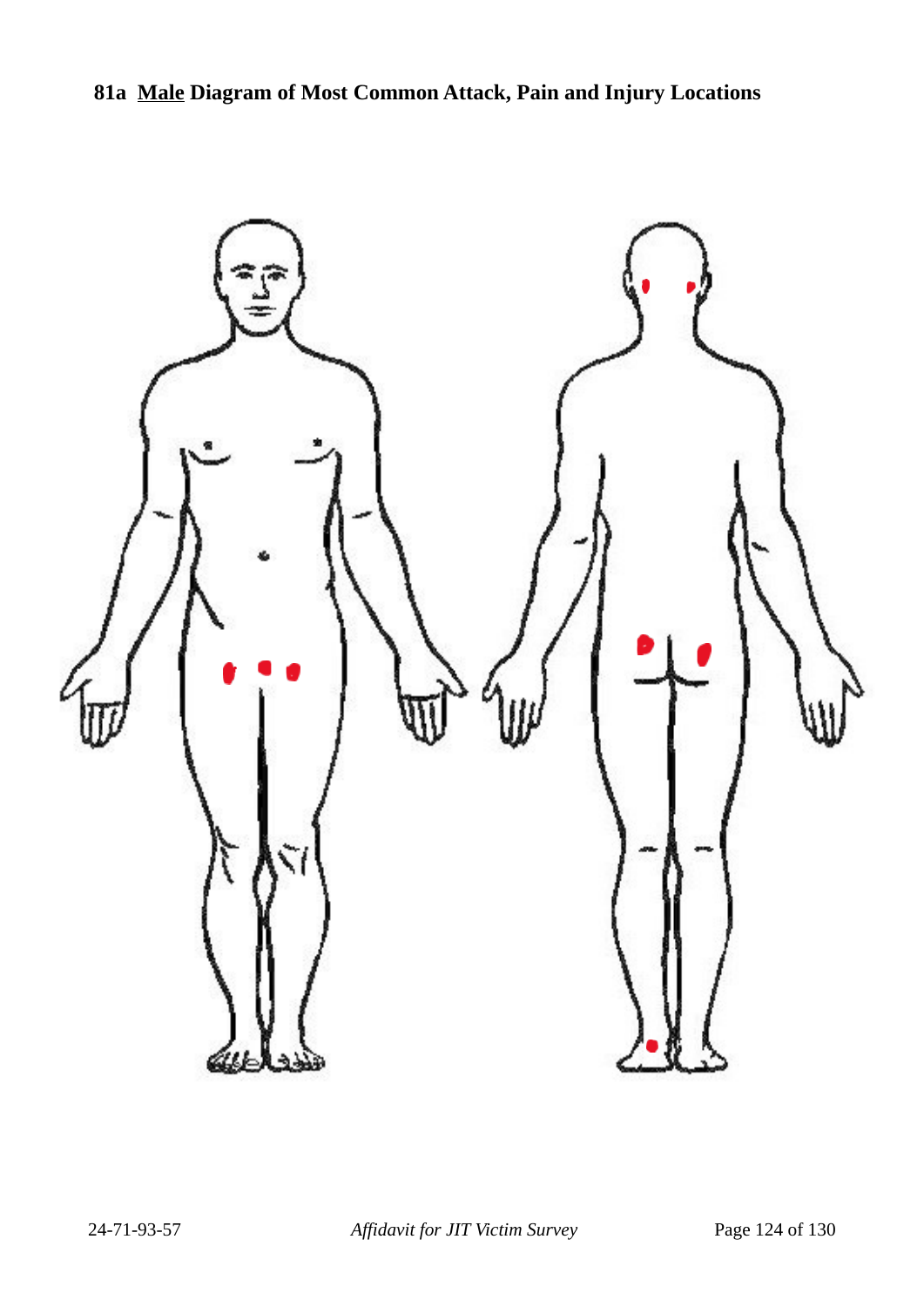## **81b Female Diagram of Most Common Attack, Pain and Injury Locations**

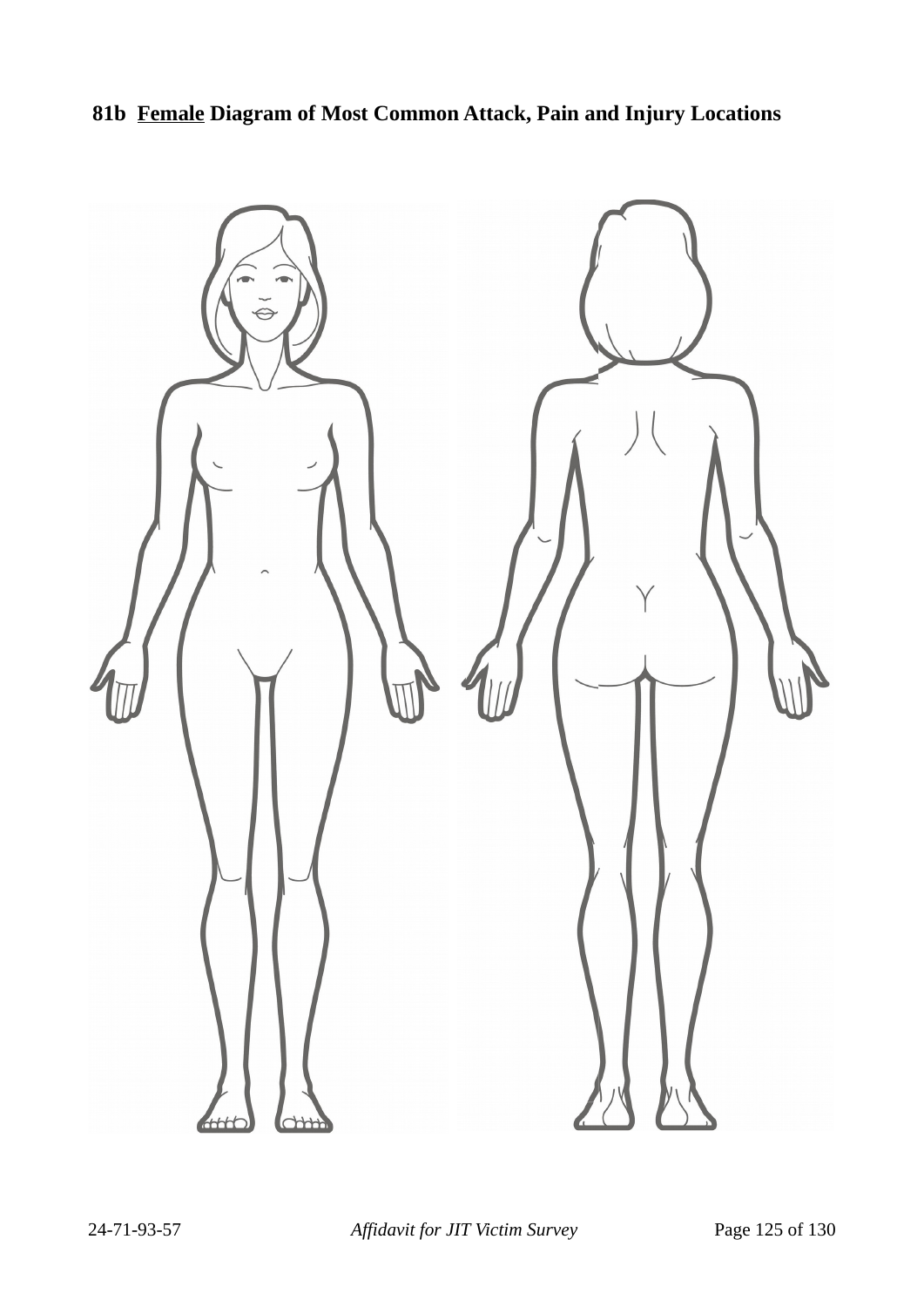**82a Male Diagram of RFID Sniper-Shots/Chip Implant Locations (If Known)**

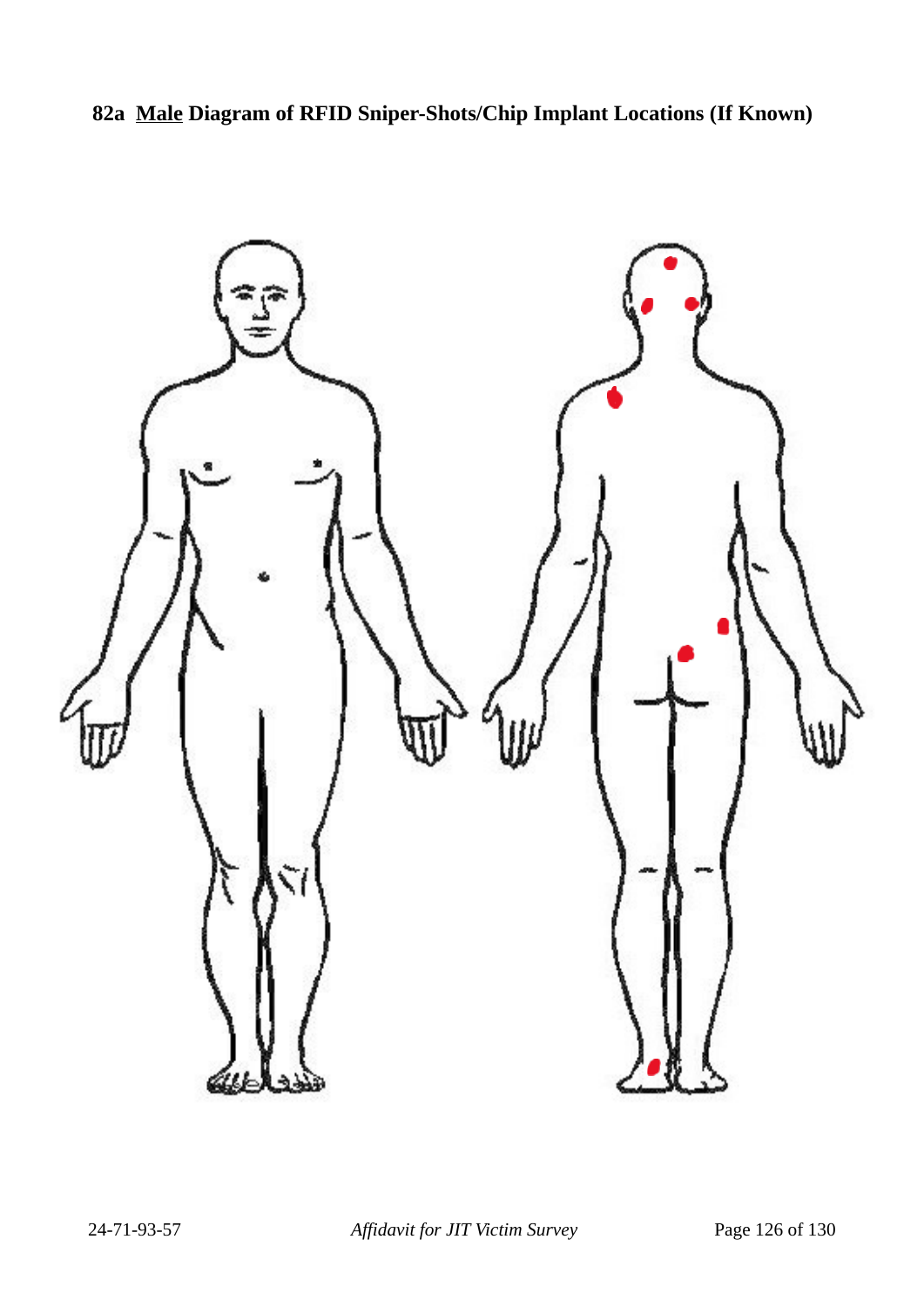**82b Female Diagram of RFID Sniper-Shots/Chip Implant Location (If Known)**